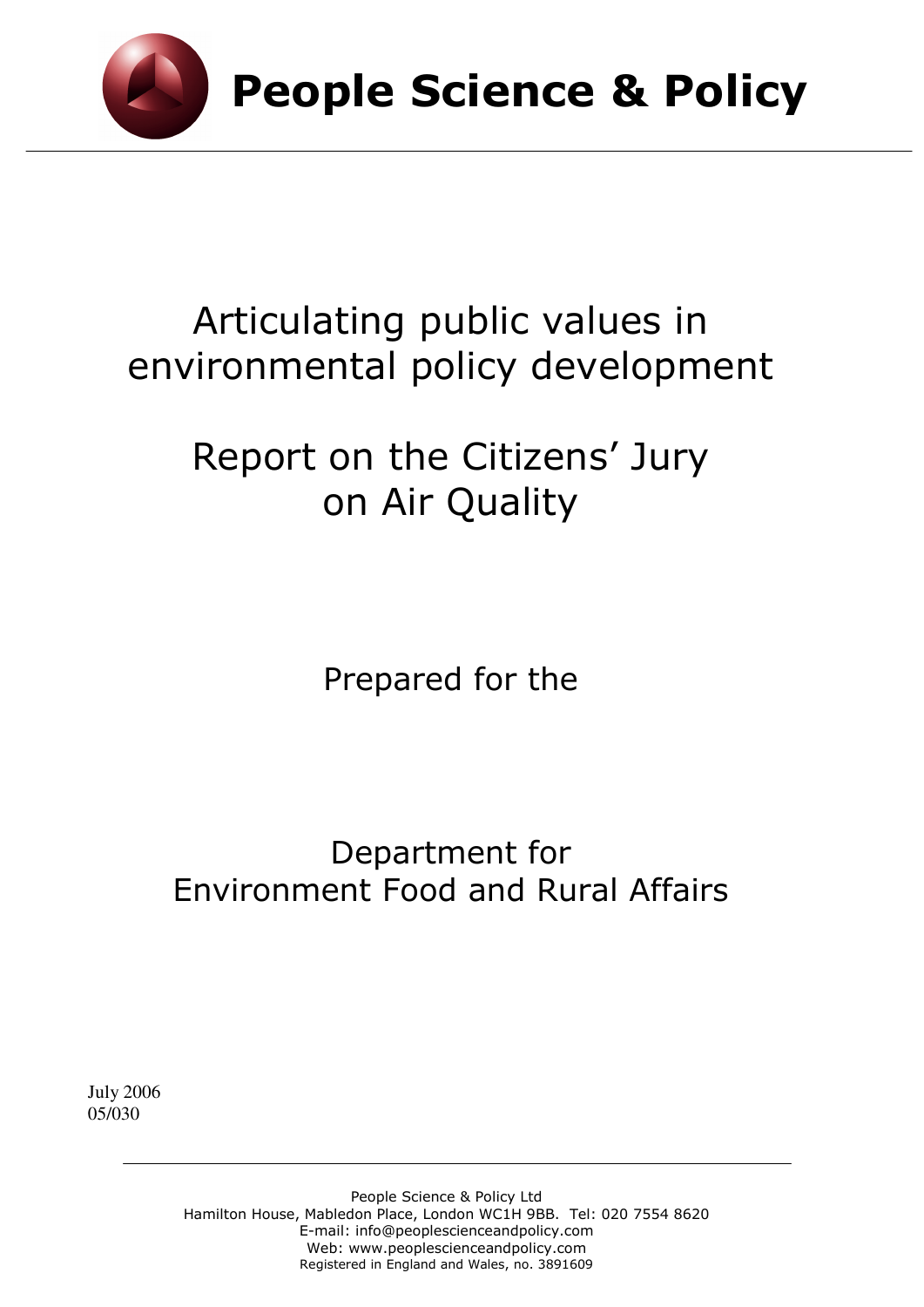

# **Contents**

| A1.            |  |
|----------------|--|
|                |  |
| B1.            |  |
| <b>B2.</b>     |  |
| <b>B</b> 3.    |  |
| <b>B.4</b>     |  |
| B.6            |  |
|                |  |
|                |  |
| C1.            |  |
| C2.            |  |
| C3.            |  |
|                |  |
| D1.            |  |
|                |  |
| D2.            |  |
| D3.            |  |
| D <sub>4</sub> |  |

#### **Full List of Appendices**

(Bound separately)

- Appendix 1 Recruitment questionnaire
- Appendix 2 Jury profile<br>Appendix 3 Agenda for 1
- Agenda for first hearing
- Appendix 4 Professor John Murlis presentation overheads<br>Appendix 5 List of jurors' questions from first hearing
- List of jurors' questions from first hearing
- Appendix 6 Agenda for second hearing<br>Appendix 7 List of witnesses
- Appendix 7 List of witnesses<br>Appendix 8 Witness presentation
- Witness presentations
- Appendix 9 Agenda for third hearing
- Appendix 10 Feedback questionnaire for jurors
- Appendix 11 Topic guide for telephone follow-up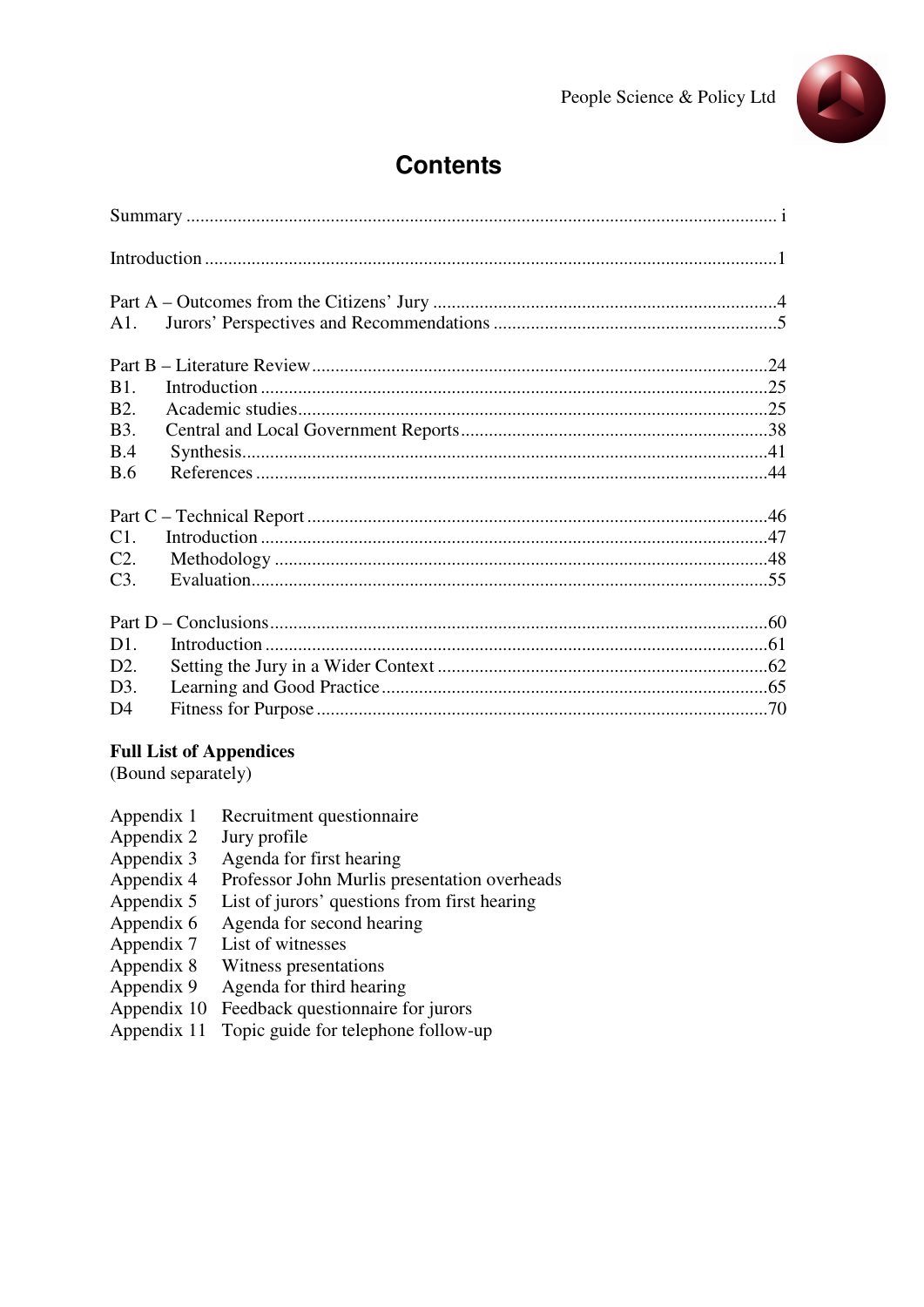

# **Summary**

# **Introduction**

# **Aims and objectives**

This project had two distinct aims. Firstly, to explore public views on air quality in order to inform the development of future policies and strategies to achieve specific policy outcomes. Secondly, the project was intended to trial the use of a Citizens' Jury approach to supporting policy development.

# **The project**

People Science & Policy Ltd (PSP) designed, managed and delivered a process based on the Citizens' Jury approach. The project was run in collaboration with Professor John Murlis, as specialist science advisor, Dr Rosemary Day, as specialist advisor on the social aspects of air quality and Midlands-on-View, a market research recruitment and venue service. It comprised a Citizens' Jury and a literature review.

#### **The jury**

Citizens' Juries® are a trade marked development from the Jefferson Center in the USA. Our Citizens' Jury was based on this model and took place in Sutton Coldfield. Twentytwo members of the public were recruited from within a 12 mile radius of Sutton Coldfield. They were recruited by telephone as a cross-section of the public but we ensured that individuals with asthma, coronary and pulmonary obstructive diseases were included, as previous research had found these groups to have specific concerns with regard to air quality, which were important to include.

The jury process involved three hearings. The first lasted 2½ hours and took place on the evening of 15 December 2005. This was an introductory hearing at which the science advisor to the project provided an overview of the topic and jurors identified further information they felt they needed. The second hearing took place over the two days of 21/22 January 2006. The bulk of the time was given over to the expert witness presentations and time for the jurors to question these witnesses. The final hearing, held on 28 January, was devoted to enabling the jurors to reach conclusions, draw out their recommendations and present these to Defra.

#### **Literature review**

The project included a literature review to provide a wider context for the outcomes from the jurors' deliberations and to inform the recruitment strategy.

# **Jurors' Perspectives and Recommendations**

# **Scoping the issue**

An initial brainstorming session revealed that air pollution is not a 'top of mind' environmental issue. With respect to air quality there was an awareness that quality (measured by smell) varies and that this variation was most likely to be caused by traffic. However, there was no understanding of how air quality is measured scientifically or that action can be taken by individuals to improve it. Neither was there a sense of what 'good'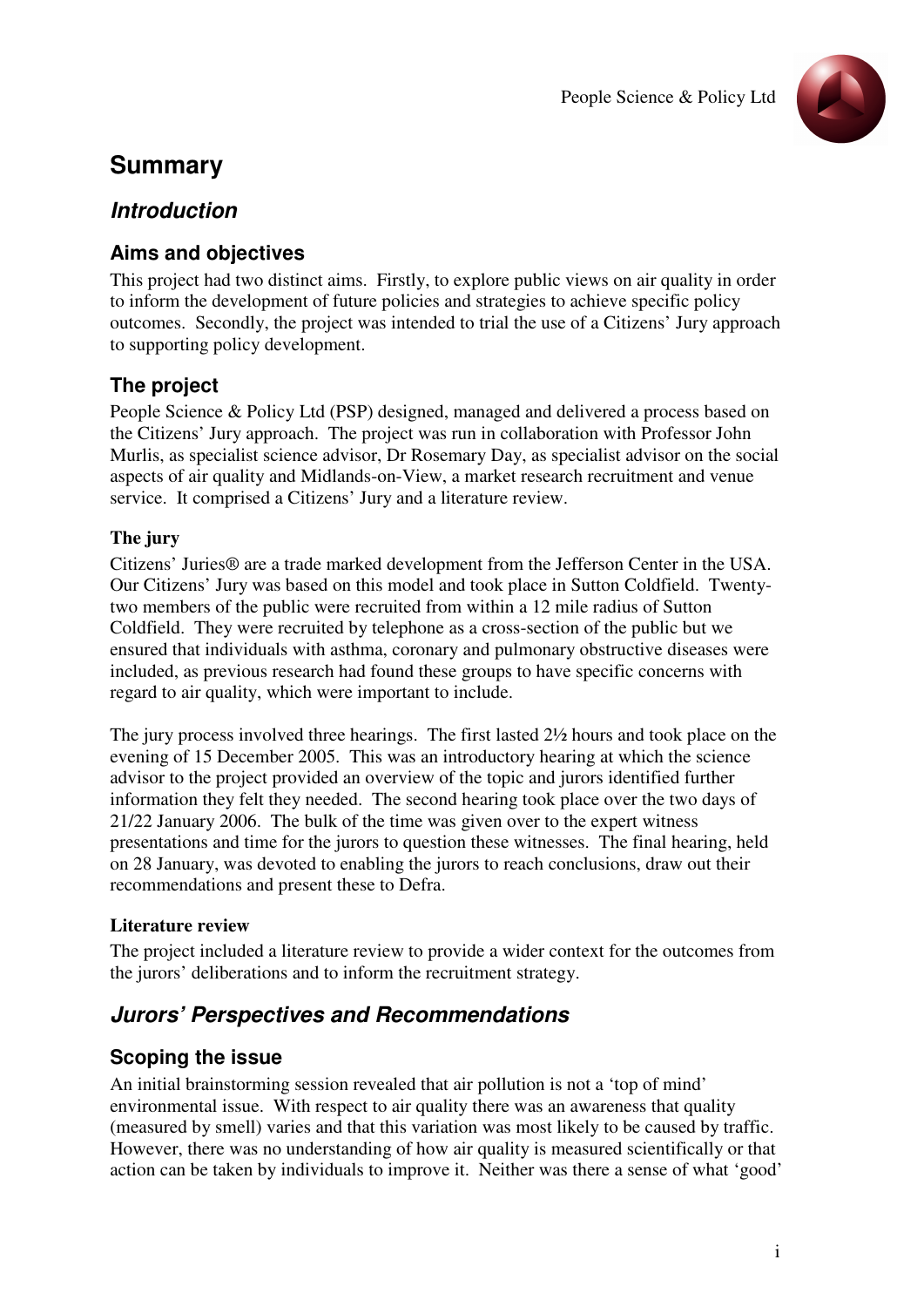

quality air is. Most participants admitted that they had not thought about air quality explicitly.

# **Information requirements**

To support their deliberations the jurors wanted information on:

- the causes of poor air quality;
- the composition of air pollution;
- the role of the weather in air quality;
- the relationship, if any, of air quality to global warming; and
- the impact of poor air quality on health.

# **Themes**

Towards the end of the project, having heard from, and questioned, the witnesses and discussed the topic with each other, the jurors highlighted a number of issues that they felt to be critical.

# **Education**

#### **Schools**

The jurors felt that it was important to raise awareness among school students about air quality and actions they can take to improve it in their locality.

#### **Public awareness**

The jurors, aware of their own ignorance before they got involved in the project, recommended a public awareness campaign that provided:

- information to enable individuals to better understand the cause and implications of poor air quality; and
- information on what individuals could do to make a difference and how they personally would benefit as a result.

## **International and local comparisons**

There was considerable interest in how the UK compares with other countries and in how UK cities compare with each other. The jurors thought that there would be interest in an EU-wide 'league table' of air quality.

# **Technology**

## **Motor vehicles**

The jurors recognised that it would take time for the UK fleet to be renewed and that newer cars are less polluting. There was therefore, enthusiasm for retro-fitting existing technology to older vehicles. Annual emissions checks on all cars after the first year, and cars displaying emission certificates were suggested. There was also discussion about promoting the use of alternatively powered vehicles.

More interestingly, it was suggested that an in-car meter should be developed to show motorists their impact on air quality.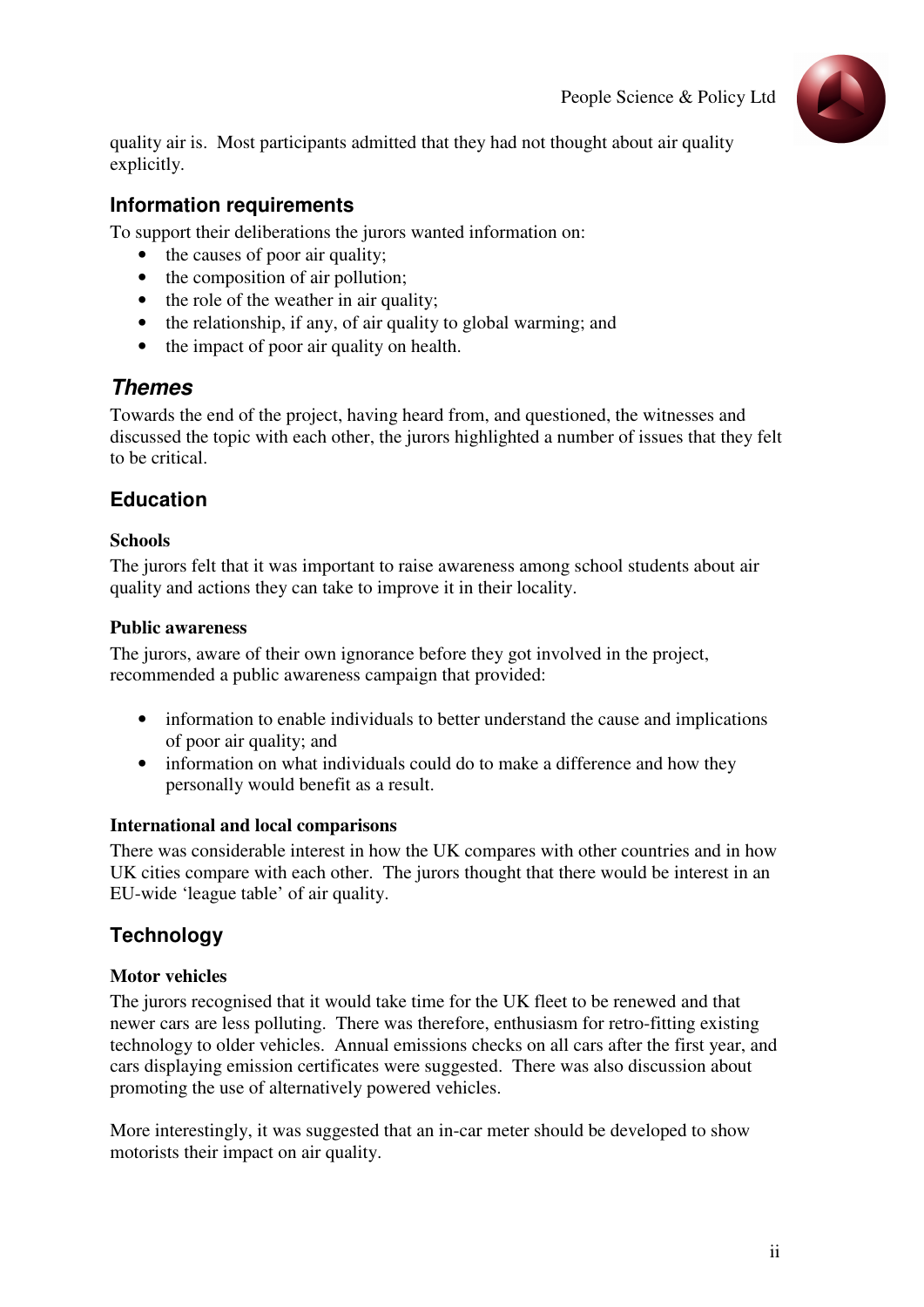

#### **Domestic energy use**

Ways of supporting reduced energy use in homes were put forward. This included small things like switching-off TVs at night and using energy saving light bulbs but also larger things, such as cavity wall insulation. Longer-term, the jury recommended switching to renewable energy sources and investing in 'real time' meters that allowed households to see their energy use in real time, so that usage could be reduced immediately. Retrospective information on bills was said to be too late and did not stimulate energy saving behaviour because the information was too late.

#### **Individual awareness**

There was some interest in developing an individual meter that people could wear to make them aware of the air quality in the vicinity and the impact they were having. It wsa suggested that this would empower people to make decisions and change their behaviour.

#### **Recycling**

There was considerable discussion of the need to recycle and reduce waste as a way of reducing air pollution from industry.

# **Transport**

#### **Domestic traffic**

The jurors had been informed by the witnesses of the impact of transport on air quality. However, they advised that it will be very difficult to get people to give-up using their cars. They emphasised not only the convenience of cars but also the quality of travelling experience. Bus travel in particular was thought to be not only unreliable but expensive, noisey, threatening and occasionally dangerous. 'Bouncers' on buses to protect passengers was suggested that could reduce costs longer term by reducing vandalism.

Other alternatives to reduce pollution, such as increasing use of cycles, walk to school schemes, internet shopping were suggested.

#### **Commercial traffic**

The primary recommendations were to stop HGVs from using the roads at weekends, charging non-UK registered vehicles to enter the country and putting more freight on the railway.

## **Industry**

The jurors were keen to stress that there are benefits from activities that cause air pollution, most notably a healthy economy and more comfortable lifestyle. Hence, as a group, the jurors appreciated the trade-off between jobs and consumer goods on the one hand and air pollution on the other.

Jurors were largely opposed to taxes as a mechanism for changing behaviour and recommended that incentives for good behaviour should be used rather than penalties for bad behaviour. It was finally agreed that financial incentives would be probably be more effective than education alone.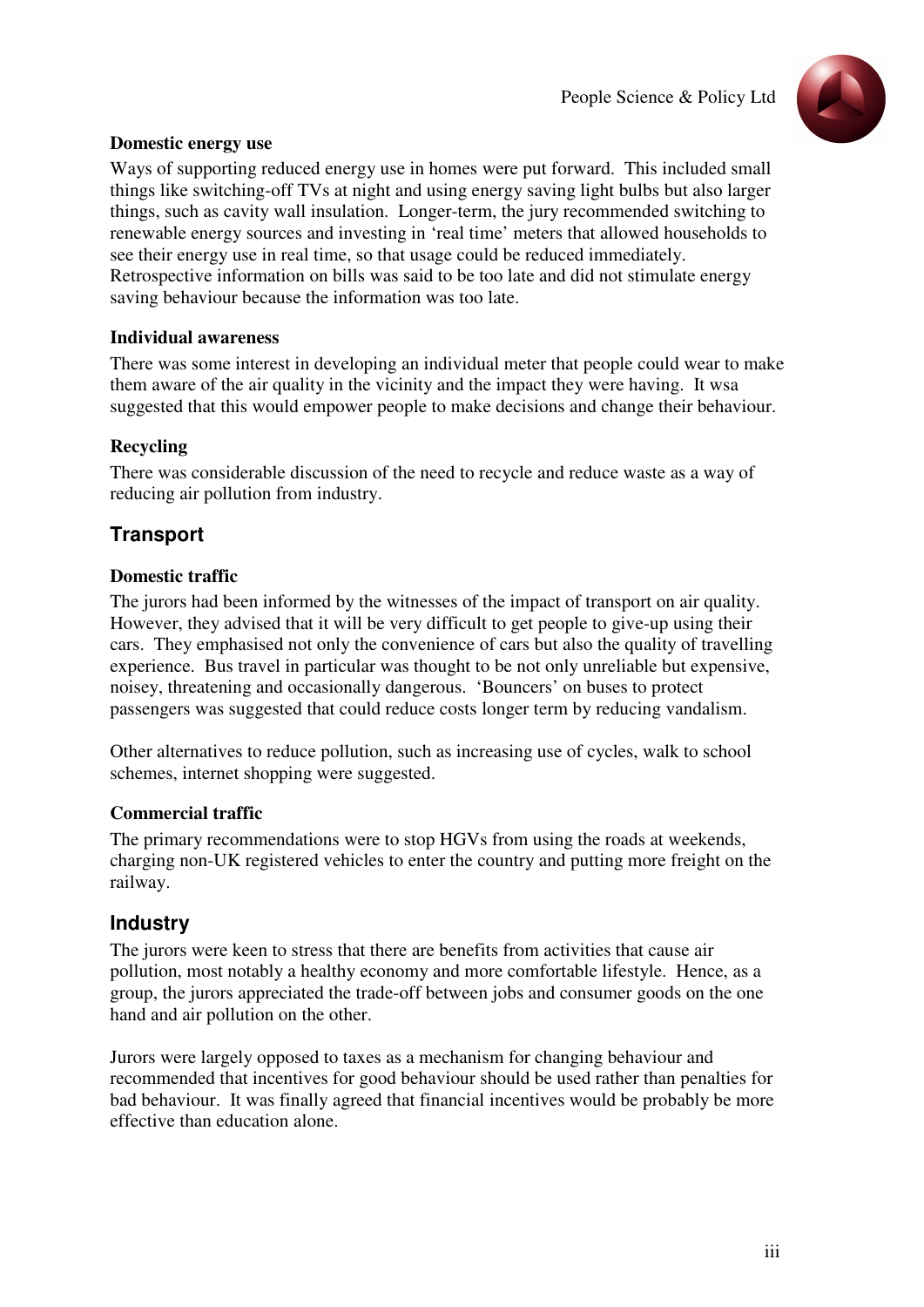

# **Regulation**

Some jurors believed that only regulation would bring about some of the behavioural changes in individual behaviour they saw as desirable.

There was widespread awareness that regulating industry impacts on the economy and therefore a feeling that it should be minimised. It was suggested that corporate social responsibility should encourage good practice, rather than relying on regulation to curb bad practices. It was also felt that any regulation should be at the EU level and if local councils are to have responsibility for implementing policy and policing regulation, they must have the necessary tools for the task. There was a recommendation that the UK should look to Scandinavia for examples of good practice.

#### **Waste**

There was much discussion about packaging and the air pollution caused by its initial production and the subsequent need to dispose of it. This was an area where it was felt the Government should regulate if industry would not co-operate.

## **Recycling**

The focus was on the need to reduce waste and improve domestic waste collection services. Germany was held up as an example of good practice.

#### **Labelling**

Part of making people more aware of the impact of their actions was thought to be changes in the way goods are labelled. Developing a system whereby the amount of energy used to produce a product is indicated on the packaging, for example using a traffic light system of three colours, was mentioned.

#### **Vested interests**

Some jurors suggested that an appropriate political framework is required to ensure that emerging technologies are supported and not sidelined because industry or the trade unions feel threatened.

#### **Pollution police**

There was a suggestion that local people could act as pollution police, in a system similar to community policing, to report offending individuals or households.

# **Lifestyle choices**

The jurors agreed that individual citizens' decisions are the main drivers of air pollution. Choosing to buy a product and thereby causing it to be produced and transported, is a polluting process, as is deciding a make a journey. While the jurors appreciated that there are some technological solutions, the focus of discussion was on demand and use and whether this could, or should, be reduced and if so, how.

This line of thinking linked the issue of air quality to other environmental issues such as global climate change, recycling, waste disposal and energy generation and conservation. Broadly speaking, saving energy by reducing demand/usage was seen as an action that would have positive impacts across this range of issues. Some jurors believed that demand reduction was the most important issue to be addressed, others questioned the practicality of enforcing demand reduction.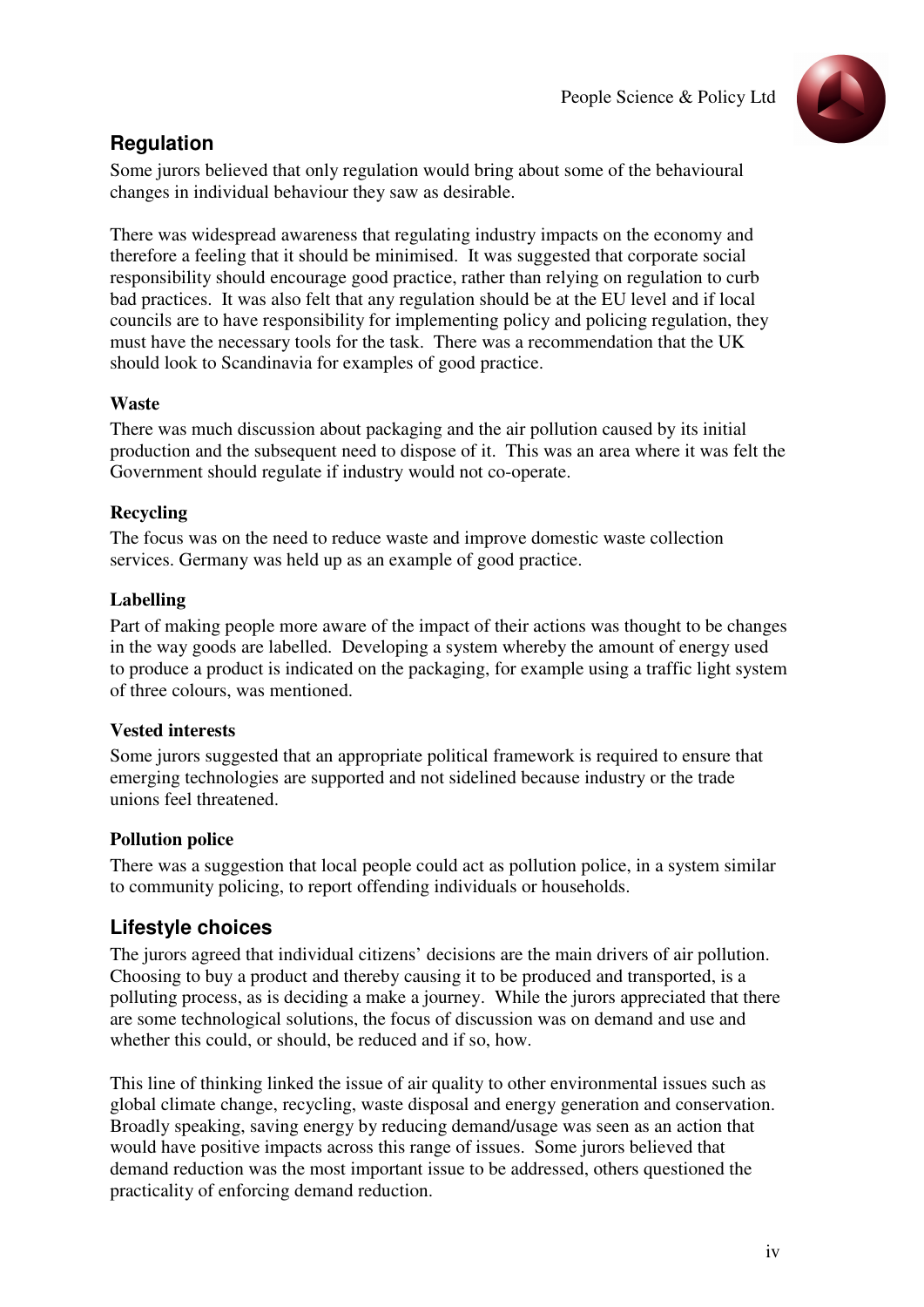

# **Conclusions**

By the end of the jury process it was agreed that the issue of air quality was more important than any juror had originally thought. The main reason they believed it to be important was because of the serious impact of poor air quality on health.

# **Defra response**

Defra will circulate the report widely and consider the recommendations. Some members of the jury will be invited to meet with policy officials later in 2006.

# **Epilogue: Changed perceptions and behaviour**

During the telephone conversations to finalise the jurors' report to Defra some jurors mentioned that they had changed their behaviour as well as their attitudes as a result of taking part in the jury.

# **Literature review**

Overall the literature provides a consistent picture of public views in the UK. The findings from the literature review are generally consistent with those from the Citizens' Jury. However, after the process, the jurors had become empowered to take action and appreciated how their actions could make an impact.

# **Technical report**

# **Citizens' Jury**

The final project design included the following elements:

- An advisory committee
- A literature review of public perspectives on air quality
- Telephone recruitment of jury
- Three hearings over  $3\frac{1}{2}$  days
- A charge for the jury to address
- Witness presentations to the jury
- Opportunities for jurors to debate the issues
- Recommendations from the jurors to Defra
- Report drafted by PSP and agreed with the jurors
- Publicity for the event and the recommendations
- Evaluation

# **The advisory committee**

The role of the advisory committee is to ensure that the process is free, fair and balanced and to provide technical expertise and access to expert witnesses. Recruitment can take time and many senior people who will be preferred for this role can find it difficult to be involved at short notice. In order to overcome this, the committee worked by email, meeting only twice, once at the start and once to discuss the final report and its implications.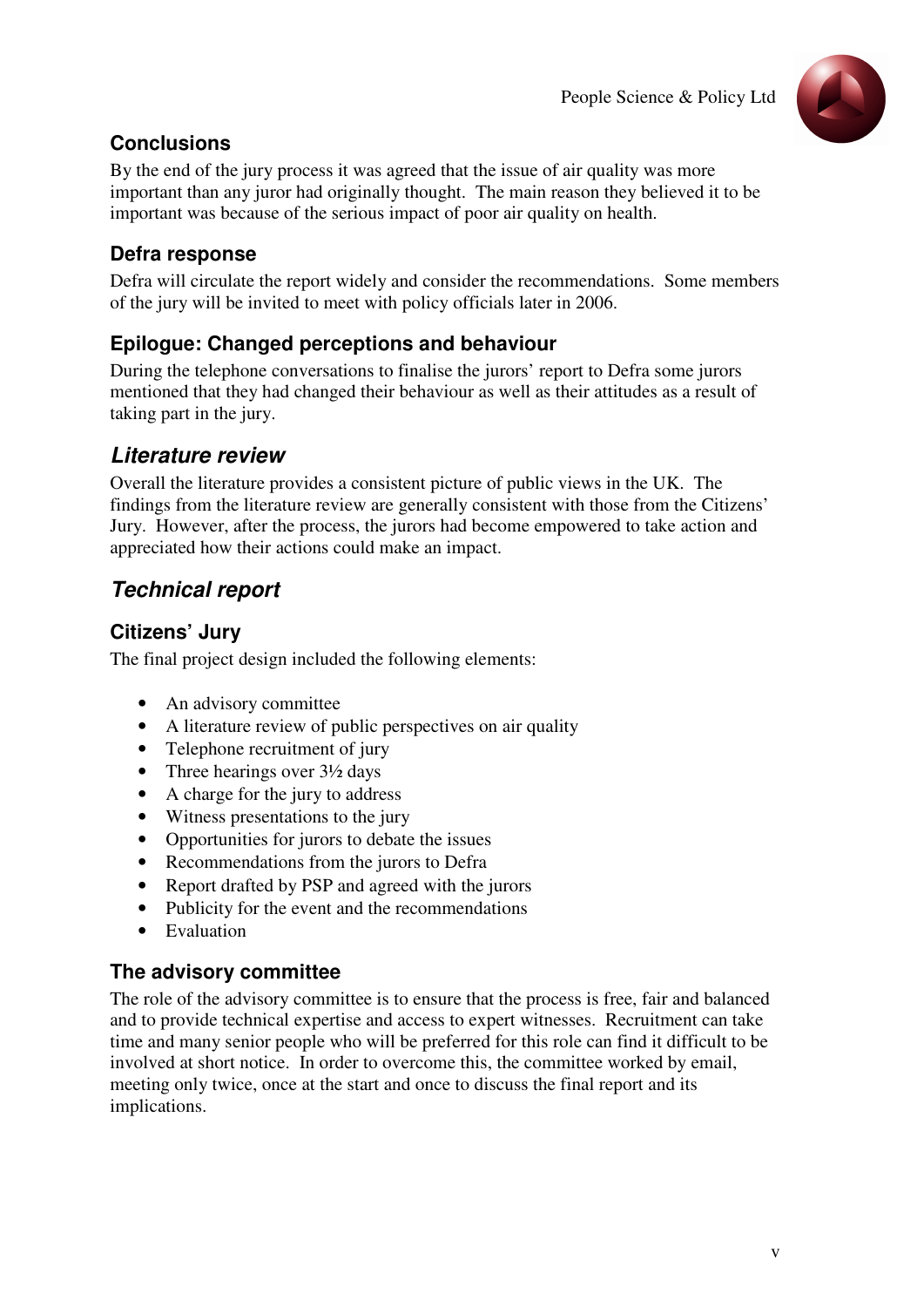

# **Literature review**

The literature review has concentrated on UK studies that have addressed, at least to some extent, public perceptions of air quality and air pollution, some also included public views on air quality information and possible solutions to air quality problems.

# **The jury**

#### **Recruitment**

Twenty-two jurors from a 12 mile radius of Sutton Coldfield were randomly recruited by telephone to criteria set out in a recruitment questionnaire.

#### **The first hearing**

After an introductory warm-up session, the jurors were split into two groups for an initial discussion of environmental issues. This was followed by a presentation from Professor John Murlis on air quality.

#### **The charge**

The draft charge that Defra officials proposed for the jury to consider was:

*'What improvements, if any, would people like to see in air quality and how should these be achieved?'* 

However, the jurors were unwilling to take this charge on board for two main reasons. Firstly, they felt that they did not know enough about the options for improvement, which they thought might be dependent on the causes of air pollution. Secondly, they were uncomfortable in being asked to speak on behalf of the wider community. The jury felt that they could more readily address a series of questions:

- 1. Is there a continuing problem with air pollution?
- 2. If so what kind of problem is it?
- 3. What actions would be preferable?
- 4. At which level should decisions on actions be taken?
- 5. At what level should actions be taken?

These questions were taken forward to the second hearing. However, the jury never fully engaged with the concept of having a 'charge' to address.

#### **The second hearing**

The majority of this hearing was taken-up with the witness presentations and questioning. In order to maximise the opportunities for jurors to reflect on the information being provided and to exchange views with each other, the witnesses' presentations were interspersed with breakout sessions. A final feedback session enabled the breakout groups to present their thoughts to each other. This allowed a sharing of thoughts in order to stimulate ideas that might lead towards the development of recommendations in the final hearing.

#### **The third hearing**

For part of the time the jurors worked in three breakout groups. After lunch the three breakout groups presented their ideas to each other and worked together to compile a final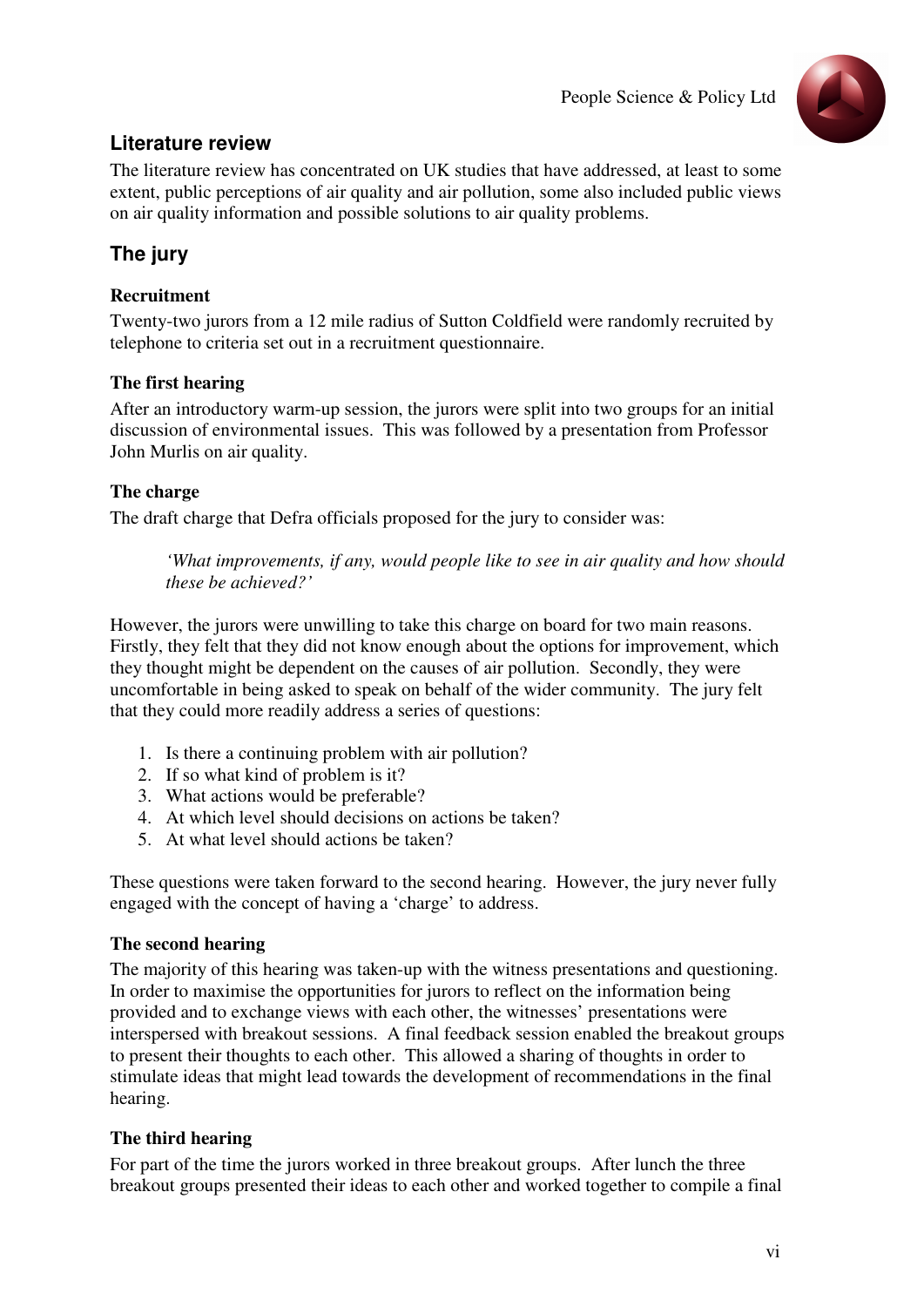

list of recommendations for Defra. At the end of the day the jury nominated a representative to present their recommendations and conclusions to the Defra project manager, who responded briefly.

# **The report**

In the classic Citizens' Juries® method, the report is drafted by the jurors but in this case the report was drafted by PSP and circulated to the jurors for comment. Defra wanted to gain an understanding of public values, as well as to receive the jurors' final conclusions. In addition, Defra wanted to gain an understanding of how and why views change. Hence the report includes sections that discuss these issues using a qualitative research framework. Nevertheless, the final recommendations are clearly recognisable as the jurors' and not the interpretation of the facilitators.

Three written responses were received from the jurors, 15 fed back comments during the telephone follow-up. On the whole the jurors were satisfied that the report gave an accurate summary of the proceedings of the jury and that the quotes used represented the spectrum of opinions. In particular, all of the jurors thought that the descriptions of the hearings and the conversations that they contained were well summarised. There was some concern that the recommendations were somewhat isolated from the descriptions of the discussions and it was felt that this detracted from their impact. The report structure was revised to take account of this.

# **Evaluation**

Of the 18 jurors who went through the whole jury process, none felt excluded or unable to understand the information presented. However, only 6 thought that Defra would take their views very seriously, while eight thought Defra would take their views fairly seriously and three felt that Defra would not take their views very seriously.

The subsequent follow-up telephone calls confirmed these views. The importance of dividing even such a small group into smaller groups for discussion was appreciated by the less confident jurors.

The jurors generally found the witnesses clear and helpful. The information they provided was highly valued.

Formal feedback was not sought from the witnesses but several sent positive feedback by email after their involvement.

# **Conclusions**

# **Findings**

This Citizens' Jury has shown that members of the general public are quite capable of understanding and questioning information regarding air quality. Given the time to engage with the key issues, easy access to information and perhaps most importantly the incentive to access it, members of the public are able to identify what is important to them regarding air quality and come to informed conclusions about appropriate actions.

Very few, if any, members of the jury would have pro-actively sought information about air quality prior to taking part in this project. So if the jurors are typical of the wider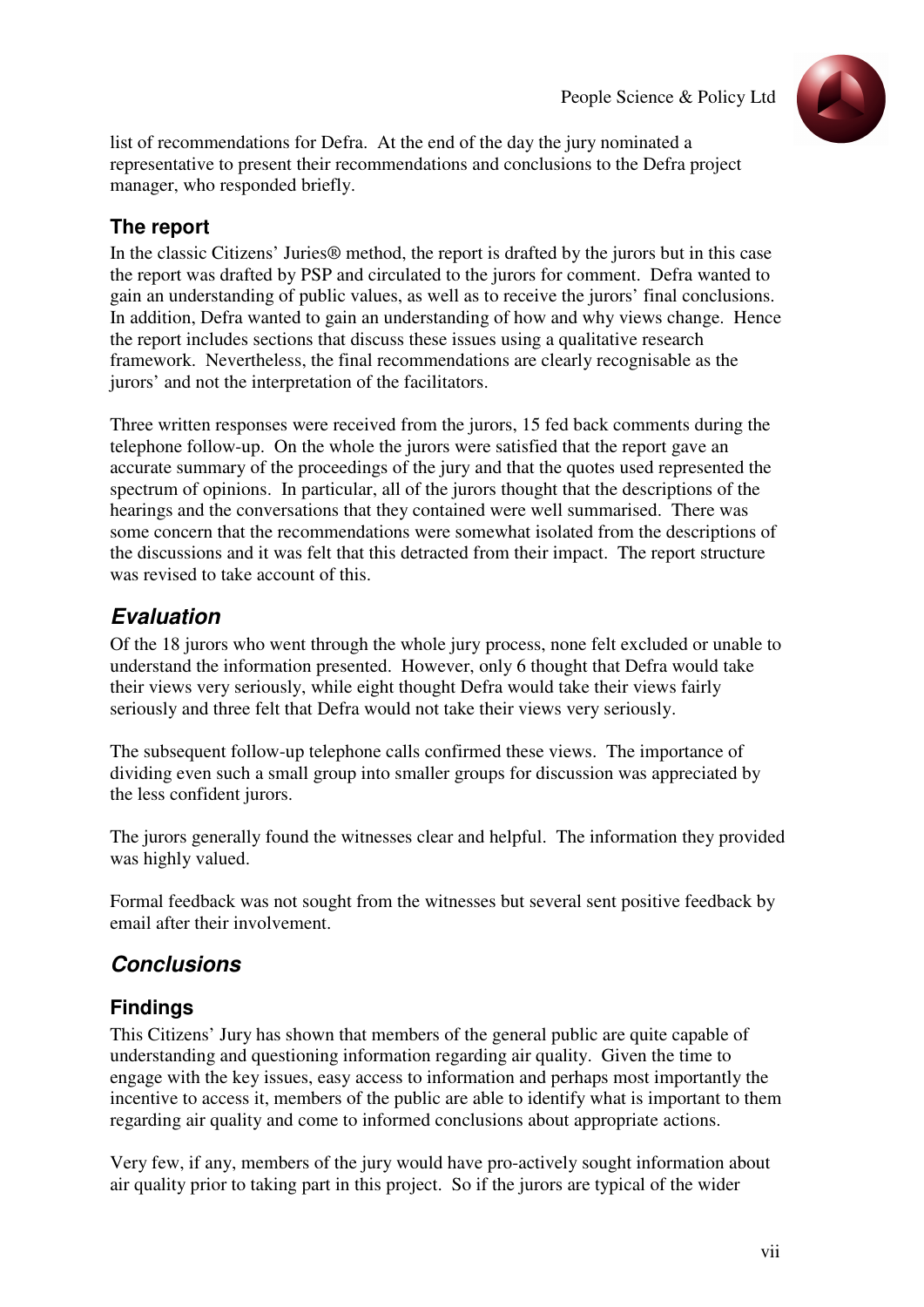

public, and the literature review suggests that they are, simply making information available, however accessible in terms of either content or media, will not lead the average member of the public to find out about the topic.

The jurors' values could be summed up as:

- a desire to minimise adverse health effects:
- support for ensuring a competitive UK economy that provides jobs; and
- a belief in the fair treatment of less well-off members of UK society.

These values underpinned the jurors' expectations. They did not expect any organisation or individual to have the freedom to pollute in a way that would seriously affect the health of others. However, the jurors did not expect controls over pollutants to be so tight that the competitiveness of UK industry was adversely affected. There was a relatively consistent UK focus to the discussions and although air quality was seen as a global issue, concern about either pollutants, or steps taken to control them, were largely driven by local impacts.

There was a hope that society as a whole might be able to move towards a philosophy of lower consumption, which would provide knock-on benefits in terms of air quality. There was however, little expectation that this would happen to a degree that would have a profound effect on air quality. The jurors therefore recommended that Government should take the lead in improving UK air quality.

Government was expected to take a number of actions, in particular it should:

- continue to regulate the emission of air pollutants;
- reward good behaviour as well as punish failure to comply with regulations;
- raise the understanding of the impact of individual behaviour on air quality; and
- support investment in cleaner technologies and promote their uptake.

The jurors said that any Government expenditure should be seen as an investment, rather than a cost, largely due to the beneficial impact of better air quality on health. Information was seen as central to making different actions acceptable and the jurors thought that it was crucial that Government take a proactive role in campaigns to provoke action.

## **Method**

This project has shown that there is a clear role for deliberative methods in developing air quality policy. Such approaches can be used to bring new ideas to the policy mix. The impact knowledge and deliberation had on jurors' perceptions made them atypical of the wider public by the end of the process. This must be borne in mind when interpreting the findings, as the literature review shows. The greater sense of personal responsibility and empowerment embodied in the jurors by the end is a function of their greater knowledge and confidence.

The method used was not a classic Citizens' Jury, although many of the principles were included. In terms of broader applicability, the project is best thought of as an example of a deliberative method rather than as a Citizens' Jury. It is not useful to think in terms of one model or another being particularly applicable to specific policy areas or issues.

Key lessons learned for future use of deliberative techniques in policy development are: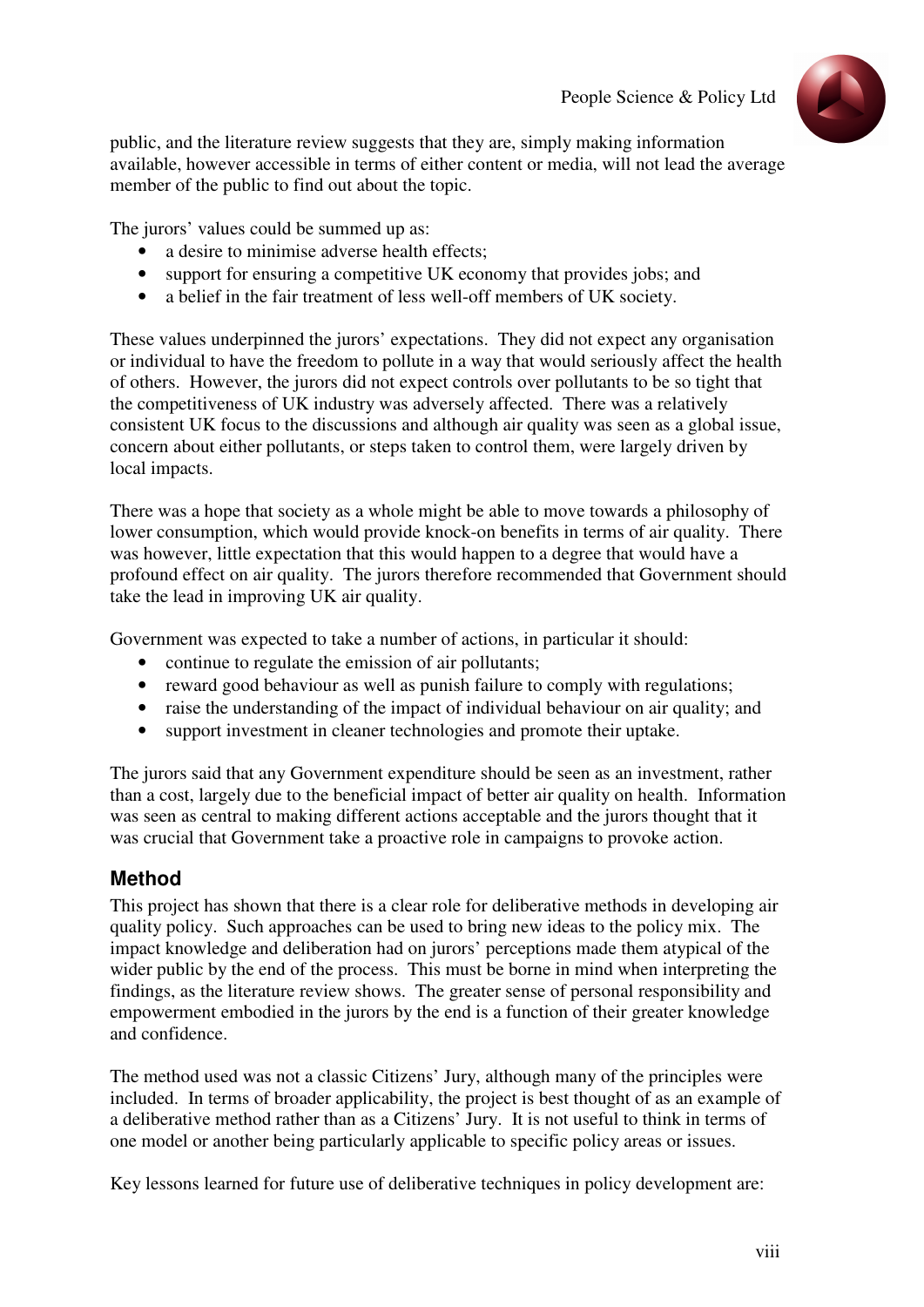

- Allow sufficient time to recruit and establish the Advisory Committee
- Consider inviting more junior people to join the Advisory Committee
- Allow sufficient time and budget to ensure the best witnesses can take part and are able to fully prepare
- Ensure resources are available to support witnesses so that they pitch their talk at the right level and cover the required material in the timescale available. Asking for draft presentations will help
- A fairly long gap between the first and second hearing is acceptable and provides time to finalise witnesses and their presentations in response to jurors' needs. It is possible to keep the jurors engaged by sending a report on the first session
- The final hearing should be quite soon after the second to maintain momentum
- A 'technical friend' gave the jurors confidence to ask questions and helped to articulate their questions for the witnesses
- Breaking the group into small groups for discussion helps less confident jurors to voice their opinions and ask questions
- Allow adequate time for jurors to deliberate and reach conclusions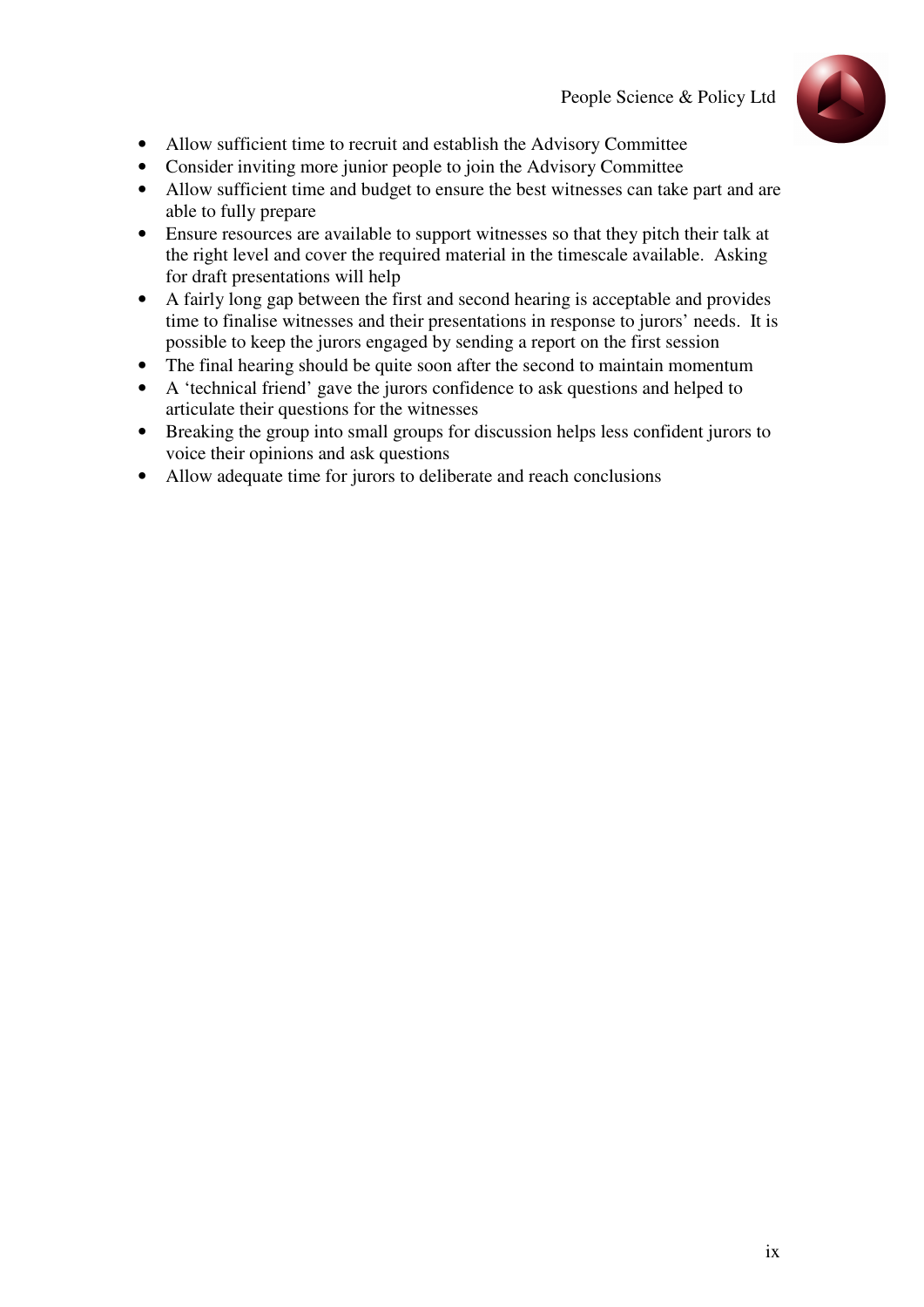

# **Introduction**

# **Aims and objectives**

This project was trying to fulfil two distinct aims. Firstly, the project was to explore public views on air quality in order to inform the development of future policies and strategies to achieve desired policy outcomes. Secondly, the project was intended to shed light on the practicality of using this approach to inform decision-making.

The agreed objectives for the project were to:

- 1. enable members of the public to find out about air quality issues;
- 2. understand the values of the general public whose views are usually absent from policy consultations;
- 3. provide policy-makers with an understanding of the public's expectations in respect of air quality;
- 4. provide policy-makers with an understanding of the policy actions to improve air quality that are acceptable to the public; and
- 5. demonstrate how participatory methods can contribute to policy development in the field of air quality.

Of particular interest to Defra were issues such as:

- What information enables and encourages the public to engage with the issue of air quality?
- At what geographical/political level should action be taken (local, national or supra-national)?
- What policy instruments should be used to achieve reductions in air pollution?
- What financial and lifestyle changes would people make to improve air quality?
- What information might influence people's behaviour?
- How can the government encourage less polluting transport options?

# **The project**

People Science & Policy Ltd (PSP) designed, managed and delivered a process based on the Citizens' Jury approach to enable members of the general public to contribute to the development of the Department for Environment, Food and Rural Affairs (Defra) policy on air quality. To provide a broader context for the findings a review of the UK literature on public perspectives on air quality was conducted.

The project was run in collaboration with Professor John Murlis, as specialist science advisor, Dr Rosemary Day, as specialist advisor on the social aspects of air quality and Midlands-on-View, a market research recruitment and venue service.

# **The jury**

Citizens' Juries® are a trade marked development from the Jefferson Center in the USA. Our Citizens' Jury was based on this model. It took place in Sutton Coldfield. Twentytwo members of the public were recruited from a 12 mile radius of Sutton Coldfield to take part in the Citizens' Jury. They were recruited by telephone as a cross-section of the public but we ensured that individuals with asthma, coronary and pulmonary obstructive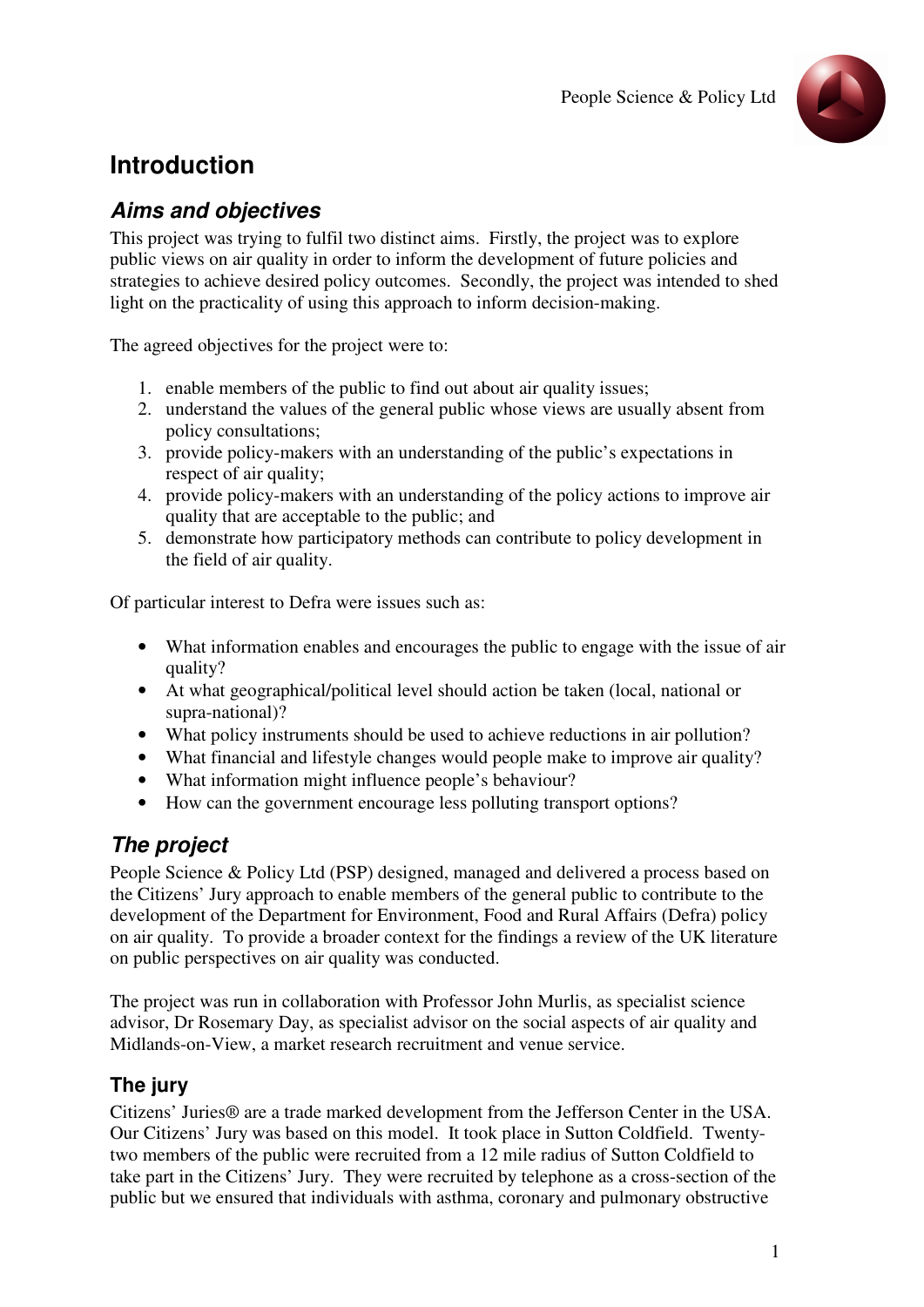

diseases were included as previous research had found this group to have specific concerns with regard to air quality, which it was important to include.

While the recruitment process needed to provide some information about the purpose for which people were being invited to join the jury, we did not want to prejudice the process in any way, hence potential jurors were told:

*"At the first session you will be briefed about a local environmental issue and have an opportunity to ask questions and to ask for more information."* 

The jury process involved three hearings. The first hearing lasted 2½ hours and was run on the evening of 15 December 2005. This was an introductory hearing at which the jurors were introduced to each other, the PSP team and the Defra project manager. The science advisor to the project provided an overview of the topic of air quality and jurors identified further information they felt they needed to understand the issues and which would enable them to make recommendations for action to Defra.

The second hearing took place over the weekend of 21/22 January 2006 and comprised two full days. The bulk of the time was given over to the expert witness presentations and time for the jurors to question these witnesses. The final hearing was held on 28 January and was devoted to enabling the jurors to reach conclusions, draw out their recommendations and present these to Defra.

Jurors were told that while this project fell under the environment aspect of Defra's portfolio, issues that related to other parts of Defra, and indeed other Departments' areas of responsibility, could be passed on. The facilitators encouraged the jurors not to be bound by Departmental boundaries in their recommendations. The jurors were also told that Defra was not expecting them to endorse existing policy and that they had *"a blank sheet of paper"*.

## **Literature review**

The project included a literature review to provide a wider context for the outcomes from the jurors' deliberations and to inform the recruitment strategy. It reviews academic and 'grey' literature from the UK that has addressed public perceptions of and/or knowledge about air quality, air pollution and its effects or impacts. Studies addressing air quality information use are also included.

# **This report**

The report is divided into four main parts.

**Part A** presents an analysis of the findings from the jury hearings to provide a deeper understanding of public perspectives and understanding of air quality, the jurors' recommendations and the rationales for those recommendations. This part of the report has been agreed with the jurors as conveying their recommendations and explaining their underlying concerns to Defra. The recommendations in boxes are drawn directly from the final feedback charts used by the jurors in the final session in their presentation to Defra.

**Part B** presents the literature review.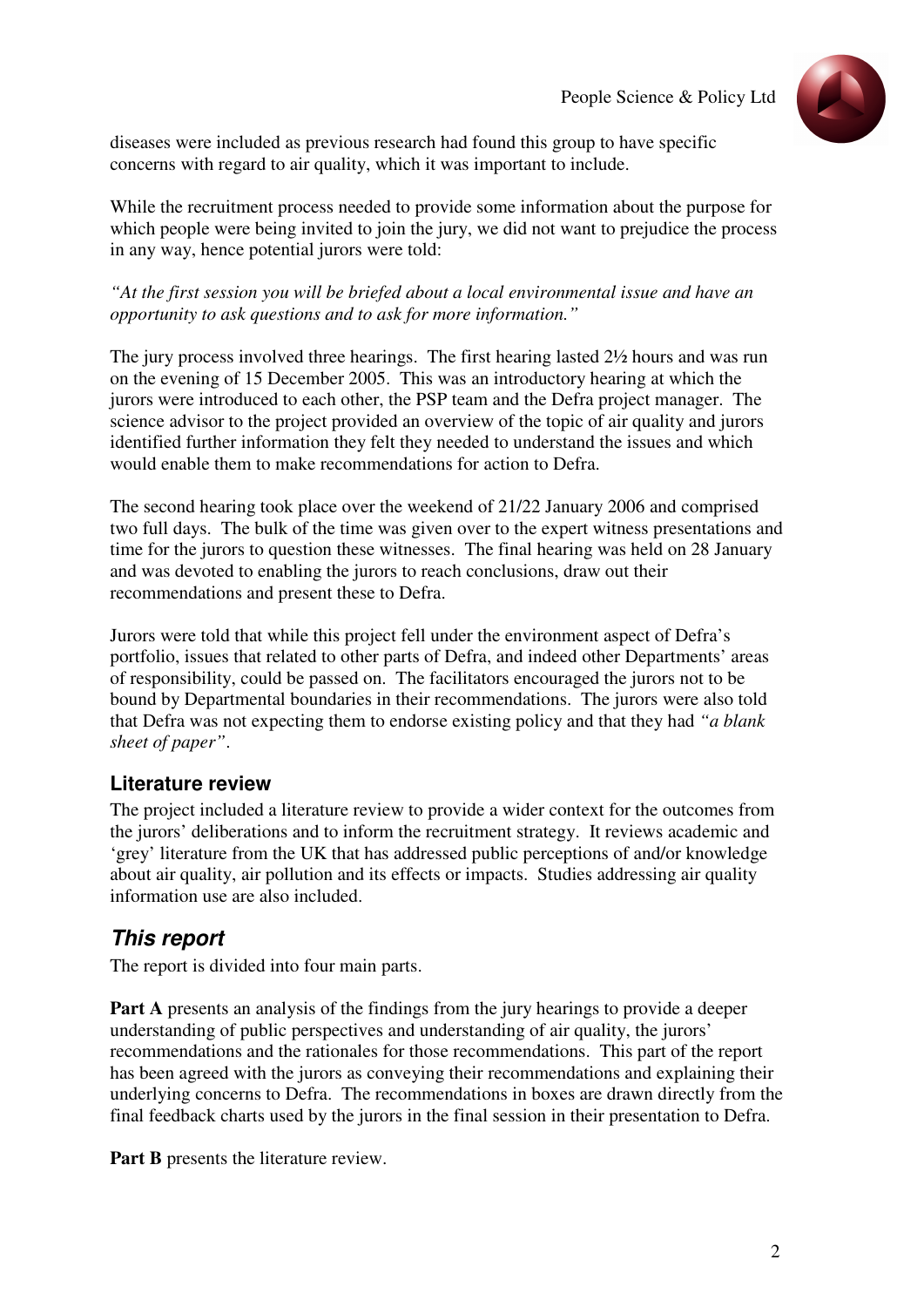

Part C is a technical section that details the methodology used.

Part D contains the conclusions drawn from the project. These draw together the jurors' deliberations with the literature review. This part of the report also highlights the lessons learned and makes recommendations for the use of deliberative tools in Defra's wider policy-making process.

In addition a **separate volume contains all the relevant appendices**.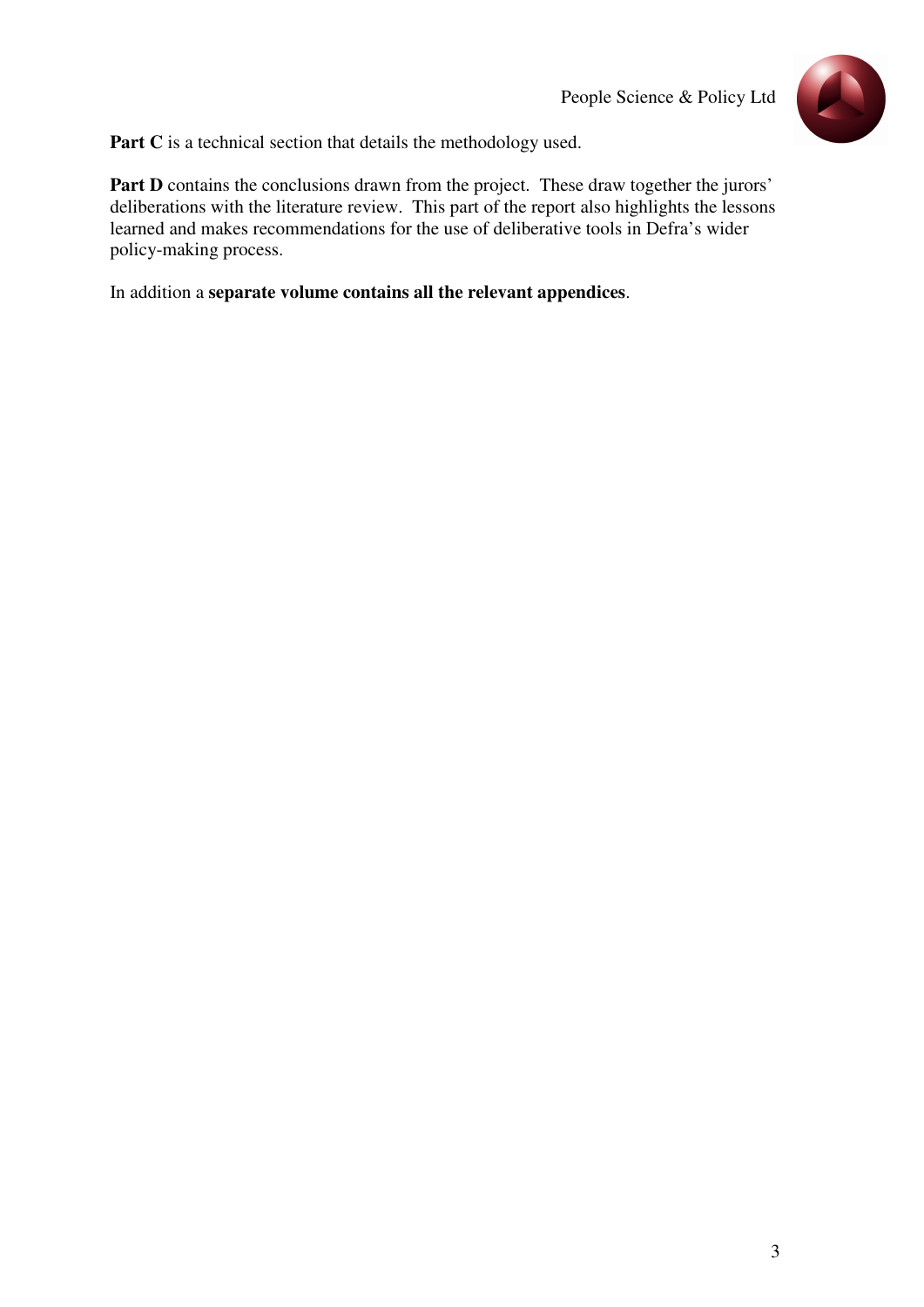

# **Part A – Outcomes from the Citizens' Jury**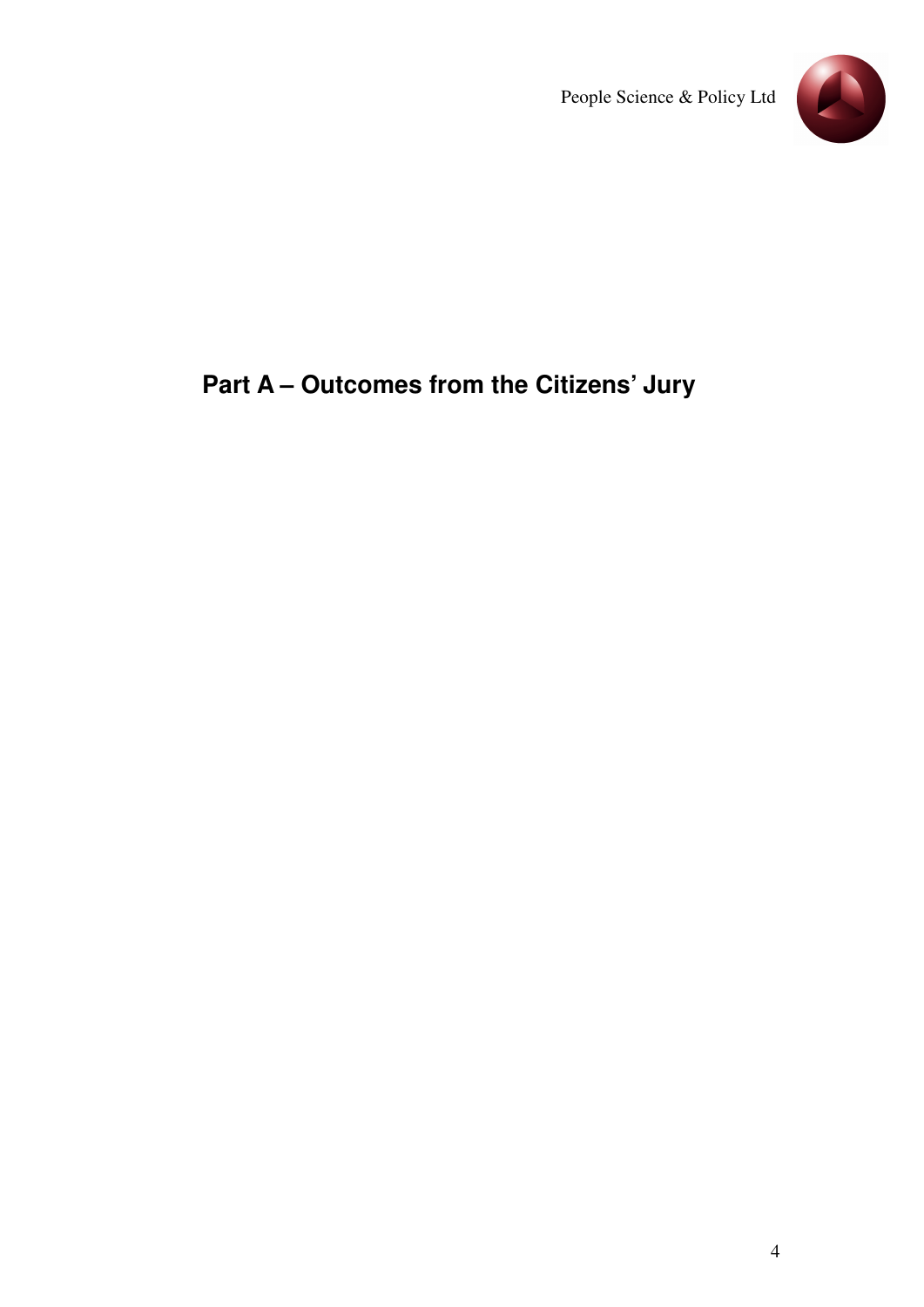

# **A1. Jurors' Perspectives and Recommendations**

# **A1.1 Introduction**

This section explores in some detail the views of the jurors and sets their recommendations in the context of their wider discussions. It also includes ideas that the jurors discussed during the hearings but which they chose not to include in their final recommendations. How the jurors agreed their final recommendations and why some suggestions were discarded is discussed in Part D of the report, which looks at the lessons learned.

The jurors chose to deliver their recommendations in two parts:

- things the jurors thought that individuals should do; and
- things the jurors thought that Government should do.

# **A1.2 Scoping the issue**

# **A1.2.1 Baseline concerns and knowledge**

After an initial introduction to the Citizens' Jury process but before any information about the topic to be discussed had been given to the jurors, they were divided into two groups by gender. These two breakout groups began by brain storming around the subject of 'environmental issues'. The purpose of this process was partly to identify how much air quality was a 'top of mind' subject and partly to provide a context for later discussions by identifying which environmental issues were at the forefront of the jurors' initial thinking. A number of topics related to air quality came out, including air pollution.

| Men                                                                                                | Women                                                                                                                                                                                |
|----------------------------------------------------------------------------------------------------|--------------------------------------------------------------------------------------------------------------------------------------------------------------------------------------|
| global warming<br>$\blacksquare$<br>air pollution<br>vehicle pollution                             | the atmosphere<br>• human effect on the world<br>pollution - exhaust from cars,                                                                                                      |
| efficiency of recycling<br>$\blacksquare$<br>traffic<br>pollution of the sea<br>carbon dioxide gas | aeroplanes, trains, even walking<br>spray canisters<br>global warming<br>oil storage disaster <sup>1</sup><br>area you live in<br>$\blacksquare$<br>rubbish, waste<br>$\blacksquare$ |

Other environmental issues that were mentioned included diversity of species (and extinction), green space, noise and light pollution, mobile phone masts and nuclear waste.

Levels of knowledge about the causes and effects of poor air quality were very low, beyond the obvious that industry and traffic cause pollution. One woman said *"I don't know what quality is"* but once the topic had been stimulated the women realised that they assumed that the quality of the air was *"down to the weather"*. They also felt that the air quality was better in the morning than later in the day, which led them to conclude that *"There's something going on during the day"*.

 1 The Bunsfield oil storage depot fire had occurred days before the first hearing.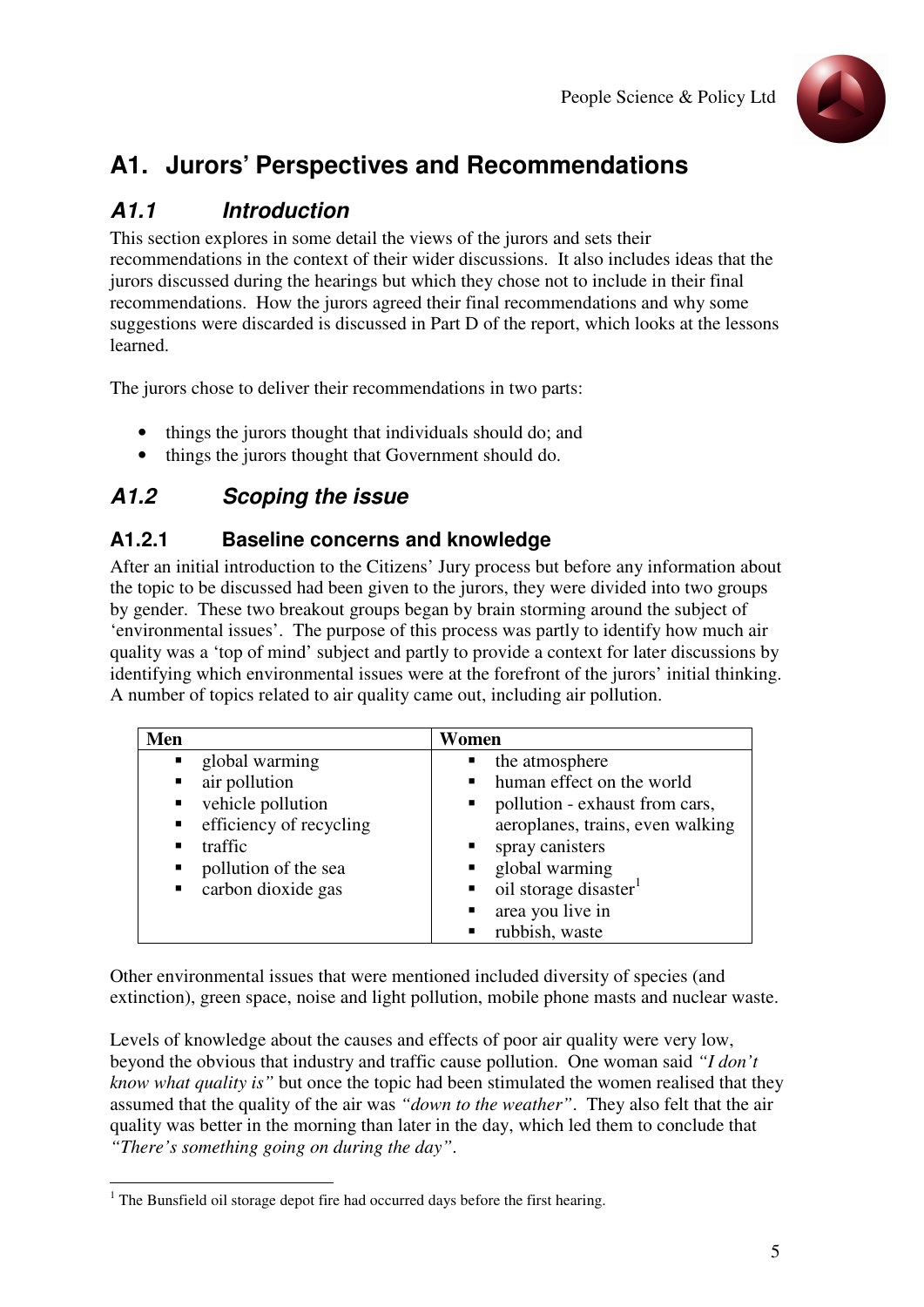

There was a perception that air quality has improved over the last 50 years or so because the causes have been attacked. Jurors were aware that that the smogs of the 1950s no longer occurred but they were also aware of *'hazes'* over towns and *'increases'* in asthma but only a minority deduced that the nature of air pollution might have changed:

*"Before it was carbon, now it's vehicles." "I think it's changed from particulates to invisible gases."*

Others acknowledged that because they could not see air pollution they tended to assume there was none.

*"I just don't know how it's measured… you know…if you don't smell anything… and you don't see anything, you assume your quality is good…there are so many things that are invisible that you don't think about."* 

But some were aware that this might not necessarily be the case.

*"From that standard you could say that it's better 'cos you don't go out and you don't smell it…but does that mean it's good or does that mean there are other things that we don't see."* 

Those with asthma, or children with asthma, were more aware than others:

*"I'm asthmatic, so I notice it quite a lot."* 

Some jurors commented that they noticed the difference between London and Birmingham, urban and rural environments and the seaside. Some were also aware that the same place could have different air quality on different days.

*"It can be…you can be in the same place and different days have different qualities…. it's not just an area."* 

It was clear that air quality was not a topic that the jurors had actively considered before in terms of thinking about improvements and solutions. Even those who claimed to be aware of the quality of the air locally had taken it as a given and not something they, or any other individual, could do much about. Regulating industry was the spontaneous suggestion for improvements.

# **A1.2.2 Geographic range**

To ensure that the project drew on up-to-date information and to assist in identifying issues to raise with jurors and witnesses, an Advisory Committee was established (see section C2.2). This group had raised the possibility that the jurors may want to consider indoor air quality. However, there was never any discussion about indoor air quality during the jury hearings, although there was a question about the impact of smoking on air quality. Indeed, we found that jurors saw air quality as a global environmental issue, albeit with local and national ramifications.

Hence the jurors were interested in whether the quality of the air in the US affects air quality in the UK. While there appeared to be a general understanding of prevailing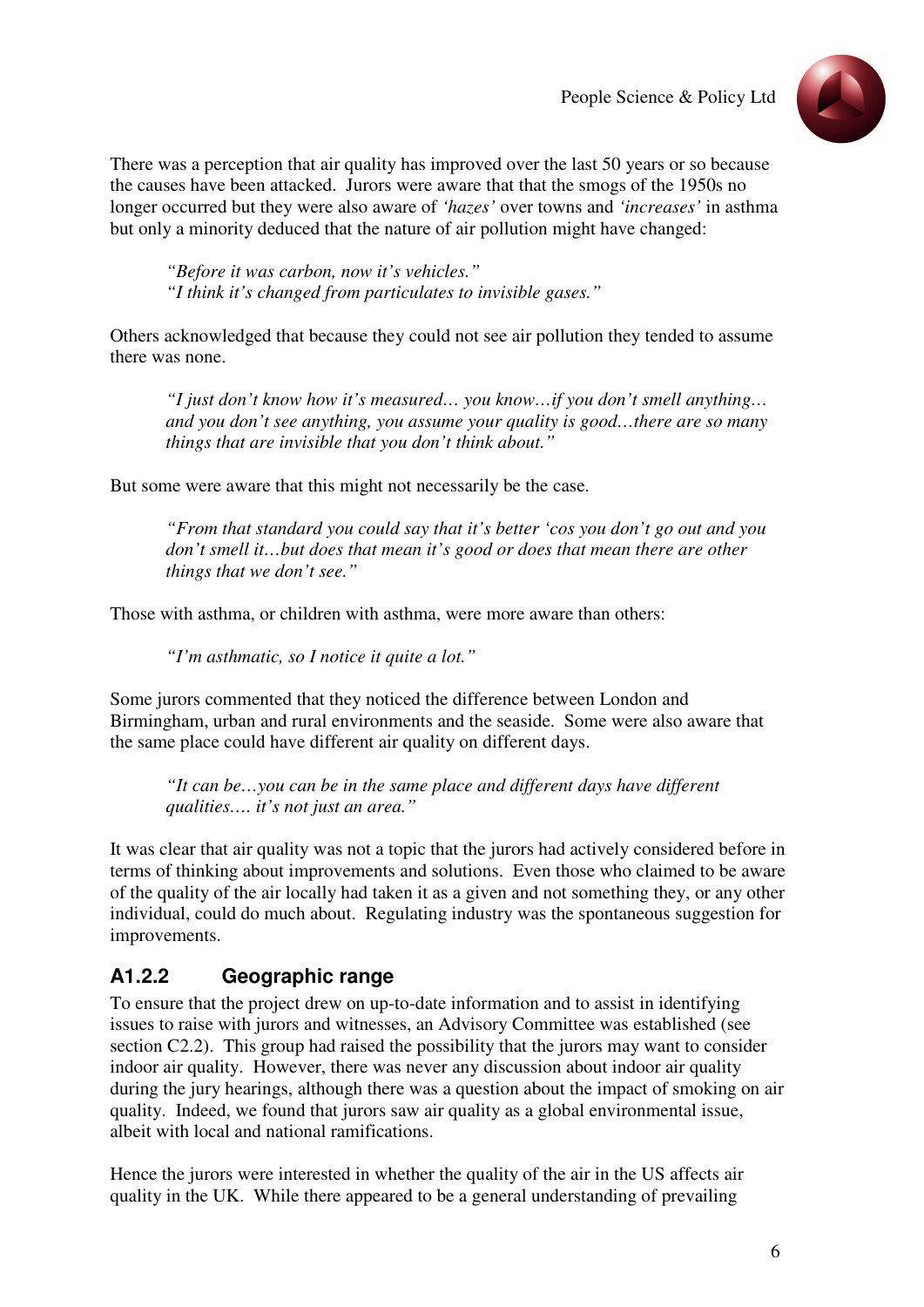

westerly flows, one witness was asked whether there was always a west to east circulation<sup>2</sup>. There was also an issue about whether, or to what extent, industrialisation in China and India (in particular) would impact on air quality globally and how this would impact on air quality at the local level.

# **A1.2.3 Global warming**

The jurors quickly identified a link between air quality and the role of economic development in causing air pollution through the use of energy (by industry, traffic and in homes). Hence there was considerable interest in whether the pollutants that affect air quality also act to cause global climate change. The question about the role of the weather in air quality arose independently from the climate change question and jurors were interested to learn that 'clear winter mornings' are worse for air quality than windy days. However, awareness that the wind would blow air pollution from one country to another reinforced the concept that air quality is a global issue and has to be considered on that scale.

# **A1.3 Information requirements**

An awareness of the public's information needs is an important part of developing a strategy to encourage behaviour change at national and local level. At the first hearing jurors were given the opportunity to identify information they felt would be useful to enable them to gain a full understanding of air quality and the issues. A full list of the questions generated by the jury can be found at appendix 5. In summary, jurors wanted to find out more about:

- the causes of poor air quality;
- the composition of air pollution;
- the role of the weather;
- the relationship, if any, to global warming; and
- the impact of poor air quality on health.

Importantly, while they were interested in the causes of air pollution, their emphasis was on knowing more about what could be done to improve it.

There was some concern about the difficulty of getting information, especially unbiased information on a number of nationally important topics.

*"You just get people with an axe to grind – there's no clear way of getting real information. You get very cynical." "My concern is lack of information really…I would like a good debate, say on nuclear energy."*

The jurors identified the following types of people as likely to have useful information:

- medical experts
- experts who could talk about the air quality effects of different types of transport
- a Local Authority representative particularly someone who could talk about traffic

<sup>&</sup>lt;sup>2</sup> One witness highlighted the impact of the rotation of the earth on air movement.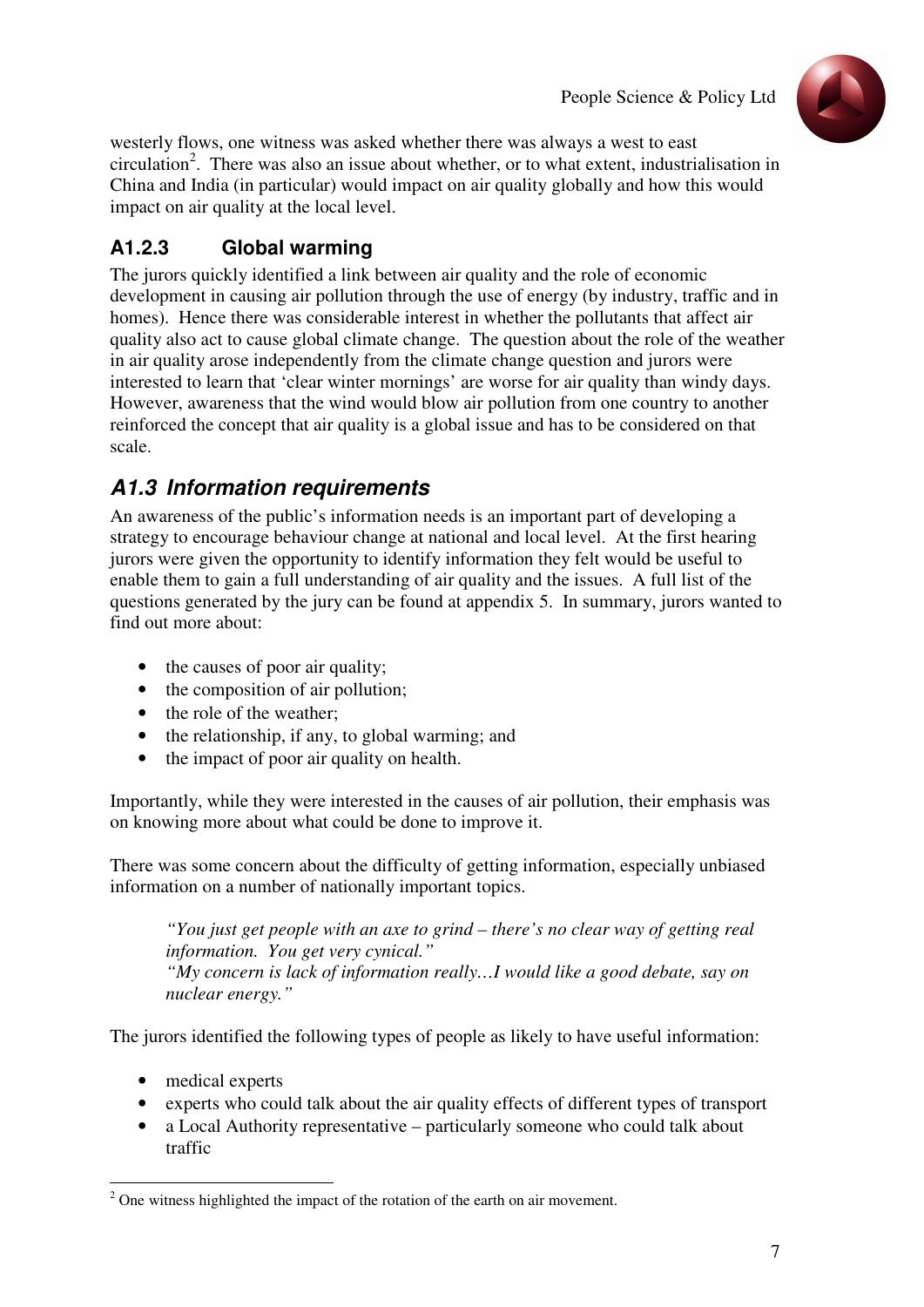

- someone who could talk about alternative fuels and energy perhaps from an oil company
- "blue sky" perspectives someone who could offer long-term visions of where technology is moving
- someone who could provide a political perspective

As the proceedings developed, the jurors put more emphasis on understanding the causes of poor air quality in order to devise solutions. Inevitably, the jurors found some witnesses easier to follow than others. Jurors took on board key points from the witness presentations, in particular that:

- industry is tightly regulated;
- the nature (components) of air pollution has changed over time;
- traffic is a major contributor to air pollution today;
- there are technologies like particle traps that can be fitted on new cars but also on existing vehicles retrospectively;
- public transport is not always better for the environment;
- exhaust from diesel fuel is more harmful to health than that from petrol;
- industrial air pollution from other countries would impact on air quality locally and globally. Both developed nations such as the USA and the rapidly industrialising countries such as China and India were cited by jurors;
- air quality in rural areas is not necessarily unequivocally 'better' than the quality of air in urban and suburban areas;
- exercise, by forcing deeper breathing, could impact negatively on health because the small size of some particles means they would be more deeply inhaled than when breathing 'normally'/more shallowly;
- on average everyone loses seven months of their life as a result of poor air quality; and that
- any improvement in air quality has a noticeable impact on health (the Harvard six city study).

# **A1.4 Themes**

The jurors' discussions and subsequent recommendations were based around six themes.

- Education and awareness
- Technology
- Transport
- Financial incentives and the market
- Regulation
- Lifestyle choices

# **A1.4.1 Education and awareness**

There were two aspects to the education issue. Firstly, there was the issue of education for children in school. Secondly, there was the issue of educating adults.

# **Schools**

The jurors believed that educating the younger generation, making them more aware of how their actions impact on air quality and the environment more generally would, over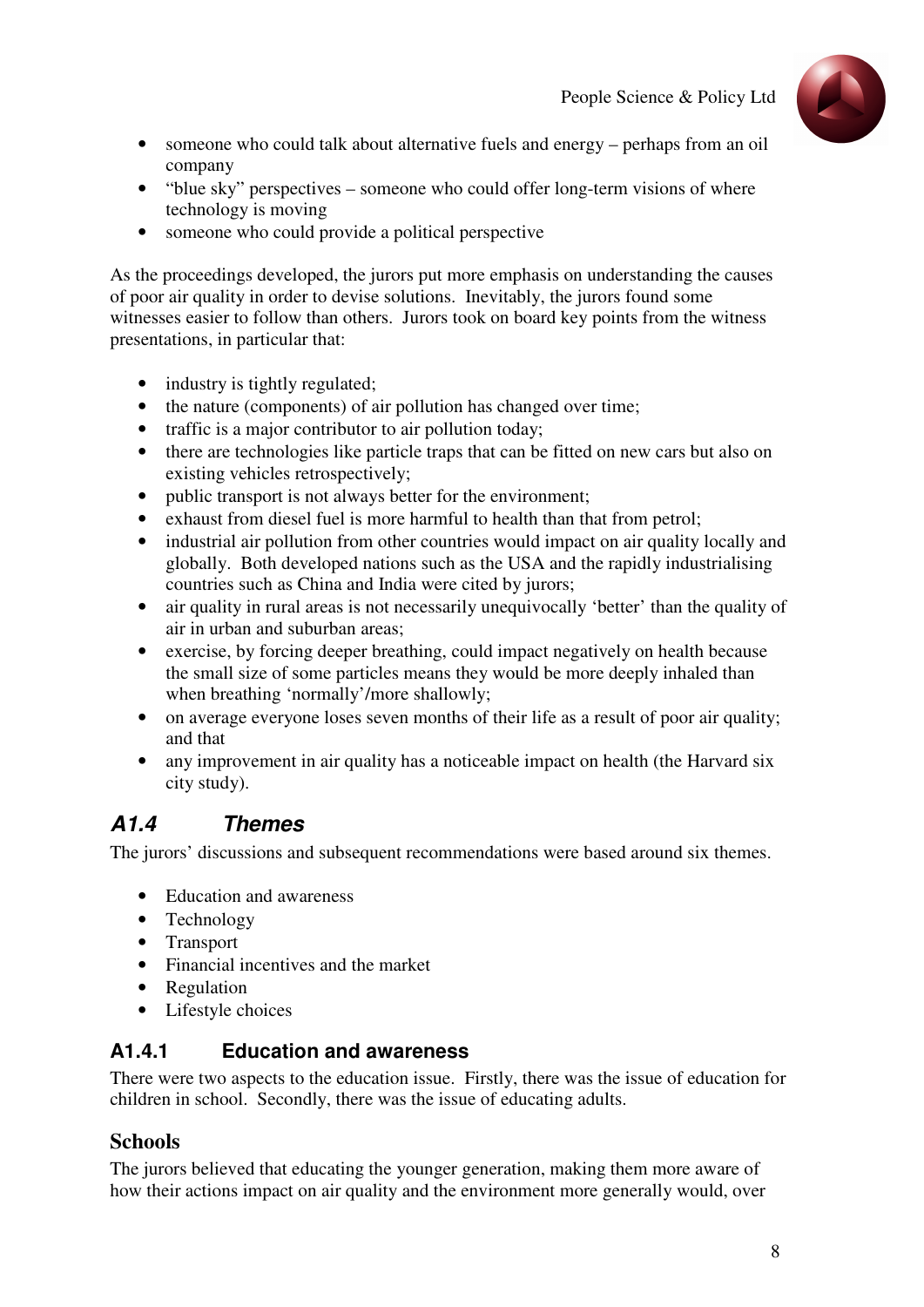

time, raise awareness in the general public. In addition, those with children believed that this is a good way to educate parents. A number of jurors gave examples of how their children had taught them things and influenced household behaviour. This was particularly true in the areas of the environment and health.

*"My daughters did a lot of environmental work at school… There was a play we all went to see where they were all fluorocarbons…and we parents learnt a lot."*

In some discussions there was a general feeling that environmental issues had a higher profile in schools now than had been the case for some jurors. Some of the younger jurors spoke about working on "*school projects*", re-affirming the suggestion that younger audiences might already be catered for to some extent. There was a feeling that *"schools are doing it well".*

However, there was also some scepticism about the impact of this approach:

*My daughter did environmental studies at school and she nags me …but I still can't get her to turn the lights off."* 

# **Public awareness**

In addition to schools-based education, the jurors were concerned that there should be education for adults, perhaps phrased as a 'public awareness' campaign.

*"You can't just wait for all of us to die* [by focusing only on schools].*"* 

The jurors thought that a public awareness campaign should have two strands:

- information that enables individuals to better understand the causes and implications of poor air quality; and
- information on what individuals could do to make a difference and how they personally would benefit as a result.

There was a strong emphasis on enabling people to make informed choices, whilst ensuring that the damaging impact of poor air quality on health was brought to the fore. Importantly, it was said that any information campaign must include the impact poor air quality has on individuals.

*"We do need to link the fact that saving energy is linked to health. I'd never put the two together…it's for our health as much as about saving the planet"*

The starting point for any campaign would be to raise awareness that poor air quality is an issue and that it damages people's health. It was said to be *"hidden"* because *"you can't see it"*. All of the jurors admitted that they were not only ignorant on the issue of air quality but mostly they agreed that they had not even considered it. Even those who had given the topic some thought had generally assumed that as an individual they could not make an impact.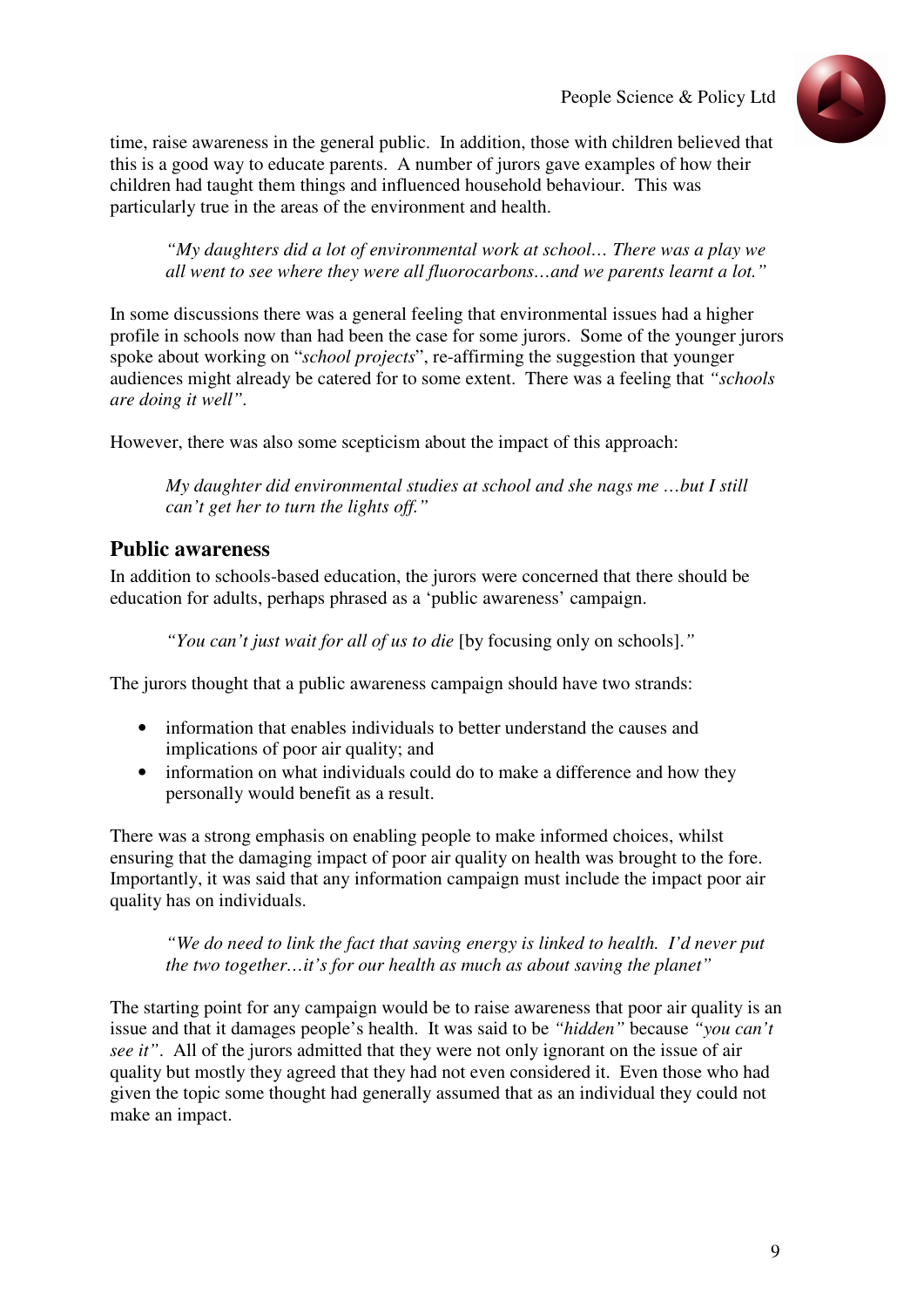

Everyone felt that they had learnt a great deal as a result of taking part in the jury. At a personal level some jurors believed that they now had some responsibility to rise to the challenge of distilling and disseminating it to others.

*"As people that have been educated on this…we need to go out and spread the word and help to raise awareness."* 

It was thought to be important to impart information in *"bite sized chunks"* and to continually remind the public of the messages because they are easily forgotten. One woman admitted that on the Monday following the second hearing she had been very conscious of her actions with regard to air quality but by Wednesday this had already faded from her mind. Frequent reference was made to a short advertisement that had told people to put only the amount of water in the kettle that they needed, to save energy. It was suggested that a similar format be used for air quality, giving short messages on what individuals could do to make a difference and how they personally would benefit as a result.

Air quality information as part of the weather broadcasts was suggested in this context, as was the development of a device that individuals could purchase to measure air quality at their location. (See section A1.4.2.)

A celebrity-led campaign was a popular idea with some jurors but it was pointed out that the celebrity had to have credibility with respect to the issue. Jamie Oliver's campaign for better school food was much quoted as a good example of a positive impact being made. He was cited because as a chef, he has credibility in knowing about food. He was also thought to be a good role model. It would therefore be important to find a celebrity who would not be seen as fronting an air quality campaign purely for the fee.

#### **International and local comparisons**

There was considerable interest in how the UK compares with other countries in terms of air quality and the idea of an international or EU-wide 'league table' ("*though I hesitate to use the term"*) was suggested. Such a league table could also be published at the UK level comparing cities and was seen as a way of raising the profile of, and thus interest in, air quality.

*"I think people would want to know that one area has got better and it's a better place to live… then people ask questions and get more information."*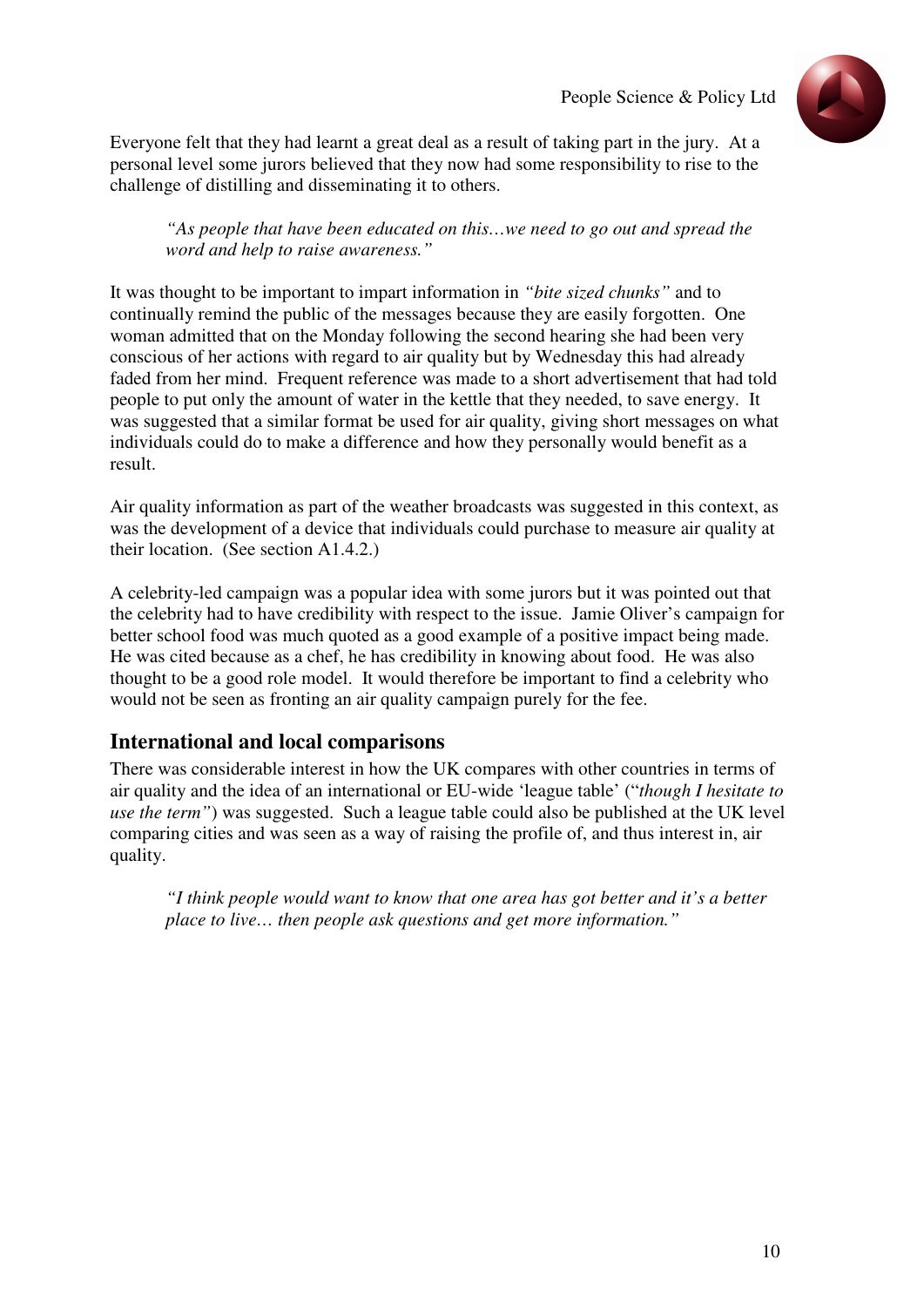



# **A1.4.2 Technology**

Some jurors wanted more information about existing technological solutions or those that are likely to be possible in the near future but they also had some ideas of their own. They recognised however, that encouraging people to take-up new technologies would be a challenge because of perceptions that they would be expensive.

# **Motor vehicles**

The jurors appreciated that newer cars are less polluting that older cars and accepted that it would take time for the whole of the UK fleet to be renewed. There was therefore considerable enthusiasm for retro-fitting existing technology to older cars, for example particle traps. Jurors expressed concern that poorer members of society should not be unfairly disadvantaged by requirements to upgrade older, less expensive vehicles.

It was also suggested that annual checks on emissions might be instigated from the first year of a car's life rather than after three years when MOT tests are required. It was also suggested that an 'emissions passed' badge could be displayed on the windscreen with the road tax disk.

Mixed fuel vehicles were known about by a few jurors and the witnesses introduced the idea of alternatively powered vehicles, using hydrogen or biomass, of which a few jurors had heard.

*"But petrol can come from biomass, it does in Brazil, I don't know why we don't do it." "Can it help?" "I don't know." "There is a lot going on technology-wise and I think a lot of it is going on in the States."*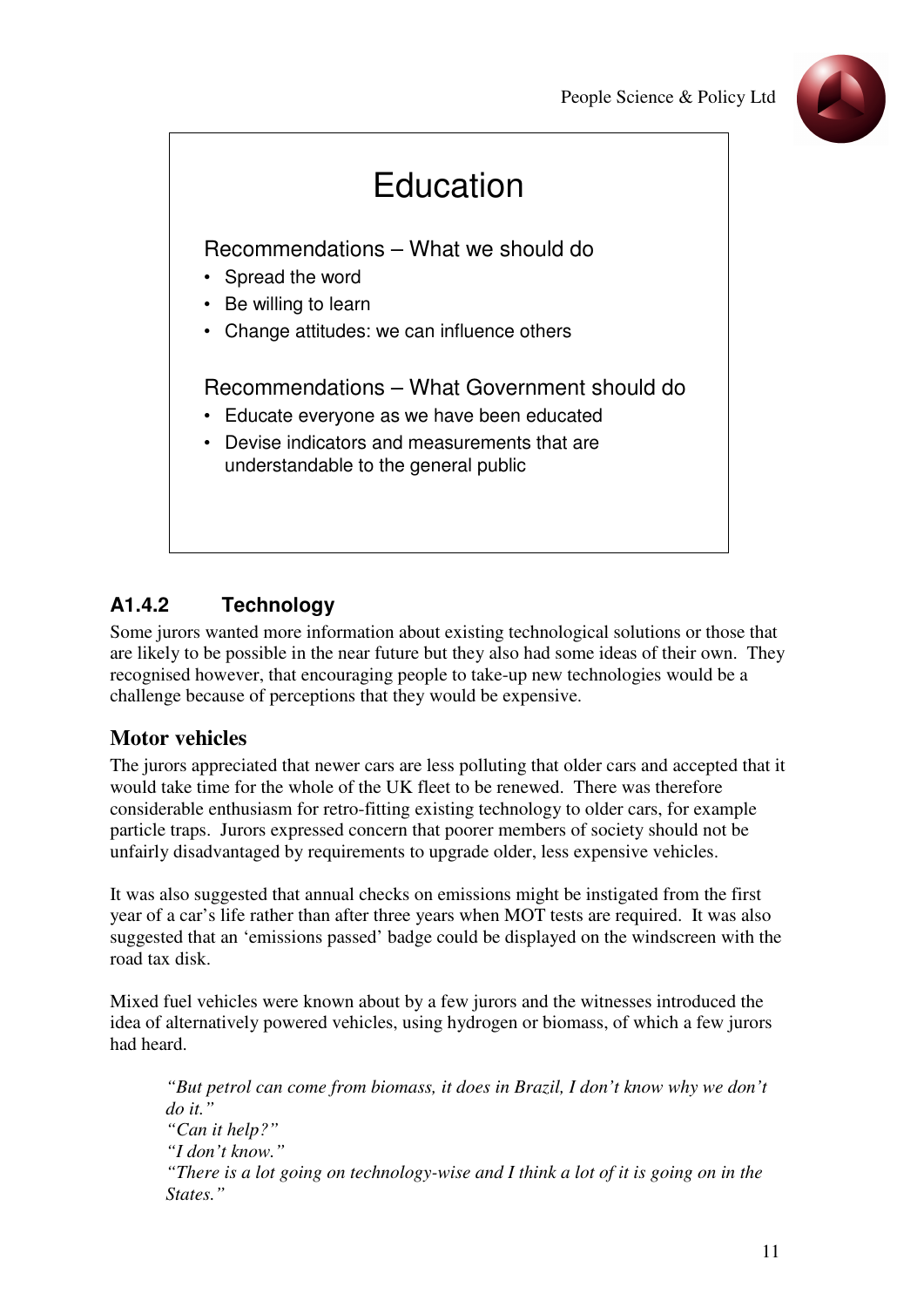

There was enthusiasm for these new developments but also an awareness that many of these technologies merely displaced air pollution from one area to another. The jurors did not see this as necessarily offering a solution to air quality because they viewed air pollution as a global issue, with air moving easily from one locality to another. There was, however, a conversation with one witness about the relative merits of controlling one large producer of emissions, for example a power station, rather than many small producers, such as cars or homes.

As we have seen, a lack of awareness of the impact of individual behaviour on air quality was an important factor for the jurors. They therefore suggested that an in-car measurement of the impact your car is making on air quality would increase awareness and could impact on behaviour. For example, they had taken on board the impact of driving style on emissions from one of the witnesses and felt that instant feedback on levels of emissions would encourage good behaviour amongst some motorists.

## **Domestic energy use**

The jurors became concerned about the amount of energy wasted in homes. They suggested that existing energy saving technology could be better employed domestically as well as the development of more energy efficient homes and domestic products. However, they believed that lack of awareness was a big barrier to action at the individual level and suggested in-home energy meters could alert households when they go above 'average' energy use or pollution factor or information could be included with utility bills. There was some discussion about the need for real-time information so that action could be taken, as against post-hoc information on utility bills that comes too late to act upon.

*"You've already spent it. It's too late."* 

A number of jurors were aware of claims for the number of power stations that could be closed if TV stand-by lights were switched off. They suggested that such stand-by modes might not be necessary or could be designed to go off automatically after a certain period without use.

Easy technological changes to reduce domestic energy use were said to be using energy saving light bulbs, more intelligent heating systems that only heat those areas of the house that are needed, cavity wall insulation and fitting motion sensors for domestic lighting.

Examples of incentives to encourage the introduction of energy saving technology at home included incentives to switch to renewable fuel sources and grants and tax relief for implementing energy savings or using renewable energy. It was felt that appropriate incentives are not in place to encourage any of these behaviours, or even to ensure the use of existing technology in newly built homes.

It was reported that some energy suppliers provide payment regimes that offer unlimited energy for a fixed charge. This was seen as potentially useful for those who might be vulnerable to the cold if they were worried about the cost of heating. However, the jurors were concerned that for many people who might not be in danger of fuel poverty, this sort of payment regime was likely to encourage wasteful behaviour.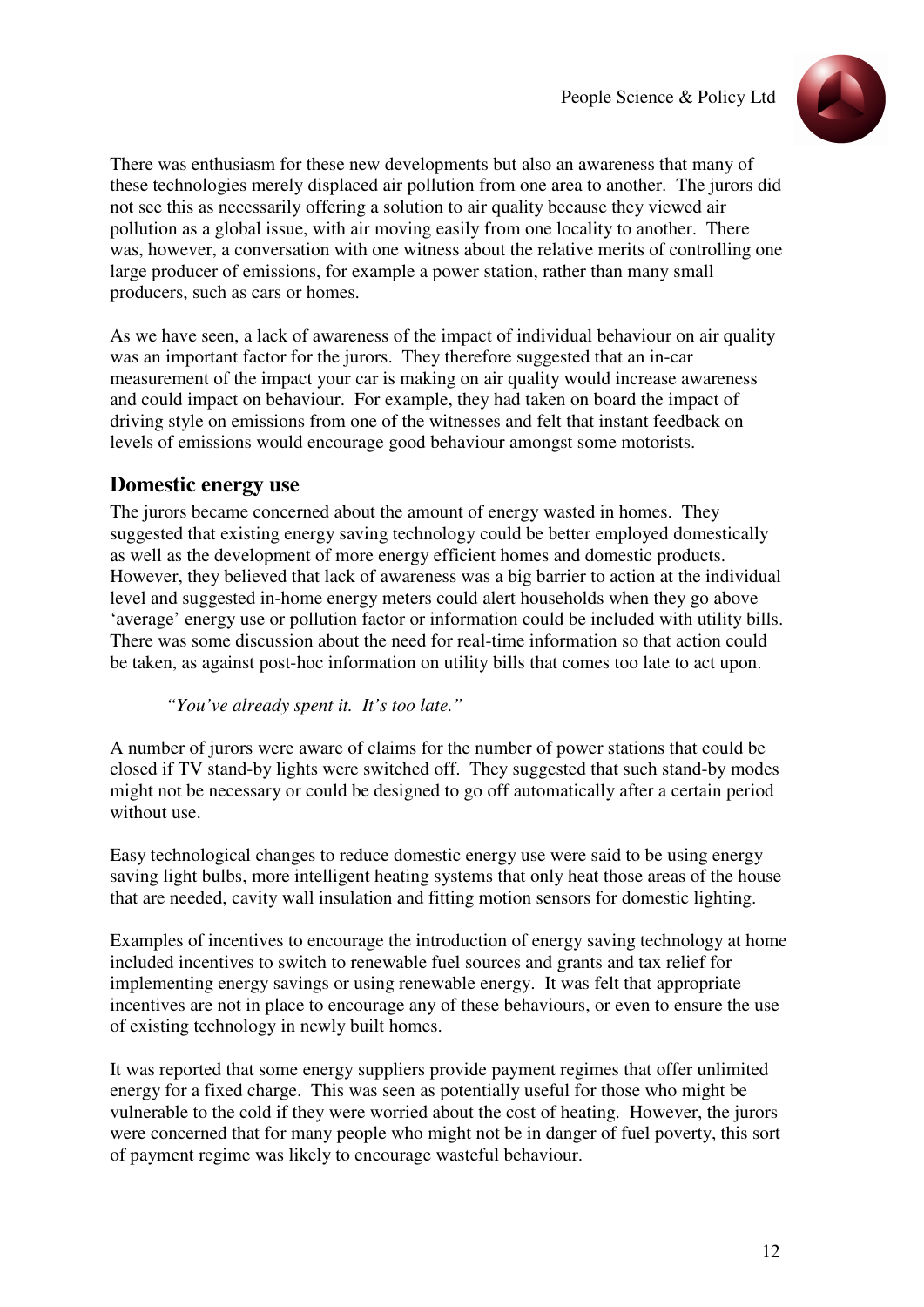

# **Individual awareness**

In addition to the development of in-home energy meters described above, there was interest in developing some form of individual air quality meter that could be worn. For one juror in particular it was important to have information about local air quality and the impact she personally was making, so that she could make informed decisions about what actions to take. The meter would tell the wearer the quality of the air at their current location. She suggested that something like a pedometer might be developed that would enable individuals to see the impact they make in real time.

*"You have to get that mentality that you can do something on an individual level."* 

She was driven by her desire to understand more about the issue so that she could usefully change her behaviour.

*"I don't feel I live in an air polluted place but according to that guy* [the local authority witness] *I do. Now I want to know more about it. I'm obviously living in a fool's paradise."*

She was also keen that a simple measurement system be developed that was easily understandable to the general public. Without this, a measurement instrument would not be widely used. Discussions with the witnesses had revealed that existing air quality measurement systems that could be 'worn' by individuals need to be despatched for analysis and do not therefore provide instant feedback.

# **Recycling**

There was considerable discussion of the need to recycle and reduce waste as a way of reducing air pollution from industry.

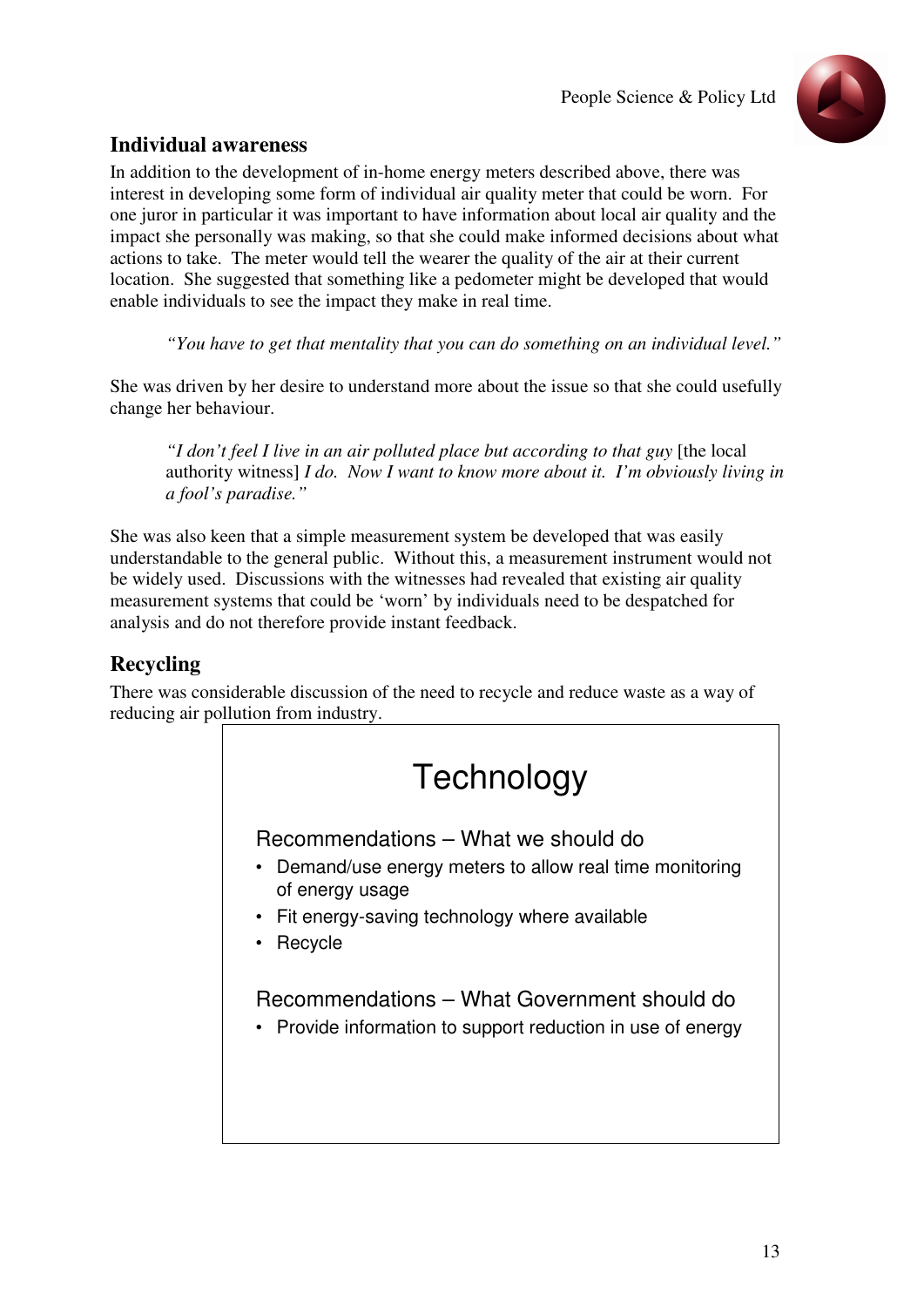

# **A1.4.3 Transport**

New technologies for transport have been discussed above but the jurors also discussed methods of transport.

# **Domestic**

The jurors took on board the information from witnesses that transport has a big impact on air quality. It therefore formed a centrepiece to their discussions. However, a key message to the Government is that it will be very difficult to get people out of their cars.

*"I can't see that you're going to get people away from their cars."*

*"I wouldn't give up my car for anything."*

*"If I am honest I would rather adapt my behaviour in the household than give up my car…if I said I'd use the bus instead, I'm lying."*

The main recommendation with respect to transport was the need to improve public transport so that not only more people would be encouraged to use it but a wider range of people would do so. In Birmingham and the surrounding area, public transport was seen as something of a last resort, being regarded as slow, dirty, unsafe, unpleasant and inconvenient and, compared to private cars, not particularly cheap. The jurors also highlighted that in making price comparisons, individuals tend to look only at the cost of petrol and rarely include the cost of running the car.

On top of the ideas of using technology to raise awareness of the impact on air quality of an individual's car, other ideas for promoting public transport included: park and ride schemes; increased parking charges in city centres; trams; better access to the local railway network by opening more stations and running small buses to local stations; better maintenance of the bus fleet; and additional staff on buses (both "*bouncers*" and "*conductors*" were mentioned). It was felt that better maintenance and the presence of staff to prevent malicious damage would be repaid through lower repair costs. Bus deregulation was thought to be an impediment to implementing some initiatives, because of a lack of perceived central control. This was also mentioned in connection with railway services.

London's tube network was held up as an example of a desirable option because it was *"used by all sorts of people"* and because *"you never have to wait more than a few minutes for a train".* Several jurors highlighted Scandinavian public transport as another example to be investigated and perhaps emulated.

#### *"Public transport needs to be much more user friendly."*

Employers and schools were thought to have a role to play. It suggested that employers running their own buses and special school buses would reduce car journeys to work and the volume of traffic generated by the school run. At the very least, car sharing and multipurpose trips should be encouraged.

Despite acknowledging the difficulties of changing people's behaviour, including their own, some of the jurors felt that they should play an active role as citizens. In particular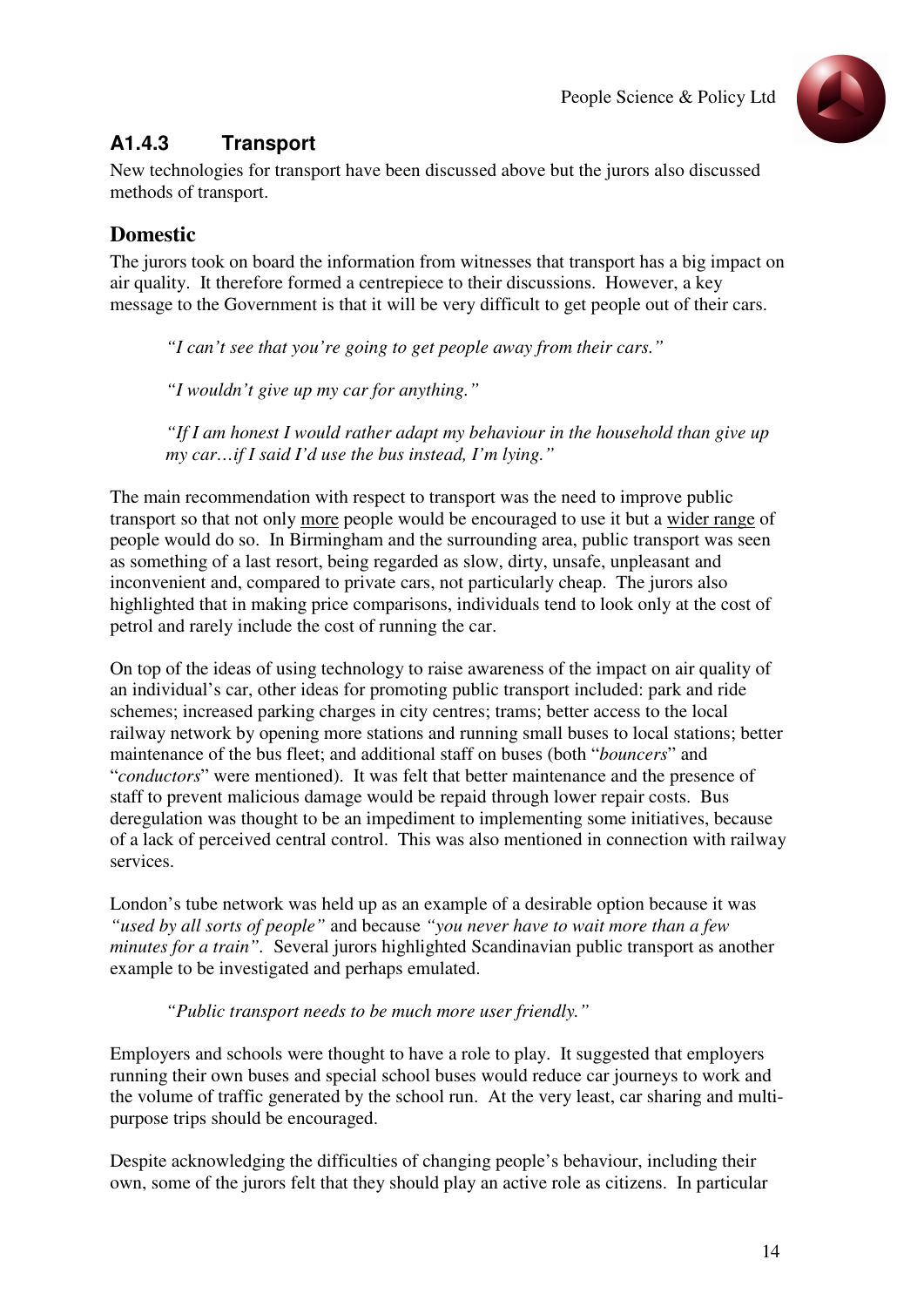

there were suggestions that people had to make sure that providers of public transport were aware of public demands.

*"We should be voicing our opinions…and not just voicing them…you know writing letters."*

Other ideas such as encouraging walk to school schemes, more cycling, and more journeys on foot were supported but it was acknowledged that time pressures and safety concerns, tend to discourage this type of behaviour.

The acknowledged difficulty of getting people to use public transport was addressed by ideas on the development of car technologies discussed above. In addition, there was a discussion about the lighting levels on motorways and in cities but the jurors decided that there were safety issues that probably mitigated against reducing light levels significantly.

Internet shopping, rather than travelling to shops, was also discussed as a way of cutting pollution because one lorry can carry several car loads on its round. In addition, such deliveries could further reduce wastage through the use of robust re-usable crates rather than plastic bags to hold deliveries.

## **Commercial traffic**

Some jurors were concerned that UK standards for traffic emissions might be higher than those elsewhere, and that non-UK vehicles would be more polluting. This related mainly to other European countries whose vehicles might use British roads. The jurors were informed that regulation was made at EU level on vehicle emissions but were sceptical about different levels of enforcement.

Regardless of emission standards, there was a general feeling from some jurors that non-UK traffic (especially HGVs) is using UK roads without contributing to the costs, including pollution costs. UK road tax is not chargeable and the jurors said that HGVs fill-up with diesel before entering the UK, so no fuel duty is gathered. Hence there were suggestions that there should be an entry or exit tax on non-UK registered vehicles.

Another suggestion was to ban all HGVs over seven tons at weekends (several people said this is done in some parts of the EU) and to put more freight on the railway. Jurors were aware that consumer demand for seven day opening and instant access to goods and services was generating air pollution. It was thought that to service this demand, required deliveries seven days a week. However, there was a view that many goods do not need to be delivered daily because they are stored before delivery to the shops.

At least one juror appeared not to support seven day opening for social reasons.

*"We can get back to family values."*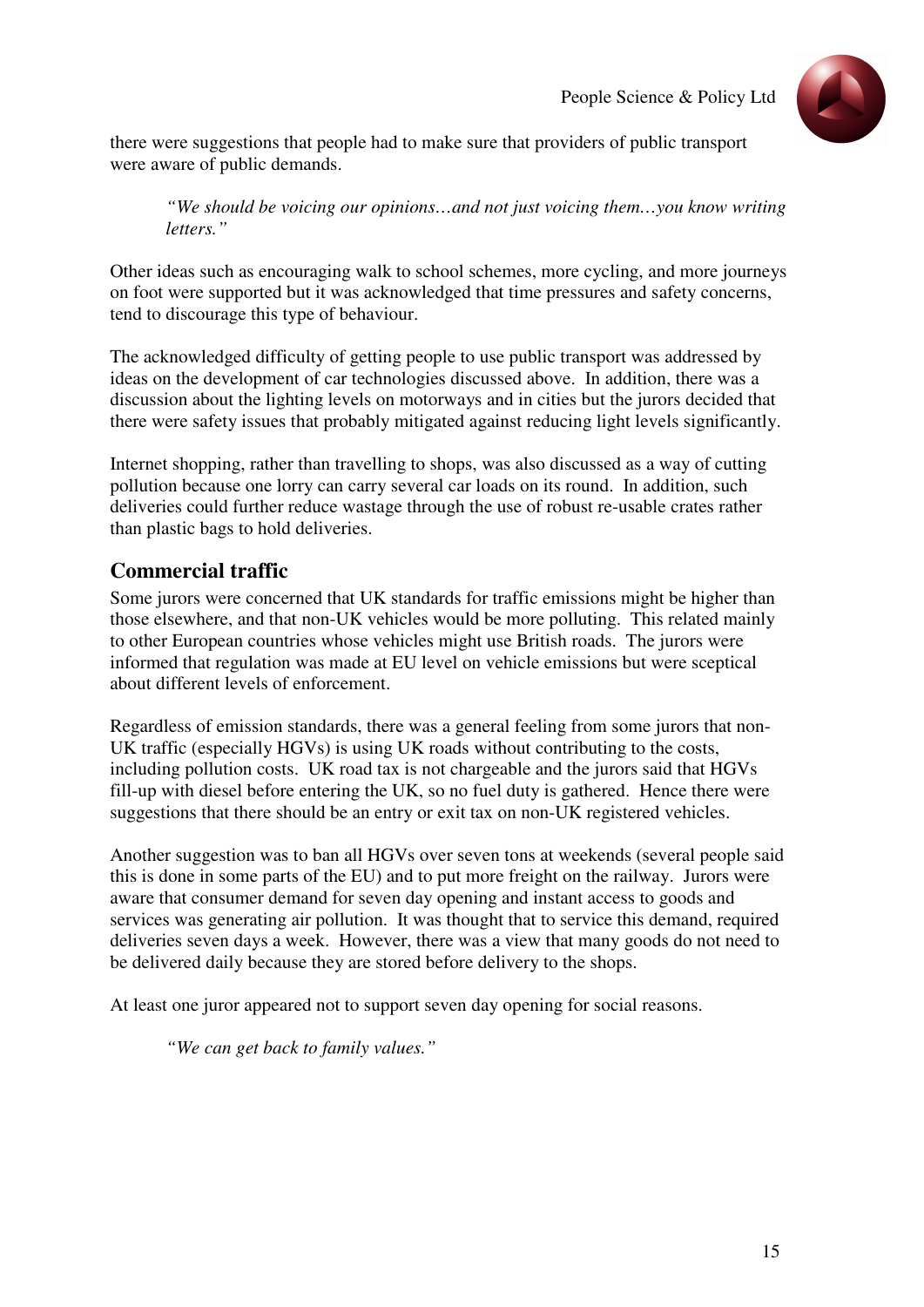

# **Transport**

Recommendations – What we should do

- Purchase vehicles with lower polluting, more efficient engines
- Think about the impact on air quality before deciding how and whether to travel somewhere
- Voice our opinions- public participation

Recommendations – What Government should do

- Provide higher quality public transport
- Grade vehicle taxes by emissions

# **A1.4.4 Industry**

The jurors were keen to stress that there are benefits from activities that cause air pollution, most notably a healthy economy and more comfortable lifestyle. This was more important to some than others but the fact that individuals as consumers stimulate economic activity and therefore indirectly cause air pollution was accepted by all.

The jurors were largely opposed to taxes as a mechanism for changing behaviour or encouraging investment in energy saving technologies at the individual level. There was similar resistance to the idea that penalising people for "*bad*" behaviour should be a first option.

Aside from the de-motivating effect of focusing on the negative, the jurors were concerned that financial measures might impact unfairly on poorer families. For example, the idea of taxing domestic waste was rejected for three reasons. Firstly, there was concern that poorer people might have larger families and these would be disproportionately affected by a tax on the quantity of waste generated. Secondly, considering all consumers, it was felt that people have little control over the level of packaging at the point of sale. Finally, there was a view that people would seek to circumvent the tax by going out at night and dumping/fly-tipping their rubbish.

The jurors preferred to seek financial incentives that would encourage behaviour change and actively reward individuals for 'good behaviour'. The example of energy efficient cars paying a lower road tax was cited and some jurors believed that this had impacted on the behaviour of friends and family.

*"It comes down to money for all of us."*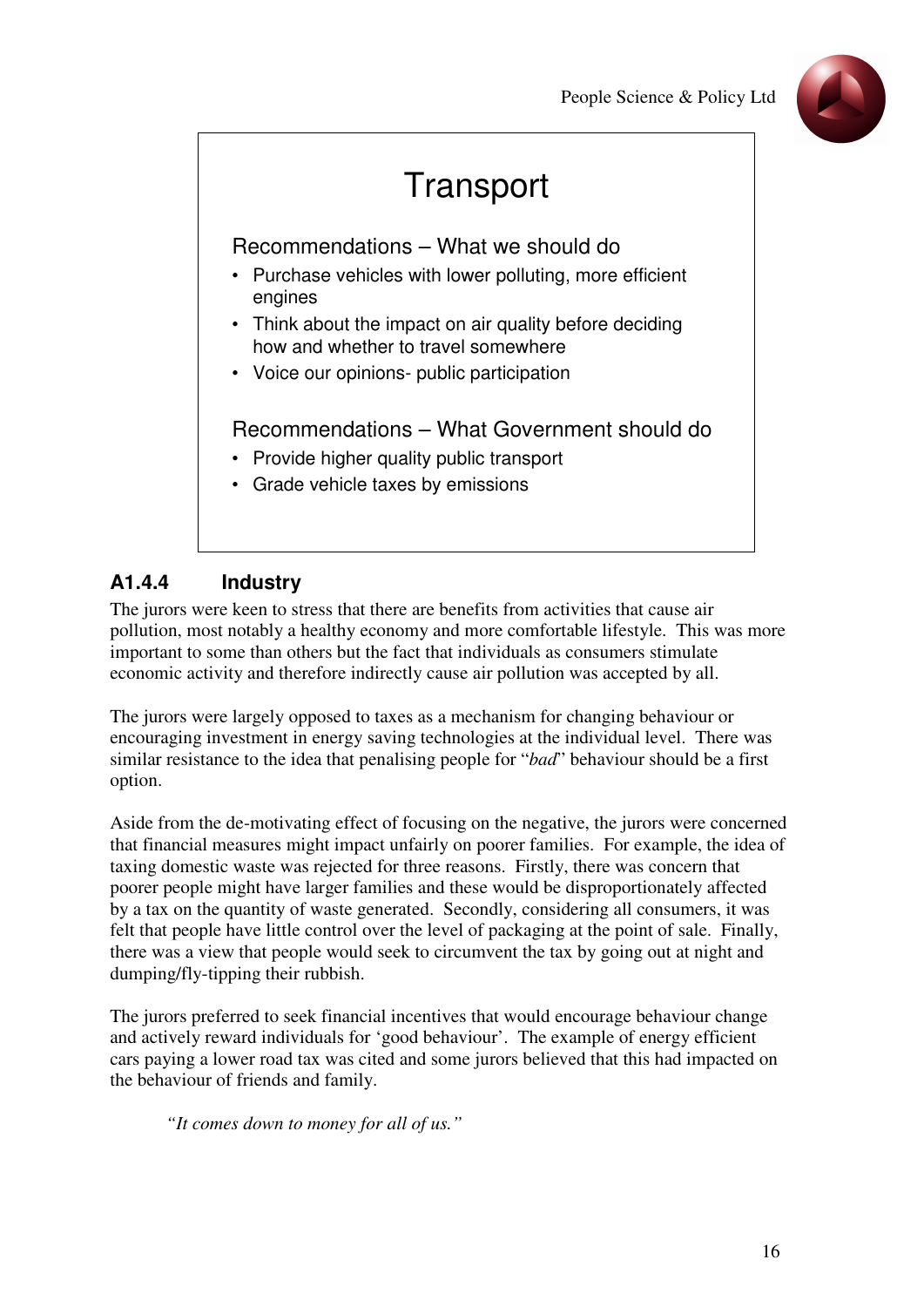

However:

*"Money is a strange thing though, because there's also the status of having lots of money and demonstrating that you've got lots of money by buying a bigger status symbol. So you have to be careful with money. It can often work in the opposite way."*

Nevertheless, there was general agreement that financial incentives would probably be the most effective.

*"It is not in the interests of commerce to do anything other than pollute. They don't pay the costs of pollution, in other words, at the point of sale the cost of pollution are not included in what we buy. That's the issue. Some how or other we have to change that. How do we make the cost of pollution included in the products we buy at the point of sale?"*

It was suggested that energy companies might consider pricing policies that reward customers for reducing demand.

*"For example if instead of using 500 units in a quarter you used 350 you would get a 10% reduction."*

However, few believed that such corporate behaviour was likely.

*"You won't get the gas companies to try to persuade you to use less."*

One way of addressing the issue of reducing demand for, and use of, resources was the suggestion of pollution vouchers and this is how they were described by the juror who suggested them.

*"Points would be allocated to each product and at the supermarket till these are scanned and added. Each person is issued with a fixed number per month and when they exceed this they either have to pay more or trade them with others. You would start with today's average. Supermarkets could be brokers – not taxation… The only regulation would be that every product must have its pollution points…and to issue vouchers… It's totally classless and we've done it before with ration books… It would be like handling club card points."* 

Interestingly, although the jury were impressed with this idea, it was thought to require too much political will to be practical.

*"I bet they don't do it."* 

Despite having widespread support amongst the jurors, this idea was not included in the final set of recommendations to Defra. This was despite one of the witnesses informing the jury that it was similar to the idea of domestic tradable quotas that has been considered in the context of carbon dioxide emissions.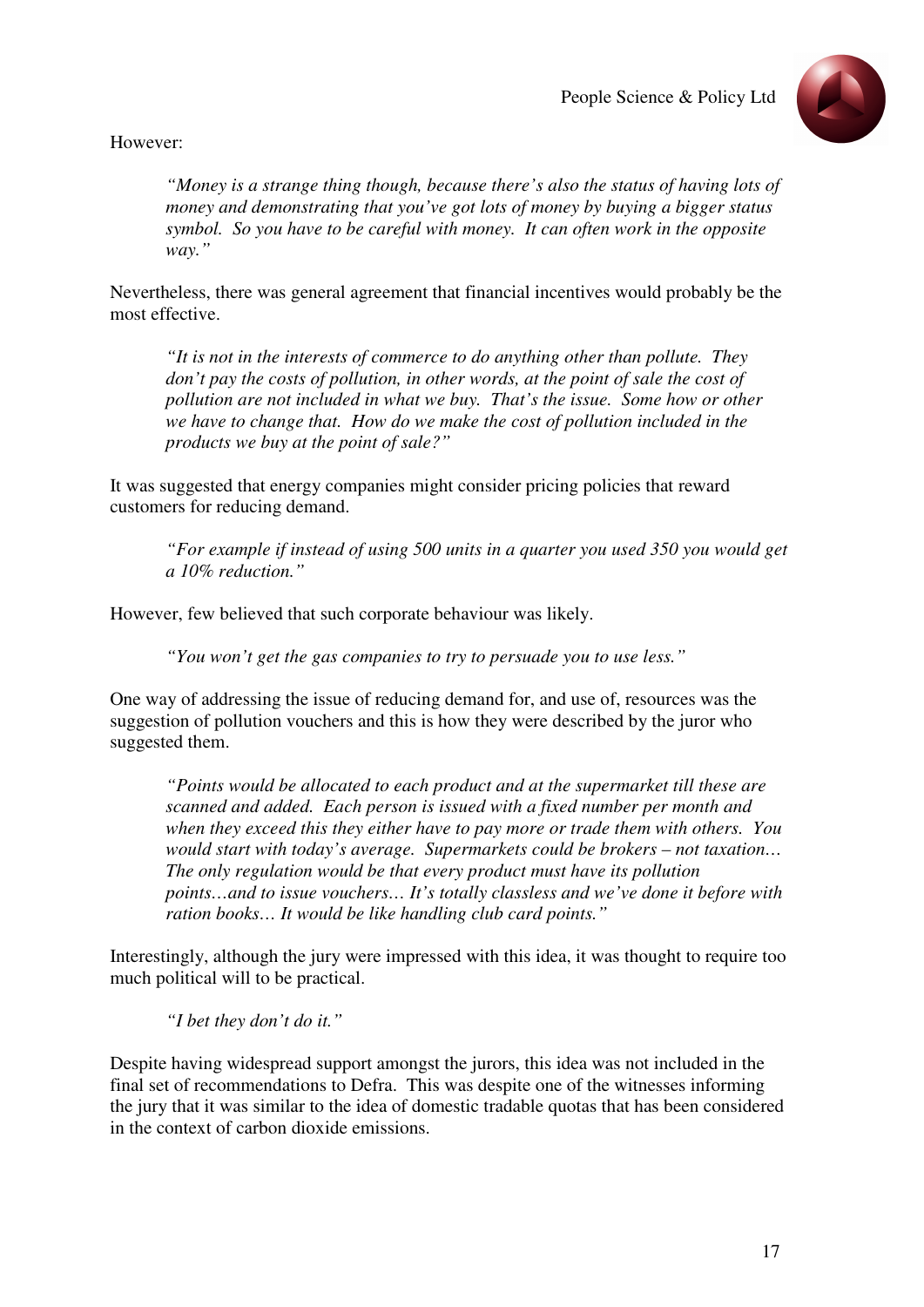

# **Industry**

Recommendations – What we should do

- Put pressure on corporations to inform us and be more environmentally friendly
- Encourage industry to provide local employment
- Demand less packaging
- Demand information on the amount of energy used to produce products - colour coding
- Buy local produce

#### Recommendations - What Government should do

- Support new technology development
- Regulate

# **A1.4.5 Regulation**

Some jurors believed that only regulation would bring about some of the changes in individual behaviour that they saw as desirable.

*"For this to succeed you have to take the choice away… Whilst we all have options and the ability to choose whether we do certain things or not, we're gonna take the easy option, the options we've always taken."* 

Most of the jurors accepted the need for appropriate regulation of industry, but thought that a good deal of improvement had already taken place. Against this backdrop some suggested promoting the idea of corporate social responsibility to encourage good practice, not just regulations to curb bad practice.

There was widespread awareness that regulating industry impacts on the economy and therefore a feeling that it should be minimised. It was also felt that any regulation should be at the EU level and if local councils are to have responsibility for implementing policy and policing regulation, they must have the necessary tools for the task. There was a recommendation that the UK should look to Scandinavia for examples of good practice.

#### **Waste**

There was much discussion about the level of waste generated by packaging and the air pollution caused by its initial production and the subsequent need to dispose of it. A number of jurors felt that many goods are *"over-packaged"*.

*"We should demand less packaging."*

This was an area where it was felt the Government should regulate if industry would not co-operate. However, the discussion returned again to education and information. One witness commented that with respect to recycling, there is a low level of demand for green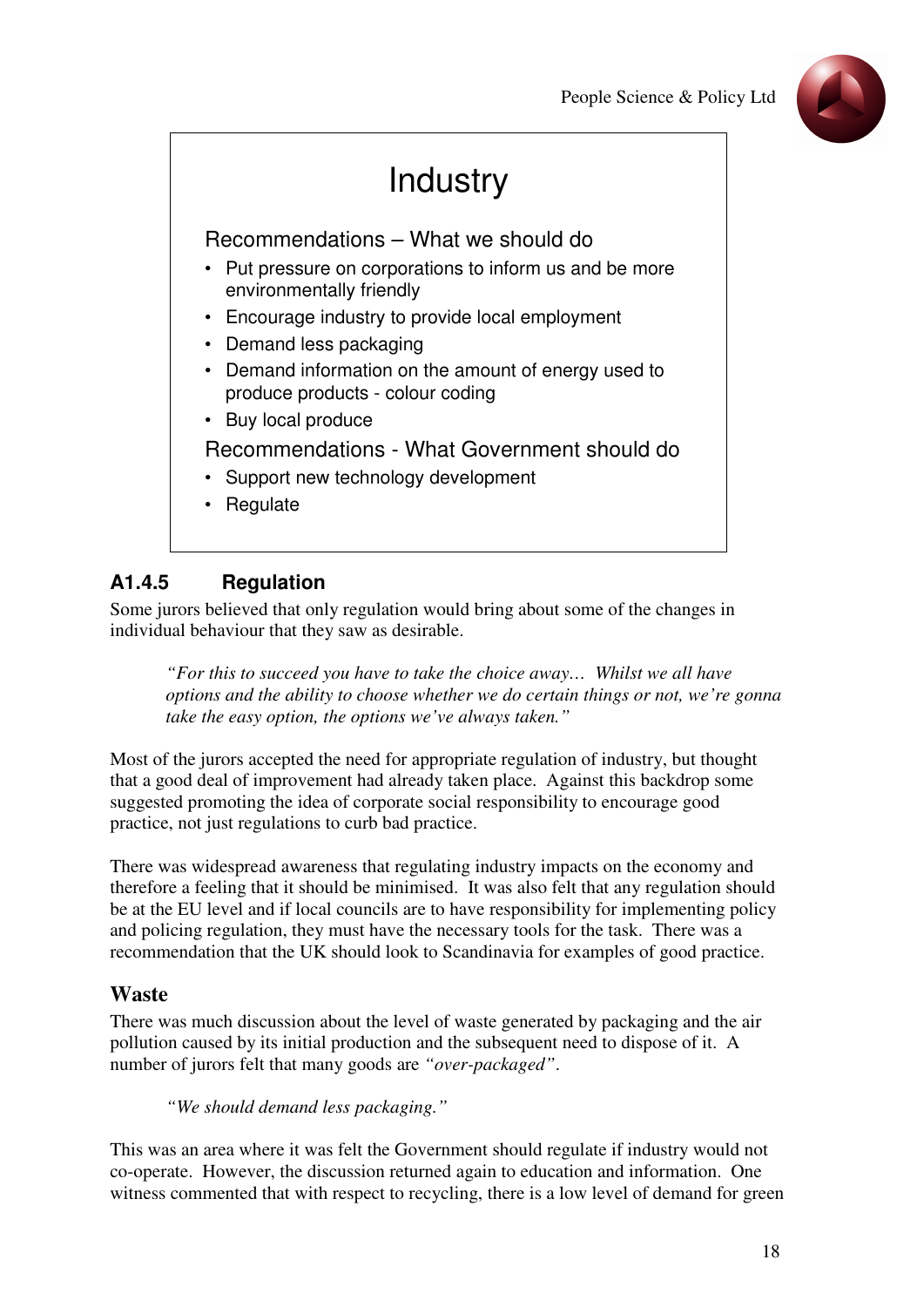

(lower quality) glass. In addition to being largely unaware that such quality issues existed, the jurors agreed that they would be quite happy to have goods in green bottles and jars if it is more environmentally friendly. At present they did not have this option or access to the information that might help them to demand it.

# **Recycling**

There was considerable discussion about recycling generally and the pros and cons of driving to a recycling centre. The focus however, was on the need to reduce waste and improve domestic waste collection services; for example, the provision of separated waste collection services varied across the areas from which the jurors were drawn. Regulation should require the most effective services in all areas. Germany was held up as an example of good practice.

# **Labelling**

Part of making people more aware of the impact of their actions was thought to be changes in the way goods are labelled. One juror was very concerned that products can be labelled as products of the UK if they are packaged in the UK. She informed the group that food that is imported but then packed in the UK goes to the shops labelled as UK produce. She felt this was wrong and was not helping consumers to make informed choices to minimise air pollution by buying local produce.

*"In supermarkets we would like to know what the local produce is…have its own section or be labelled in some way."*

Developing a system whereby the amount of energy used to produce a product is indicated on the packaging, for example using a traffic light system of three colours, was mentioned.

# **Vested interests**

Some jurors were very aware of the need for the political will and support required to develop new technologies. They suggested that an appropriate framework is required to ensure that emerging technologies are supported and not sidelined because industry or the trade unions feel threatened. One juror gave an example of a development in fuel technology in the late 1940s but which he believed had been shelved because of vested interests and which one witness said is now being developed in China.

# **Pollution police**

There was a suggestion that local people could act as pollution police, in a system similar to community policing, or that individuals could be encouraged to act as pollution police and report offending individuals or households. One of the breakout groups had a discussion about a "*dirty diesels*" hot line.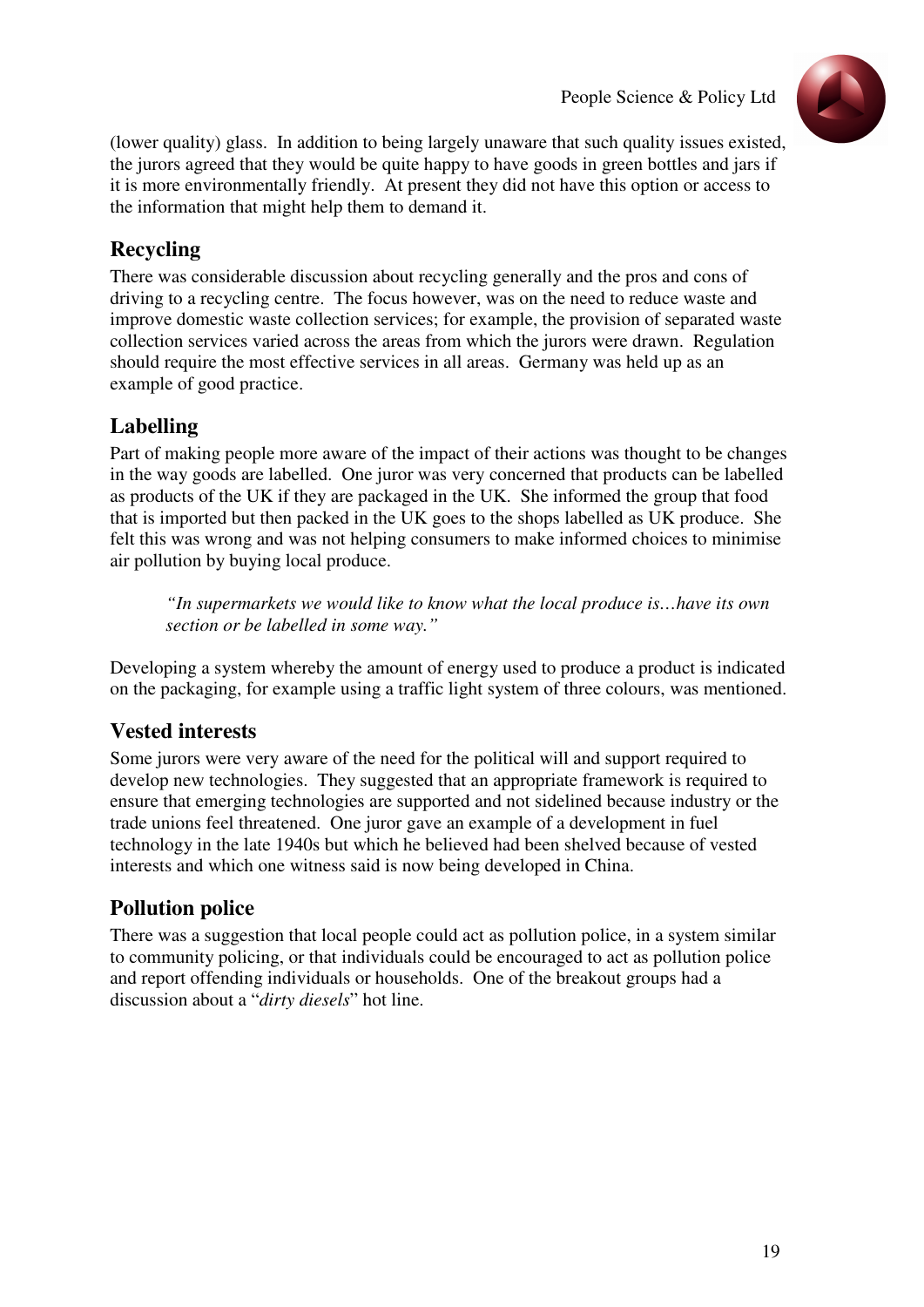

# Regulation Recommendations – What Government should do • Light touch to sustain industry • Devise rewards for good behaviour not penalties for bad behaviour

# **A1.4.6 Lifestyle choices**

The jurors agreed that individual citizens' decisions are the main drivers of air pollution. Choosing to buy a product and thereby causing it to be produced and transporting it to the point of use, is a polluting process, as is deciding a make a trip and deciding on which mode of transport to use. While the jurors appreciated that there are some technological solutions, such as particle traps fitted to vehicles, the focus of discussions was on demand and use and whether this could, or should, be reduced and if so how. This line of thinking linked the issue of air quality to other environmental issues such as global climate change, recycling, waste disposal and energy generation and conservation. Broadly speaking, saving energy by reducing demand/usage was seen as an action that would have positive impacts across this range of issues. Some jurors believed that this was the most important issue to be addressed, others questioned the practicality of enforcing demand reduction.

A parallel line of thinking also led the jurors to an appreciation that there are benefits associated with the activities that lead to air pollution. Society needs goods and services and individuals need employment. In some instances in the UK the positive effect of economic activity might be more important to local residents than the negative impact of poorer air quality. As one juror said:

*"He* [one of the witnesses] *showed that picture of Stoke with all the smoke but the reason it's not like that any more is because the jobs have all gone to China."*

While this is not as clear cut as it sounds, because modern industrial processes are much cleaner than those of the past, it makes the point that the economic issues linked to air quality were well understood. One woman, working in the car industry, went further:

*"Eventually I won't have a job. People want all these things* [cleaner production methods] *but they won't pay for it. The work will go to China and Poland."*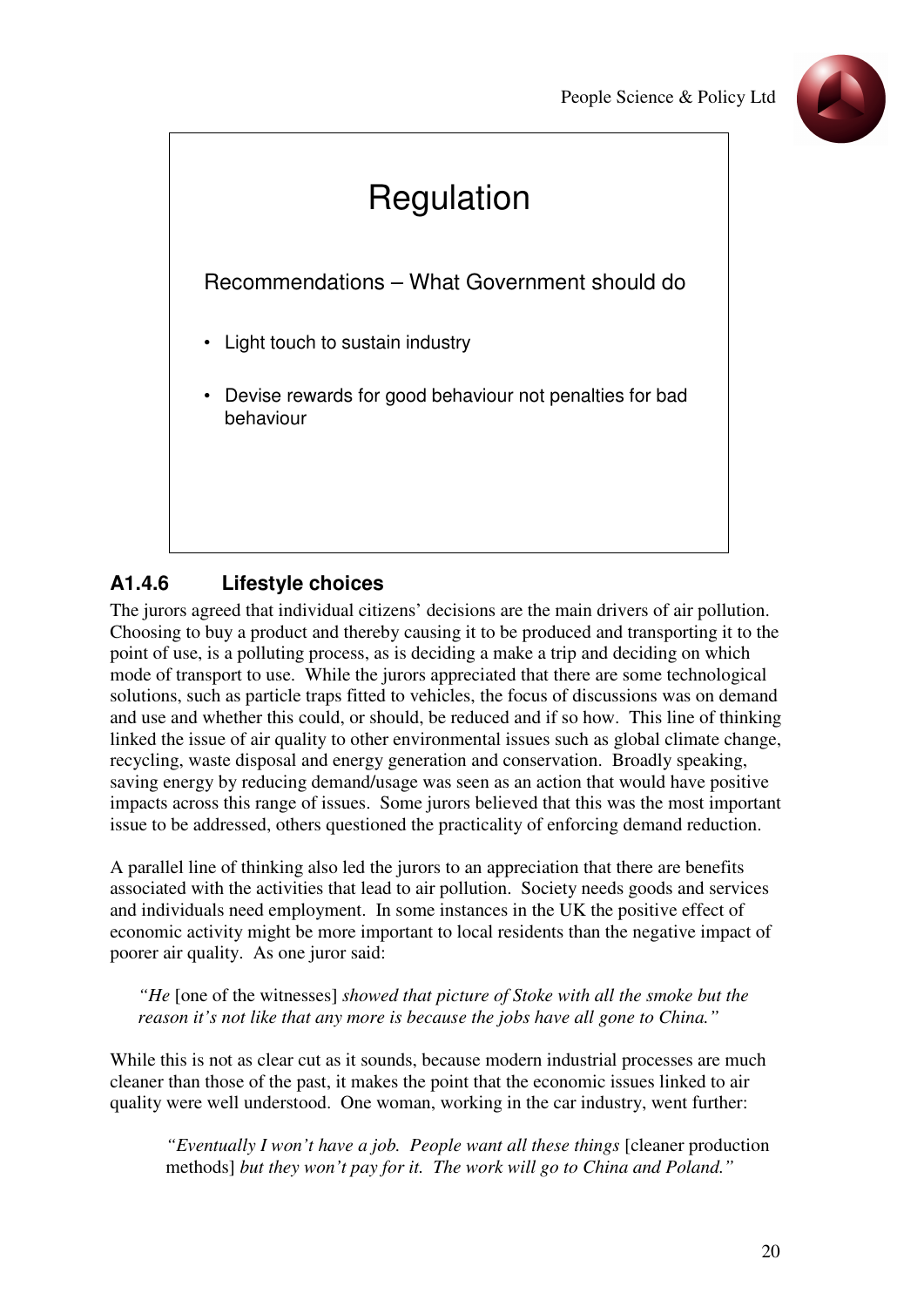

This individual also raised the question as to whether scrapping fully functioning equipment to replace it with equipment that produces less pollution really reduces overall pollution because of the pollution caused by making new equipment. This comment raises the concept of full life cycle analysis as a part of the process of regulation.

# **A1.5 Conclusions**

By the end of the process there was a consensus that air quality is a more serious issue than any of the jurors had thought before they joined this jury.

"*My wife says I'm a pollution bore now*"

On a scale of concern from one (unconcerned) to ten (very concerned), most jurors had moved considerably higher up the scale. One of the break-out groups recorded this on a flipchart as shown below.

| How concerned are we?  |                 |     |       |   |             |
|------------------------|-----------------|-----|-------|---|-------------|
| <b>Before CJ</b>       |                 |     |       |   |             |
| 1(Not at all)          | 5               |     |       |   | $10$ (Very) |
| 1(x2)<br>2(x2)         | $5\overline{)}$ | 6   |       |   |             |
| Average Before $=2.83$ |                 |     |       |   |             |
| After CJ               |                 |     |       |   |             |
| 1(Not at all)          | 5               |     |       |   | $10(V$ ery) |
|                        | 5               | 6.5 | 7.5 8 | 9 | <b>10</b>   |
| Average After $= 8.83$ |                 |     |       |   |             |

When this sub-group was asked why they regarded air quality as so much more important at the end of the process compared to the start, they cited the adverse health impacts of poor air quality.

This change in the jurors' perspectives was a result, not just of the information with which they had been presented during the first and second hearings. It also resulted from the interchange of thoughts and ideas stimulated through their probing and questioning of witnesses and of each other.

Even jurors who said that they had been conscious of the quality of the air (usually because of their health or the health of a close family member) before joining the jury said that it was something that they accepted. It had not occurred to any of the jurors that they personally, or members of the public generally, could have an impact on air quality. As with global climate change and carbon dioxide emissions, they had felt it was too big an issue for individuals to make a significant difference. However, the jurors came to see air quality as distinct from, and different to,  $CO<sub>2</sub>$  emissions and climate change, which had not necessarily been the case at the start.

*"There's almost two issues isn't there, which I'd never divided quite as strongly as I'm now seeing from this morning's session. There's a global warming issue and there's a pollution issue"*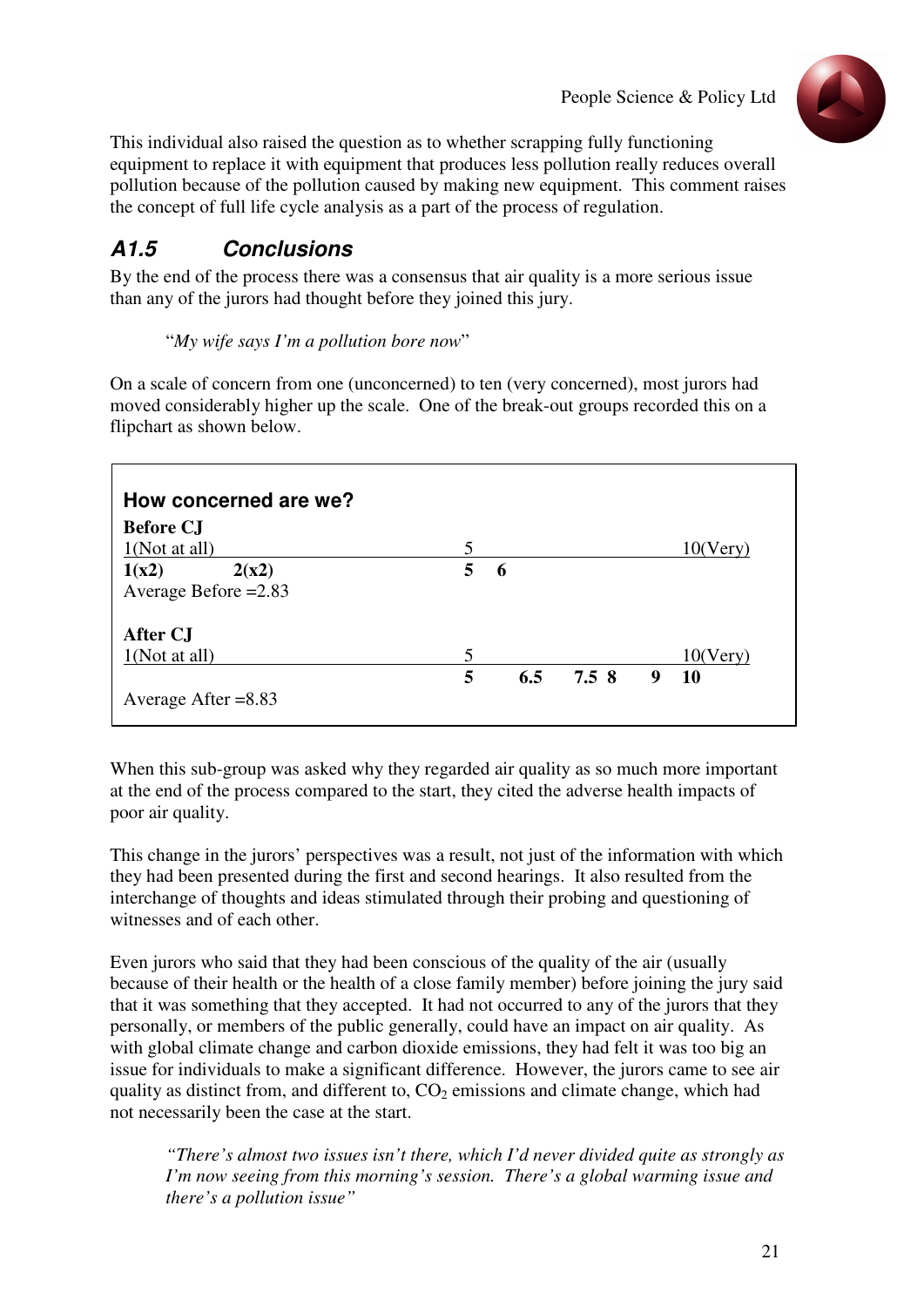

Appreciating this distinction led the jurors to make more recommendations for themselves than for Government. They saw the issue as one that requires action from individual citizens as well as from Government. They also saw that individual actions could drive the market towards more sustainable products and processes. Nevertheless, they identified a key role for Government in providing information to stimulate action by individuals and in giving a lead. Moreover, it was suggested that most Government actions should be taken as investments that would lead to improved air quality and thus improved health.

Overall it can be seen that the jurors believed that:

- the issue of air quality is a global issue and can only successfully be addressed by policies at that level, although implementation may be local;
- actions can be taken at the local level that will have a noticeable effect on local air quality;
- it is the responsibility of everyone to take action and it is vital that the public is better informed about the issue and how they can help, if air quality is to improve;
- industry should continue to strive to improve products and processes through technological developments;
- financial incentives, rather than taxes, have a role to play in encouraging behaviour change;
- regulation will be required but should be light touch so as to not disadvantage UK industry's competitiveness or poorer individuals in society; but that
- the Government has a wider role to play in supporting the development of an infrastructure that will encourage and support behaviour change.

# **A2.6 Defra response**

The Defra representative responded that she was pleased to receive such a comprehensive set of ideas and that all would be considered. She did however, make the point that there could be no guarantees that all the ideas would be taken forward by Defra. For example, some may be impractical following further thought and development. Others may fall outside Defra's remit, although the Department would pass on relevant ideas to other responsible organisations. She confirmed that part of her role was to ensure that the recommendations and final report were widely circulated within Defra to ensure that they were considered by the appropriate people.

Volunteers were sought to attend a meeting with Defra officials later in 2006. After the meeting these delegates will feed back to those who said that they would like to be kept informed about the project.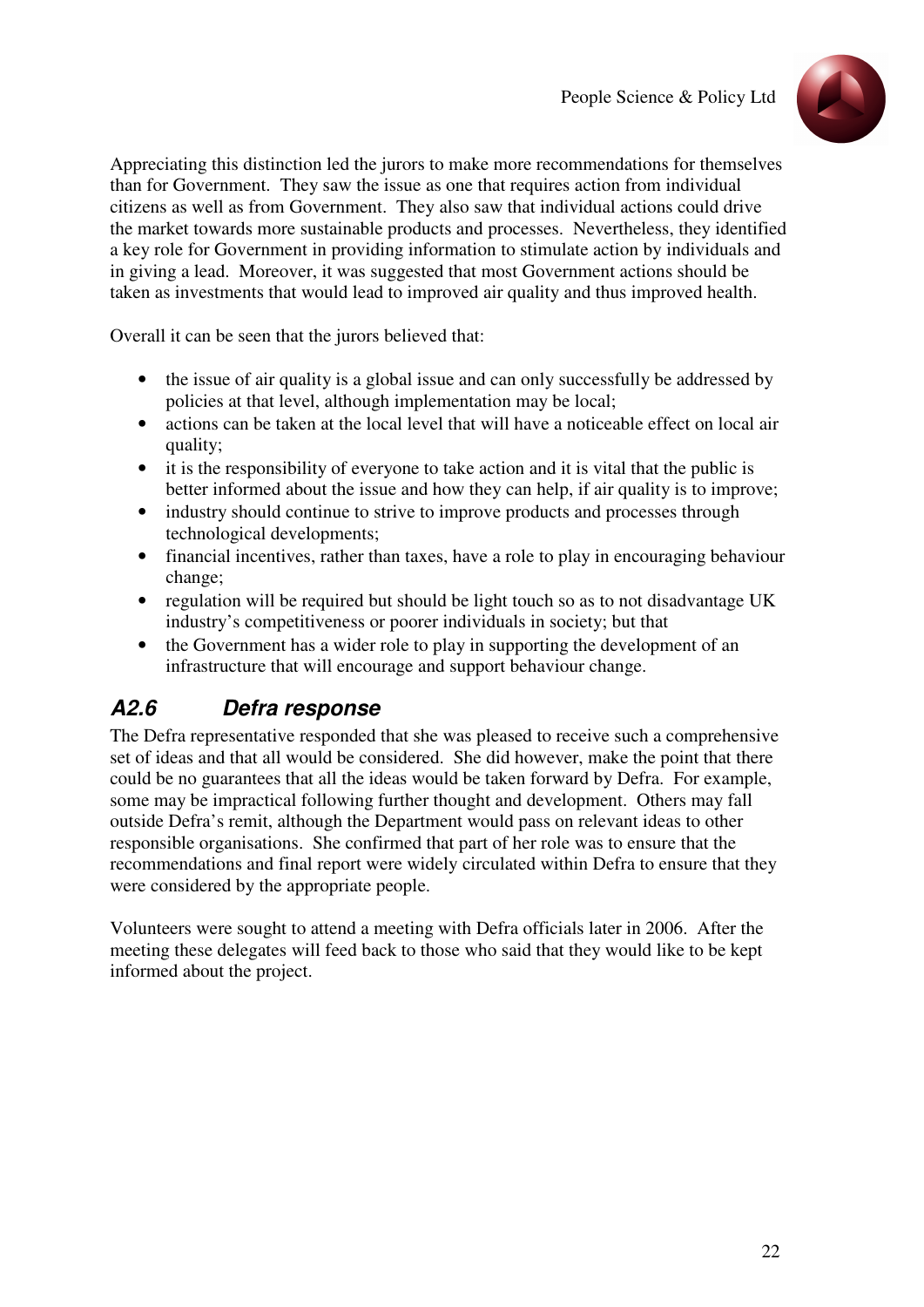

# **A2.7 Epilogue: Changed perceptions and behaviour**

During the telephone call backs for the evaluation a lot of the jurors commented on the impact that taking part had had on their views and behaviour. Some talked of a new awareness about a subject with which they had not previously engaged. Others talked of a greater appreciation of something that had already concerned them to some degree.

"*I knew a lot more at the end, it seemed much more important*." "*People who didn't give a damn finally did*." "*My opinions deepened as much as changed*."

For some of the jurors there were critical moments that had sparked their interest, but for others it was the steady accumulation of facts and ideas that had shifted their perceptions.

"*Some of the graphs showed what problems there are*." "*It was the health issue that was important*." "[Information about] *diesel and transport were particularly influential*."

"*On a small scale a 'path to enlightenment' rather than a 'big bang of revelation.'"* "*It was a gradual process of accumulation.*"

The jurors were only asked if their views had changed, but a number spontaneously said that their behaviour had been influenced.

"*I am changing things…I am writing to the BBC about reports of air quality*." "*I'm trying to recycle more*." "*It has opened my eyes, I preach to other people now. I bought everlasting* 

*shopping bags and I'm trying to keep waste down*. *I switch off lights at work and nag my colleagues.*"

Some of the jurors recognised that such changes might not be permanent and may be constrained by time and practicality, but they expected their increased sensitivity to air quality and sustainable activity more generally to last.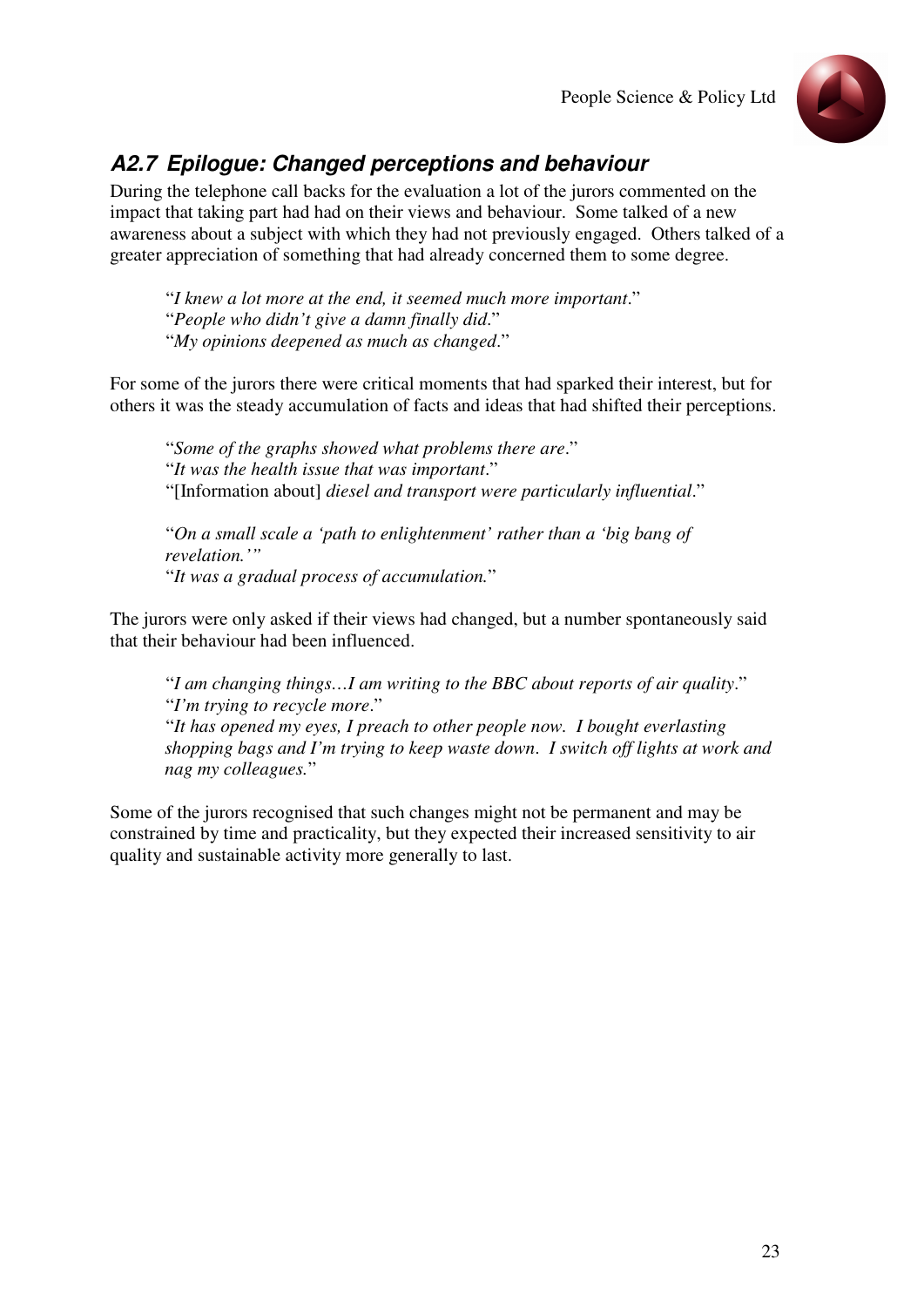

# **Part B – Literature Review**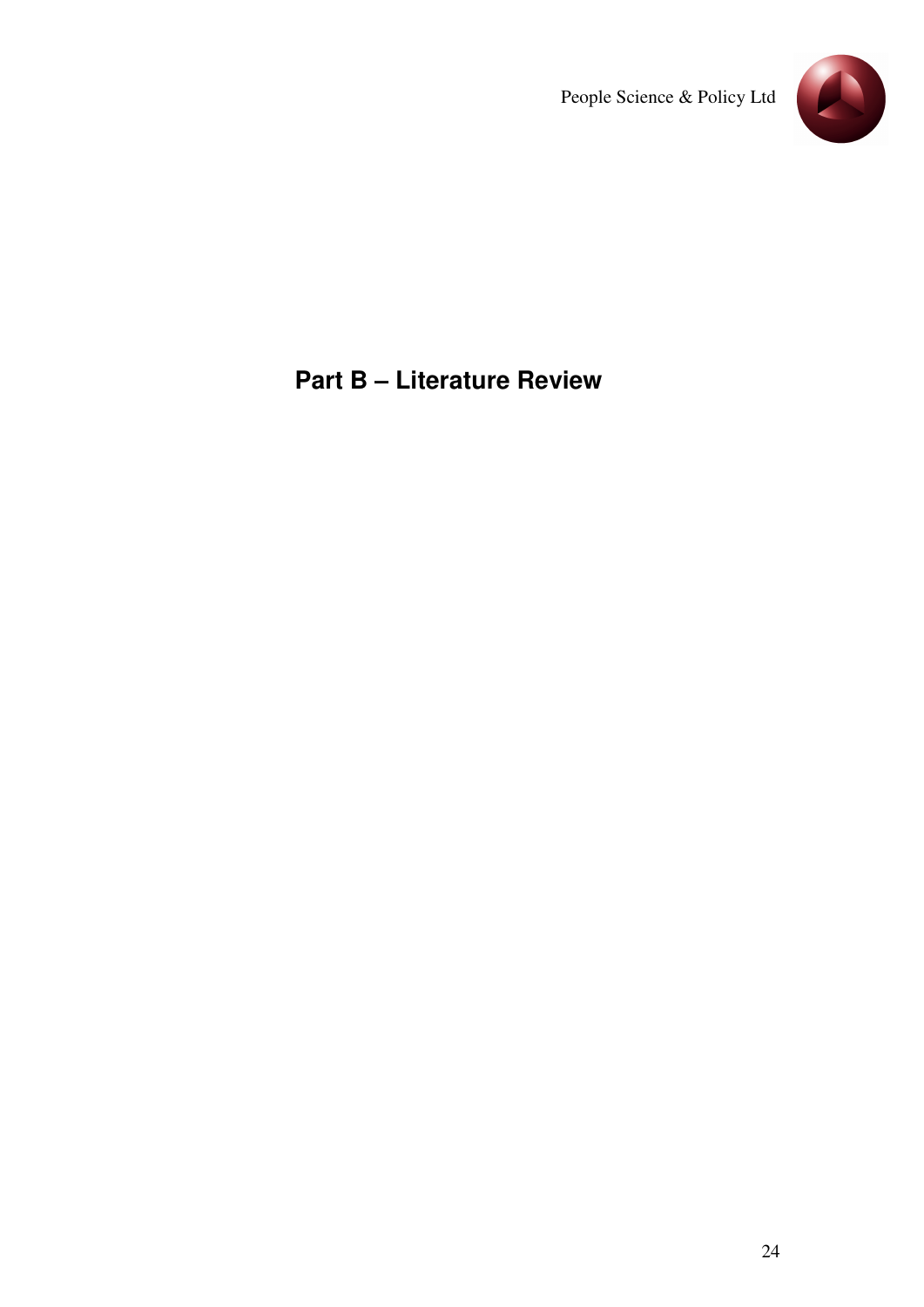

# **B1. Introduction**

This section of the report reviews academic and 'grey' literature from the UK that has addressed public perceptions of, and/or knowledge about, air quality, air pollution and its effects or impacts. Studies addressing air quality information use are also included. Individual studies are first reviewed in some detail, before the final section synthesises some results from across studies.

# **B1.1 Scope of the review**

This review has concentrated on UK studies that have addressed, at least to some extent, public perceptions of air quality and air pollution. Some of the studies and reports obtained through the search on this subject have also addressed associated concerns such as views on air quality information, and possible solutions to air quality problems. Such information has therefore also been included, but as the literature search did not hold these as central, relevant work that concentrates on these issues may have been omitted.

The author acknowledges that there are further bodies of literature of relevance to the wider concerns of the overall project. These include: studies from outside the UK, in both the developed and developing world; studies on environmental justice and environmental equity with respect to air quality; work on the regulation and management of air quality; studies of public behaviour and preferences regarding transport use; research on environmental attitudes in a more general sense; research on public perceptions of environmental risk and its management. In addition, it has not been possible to review all publicly available local authority literature on the air quality management consultation process, although it is acknowledged that local authorities other than those cited will also have produced research on their own residents' views on local air quality and in particular on management options within their borough.

A full description of the methods used to identify sources is provided in section C.

# **B2. Academic studies**

# **B2.1 Early Work**

The earliest traced UK study regarding perceptions of air pollution is that of Wall (1973), carried out in South Yorkshire. At the time of the study, local authorities, under the Clean Air Act of 1956, had been invited, but not compelled, to submit programmes of smoke control. In South Yorkshire there had been reluctance by many authorities to do so, with a notable exception in Sheffield. Wall was interested in whether the differences in policy between the coalfield local authorities and Sheffield reflected real differences in the desires and attitudes of local residents. He suspected that people might be reluctant to acknowledge a problem and change behaviour in an area where mining was an integral part of the culture, and where for instance 'concessionary coal' was part of the wage structure.

Wall surveyed 40 residents in each of three coalfield locations which had shown differing attitudes towards the possibility of smoke control, ranging from very against to actively in favour. The area (Rawmarsh) which had been most against controls was also the most highly polluted with pollution levels twice the national average, and the area which had been active in designating smoke control zones had the highest proportion of wealthy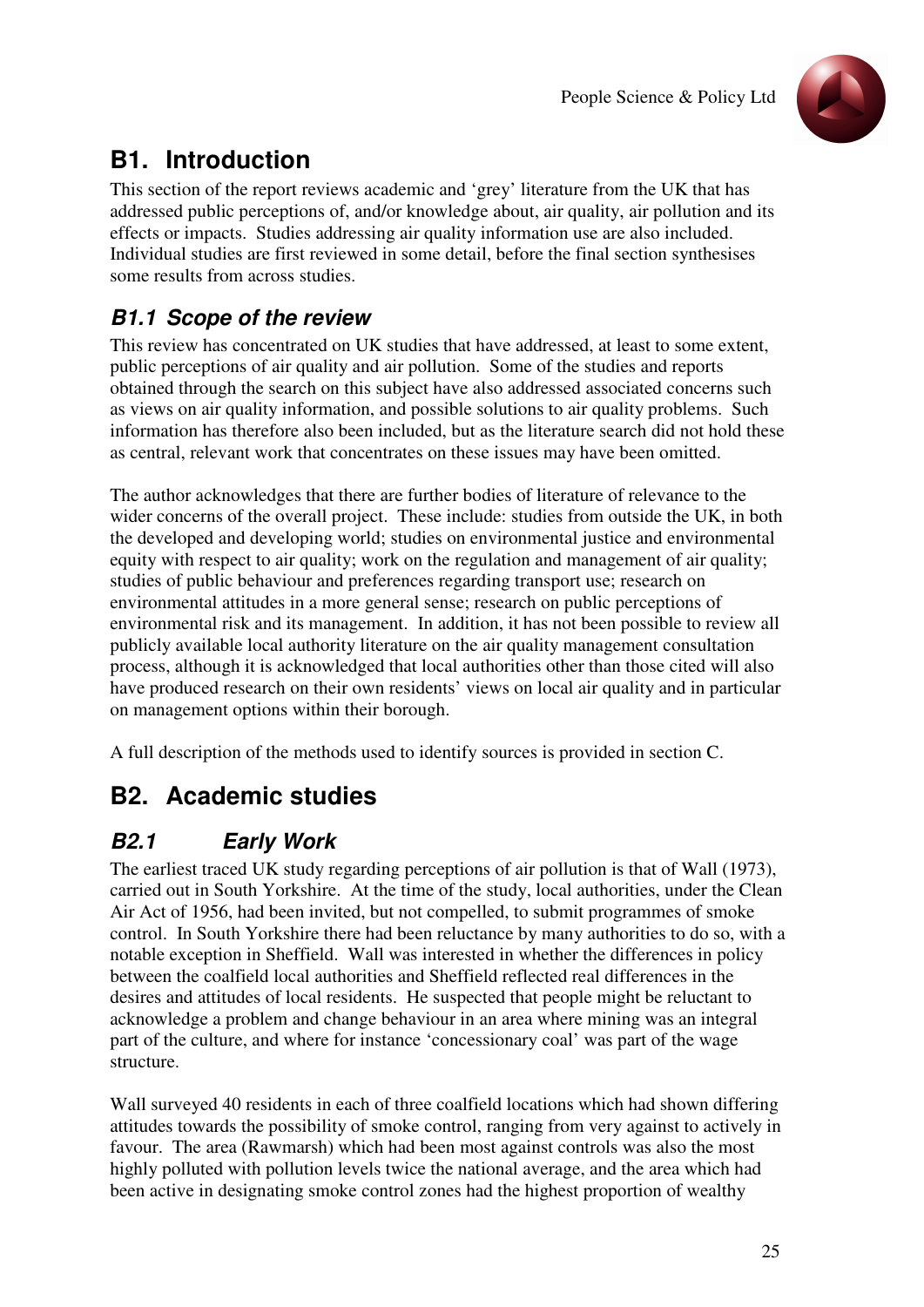

residents. The survey investigated three issues: perceptions of various aspects of the air pollution problem; knowledge of legislation and evaluation of its effectiveness; and adjustments people made to cope with pollution.

In terms of perceptions, Wall found that few people defined air pollution solely by cause or effect but tended to mention a combination of source, effects and specifics. Health effects were, however, seldom incorporated. When asked what the main pollutants were, particulates were mentioned most, perhaps due to visibility. Industrial sources were the most perceived source; fewer rated domestic and traffic as important. Wall interpreted this as a displacement of blame away from the self. The majority saw pollution as a problem in their area, and overall there was a correlation between measured pollution level and perception of pollution as a problem.

Despite not mentioning health effects in defining air pollution, the main worry when given a hypothetical 'serious situation' was health, with little variation between areas. Damage to the house and its contents, and clothes were also important. Most denied that air pollution affected them financially.

Most respondents had knowledge of how the legislation affected them and what their local authority was doing, and most thought smoke control zones the best way to combat pollution, even in the 'reluctant' Rawmarsh area. It therefore seemed that the policy differences were not necessarily reflecting the attitudes and beliefs of residents. In all the coalfield areas however, residents were more pessimistic about future prospects than residents of Sheffield had been in a previous survey. This has resonances with later and wider research where a tendency for poorer communities to feel less optimistic about change is a not uncommon finding (e.g. Day 2004a).

Regarding coping behaviour, in response to an open question, over a quarter said they would do nothing, or did not know what they could do, and others doubted the efficacy of possible actions. Staying indoors was a popular response, and closing windows. Wall characterised all these as withdrawal, which may be cognitive (denial), emotional, or physical (staying in). Fewer said they would complain, or leave the area. Changing fires or fuel was mentioned by few. There were some differences between areas, possibly due to income levels and the viability of alternatives such as leaving. In a similar question, where alternatives were offered, the most popular responses were not hanging out washing, keeping children in, staying in and keeping the windows closed. The least popular were moving temporarily, not using a car and writing to a newspaper. Change in fuel use was also fairly low. Overall, then, preferred responses were passive and reactive rather than pro-active, and the amount of personal responsibility or efficacy felt was low.

## **B2.2 Studies regarding industrial sources of air pollution**

A collection of UK studies has focused on the north east of England and on communities living in proximity to industrial sources of pollution. The study by Moffatt *et al*. (1995) tackled a specific community's perceptions of the health effects of such pollution, and considered these perceptions in relation to an epidemiological study in the same place. The community lived close to a coking works in Tyneside. The initial standard epidemiological study had been undertaken in response to public concern, and data about public views and concerns were originally collected as a by-product of the epidemiological survey. Moffatt *et al.* however decided that both types of data were important, as local concerns and context were part of the reality of the wider situation.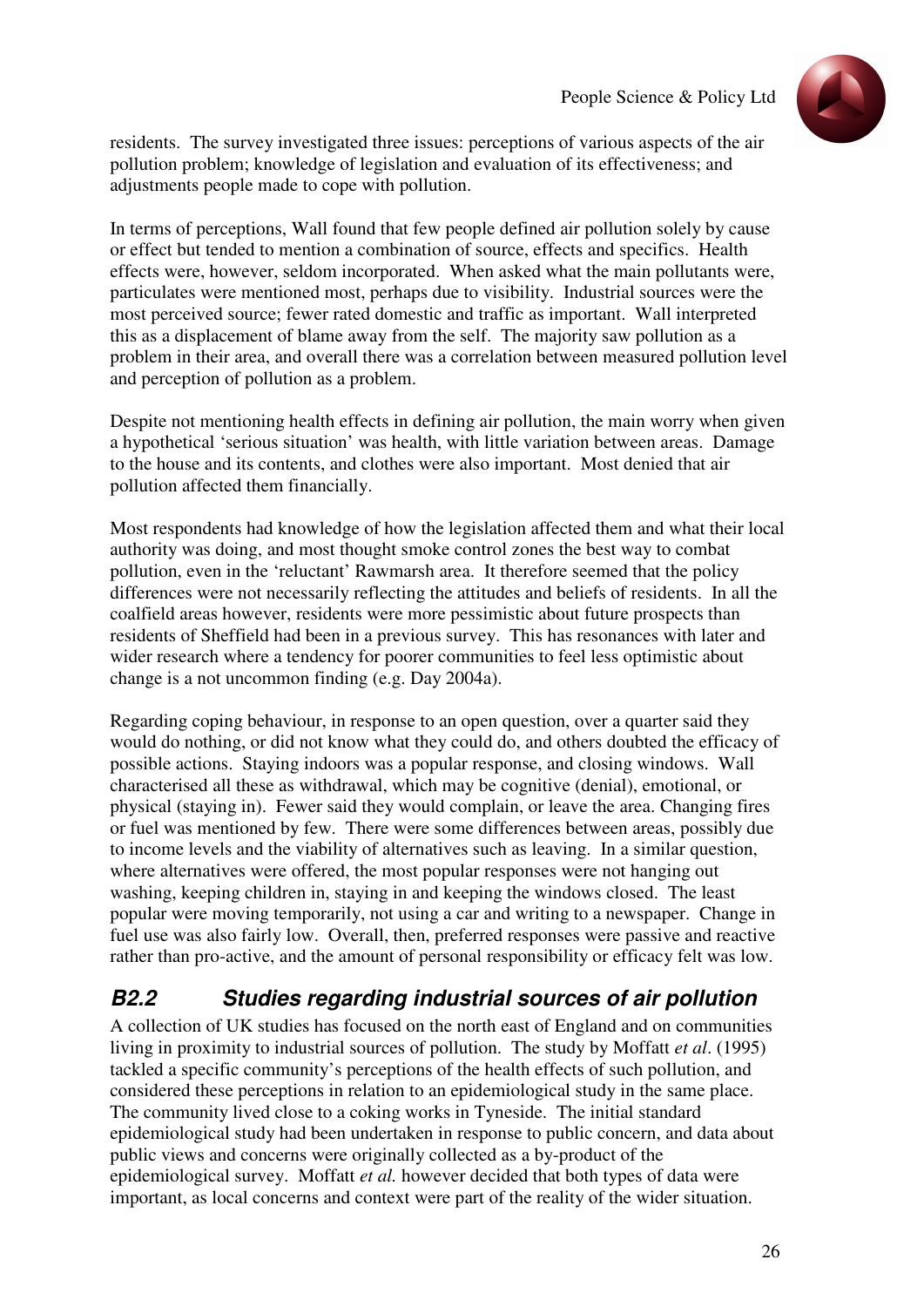

The data on people's own views and experience came from the survey administered to a random sample in three areas: one close to the coking works, one a little further away and a control area much further away. The total sample was 3015. Some responses were to coded questions and so treated quantitatively, whist other questions were open-ended and provided more qualitative data. They found few differences in self-reported general health among areas, but a significant trend in reported children's health, improving from inner to control areas. There was a sharp gradient when asked specifically about the effects of local industry on health, more that 40% of adults from the inner area feeling adverse effects and 34% reporting effects on children. Estimates were higher for people they knew well rather than themselves. The problems that were attributed to pollution were specific: upper and lower respiratory tract disorders, and wider concern about a dirty environment. In terms of what people felt put their health at risk, stress from pollution outweighed smoking, money, work, diet and all other factors in the inner area, with a highly significant trend across all three areas.

The qualitative data from open-ended questions showed frequent unease and worry – but not conviction - about the health effects of emissions in both study areas. Unease was mostly expressed along with observations of smoke and dust inhalation, as a kind of reasoning from evidence.

The epidemiological data showed a significant excess of some but not all respiratory conditions: chronic phlegm, sinus trouble, glue ear, allergies and headaches all had a gradient from inner to outer to control areas. Asthma and bronchitis showed minor, not statistically significant differences. GP consultations for respiratory complaints also strongly correlated with air quality in the study area. The researchers concluded that although self-reported health and GP visits could be put down to sensitisation, discounting the views of those exposed could result in potentially damaging health effects being overlooked. They consider that the public concerns expressed were 'in certain respects well founded'. This was due to the convincingness of the patterns observed, especially in contrast to the control area, and also because more recent modelling had shown that emissions may at times have been higher than previously realised, thus invalidating the original toxicological assumptions.

Howel *et al.* (2002) examined public views about air pollution, risks to health and air quality information in Teesside and Sunderland, Teesside being an area dominated by heavy industry, while Sunderland is characterised by light industry. This study looked for relationships between perceptions and personal factors, relative deprivation and district. This was through a survey with a sample size of 2,744, followed by 41 qualitative interviews.

They found the strongest association with perceived pollution was with proximity to industry, those closest to heavy industry perceiving air quality to be the worst. After controlling for other factors, deprivation level had only a weak association with perceptions. There were few associations with personal factors; after controlling for deprivation, those with chronic illness were more likely to rate local air quality lower and industrial pollution as a serious problem. In the interviews, they found that the higher level of concern in communities closest to industry reflected problems related to nuisance – dust, smell and noise - but also concerns over potential health risks from air pollution or accidents. However, although the majority of people in this area were concerned about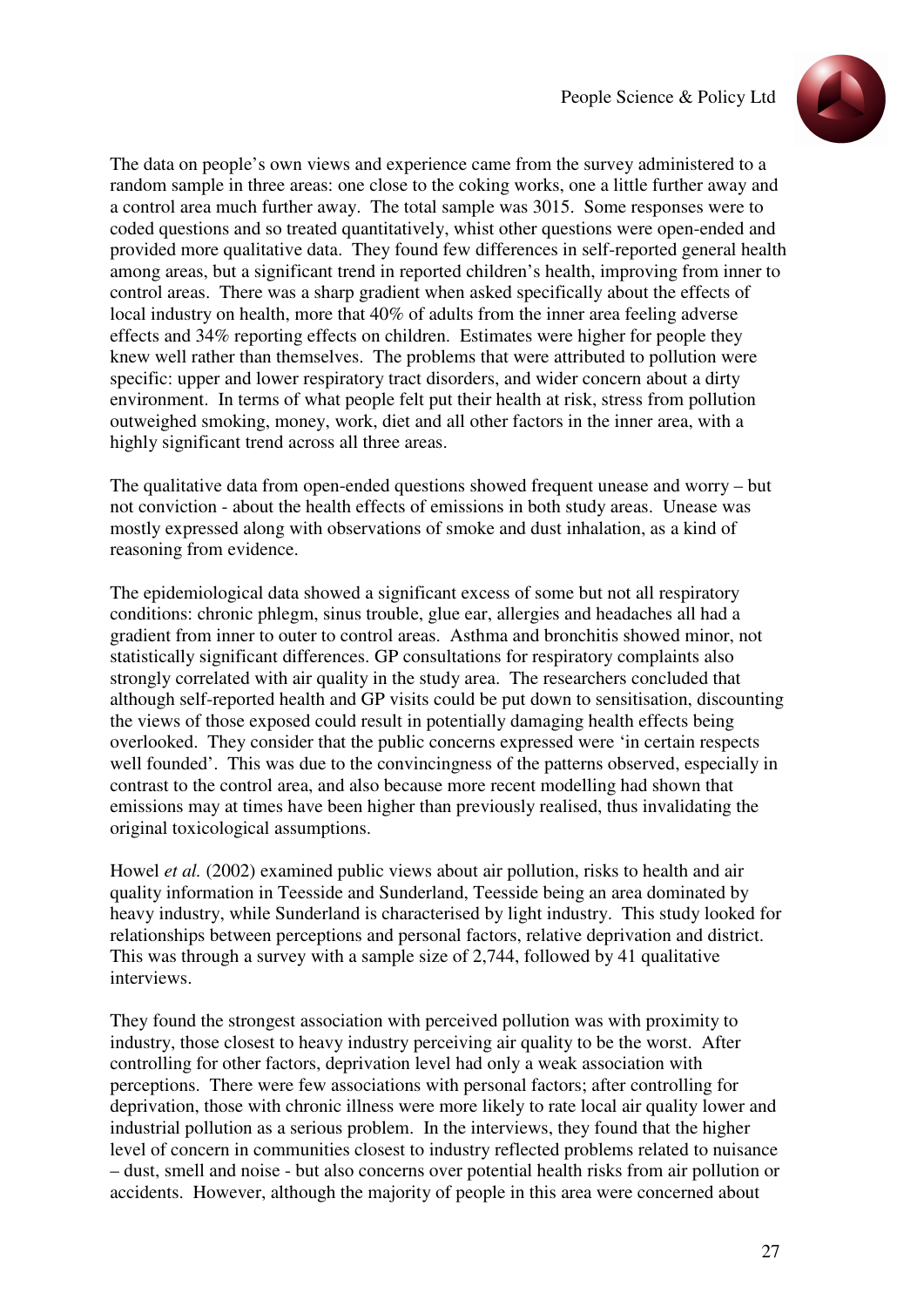

pollution, more were concerned about unemployment, crime and poor housing, and these problems were brought up much more in the interviews than was air pollution.

Howel *et al.* conclude that the presence of industry plays a key role in shaping perceptions of air quality and that the importance of factors associated with a specific place and not just personal factors should be noted when looking at influences on these perceptions. However, as there is no data on physical air quality in this study, it is not clear whether the factors associated with a specific place are to do with the likely presence and distribution of pollution that might accompany industry, or whether there are further effects associated with location at work.

Another paper from the same larger study (Bush *et al.* 2001a) implies the latter. Here the authors analysed data from the qualitative interviews in Teesside using a theoretical framework concerned with ideas of stigma, based on the work of Goffman (1963, cited in Bush *et al.* 2001a) among others. They argue that Teesside suffers from a spoiled identity as a place, 'discredited' on the basis of industry, air pollution, poor health and social exclusion - i.e. technological stigma, pollution (dirt) stigma, health stigma and social stigma. Perceptions and images of air pollution and poor health, they argue, have a symbolic function and can be used as discrediting characteristics to stigmatise a place: dirt being interpreted as a signifier of imperfection and inferiority. They conclude that implications of this are that policies to improve the image of the area may be thwarted by the strength of the associations.

In a further paper about air quality information provision, based on the research in Teesside and Sunderland, Bush *et al.* (2001b) assert that the public do not passively assimilate scientific information, but rather "the social validation and legitimisation of expert information is actively negotiated in relation to a range of resources, including experiential and local knowledge" (2001b:215). They found that many people did not feel air quality information to be relevant to them because they were not affected by it, but that even those who did feel affected, for example asthma sufferers, often did not find the information useful because they were powerless to change the situation. Their interviewees felt that only scientists had the technical ability to measure air pollution, but nevertheless scrutinised air quality information for validity, reliability and trustworthiness, using everyday experiences to do so – a process that the authors see as reflection on the 'epistemological status' of the information. The authors advocate public participation and consultation in order to develop a more meaningful system of information provision.

### **B2.3 Studies concerned with traffic sources and mixed sources of air pollution**

Stevens *et al*. (1994) made a study of parents' perceptions of the links between air pollution and children's asthma, in primary schools in the London Borough of Ealing. They employed a survey (863 responses) followed by 20 in-depth interviews. They also circulated a questionnaire to community health practitioners and paediatric respiratory health consultants. Stevens *et al*. found that 22% of parents with an asthmatic child spontaneously cited air pollution as a cause of the asthma, making it the most commonly cited factor, although an even higher number (25%) were unable to specify a cause. In contrast, 16% of community health workers and 8% of specialists cited air pollution as a cause. In the qualitative interviews, it emerged that parents often could not identify a clear cause but there was a consistent belief that air pollution must be at least partly responsible.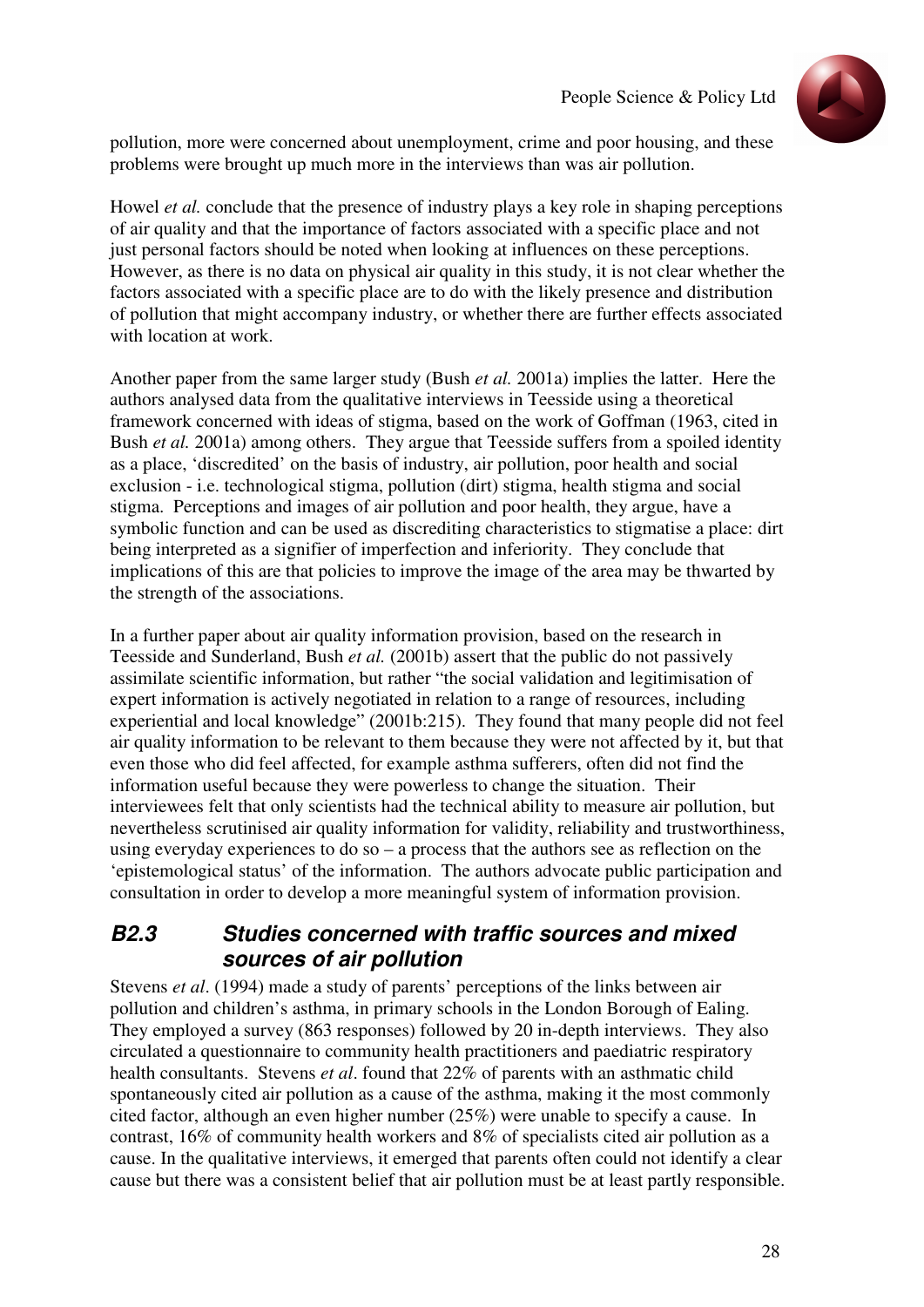

In terms of triggers to asthma, air pollution was rated the fourth most commonly cited by parents, after allergens, weather, and infection; again it was rated much less important by medical professionals. In interviews, parents' views were vague but few felt it had no effect. Many found it difficult to define the child's exposure.

All parents, whether of asthmatic children or not, felt that urban air posed serious risks to their children's health. Indoor air was felt to be better quality, posing little risk. Parents felt that exposure to outdoor air pollution was beyond their control.

Advice from health professionals was rated the most useful source of information about asthma and its control, but interviews showed that people mostly referred to informal hearsay and messages from the media, and felt that links were 'common sense.' Despite the perceived risks, most parents of asthmatic children never kept their children indoors to avoid pollution; 75% however did avoid busy roads at least sometimes.

Stevens *et al*. report a significant linear relationship between ratings of asthma impact of traffic, and perceived local air quality – i.e. parents who thought air pollution affected their children tended to perceive their air quality to be worse than the modelled figures would predict, and worse than did other parents. They conclude that these are biased perceptions; it certainly seems that they are raised perceptions, but the conclusion that they are wrong rests on the assumption that the modelled estimates are unproblematic and correct, and provide an indication of actual exposure. Stevens *et al.* conclude that expert opinion is problematically uncertain, there being a difference between community workers and consultants, and that a lack of clear expert opinion coupled with a lack of observed evidence and difficulty defining exposure leads to uncertainty and misperception among parents.

Williams and McCrae (1995) used social surveys to investigate the subjective nuisance effects of air pollution from road traffic on the public in six UK cities, 1992-1993. Both residential and commercial sites were selected in each city, and three classes of people were surveyed: pedestrians, householders, and business people – the latter defined as those working in offices or shops in the survey areas.

Air pollution overall ranked as the third highest concern in a list of 11 major social issues – after unemployment and law and order. Global environment ranked fifth. In a list of local environmental issues, amount of road traffic, and smoke fumes and odour were ranked second and third, after litter. Over 40% of all business and household respondents stated that they were 'very' or 'extremely' bothered by these issues. The frequency of outdoor disturbance from smoke and fumes, and/or dust and dirt from road traffic was generally high, and highest among commercial respondents. 90% of commercial respondents were bothered at least some of the time by dust/dirt. In terms of effects indoors, there was more concern about dust and dirt than fumes. However most respondents experienced only minor to moderate indoor disturbance from vehicle-derived pollution. Noise was the most important vehicle-derived pollutant in the home. Outdoor disturbance was significantly higher with smoke, fumes and odour predominating as the cause. Female respondents generally showed greater disturbance than males, and 45-65 year olds were also often more bothered than those younger or older. The most cited concerns outdoors (but not indoors) were health concerns, with soiling and odour also being significant. Pedestrians showed a slightly higher level of concern about their health.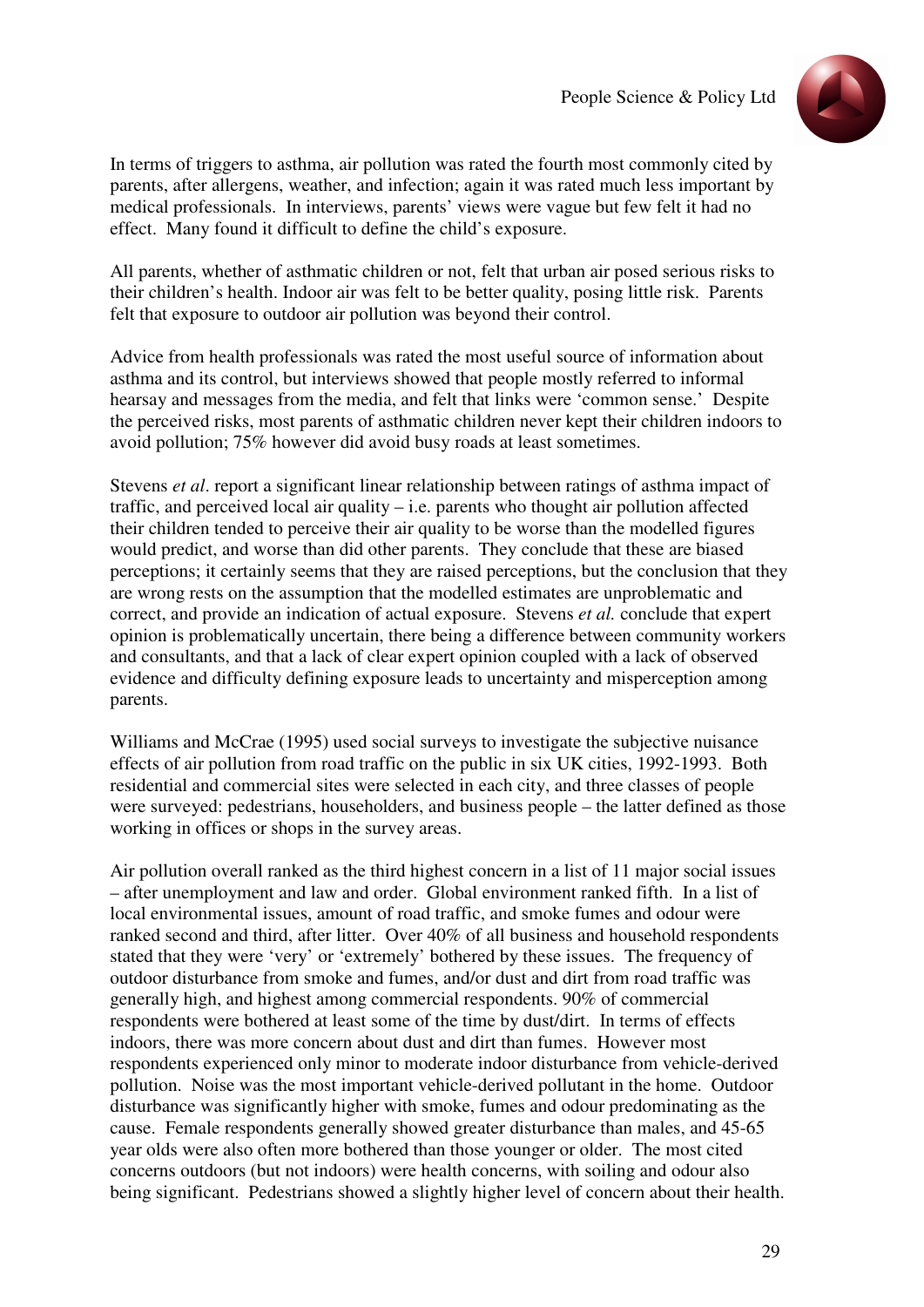

Overall, the authors found the data to be surprisingly consistent between the different sites, despite different social and economic circumstances.

Beaumont *et al*. (1999) is a pilot study about air quality information use and awareness using a questionnaire circulated to the members of the university of Middlesex alumni (sample size of 650). They found that 80% of respondents wished to have access to air quality information, with the greatest reason for this being health concern for self or family members (56%). Fifteen per cent required information in order to plan activities to avoid pollution. The most common reason given for not requiring information was not being affected. However, less than 3% overall said they were not interested at all.

In terms of types of information requested, 88% wanted information on health effects, 83% on how to avoid air pollution, and 80% and what one can do to reduce air pollution. The most commonly cited existing source of information was TV (78.3%), followed by radio and newspapers, and these were also the preferred sources. A strong need for local information was however indicated.

The work of Bickerstaff and Walker (1999a, 1999b, 2001) is based on a study of perceptions of air pollution in Birmingham, where traffic would be the major source, although industrial point sources in the vicinity were also a factor. They used a questionnaire survey with a sample of 378 followed by 50 one-to-one interviews. The study took place in 3 residential districts selected on the basis of socio-economic status, measured by education, occupation and car ownership – presumably the aim was to provide a range, but this is not entirely clear. Within the three areas the sampling covered a cross-section in terms of proximity to sources of pollution, both transport and industrial. The fieldwork was carried out in 1996.

Over 56% of respondents were aware of negative air quality conditions. When asked in an open-ended manner how this awareness came about, the single most important factor was health-associated impacts (22%) followed by different kinds of sensory evidence (totalling 29.1%, mostly visibility and smell.) The interviews also confirmed the role of sensory indicators in awareness and concern, for instance visible indicators of dirt deposits and pollution haze in the air (Bickerstaff and Walker 2001). The importance of direct sensory evidence concurs with many previous studies. However the 44% not aware of a problem is higher than many previous studies, which the authors suggest may be due to the nonvisible nature of much recent pollution, compared to the industrial and domestic smoke problem of earlier studies. They suggest that the physical nature of pollution may be more important than media coverage in forming awareness. Only 3.4% identified the media in forming their awareness of bad episodes, and none cited government information. For those who were aware from the media this came mainly from news weather forecasts and was often not actively sought.

Direct questioning on the use of information sources found a limited awareness and use of sources of air quality information (Bickerstaff and Walker 1999): 10.3% used the media often, 38.9% infrequently and 50% never. Government sources were less popular: 5.1% using them frequently and 32.3% infrequently. Forty eight per cent of respondents used no information services at all, ever. The authors conclude that provision of information, or its use, is not enough to change perceptions, but this is perhaps a questionable conclusion, as only 56% of people in their survey showed any awareness and 52% of people used some kind of information service at some time.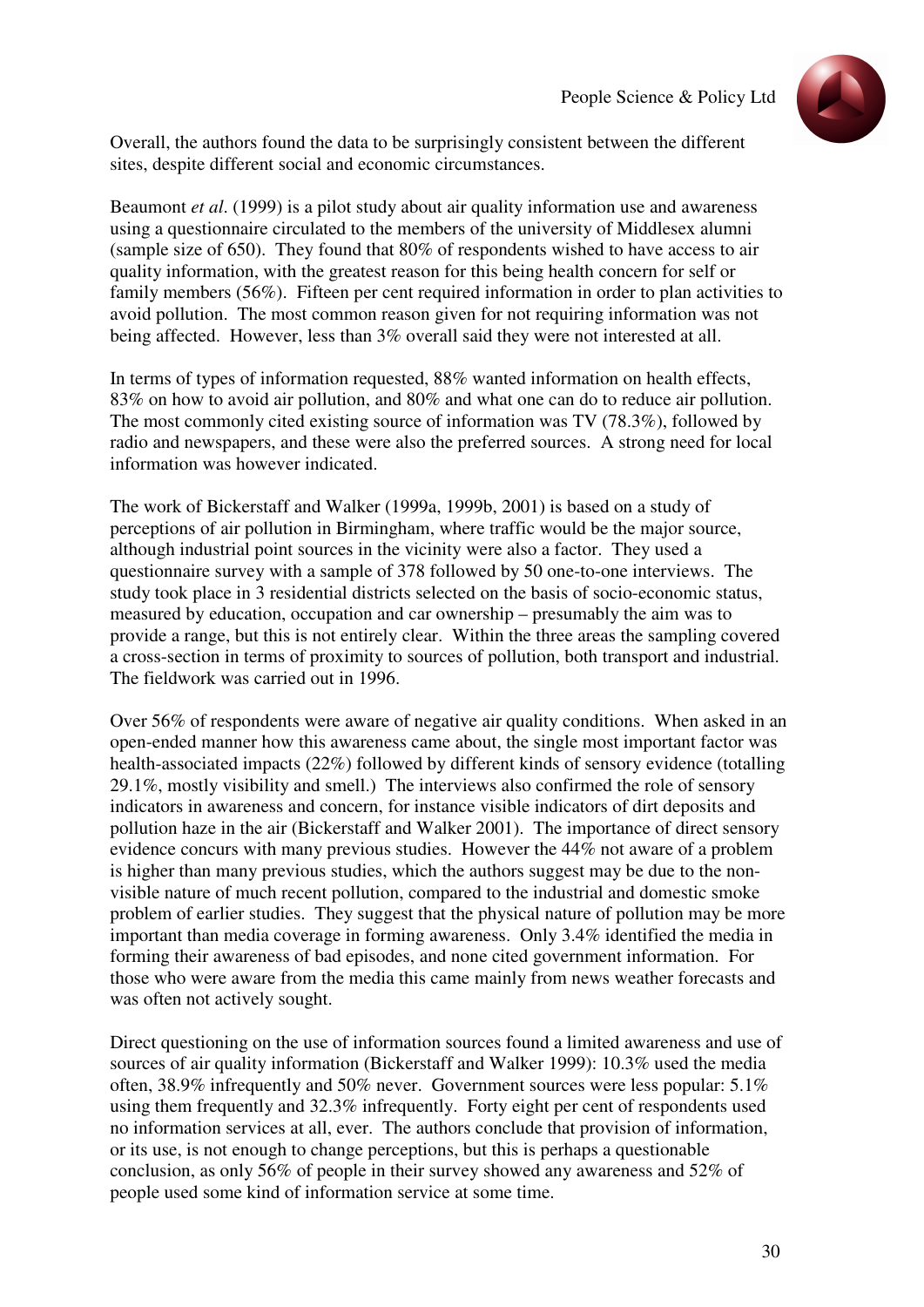

In terms of sources of pollution, 90% saw cars as significant and 49.5% as the principal cause, a reasonable reflection of scientific assessments. However buses and HGVs together accounted for more mentions than cars indicating perhaps a tendency not to see themselves as the polluter. Forty-one per cent saw industry as significant and 20% as the principal source. There was a positive correlation between age and the identification of industry as paramount, implying a reliance on past direct experience. Temporally, overall an improvement in the last 50yrs was perceived but a decline compared to five years previous to the study. By far the highest perception seasonally was that summer was the worst time of year.

Asked where they thought air pollution was worst in Birmingham, 40% used sources, mainly traffic arteries, to define this. Where areas were defined, the city centre dominated, which is the zone of maximum source concentration. References here were also made to the general untidiness, the lack of greenery and the density of buildings in shaping perceptions as to why air quality would be worse here. In all evaluative categories, people gave more positive ratings to their own local area than to Birmingham as a whole. As in previous studies, this could represent cognitive dissonance, or denial; Bickerstaff and Walker (2001) see this as a possible reluctance to draw a direct connection between city-wide and local air quality, and the attendant risks. However as no reference is made to any comparative physical data, it is difficult to conclude to what extent denial may be happening; it is possible that the differences in perception could be explained by physical differences in quality.

Bickerstaff and Walker (1999a) state that no relationship was found between socioeconomic status (presumably at individual level) and perception or concern. Women however showed more negative perception of air quality both city-wide and locally, and greater concern. However in the 2001 paper, they develop an argument concerning the influence of social class. Here they say that the least concern was shown in the high status neighbourhood, while stronger worries emerged in the low class area. They feel that although differences in physical environment may account for some of this, the fact that the area of medium socio-economic status was more concerned than the area of highest socio-economic status, despite having a similar level of satisfaction with their environment, is evidence of a class effect. However, there are no tests for significant differences between the two areas in the quantitative data.

Bickerstaff and Walker (2001) suggest three possible reasons for a class effect in levels of concern. First, they say, this could be due to logical processes based on source proximity and the physical environment. The presence or otherwise of greenery appeared to be significant, as did the level of physical management – litter, dog fouling etc. This has an indirect relationship with poverty. Second, there is a possible role of financial empowerment. Those who choose to live where they live see it as better; for poorer people residence is dictated by restricted economic opportunities and so they may exhibit more dissatisfaction. Thirdly, it could be due to a reluctance to recognise negative environmental conditions particularly when satisfaction is high – a case of denial or cognitive dissonance regarding the risk, or unwillingness to acknowledge vulnerability. However the authors do not really offer any evidence for any of the three explanations or evaluate which is most likely, and so their argument remains somewhat unsubstantiated.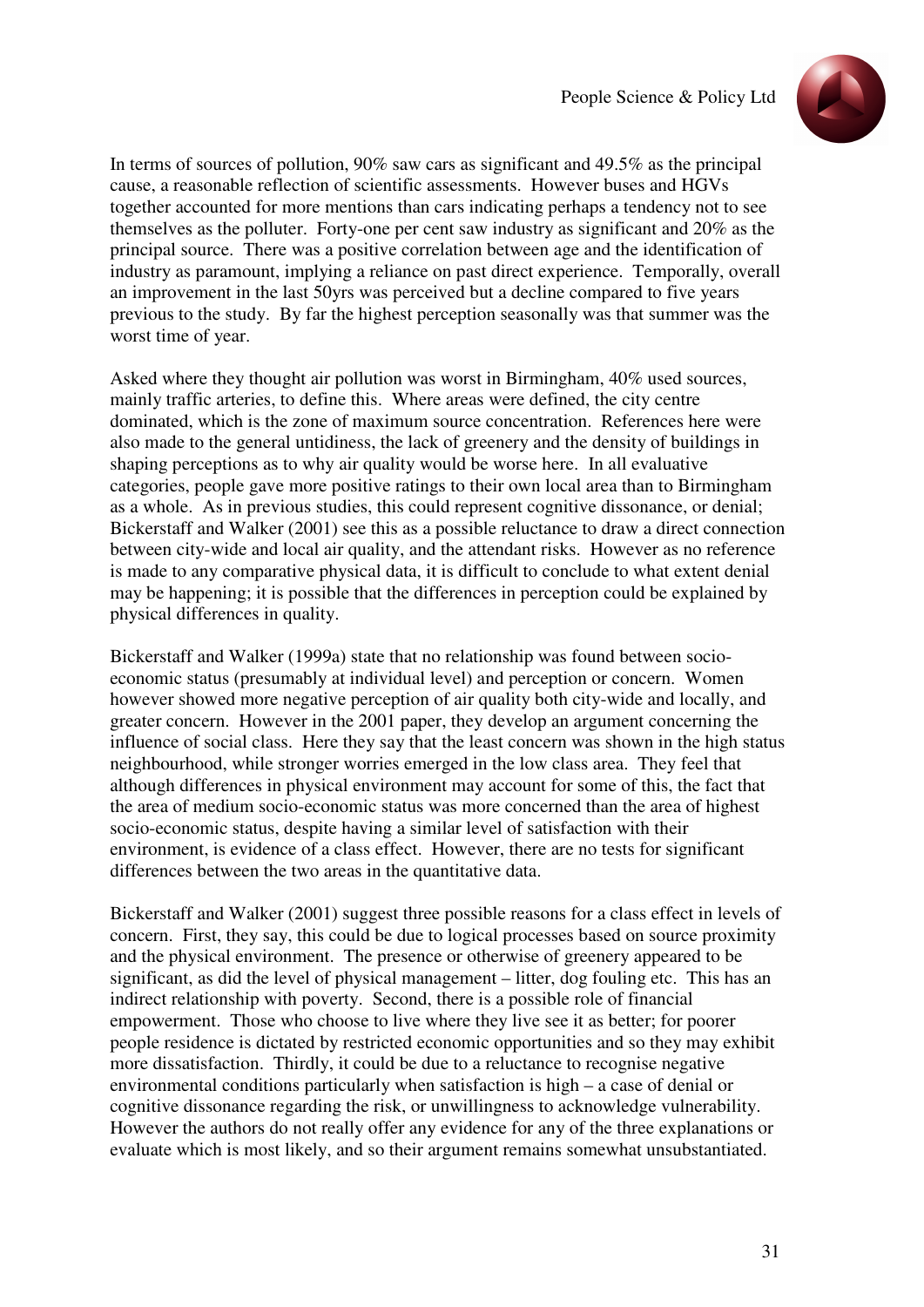

In terms of the effects of air pollution, direct health impacts were found to be the most important, while less immediate environmental impacts did not emerge as an issue. Thirty eight per cent identified some impacts other than health, short-term damage to the natural environment being highest. A weak association between identification of non-health impacts and income and with occupational status was observed. In concurrence with earlier US studies, concern over wider impacts may be higher in higher social classes, but health concerns seemed to be across the board in this case, as observed earlier.

Forty five per cent claimed to experience, in themselves or in the family, health problems attributed to air pollution, highest being asthma, then other respiratory complaints, and hay fever or allergies. When asked about level of concern, 53.2% claimed a high or very high level of worry over local air quality, and 50% were concerned or very concerned about personal and family health impacts. Not surprisingly, measures of concern and worry were correlated. A higher level of concern was exhibited for the health of family relative to respondents' own health. In the interviews (Bickerstaff and Walker 2001) few people identified personal health impacts but the majority made a connection between air quality and health at an abstracted societal level. The authors see this as a 'perception gap'  $-$  a reluctance to acknowledge personal and local vulnerability, which again they see as possible denial or cognitive dissonance. However, the extent to which strong feelings about personal impacts should be expected to show up in an interview sample of 50 is perhaps questionable.

One of the main conclusions of Bickerstaff and Walker's work is that air pollution as an environmental risk is experienced very much locally and through lived experience. This leads them to conclude further that information will be judged as irrelevant if it does not engage with people's own experience, and therefore professional bodies must actively seek and engage with public understandings of air pollution. They advocate community involvement approaches and argue that local institutions are best placed for such endeavours. These points are also made in a separate paper evaluating air quality information (Bickerstaff and Walker 1999b) where they reiterate that people evaluate information sources through a process of contextualisation and sense-making in relation to their real lives. Again they conclude that people relate to air quality and air quality information most at a local level.

Kelay *et al*. (2001) report on a survey of 439 people carried out in the Guildford area in 1999. Respondents included residents of urban, suburban and rural areas. Responses showed that the most polluted areas were considered to be the town centre and a motorway intersection, which corresponded fairly accurately with measured and modelled air pollution data. This was acknowledged as a simple analysis though, and the paper recommends a geographical information system analysis to examine more thoroughly differences between perceived and 'actual', i.e. measured/modelled levels. The rest of the paper discusses a proposed further methodology but no further outputs from this project have been traced. The paper concludes with a recommendation that public participation should be a key part of air quality management, encouraging integrations of lay and expert assessments and two-way communication with the aim of social learning and establishing mutual trust.

McDonald *et al.* (2002) report on the results of a focus group study in the London borough of Camden's clean zone pilot area in 2000. Four focus groups were carried out with a total of 19 participants. About half the participants said they knew something about air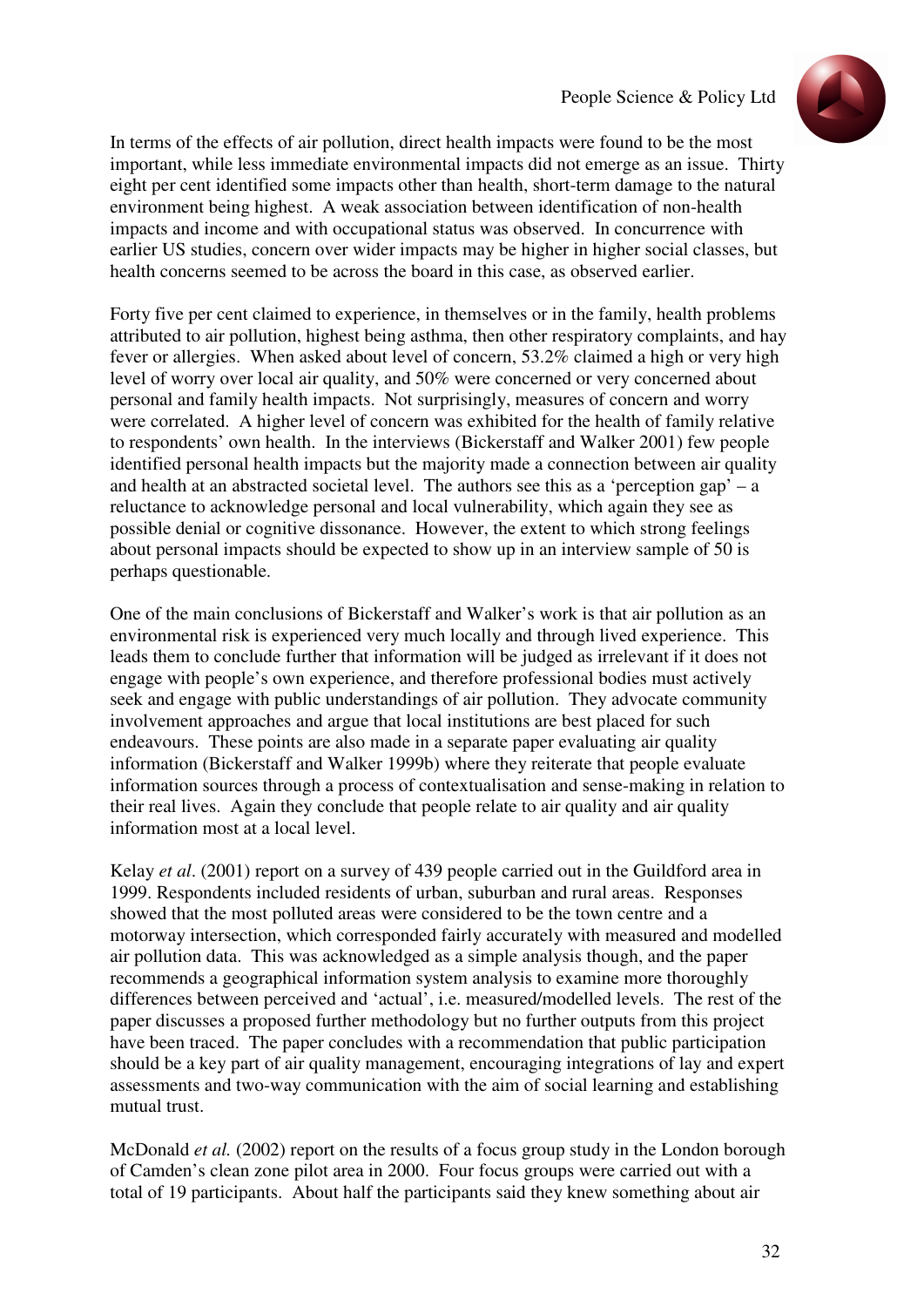

pollution, mainly from TV and radio. Education, work and talking to people were other sources. Few had heard of local air quality management initiatives.

Some of the participants in this study were not too concerned about air pollution, feeling they were aware of it only if their attention was drawn to it. Others felt strongly about it and took measures to avoid its effects such as holding their breath when crossing the road. Again, most understood air pollution through smell, sight or physical effects, with dirt and grime being other common indicators. Comparisons over time and place were made. Participants felt that there were health effects but did not understand the specifics of this. Frequent references were made to their own experiences.

Technical terms were generally not understood and were disliked; air pollution maps for this reason meant little. Relative statements were found more meaningful and constructive, with maps of before, current and ideal scenarios suggested. Information about why people should be concerned seemed to be important.

The researchers found perceived lack of control to be a strong theme, with a rejection of personal responsibility and an acceptance of air pollution as part of London life. Car owners did not seem to make links with their own behaviour, despite cars being identified as the main cause of pollution. Generally, solutions that did not impinge on their own lifestyles were desired. Participants wanted public education about the issues, and also recommended better and cheaper public transport.

McDonald *et al*. concluded that there is a wide dichotomy between the technical and scientific emphasis of air quality policy and the public's socially constructed perceptions; air pollution therefore should be debated in a wider context that incorporates issues of quality of life, equity and social justice. Participants were able to manage and combine information but need not become experts. Most felt under-qualified to come up with solutions. A recommendation was made for two-directional exchanges of information, opening up the process to incorporate local expertise – in a format such as a citizen's jury. The paper indicates an intention by the authors to undertake such work but no further outputs have been traced.

Williams and Bird (2003) investigated perceptions of air quality and quality of life in and urban area of London (Wood Green) compared with a suburban area (Wimbledon). They surveyed 100 householders at each location, sampled by age and gender quota, and for comparison obtained air quality data from local monitoring sites. These sites however, were up to two miles away. The authors describe a striking difference between the 'actual' recorded pollution and the public's perception, concluding that the people make the presumption that air pollution levels must be constantly high in a large city with large volumes of traffic. [The assumption however that monitoring sites close to parks two miles away give an accurate picture of actual local air quality is very questionable – air pollution does indeed tend to be concentrated close to busy roads and is variable over a very small scale.] This study also found women to be generally more likely to rate air pollution slightly worse than men.

Overall, dirt and fumes from traffic was ranked third in a list of unpleasant aspects of life, after serious illness and job loss. Further comments revealed health concerns to be an important factor. Residents of Wood Green (the urban area) showed greater annoyance than residents of Wimbledon – regarding fumes (70% in Wood Green annoyed or very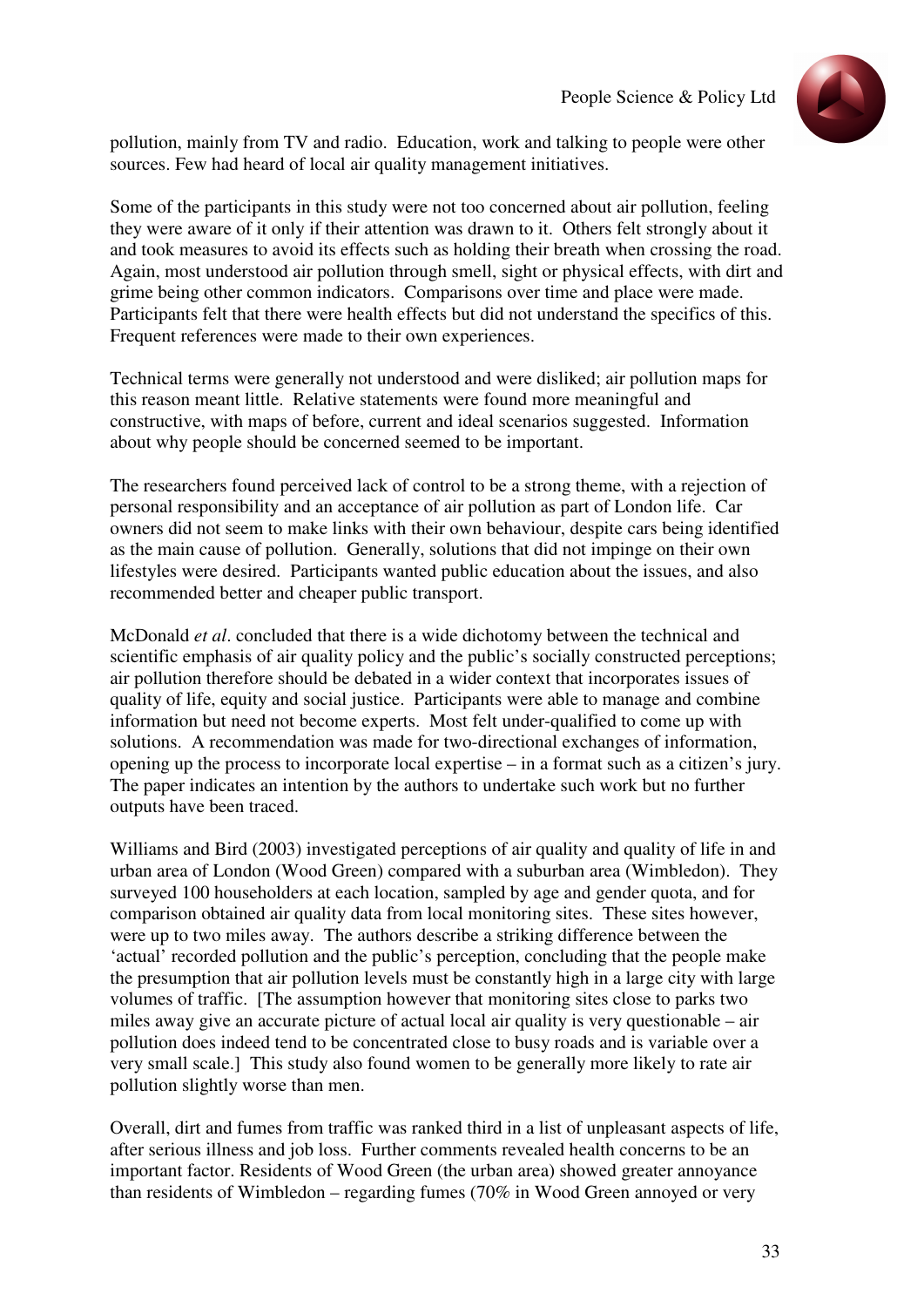

annoyed), dust and dirt, congestion, danger, traffic speeds, inconsiderate parking and aesthetic impacts. 'Fumes' and 'dust and dirt' were the issues of overall most concern in connection with air pollution.

A study by a team from the Stockholm Environment Institute in York (Yearly 2000, Bailey *et al.* 1999, see also Yearly *et al.* 2003) addressed how local knowledge may be combined with expert knowledge and information. This work used group interviews with local stakeholders to evaluate an air pollution model in Sheffield. The respondents questioned the assumptions of the model, its operation and the suitability of sites chosen. They were also concerned about opportunity costs and questioned the usefulness of an expensive model to provide information when they were not able to do anything about the situation anyway. Issues of trust in the council in the way that the model might be used were also raised.

Participants drew on their local knowledge of traffic patterns and of operating practices in local industrial point sources to question some of the model's output, and were able to add useful information (Yearly 2000). Bailey *et al.* (1999) also report that the health effects of air pollution were to the fore of concerns in all six Sheffield groups. The public information system connected with the modelling was not seen as useful by many, as they suggested it gave insufficient information. Participants were at the time mostly unaware of air quality information on Teletext and the internet. Bailey *et al.* report a tension between available information being seen as inadequate and other options being seen as too technical and inaccessible. It should be noted that the six groups were of varied stakeholders, some with a certain amount of expertise in related areas: environmentalists and conservationists; representatives of a city centre housing community; a community group from a specific area near multiple sources of pollution; representatives of groups campaigning on traffic issues; public sector workers including health specialists; and representatives of the local business community. Bailey *et al.* concluded that the involvement of those other than the 'lay public' was advantageous as it allowed useful discussion on how air pollution modelling and monitoring might improve, from the point of view of those working in related areas.

In the further study, extended to Bristol and York (Yearly *et al*. 2003), similar groups produced spatial representations of their local knowledge of pollution, which were then digitised into maps. These maps showed a high level of correspondence with the experts' models, but areas of divergence were interesting in the light of the local knowledge that was being used. The citizens' maps were found to be very credible and to provide a very useful complementary source of information to the model.

A team at the University of Liverpool (Myers *et al*. 1999; 2004) have undertaken work concerned with schoolchildren's knowledge and attitudes about air pollution. They used a questionnaire with 11-16 year olds in eight English schools and found that ideas of sources of pollution centred on transport, industry and power generation; fewer thought that it could be natural. Most however knew that it need not be perceptible, and many were aware that pollutants could interact to produce synergistic effects.

Air pollution was seen as producing respiratory disorder, particularly asthma. About half thought it could be associated with foetal malformation. Many also thought plants would be affected. Air pollution was also associated with global environmental damage – global warming, acid rain and ozone depletion.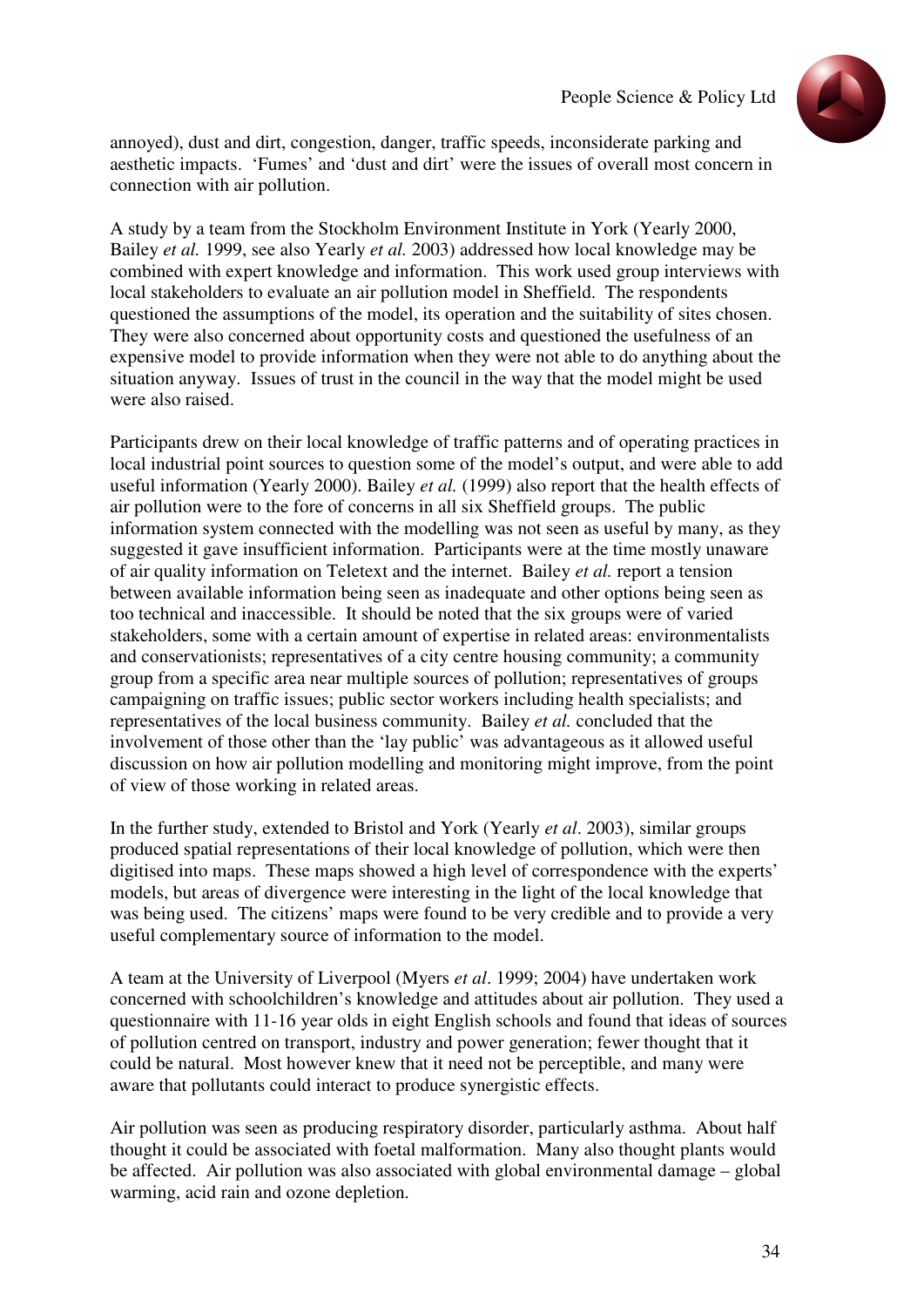

In terms of control, students were most in favour of education, followed by obligation, legislation, and lastly taxation. The majority felt companies should act, then society, then lastly their own peer group. Older students held the corporate sector more responsible, and themselves less so.

The authors also concluded that some students held environmentally sympathetic attitudes without necessarily being well informed about the science underlying environmental problems.

Day (2004a,b) carried out a detailed study of public perceptions of air pollution and its effects in four different neighbourhoods in the borough of Barnet, north London. The study consisted of a first stage of qualitative interviews (32) followed by a postal questionnaire survey with a sample size of 200, which took place in 2001 and 2002. The four neighbourhoods differed in terms of socio-economic status and levels of pollution.

Day found that people living in different levels of pollution did rate their air quality differently, and that rated levels corresponded quite well with modelled levels, in a relative sense. People in all areas felt their local air quality to be better than that of central London. Participants identified the main source of pollution both locally and in central London as being traffic of all kinds. Trees and vegetation were felt to improve air quality, both by emitting oxygen and by filtering the air. People with asthma and rhinitis type allergies (including hay fever) rated local air quality significantly worse, across all four areas.

Levels of concern were higher in the two areas of worse air quality, but linked very much with other traffic-related concerns of safety and noise. In the most deprived area, other issues such as crime, drugs and housing were greater concerns, but some concern for air quality was still registered. Day-to-day concern in all areas was however quite low; for many people this was because they did not feel personally vulnerable to the effects. Suffering from respiratory problems and allergies was related to a higher rating of air pollution as a local problem. Connections with global issues of climate change and ozone depletion were however consistently and spontaneously made, and there was greater concern expressed over this scale.

Day's study had a particular emphasis on the perceived health effects of air pollution. Overall, participants in the research felt air quality to be fundamentally important for general health. Health impacts did appear to be more felt and of greater concern than did other impacts. The perceived effects were mainly thought to be exacerbation of respiratory conditions, particularly asthma, and of rhinitis type allergies including hay fever. To some extent there was a belief that air pollution may induce the onset of some of these conditions, particularly asthma in children. As well as conditions of the respiratory tract, there was a less strong feeling that air pollution may affect skin conditions, such as eczema. Possibilities were also raised regarding developmental disorders in children, cancer, other irritation type symptoms, for example of the eyes, and other lung conditions. As well as link being made with specific conditions, air pollution was felt to be bad for health in a general, systemic way, causing lethargy and tiredness and possibly shortening life expectancy.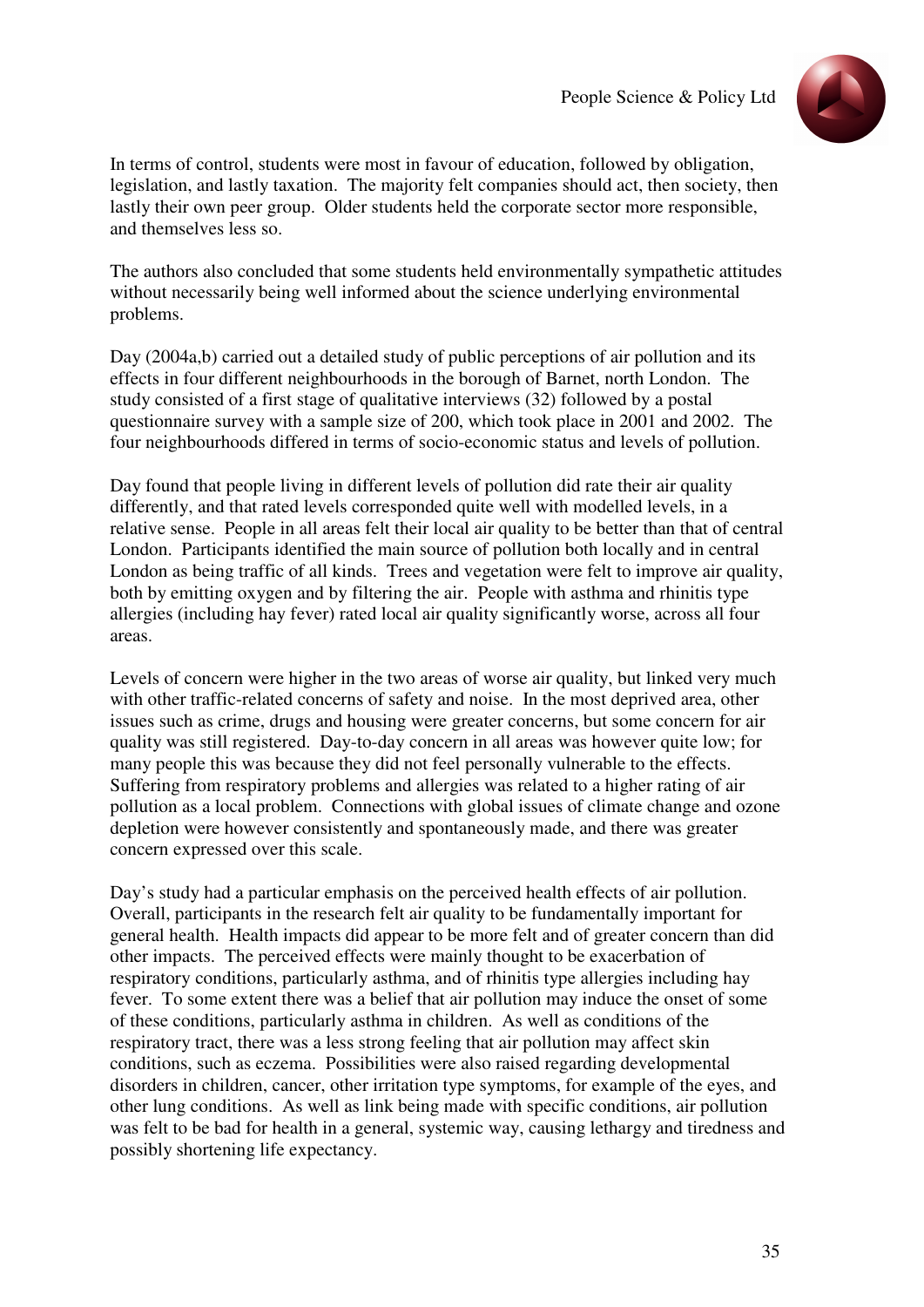

Substantial proportions of people felt that their own health was affected by adverse air quality: 28% of respondents to the survey felt they had a condition that had been caused by air pollution (mainly asthma and allergies) and 36.5% claimed to have a condition that was exacerbated by air pollution. Even more – 57% - thought that the health of people close to them was affected, again mainly through respiratory and allergic complaints, but also noticeably including skin problems. However due to the small sample size, these figures should not be seen as necessarily representative of the wider population.

The effects of air pollution were most felt by those with asthma, chest problems and allergies. As well as people with chest problems and allergies feeling most vulnerable themselves, they were also seen as the most vulnerable groups by others. However, in this sample, living in an area of higher or lower pollution was not related to levels of perceived personal health impacts. Impacts were felt in other places, including work, shopping and leisure places, and on journeys.

Other non-health related impacts of pollution were also felt, and were mainly related to dirt, both outside and inside the home, and on the person. The dirt-related impacts were felt most in the more polluted areas.

Few behavioural changes were evidenced; the most common reaction was keeping windows closed, especially among those who lived on a busy road. Many people also avoided walking along busy roads when possible, especially when with children. Those with asthma, chest problems and allergies were more likely to take such actions and to stay indoors during bad episodes. Most people did not feel staying indoors to be feasible, and few people thought that complaining to authorities would achieve anything.

In terms of possible solutions to air pollution problems, technological solutions were the most popular including more efficient engines and cleaner fuels. Public education through media campaigns was also strongly favoured, and planting more trees and greenery was suggested. Public transport was seen as important in planning for pollution control, but there was a lot of pessimism about the future of public transport in London. Buses were preferred to the tube, which was almost universally seen as dirty, unreliable and expensive. Raising petrol prices was the least popular option by a significant margin; congestion charging and traffic restrictions were also not very popular. Car drivers were more likely to rate these options lower.

Central government were seen among Day's respondents as having the most responsibility for taking action on air quality, with world leaders also figuring highly – reflecting the global aspect of people's view of the air pollution problem. People saw themselves as having less responsibility, though still a relatively high degree, but they trusted themselves most to take action. Levels of trust in other parties to take action were generally low, with local, London and Central government being trusted more than private business or world leaders, which were trusted the least. The Government was however, seen as shortsighted, not wanting to make unpopular decisions and not wanting to spend the necessary money. The view that the Government is overly influenced by oil and car industry lobbying was also prevalent. Very few of the participants in the research had heard of local air quality management. There was scepticism about the council's ability to do anything about air quality, mainly due to lack of resources and the need for co-ordination at a larger scale. However, most people thought it was a good idea to try.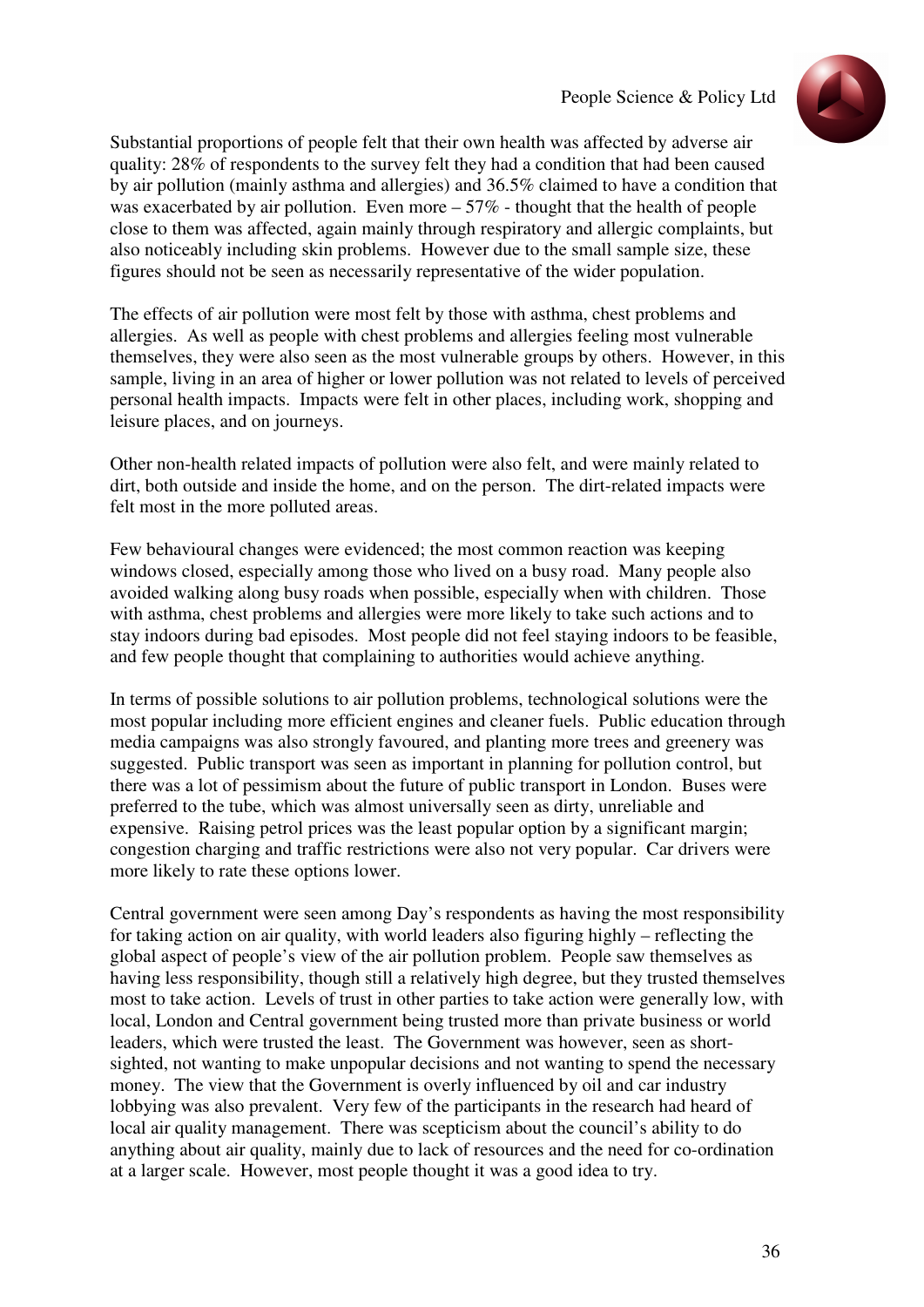

In common with some earlier studies, Day found that people relied largely on physical senses, especially smell, to detect air pollution at a given time and place. Dirty windows and cars were again additional cues. Direct health-related effects such as wheezing and sneezing were further important indicators, more so for those with respiratory and allergic conditions. People did however, also get information through the media about air pollution in a general sense. This was particularly important regarding the global aspects. In terms of forecasts, TV forecasts were used more than other sources, but none were very frequently used, and the process seemed to be passive, rather than an active seeking out of information. Respondents with conditions made worse by air pollution tended to use forecasts more.

Knowledge about the health effects of pollution was formed largely through observation of self and close others. 'Common sense', in the sense of no referral to expert validation, was also important. Nevertheless a lot of uncertainty about this knowledge was expressed and there was generally a high degree of faith in expert knowledge and in science to understand the effects of pollution. The majority of those surveyed felt the general public did not know enough about air pollution and its effects. The most popular ways for information to be disseminated were through the media, and by means of leaflets to the door. The most trusted sources of information were university scientists, environmental groups and doctors. Business interests were the least trusted, with central government only a little higher.

Day (in press) also concluded that apart from physical levels of pollution, other features of places affected how people perceived or experienced pollution. Ratings of air pollution were found to be affected by perceptions of other physical and social problems. Additionally, the presence of trees, open spaces and greenery could lessen the stressrelated and psychological impact of pollution.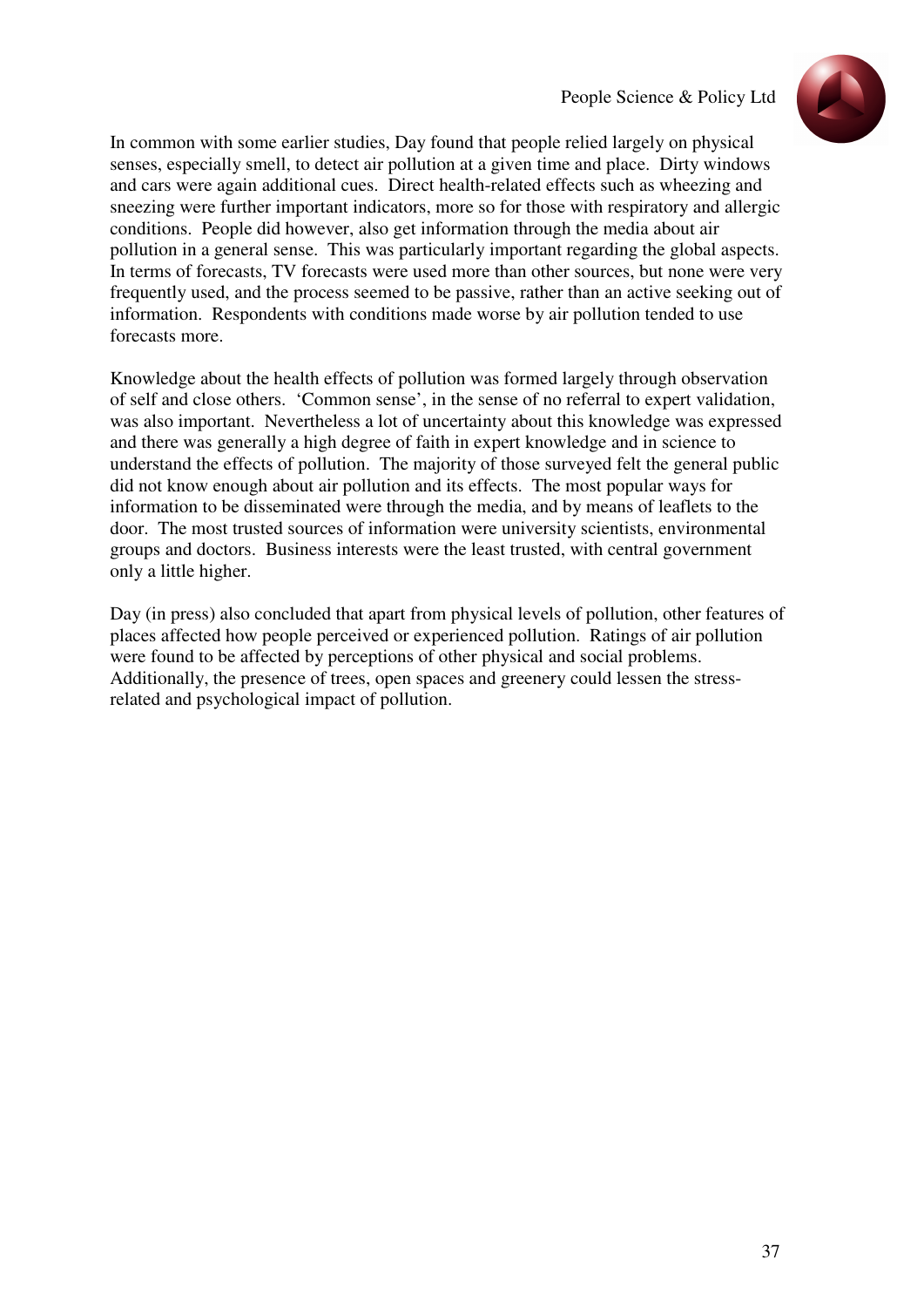

# **B3. Central and Local Government Reports**

## **B3.1 Central Government**

In 2001 DEFRA commissioned a survey on public attitudes to quality of life and to the environment where 3,700 respondents aged 18 or over were interviewed in England, across the different regions. This was also designed to enable some comparison with some earlier surveys on similar topics. The survey covered a broad range of issues, but several questions provide data on attitudes to air pollution and related topics.

When prompted, 73% of respondents overall felt air pollution to be a very important quality of life issue. Air pollution was also ranked highest out of a list of environmental problems. Some 52% of respondents said they were very worried about traffic fumes and smog, with a further 36% fairly worried. Some 43% were very worried about fumes and smoke from factories, with 39% fairly worried. Responses to both these questions showed an increasing trend in levels of worry over time in surveys since 1986. Females appeared more worried overall than males regarding both these questions, going by the percentages in each category, although tests of significant difference are not provided. People in older age categories also appeared more worried than younger regarding traffic fumes, although not regarding industry. Degree of worry about traffic fumes *decreased* with increasing level of educational attainment, and a similar trend seemed apparent for factory fumes.

In 2001, 41% of respondents believed that air pollution would cause the most concern of a number of environmental problems in 20 years time. Higher proportions of younger people compared to older people thought this. Some 52% thought that traffic, taking into account congestion, fumes and noise would cause the most concern, with no obvious age or gender differences.

Fresh air was one of the key reasons given in the survey for people visiting the countryside in 2001. Some 40% gave this reason, which made it joint third in rank, after tranquillity and scenery.

In the 2001 survey, 37% of respondents said they had regularly used public transport instead of a car, which compared to 24% in 1996/7 and 10% in 1993. 31% had regularly cut down on car use for short journeys, compared to 27% in 1996/7 and 22% in 1993. Those who had regularly or occasionally cut down on car use for short journeys were asked why: the most common responses were to get more exercise (59%, and higher among older people and women), and to save money (25%). A fifth (19%) cited environmental reasons. Those who had not cut down on car use for short journeys were asked why not: 37% said they could not use their car less (greater with increasing age), 26% cited lack of time or desire, and 22% said due to lack of public transport availability.

Some 94% when prompted said they would strongly or slightly support stricter controls on factory emissions to the air, rivers, and sea; 84% would strongly or slightly support charging factories for emissions; 53% said they would strongly or slightly support restricting the use of certain roads when air pollution levels were high.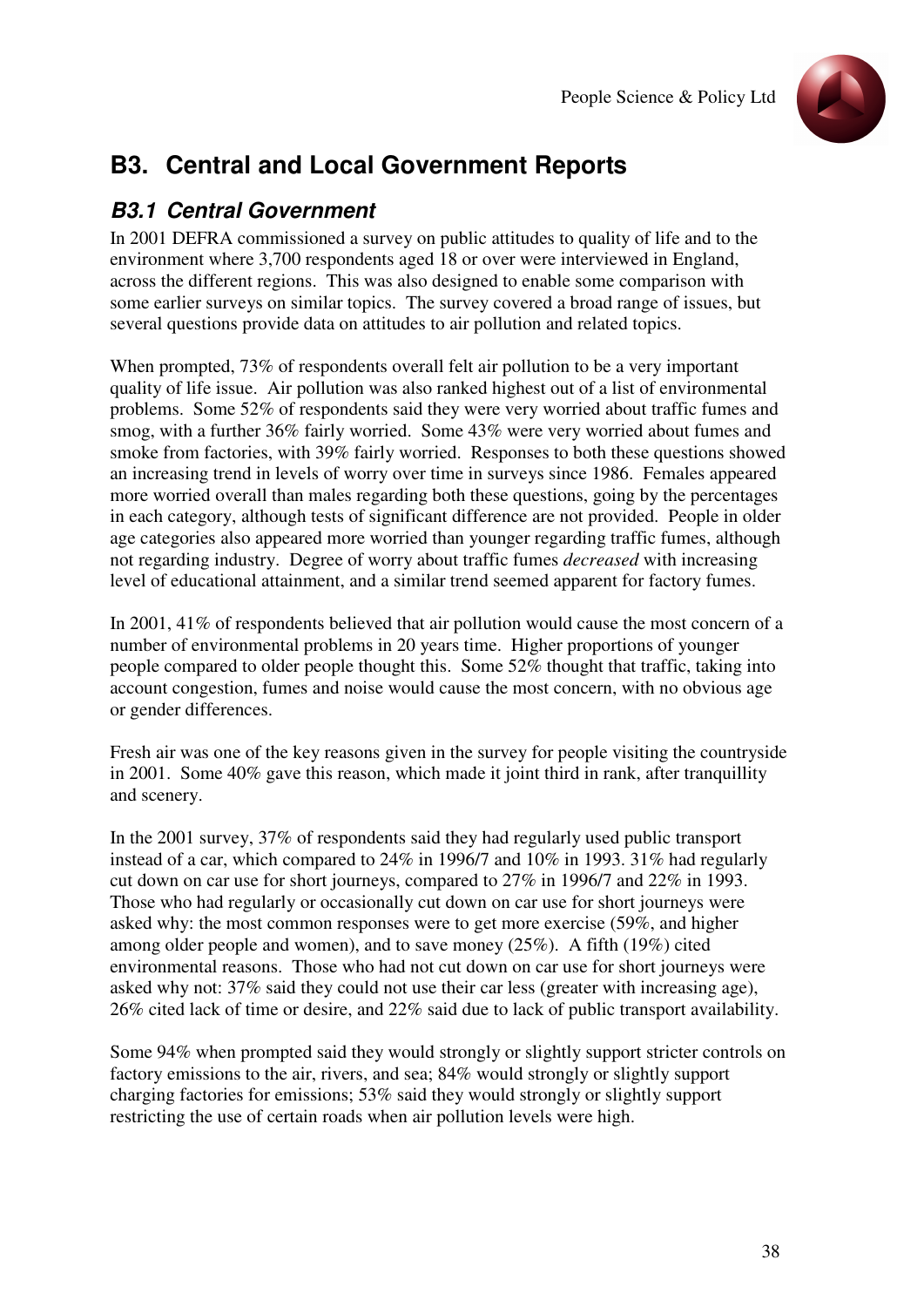

## **B3.2 Local Government**

Brighton and Hove Council (Brighton and Hove Council 1999) commissioned Abacus Research to carry out research regarding perceptions of air pollution and methods of communication of air quality information within their authority area, in February – March 1999. Four focus groups, 216 street interviews and 204 self-completion surveys were completed. Findings indicated that air quality was of concern to residents. It was 'measured' through the senses – smell, feeling it – and through seeing dirty windows and dead trees, and also noticed by physical and health impacts. Air quality was commonly described in comparison to other, more polluted areas such as London.

Traffic was seen as the key cause of air pollution (92%), with topography and weather also seen as affecting air quality. Good air quality could be encouraged, it was believed, through less use of cars and a better bus service; also more trees (20%) and green areas  $(14\%)$ .

In this study, air quality appeared to be seen as a national and even global issue, with national government being given most responsibility (75%) (this was the highest level of government given as an option). The local council were also seen as having a role, largely through traffic management, though there were concerns about their interests in the tourism industry. Residents themselves felt unable to do much and felt national and local government should provide inspiration to the individual.

Air quality monitoring was seen as important in Brighton and Hove with those suffering from health conditions more likely to see it as very important. TV, radio and newspapers were seen as the most appropriate communication tools. Some suggested notice boards in shopping centres and on streets. People felt that the information given should consist of an overview of why and how air quality affects people as well as specific information on local air quality, in non-technical language.

Some local authorities have made available reports on their Air Quality Management Area (AQMA) consultations; two of the obtained reports include relevant information on the public's perceptions and views and so are included here.

Bristol City Council carried out their consultation in 2001 (Bristol City Council 2001). As part of this process they produced a summary leaflet and questionnaire which was sent to most properties both residential and commercial, within the proposed AQMA as well as about 500 individuals and organisations who had previously registered an interest in air quality with the Council. Additionally, the leaflet and questionnaire were made available at doctors and dentists surgeries, council libraries and area housing offices across the city, at the council offices and on the council website. Of about 7,600 posted questionnaires, 2,500 were returned (it is not clear whether some of the returns were through the website).

Over 90% of respondents were concerned or very concerned about air pollution from traffic in Bristol – this is however a largely self-selected sample so a higher than average concern would be expected. Some 88% were concerned about climate change and 79% about traffic safety. Levels of concern were consistently lower among those driving to work, and highest among cyclists. The 25% suffering from breathing problems were also consistently more concerned about the environmental issues given.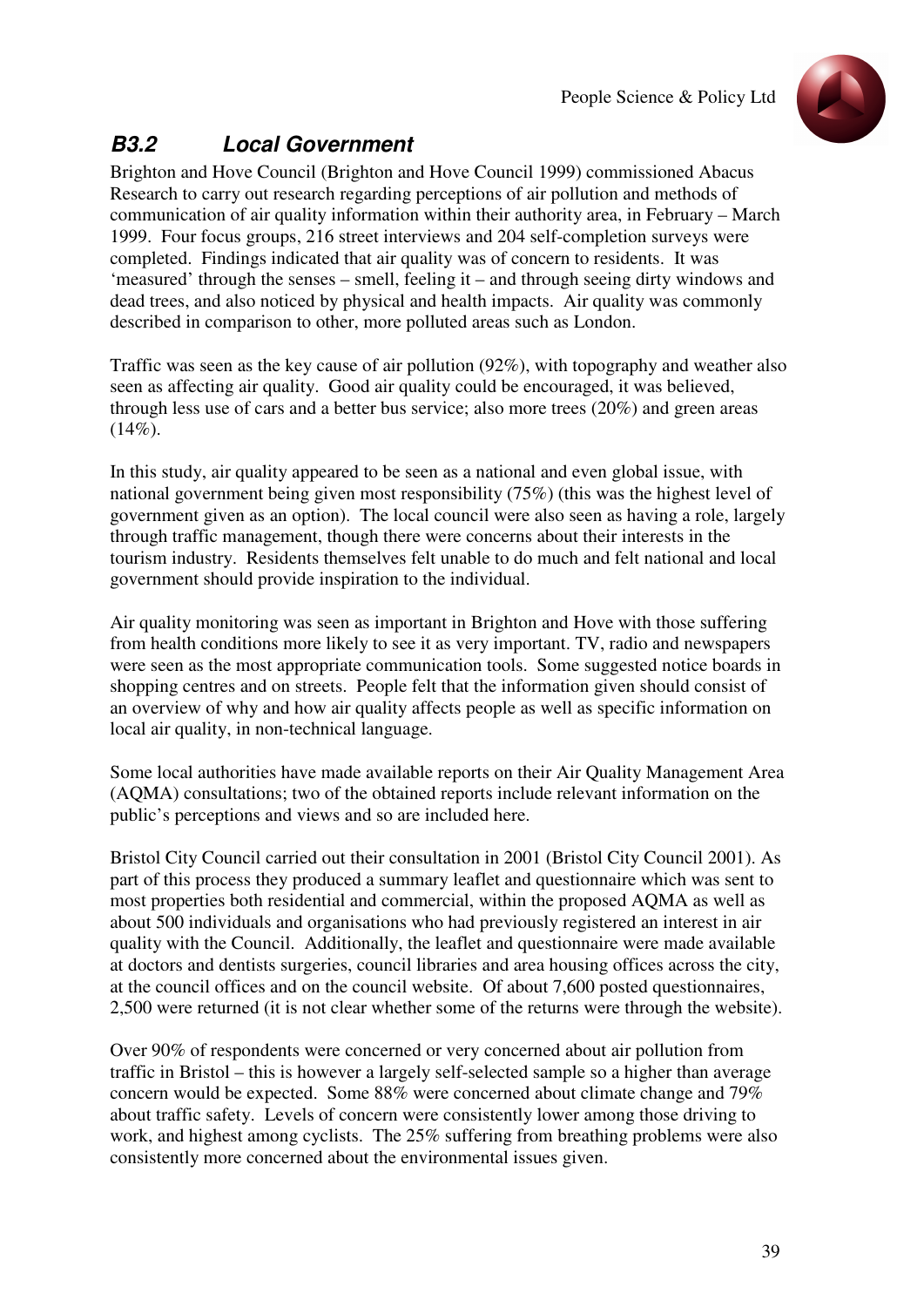

Nearly 90% of respondents thought the council should be giving a high priority to improving air quality in Bristol. Support for priority action was lowest among those using a car for all trips, but this was still relatively high at 80%. In terms of measures to address pollution, improved public transport was the most popular with 98% support for inclusion in the Action Plan. Safer Routes to School, Park and Ride and roadside emissions testing were also popular with 89%, 80% and 79% support. Road user charging and controlled parking zones had the least support – about 37% and 35%. There was variation in willingness to accept limitations on driving; those who habitually used a car for all trips were not surprisingly the least in favour with 30% unwilling to accept any limitation although 70% said they were willing to accept at least some limitation.

York City Council, in conjunction with the University of the West of England, reported on their Air Quality Action Plan consultation in 2002 (York City Council 2002). This consultation comprised two sets of two workshops in August 2002. The first set was an evening session for residents and small businesses, and a morning session for wider stakeholders. This involved the identification of specific options for consideration in more depth. The second set of workshops was run with the same set of participants being invited, in order to prioritise these measures. Residents were recruited through an existing Residents Panel database, businesses were recruited through a telemarketing company and other stakeholders were invited by letter directly.

On arrival at the first workshop, participants were asked what they thought would happen if the council did nothing to improve air quality. Most responses cited health disbenefits, linking increasing pollution with lung problems and asthma, particularly in children. Detrimental effects on tourism, and damage to the built environment and the city's heritage were also recognised as potential outcomes. There were also links made between poor air quality and increased likelihood of climate change. The overall consensus was that doing nothing was 'not an option'.

The measures taken forward from the first workshop to the second were grouped into issues around public transport and alternative transport; traffic management and car parking; and planning and education (promotion). It was recognised that a package of measures would be needed. The potential barriers to implementing options were also discussed, and those brought up included the difficulty of getting individuals to change travel behaviour; cost; and the need for a strategic approach taking into account other planning issues in the city.

The preferred options after the two workshops were specific in many ways to York but followed the groupings of improved public transport, traffic management including noncar lanes, and planning/education/promotion, including encouraging mixed use developments, promotional activities with businesses, and public education about the links between air quality, transport and health. It should be taken into account though that this consultation involved businesses and particular interest stakeholders as well as the 'lay' public. Additionally, other measures such as promoting electric vehicles were thought to be important in general but not within the remit of the council. Some also thought that public education was the responsibility of central government.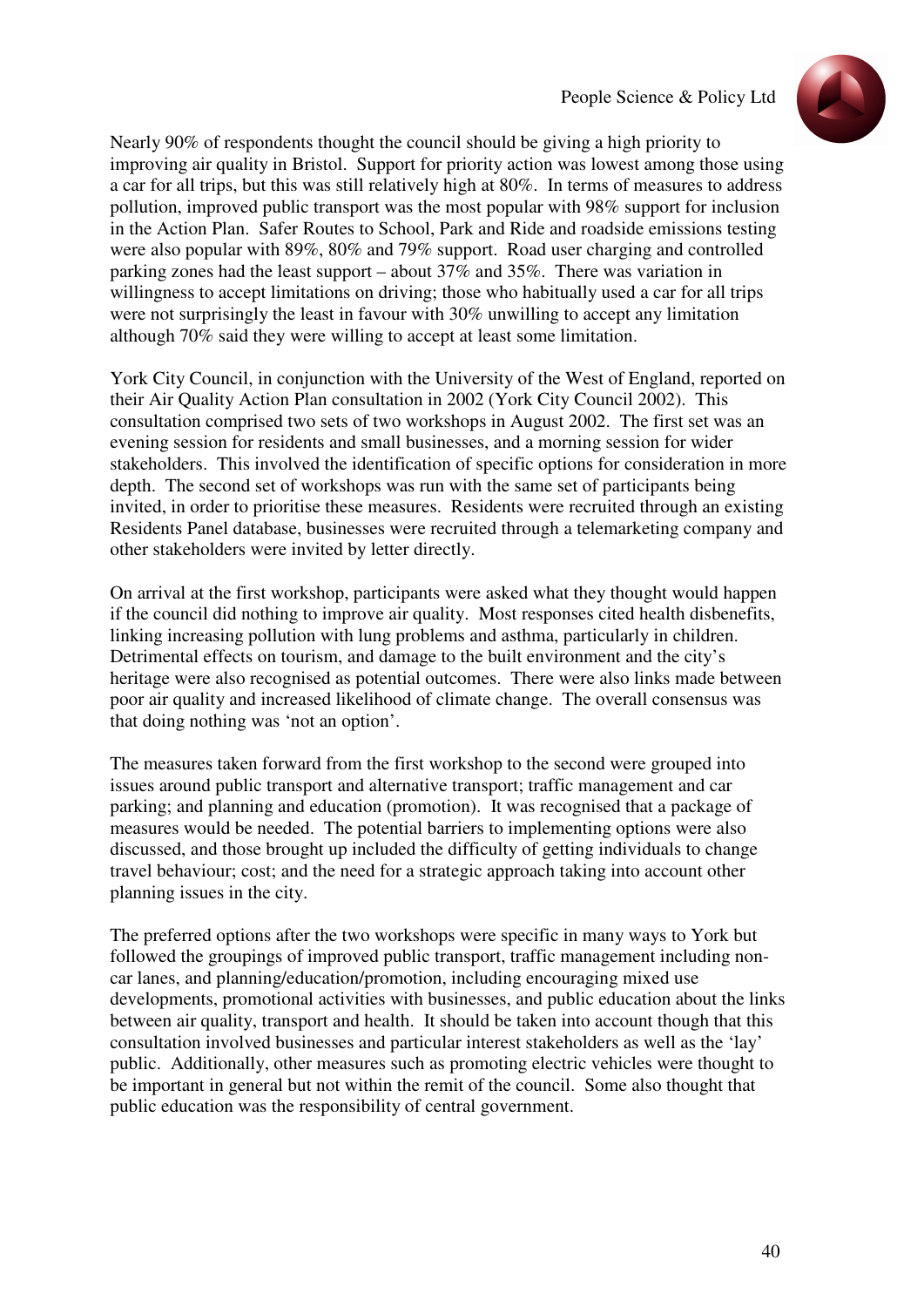

# **B.4 Synthesis**

Overall there is an encouraging degree of consistency in results between case studies of different times and places. Studies did not all address the same questions, but the body of work does provide a useful amount of overlap in coverage, that allows some comparison and synthesis of results.

Several studies found that perceived levels of pollution corresponded quite well with scientifically measured or estimated levels, at least in a relative sense (Wall 1973; Kelay *et al.* 2001; Yearly *et al.* 2003; Day 2004). Williams and Bird (2003) concluded that there was a poor correspondence, but they were taking physical pollution measurements from some distance away from where the survey and interviews were conducted.

Studies that addressed how people assessed air quality generally found that sensory methods of perception such as smell were very important (Brighton and Hove Council 1999; Bickerstaff and Walker 1999b; McDonald *et al*. 2002; Day 2004 a,b). Dirty windows and cars provided further cues (Brighton and Hove 1999; Bickerstaff and Walker 1999b; McDonald *et al*. 2002; Day 2004a,b). Additionally, direct health impacts were another way in which people were alerted to poor air (Brighton and Hove 1999; Bickerstaff and Walker 1999b; Day 2004a,b). Estimations of air quality also seem often to involve a process of comparison with other places (Brighton and Hove 1999; Bickerstaff and Walker 2001; McDonald *et al*. 2002; Day 2004 a,b).

Traffic was identified as a major source of pollution in more recent studies (Kelay *et al.* 2001; Brighton and Hove 1999; Bickerstaff and Walker 1999a, 2001; Day 2004a,b) which seems to represent a development from Wall's earlier work. Industry appears to be still regarded as an important source, not surprisingly in the industrial areas (Howel *et al*. 2002; Moffatt *et al.* 1995) and possibly more so by older people (Bickerstaff and Walker 2001). Weather was also perceived to affect air quality in some studies (Brighton and Hove 1999; Bickerstaff and Walker 1999a; Day 2004a).

The presence of asthma or respiratory disorder it appears may lead to higher estimation of pollution levels (Bristol City Council 2001; Howel *et al.* 2002; Day 2004a,b; Stevens 1994 in parents of asthmatic children). Several studies found women to have raised perceptions or concerns as compared to men (Williams and McCrae 1995; Bickerstaff and Walker 1999a; Williams and Bird 2003; Day 2004a,b; DEFRA 2001) – a finding that is quite common in research on risk generally. There was a further indication in some studies that raised perceptions or concerns might occur where there is dissatisfaction with other aspects of the residential environment (Bickerstaff and Walker 2001; Day 2004a,b).

There was a very consistent finding that health issues were of high, often the highest, concern in terms of perceived impacts, actual or potential (Wall 1973; Moffatt *et al.* 1995; Howel *et al.* 2002; Stevens *et al.* 2004; Williams and McCrae 1995; Beaumont *et al*. 1999; Bickerstaff and Walker 1999a; Bailey *et al*. 1999; McDonald *et al.* 2002; Williams and Bird 2003; Day 2004a,b; York City Council 2002). Apart from health, dust and dirt indoors or on the person's clothes/body were a very frequently cited annoyance and concern (Wall 1973; Moffatt *et al.* 1995; Howel *et al.* 2002; Williams and McRae 1995; McDonald *et al.* 2002; Williams and Bird 2003; Day 2004a,b).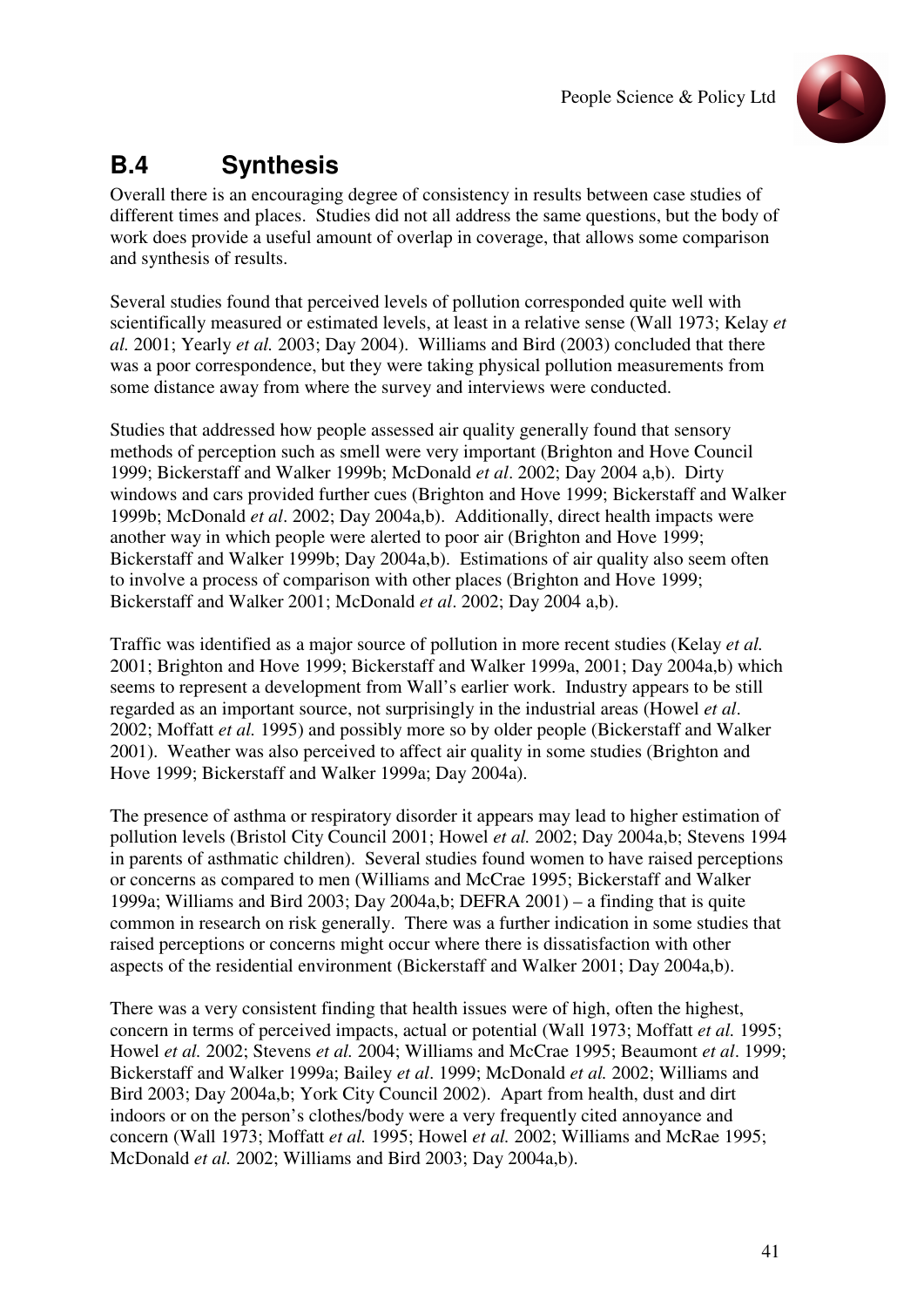

Health concerns generally centred around respiratory disorders (Stevens *et al.* 1994; Moffatt *et al.* 1995; Myers *et al.* 1999, 2004; Bickerstaff and Walker 1999a, 2001; Day 2004a,b; York City Council 2002). Rhinitis type allergies arose as a concern in more than one recent study (Bickerstaff and Walker 1999a; Day 2004a,b) which did not appear to reflect only a connection with pollen. The possibility of foetal malformation was also mentioned in two studies (Myers *et al.* 2004; Day 2004a). However in studies that examined health concerns, such associations asserted between cause and effect were generally found to be characterised by uncertainty (Moffatt *et al.* 1995; Stevens *et al.* 2004; Day 2004a,b).

Knowledge or concern about health effects was found to be generated through reasoning from evidence of exposure in the self and others around them (Moffatt *et al.* 1995; McDonald *et al.* 2002; Day 2004) and/or seen as common sense (Stevens *et al.* 1994; Day 2004a,b). Health effects seemed to be seen to be greater in others than in the self (Moffatt *et al.* 1995; Bickerstaff and Walker 2001).

There is disagreement in the literature over the degree to which external information sources such as government information and the media had a role in forming knowledge and perceptions. Several studies found that public air quality information sources were little used (Beaumont *et al.* 1999; Bailey *et al.* 1999; Bush *et al.* 2001b; Bickerstaff and Walker 1999b; Day 2004a,b), often because most people did not feel it relevant to them as they were not greatly affected. Some authors argue that people related to air quality as a local issue and rely on their own local and sensory knowledge, and thus air quality information must engage with this in order to be relevant (Bush *et al.* 2001b, 2002; Bickerstaff and Walker 1999b). However, other studies report that people do accrue and cite information from the media, often in relation to wider issues such as the health effects of air pollution (Stevens *et al.* 1994) or the global impacts of pollution (Day 2004a,b). The media are thus likely to be an important source of information about air pollution as a general issue. Where sources of specific air quality information were used, they were generally found to be mainly TV, newspaper and radio forecasts (Bickerstaff and Walker 1999a; Beaumont *et al.* 1999; McDonald *et al.* 2002; Day 2004a,b), often passively rather than actively sought. Information was seen to be most relevant to those with respiratory disorders affected by pollution (Beaumont *et al.* 1999; Brighton and Hove 1999; Day 2004a,b). More information from scientists and professionals was however requested in some studies (Stevens *et al.* 1994 Beaumont *et al.* 1999; Brighton and Hove 1999; Day 2004a,b).

The global dimension of air pollution issues did emerge quite strongly in some more recent studies (Brighton and Hove 1999; York City Council 2002; Myers *et al.* 2004; Day 2004 a,b) although as stated above, other authors feel that air quality is made sense of as a local issue (Bickerstaff and Walker 2001; Bush *et al.* 2002). The emergence of the global dimension may be a recent development in the public discourse around air pollution.

Some studies addressed the question of whether there was a relationship between perception of, or concern over, air pollution and deprivation or class. The findings here are mixed. No direct relationship between perceived pollution and deprivation appeared to be found, but a recurring finding is that people in poorer or more deprived areas often prioritised other concerns such as housing, employment and so on (Howel *et al.* 2002; Day 2004a,b) although there is indication that this did not lead to diminished concern in an absolute sense (Day 2004) but may even raise it (Bickerstaff and Walker 2001). The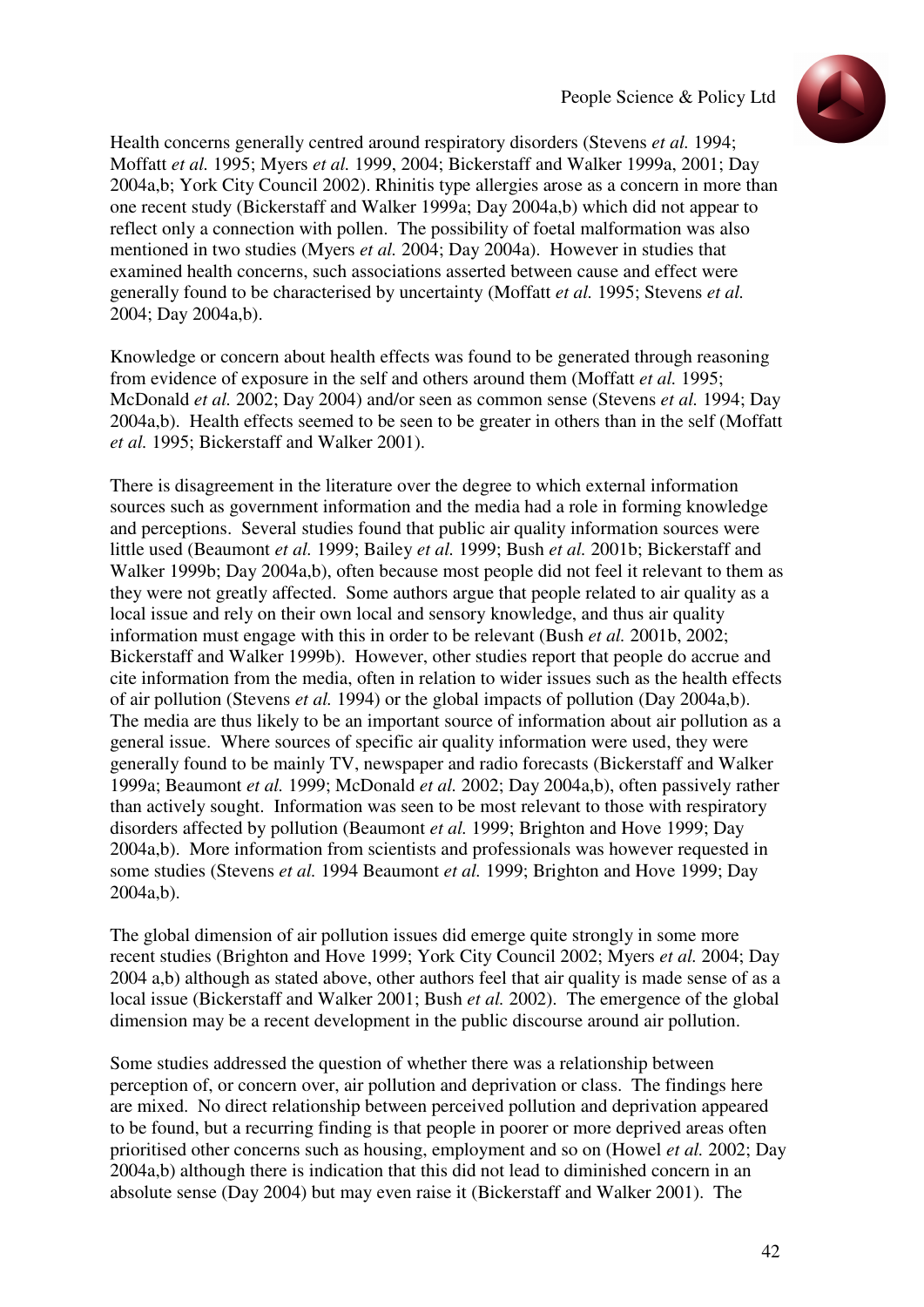

DEFRA survey showed some incidence of increasing proportions of respondents concerned in groups with lower educational attainment (DEFRA 2001). Generally, concerns appeared to be across the social spectrum.

In terms of behavioural adjustments, studies that addressed this generally found that they were few, closing windows being one of the main ones (Wall 1973; Day 2004a,b) as well as avoiding busy roads or traffic fumes (Stevens *et al.* 1994; McDonald *et al.* 2002; Day 2004a,b). Sufferers from respiratory problems seemed to make the most adjustments (Day 2004a,b). No studies found that people actively complained to authorities.

Several studies found that individuals felt relatively powerless to change the situation in general, and/or rejected any responsibility on themselves (Wall 1973; Brighton and Hove 1999; Bush *et al.* 2001b; McDonald *et al.* 2002; Day 2004a,b). There was some indication overall that people in more deprived places felt more fatalistic in general and less able to achieve change for themselves (Bickerstaff and Walker 2001; Day 2004a,b). Responsibility was seen to lie in some studies with national or international government (Brighton and Hove 1999; Myers *et al.* 1999, 2004; Day 2004 a,b;) and to some extent local government (Brighton and Hove 1999; Day 2004a,b) although studies that asked, found few people had heard of local air quality management (McDonald *et al.* 2002; Day 2004a,b). There were also trust issues around both central and local government (Yearly 2000; Day 2004a,b). The private sector was also held responsible to some extent (Myers *et al.* 2004; Day 2004a,b) although one study found they were trusted the least (Day 2004a,b).

Relatively few of the reviewed studies addressed actual suggested solutions, although local authority reports are generally more concerned with this. Some studies found that generally scientists and experts were felt to be the most qualified to find solutions (Bush *et al.* 2001b; Day 2004a,b; McDonald *et al.* 2002). Public transport appeared a more popular (at least partial) solution (Brighton and Hove 1999; Bristol City Council 2001; York City Council 2002; Day 2004b) and provision of more trees and greenery was an interesting recurring theme (Brighton and Hove 1999; Day 2004b); likewise public education (York City Council 2002; Myers *et al.* 2004; Day 2004b).

A major conclusion of several studies was that there is a need for engagement between the scientific community and the public in order to develop more relevant information and policy, and also in order to facilitate exchange between different kinds of expertise (Bickerstaff and Walker 1999b; Yearly 2000, 2003; Bush *et al.* 2001b; Kelay *et al.* 2001; McDonald *et al.* 2002).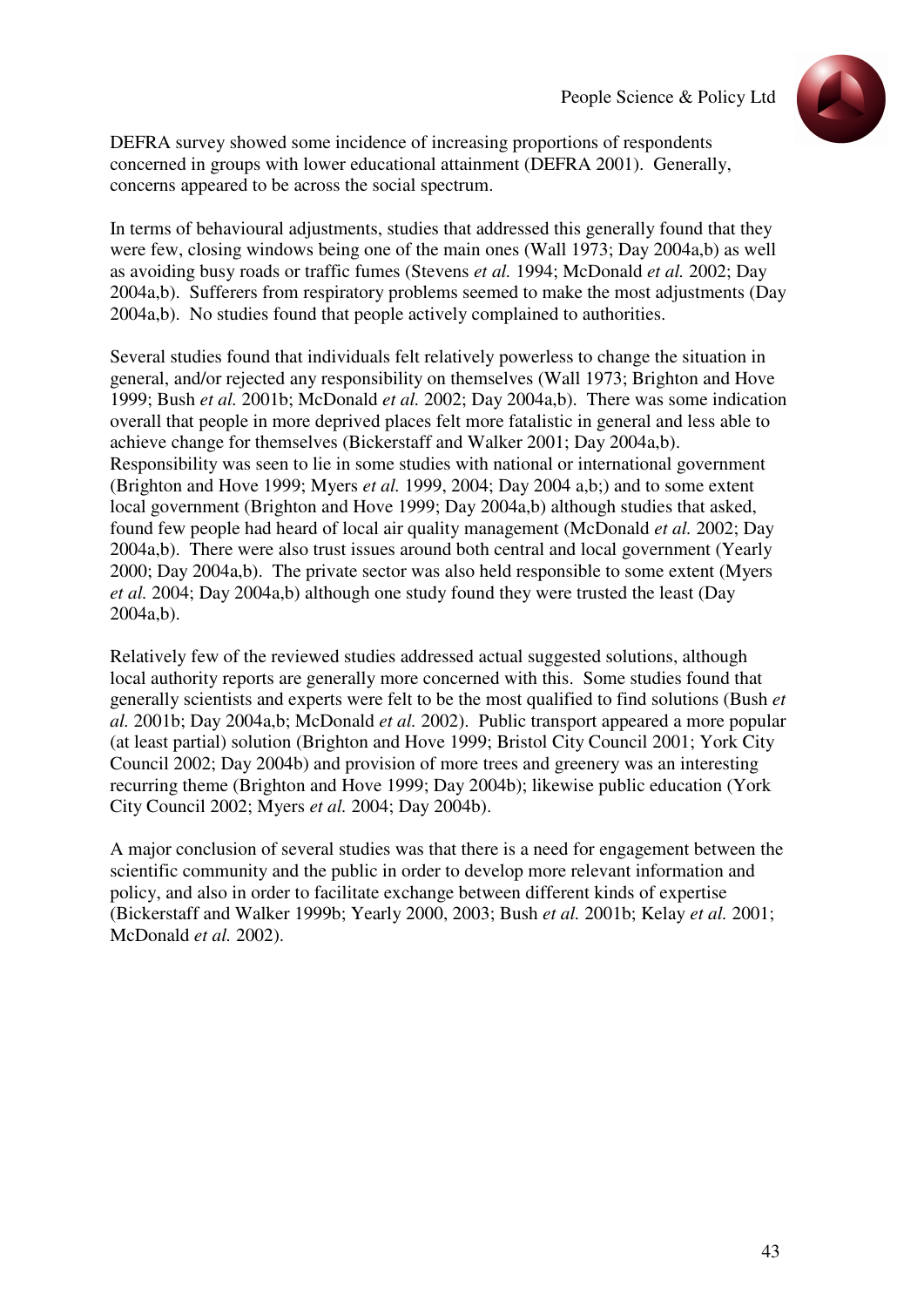

# **B.6 References**

Bailey, P., Yearley, S. and Forrester, J. (1999). Involving the public in local air pollution assessment: a citizen participation case study. *International Journal of Environment and Pollution* 11 p290-303.

Beaumont, R., Hamilton, R.S., Machin, N., Perks, J., Williams, I.D. (1999) Social awareness of air quality information. *Science of the Total Environment* 235 p319-329

Bickerstaff, K. and Walker, G. (1999a) Public perceptions of air pollution in Birmingham. Occasional papers series A: Geographical research, Division of Geography, Staffordshire University.

Bickerstaff, K. and Walker, G. (1999b) Clearing the smog? Public responses to air-quality information. *Local Environment,* 4 (3), p279-294.

Bickerstaff, K. and Walker, G. (2001) Public understandings of air pollution: the 'localisation' of environmental risk, *Global Environmental Change*, 11, p133-145.

Brighton and Hove Council (1999) *Report on Air Quality Survey*. Brighton and Hove Council.

Bristol City Council (2001) *Air Quality Management Area: 2001 Consultation Report.*  Bristol City Council.

Bush, J., Moffatt, S. and Dunn, C. (2001a) 'Even the birds round here cough': stigma, air pollution and health in Teesside, *Health and Place*, 7, p47-56.

Bush, J., Moffatt, S. and Dunn, C. (2001b) Keeping the public informed? Public negotiation of air quality information, *Public Understanding of Science,* 10, p213-229.

Bush, J., Moffatt, S. and Dunn, C. (2002) Contextualisation of local and global environmental issues in north-east England: implications for debates on globalisation and the 'risk society'. *Local Environment,* 7, 119-133.

Day, R. (2004a) *Perceptions of Air Pollution and Health in Social and Geographical Context*. University of London thesis.

Day, R. (2004b) *Public Perceptions of Air Pollution and its Impacts: a Case Study in the London Borough of Barnet*. Report: University College London, Dept Geography.

Day, R. (in press) Place and the experience of air quality. Forthcoming in *Health and Place*.

Department for the Environment, Food and Rural Affairs (2001) *Survey of Public Attitudes to Quality of Life and to the Environment.* DEFRA, London.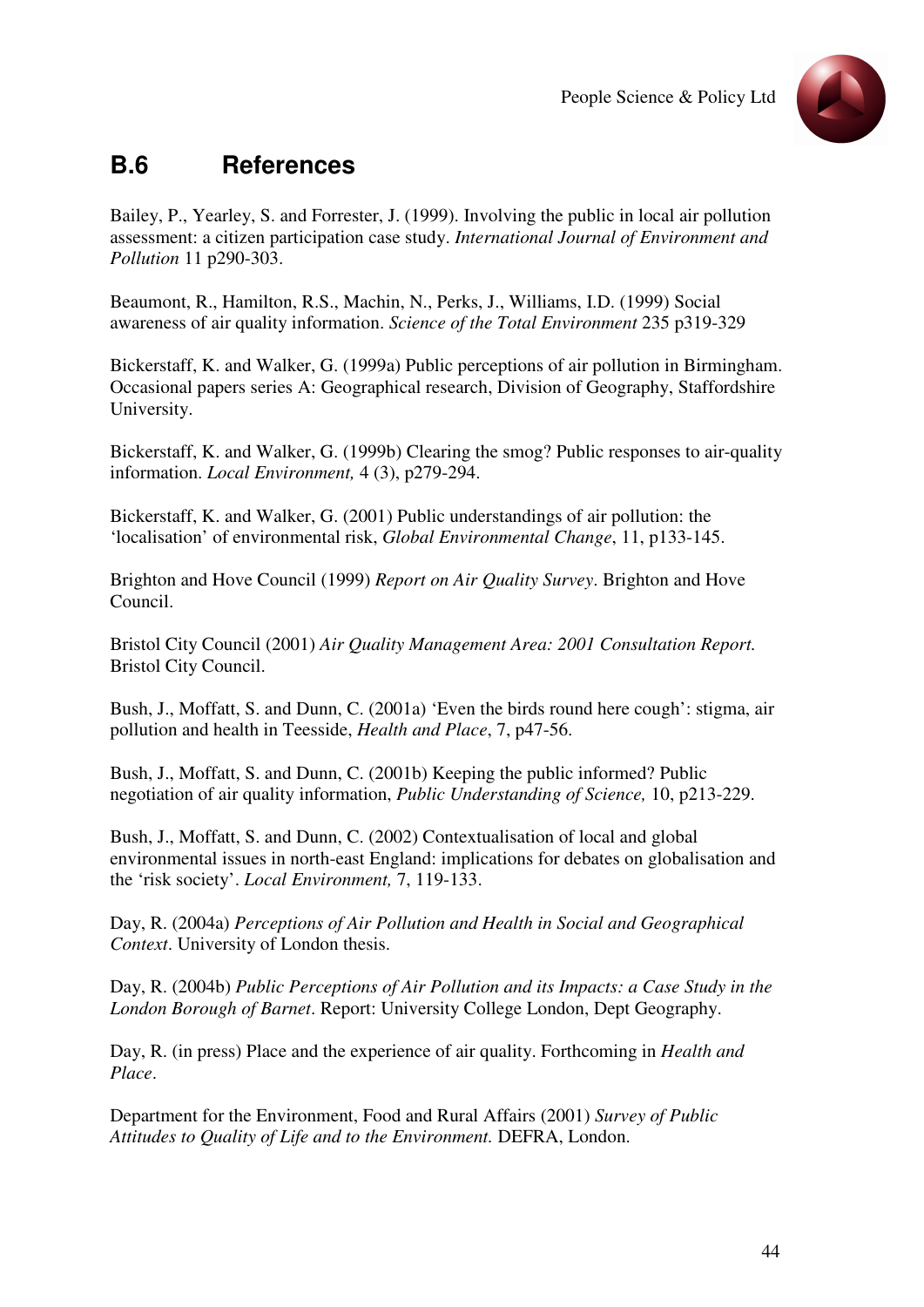

Howel, D., Moffatt, S., Prince, H., Bush, J., and Dunn, C. (2002) Urban air quality in North-East England: exploring the influences on local views and perceptions, *Risk Analysis,* 22 (1), p121-130.

Kelay, T., Uzzell, D.L., Gatersleben, B., Hughes, S., Hellawell, E. (2001). Integrating scientific and lay accounts of air pollution. *Proceedings of the air pollution 2001 conference, Ancona, 12-14 September 2001.* 

McDonald, J.S., Hession, M., Rickard, A., Nieuwenhuijsen, M.J., Kendall, M. (2002). Air quality management in UK Local Authorities: public understanding and participation. *Journal of Environmental Planning and Management* 45 (4) p571-590.

Moffatt, S., Phillimore, P., Bhopal, R. and Foy, C. (1995) 'If this is what it is doing to our washing, what is it doing to our lungs?' industrial pollution and public understanding in north-east England. *Social Science and Medicine,* 41 (6), p883-891*.* 

Myers, G., Boyes, E., Stanisstreet M. (1999). Something in the air: school student's ideas about pollution. *International Research in Geographical and Environmental Education* 8 p108-119.

Myers, G., Boyes, E., Stanisstreet, M. (2004). School students' ideas about air pollution: knowledge and attitudes. *Research in Science and Technological Education* 22 (2) p133- 152.

Stevens E., Cullinan P., Colville R. (2004) Urban air pollution and children's asthma: what do parents and health professionals think? *Pediatric Pulmonology* 37 p530-536.

Wall, G. (1973) Public response to air pollution in South Yorkshire, England, *Environment and Behaviour*, 5 (2), p219-248.

Williams, I.D., Bird, A. (2003) Public perceptions of air quality and quality of life in urban and suburban areas of London. *Journal of Environmental Monitoring* 5 p253-259.

Williams, I.D., McCrae, I.S. (1995) Road traffic nuisance in residential and commercial areas. *The Science of the Total Environment* 169 p75-82.

Yearly, S. (2000) Making systematic sense of public discontents with expert knowledge: two analytical approaches and a case study. *Public Understanding of Science*, 9 p105-122.

Yearly, S., Cinderby, S., Forrester, J., Bailey, P. and Rosen, P. (2003) Participatory modelling and the local governance of the politics of UK air pollution: a three-city case study, *Environmental Values*, 12 p247-262.

York City Council (2002) *Developing an Air Quality Action Plan for York: Report on the Consultation Process*. York City Council.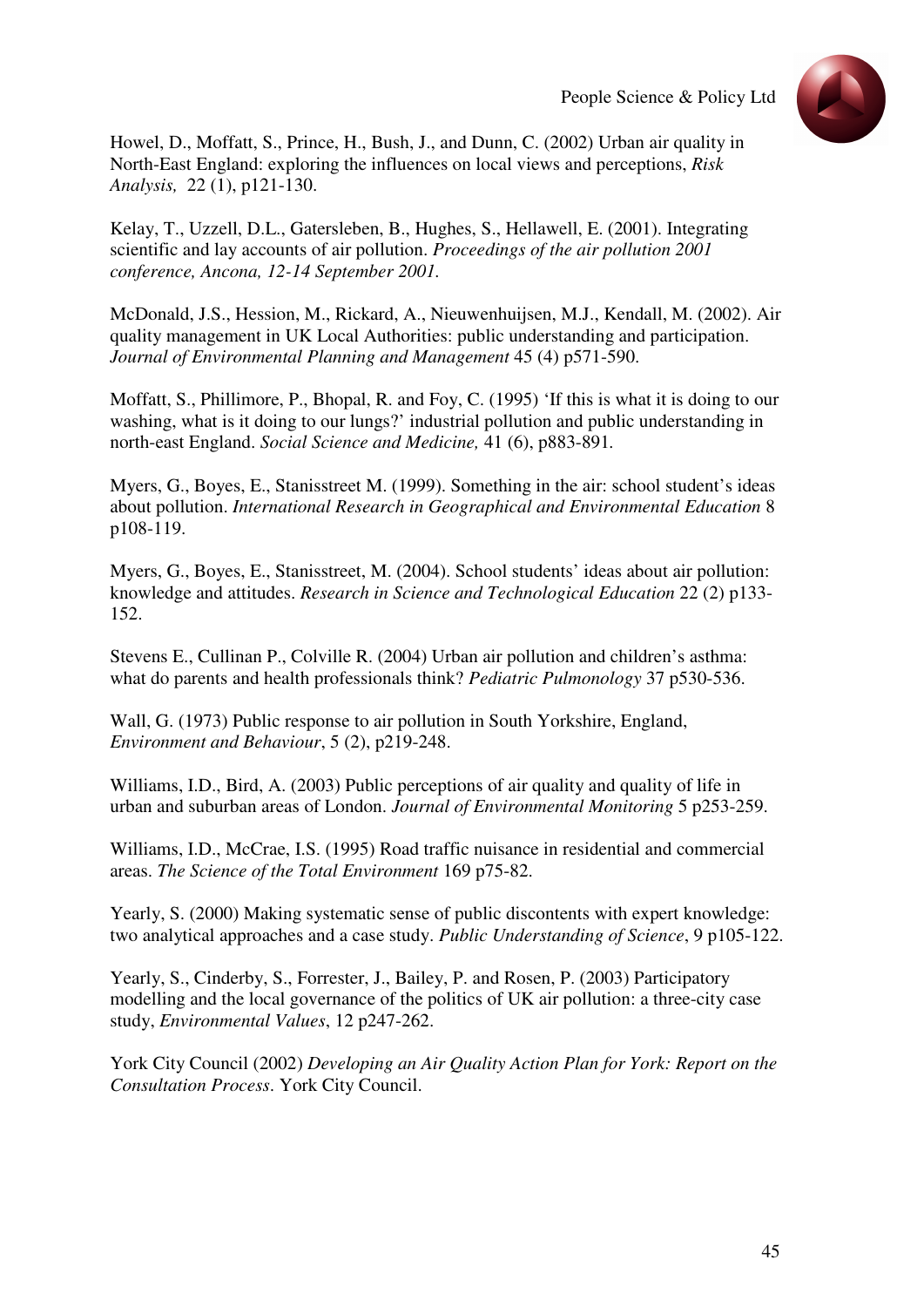

# **Part C – Technical Report**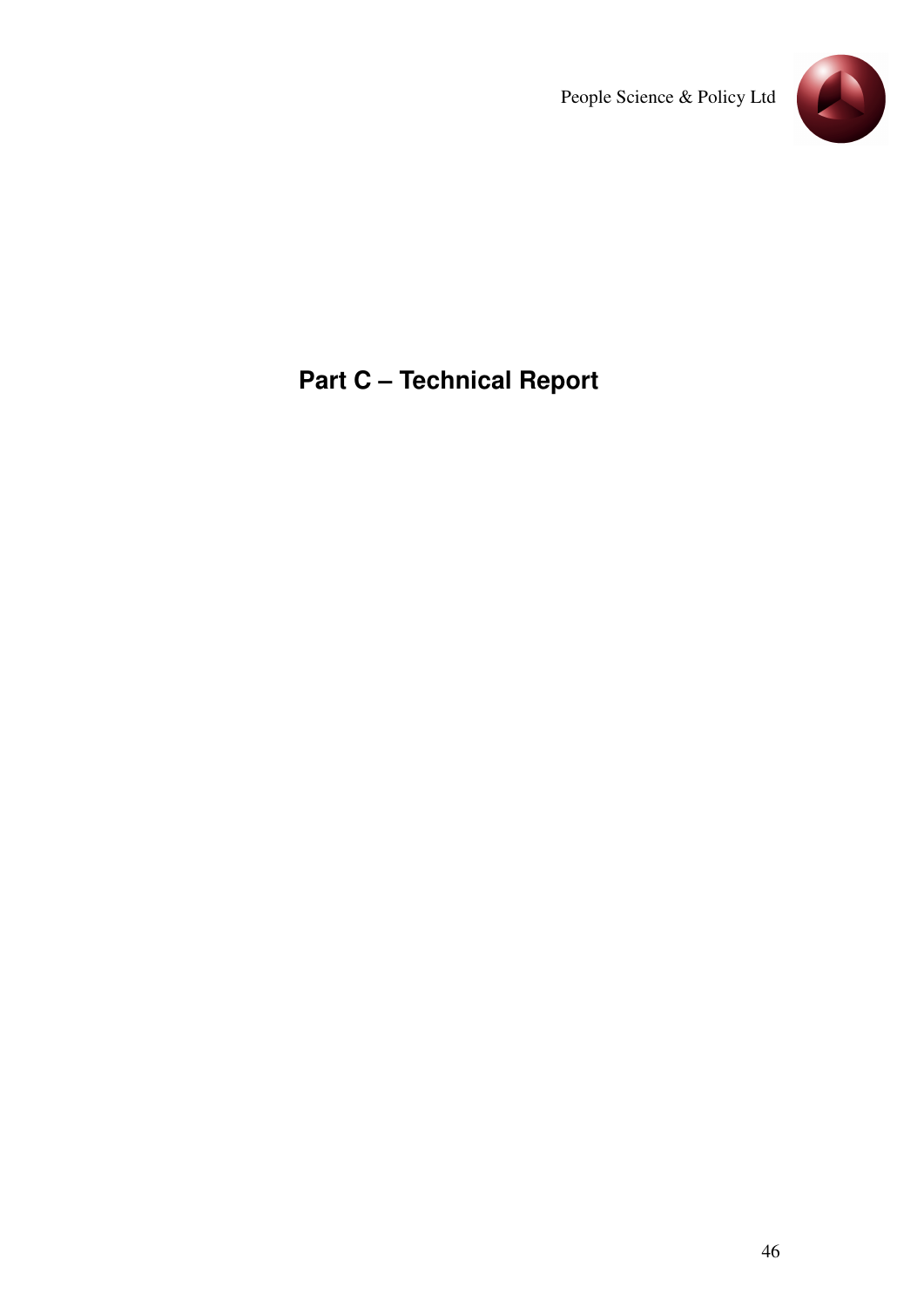

# **C1. Introduction**

This section of the report details the methodology used by the People Science & Policy Ltd team and describes how it differed from the classic Citizens' Jury model. It then goes on to describe the following elements of the project:

- the advisory committee;
- the literature review;
- the composition of the jury;
- the first hearing;
- the second hearing;
- the third hearing;
- the report; and
- the evaluation of the project.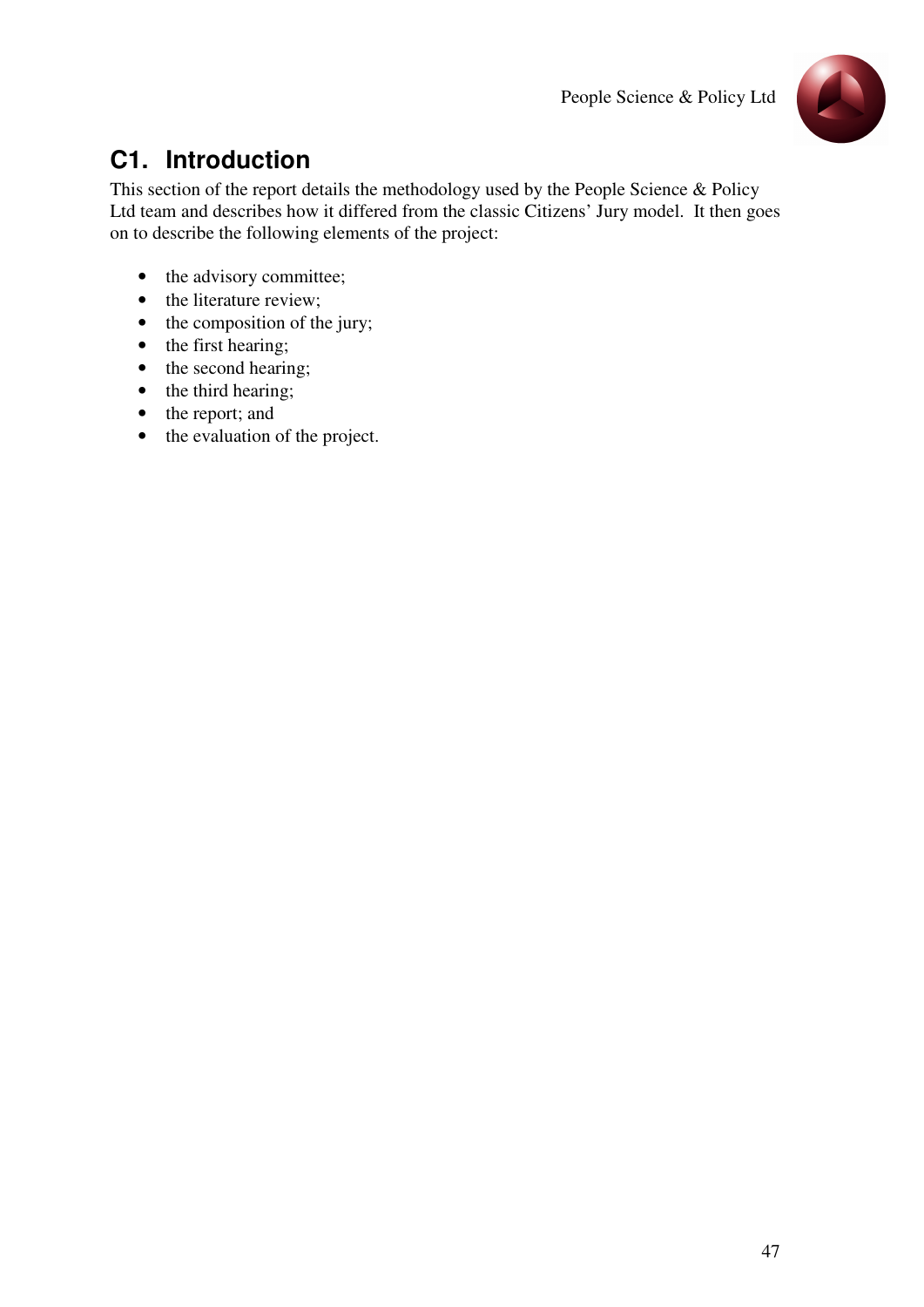

# **C2. Methodology**

## **C2.1 Citizens' Jury**

Citizens' Juries® are a trade marked development from the Jefferson Center in the USA. In the Jefferson Center model, the main elements of Citizens' Jury are:

- An advisory committee
- Telephone survey recruitment of jury
- Random recruitment of a representative jury
- Witness selection by the jury
- A charge for the jury to address
- Hearings on consecutive days
- Recommendations from the jury
- Report drafted by the jurors
- Publicity for the event and the recommendations
- Evaluation

For this project there were a number of objectives that led us to modify the traditional Citizens' Jury (as defined by the Jefferson Center) format. The final project design included the following elements:

- An advisory committee
- A literature review of public perspectives on air quality
- Telephone recruitment of jury
- Three hearings lasting  $3\frac{1}{2}$  days over a six week period
- A charge for the jury to address
- Witness presentations to the jury, selected by the project team to answer jurors' quesitons
- Opportunities for jurors to debate the issues
- Recommendations from the jurors to Defra
- Report drafted by PSP and agreed with the jurors
- Publicity for the event and the recommendations
- Evaluation

The jury was held in Sutton Coldfield in the West Midlands.

## **C2.2 The advisory committee**

### **C2.2.1 The role of the advisory committee**

The role of the Advisory Committee was set out in the papers for its first meeting as follows:

"*The role of the Advisory Committee is to ensure that the project is not biased in any way and thereby to provide credibility for the process. The Committee will be made-up of individuals with different views and expertise. In addition the Defra contract officer will be a member of the Advisory Committee. The Committee will oversee:*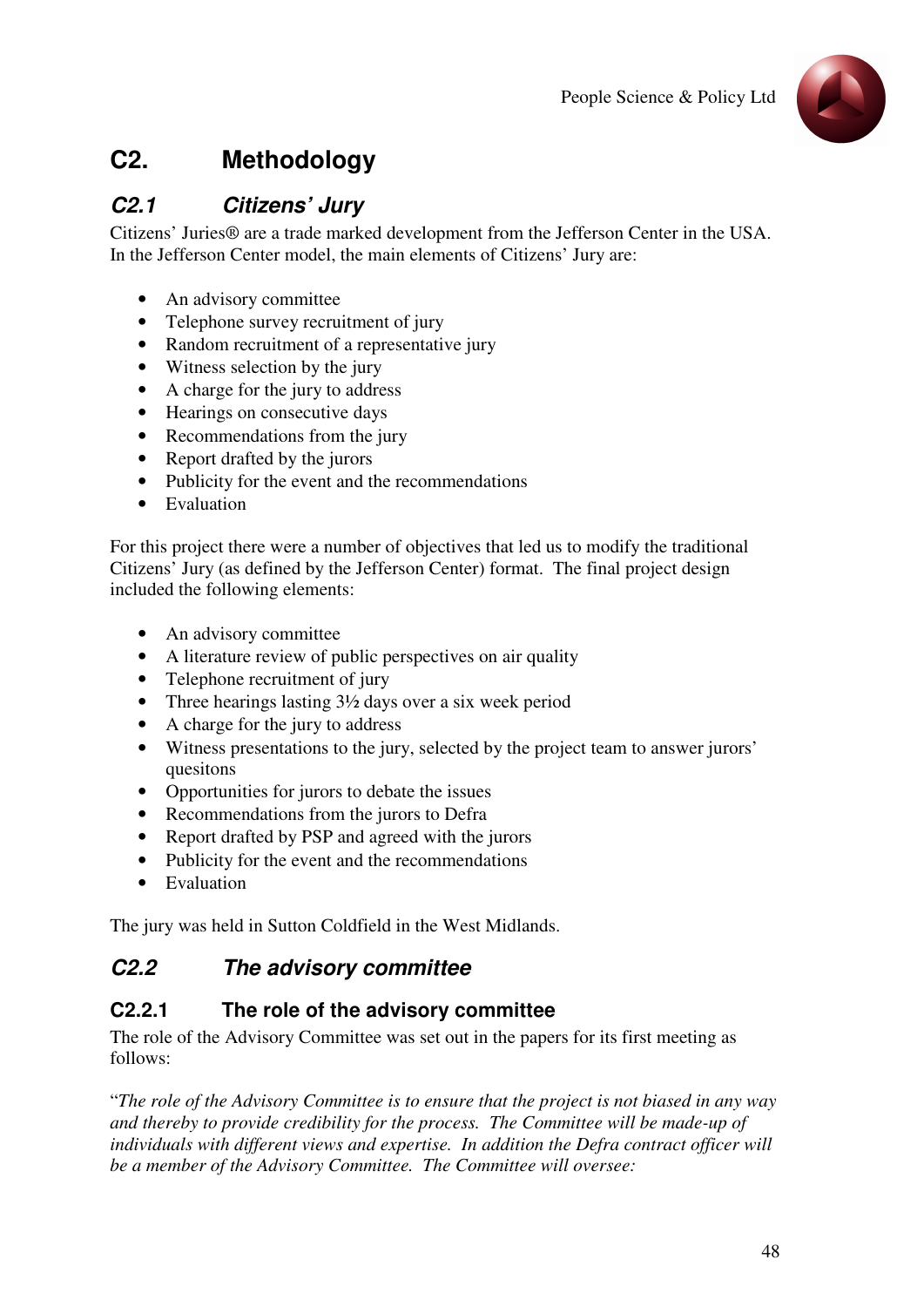

- *the recruitment and selection of members of the public;*
- *the development of the question(s) for the public to address;*
- *the development of the agenda for the sessions;*
- *the general conduct of the project;*
- *the selection of independent experts to meet with the members of the public;*
- *other information presented to the members of the public.*"

### **C2.2.2 Recruitment of the advisory committee**

Drawing on the knowledge of the full PSP team, individuals with suitable experience and expertise were identified and proposals were put to Defra, who made further suggestions. Potential members were sent initial invitations, which were despatched on 18 October for a meeting on 22 November. We do not believe that this was adequate notice and not all those invited were able to accept the invitation to join the Advisory Committee, even without attending this meeting. Written invitations were augmented by telephone and email conversations and ultimately an advisory committee that met the description above was appointed. The final composition of the advisory committee was as follows:

Professor Peter Brimblecombe (University of East Anglia) Dr Jason Chilvers (University of Birmingham) Robert Evans (Johnson Matthey) Professor Stephen Holgate (University of Southampton) Dr Sarah Honour (Defra) Professor James Longhurst (University of the West of England) Rob Pilling (National Society for Clean Air) Dame Helena Shovelton (British Lung Foundation)

In addition Simon Barnes (Society of Motor Manufacturers and Traders) initially accepted an invitation to join the Advisory Committee but subsequently withdrew in order to act as a witness for the jury instead.

### **C2.2.3 Method of working**

The original plan was that that the advisory committee would meet once shortly after the start of the project (meeting held on 22 November 2005) and thereafter would work by email, supported by telephone contact with PSP. A schedule was provided at the first meeting setting out when Advisory Committee members would be consulted on the various stages of the project showing deadlines for reply. This was to ensure that members had reasonable notice of the periods when they would be asked to commit some time as the turn-round times were short.

One of the Committee suggested that it would be a good idea to have a further meeting towards the end of the project, to discuss the draft report and the learning from the project. This proposal was readily accepted and a final meeting was held on 23 March 2006 after the draft report had been circulated to the committee.

### **C2.3 Literature review**

The literature search made use of several channels for information gathering. The following databases were searched for academic articles: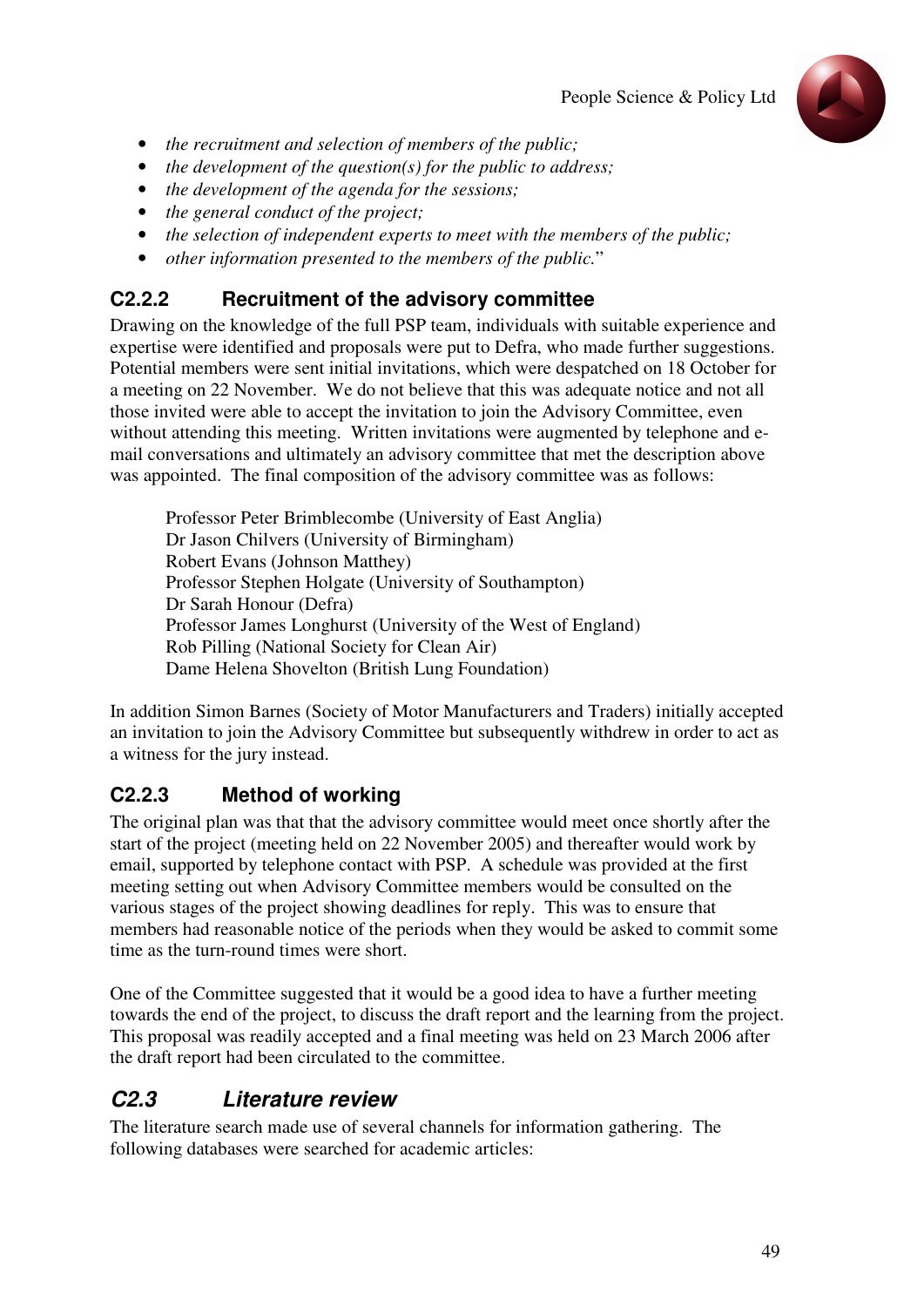

- Cambridge Scientific Abstracts (CSA) (which searches a suite of databases concurrently, including Applied Social Sciences Index and Abstracts, social services abstracts, sociological abstracts, worldwide political science abstracts, recent references related to the social sciences/humanities)
- Web of Knowledge/web of science
- International Bibliography of the Social Sciences (IBSS)

The search functions of these databases were used, employing combinations of the keywords perception\* / understanding; air; quality / pollution.

In addition, the web search engine Google Scholar was used in a similar manner, using these keywords. Google scholar searches for scholarly articles and related publications.

Once obtained, the bibliographies of academic articles were also checked for further relevant material.

Further to article searching through these means, academics and researchers known by Dr. Day to be working in the field were contacted to ascertain whether there were any more recent developments of their work. Where direct contact was not possible, the web pages of researchers and research centres were checked for relevant publications and outputs.

Some 'grey' literature was pinpointed by the Google search; members of the project advisory group were also helpful in pointing to further local authority reports of possible relevance.

Full hard copies of all articles and documents were obtained through downloading from websites, through electronic journals or where necessary, through the university interlibrary loan system. All documents were read critically in full, summarised, and key methodological issues noted. The review provided however is not a full critical review in that the quality of individual articles is not assessed and reported, although methodologies and sample sizes are noted and on occasion important considerations are highlighted.

The scope of the literature review is necessarily limited and this is acknowledged within the review.

## **C2.4 The jury**

### **Recruitment**

Twenty-two jurors were recruited by telephone from within a 12 mile radius of Sutton Coldfield using a recruitment questionnaire. Specific post codes were targeted and numbers were randomly selected from these post codes to find jurors. Telephone numbers were identified from a variety of sources:

- The BT telephone book
- $118.com$
- BT.com
- An employment agency (to ask respondents permission to contact them )
- The Chamber of Commerce (to help to get business related people from all backgrounds)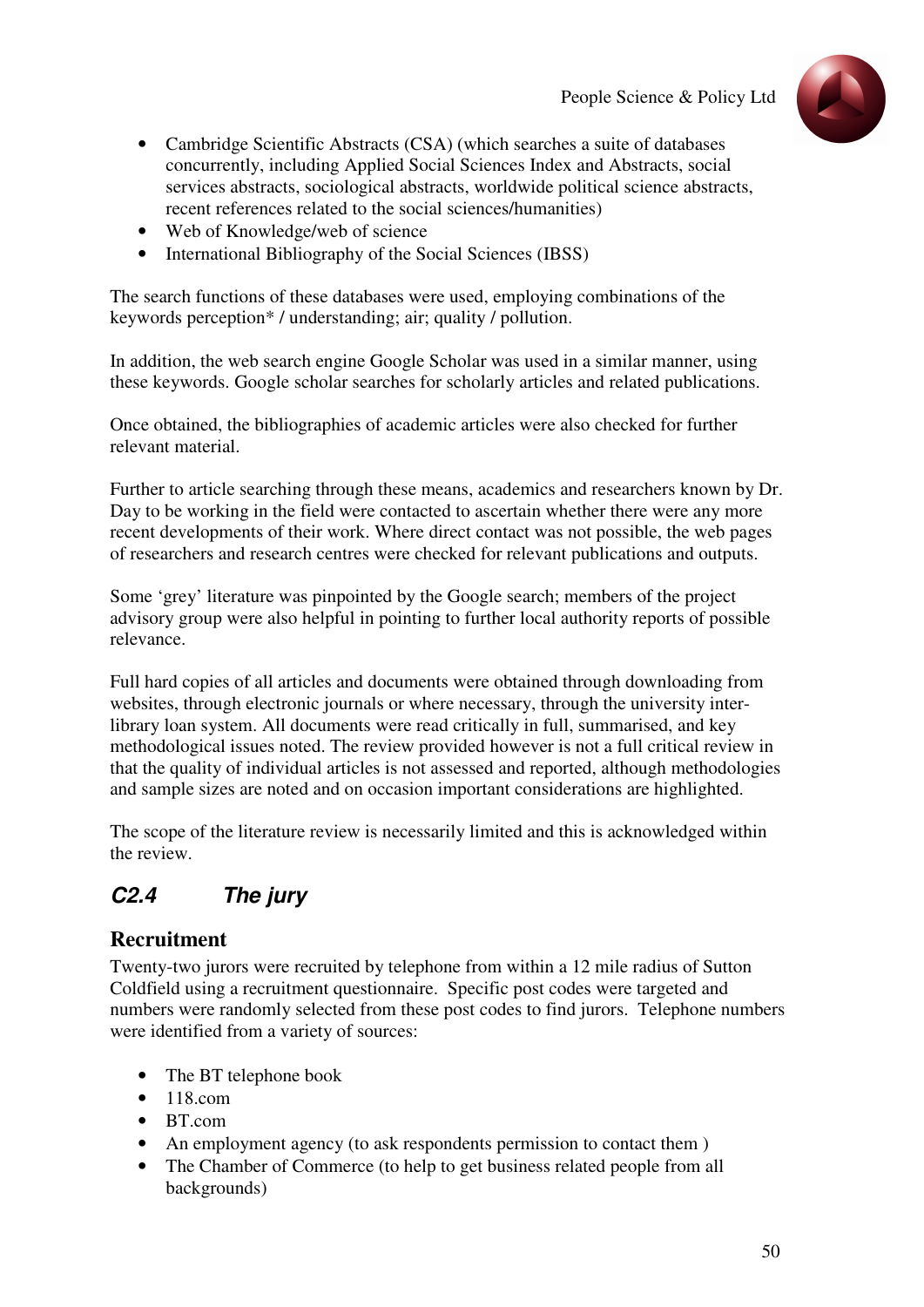

#### • The Electoral Role

The recruitment questionnaire ensured a sample profile that was a cross-section of the UK population in terms of age, gender and ethic mix. Drawing on the findings from the literature review, it also ensured the involvement of groups who have been found to have particular concerns about air quality – for example those with asthma, chronic obstructive pulmonary disorders or heart disease. Both car drivers and non-drivers were included. Twenty jurors arrived to join the jury for the first hearing. One dropped out due to transport difficulties, so only 19 attended the second hearing. Another juror was asked to work over the third hearing, resulting in 18 jurors working through the final recommendations. The recruitment questionnaire is at appendix 1 and the profile of the jurors is at appendix 2.

## **C2.5 The first hearing**

The first hearing lasted 2½ hours and the agenda can be found in appendix 3. The hearing was facilitated by the directors of People Science & Policy Ltd, also present throughout the session were the Defra project manager and Professor John Murlis.

After an introductory warm-up session at which the jurors were introduced to each other, to the project team, to Defra and to the Citizens' Jury format of the project, the jurors were split into two groups – male and female – for an initial discussion of environmental issues. It was during this session that the topic of air quality was introduced and first thoughts and knowledge about the subject probed. The groups were brought back together for a presentation by Professor John Murlis on air quality. A copy of the presentation overheads can be found at appendix 4. This generated a number of questions and further discussion. This session ran into the final session which addressed the 'charge' to be considered by the jurors and the topics that witnesses would be required to cover.

The length of the session did not allow the jurors to consider a detailed list of witnesses and their areas of expertise, which would have given them more ownership of the process.

### **C2.5.1 The charge**

The draft charge that Defra officials proposed for the jury to consider was:

*'What improvements, if any, would people like to see in air quality and how should these be achieved?'* 

However, the jurors were unwilling to take this charge on board for two main reasons. Firstly, they felt that they did not know enough about the options for improvement, which they thought might be dependent on the causes of air pollution.

*"I'm a bit concerned, because unless I personally learn a lot more I can't answer that question. I don't know what improvements I want to see because I don't know what's on offer."*

*"I think improvement for me would be very difficult because we don't know what we're at now…you can only improve if you know what state you are at this point in time."*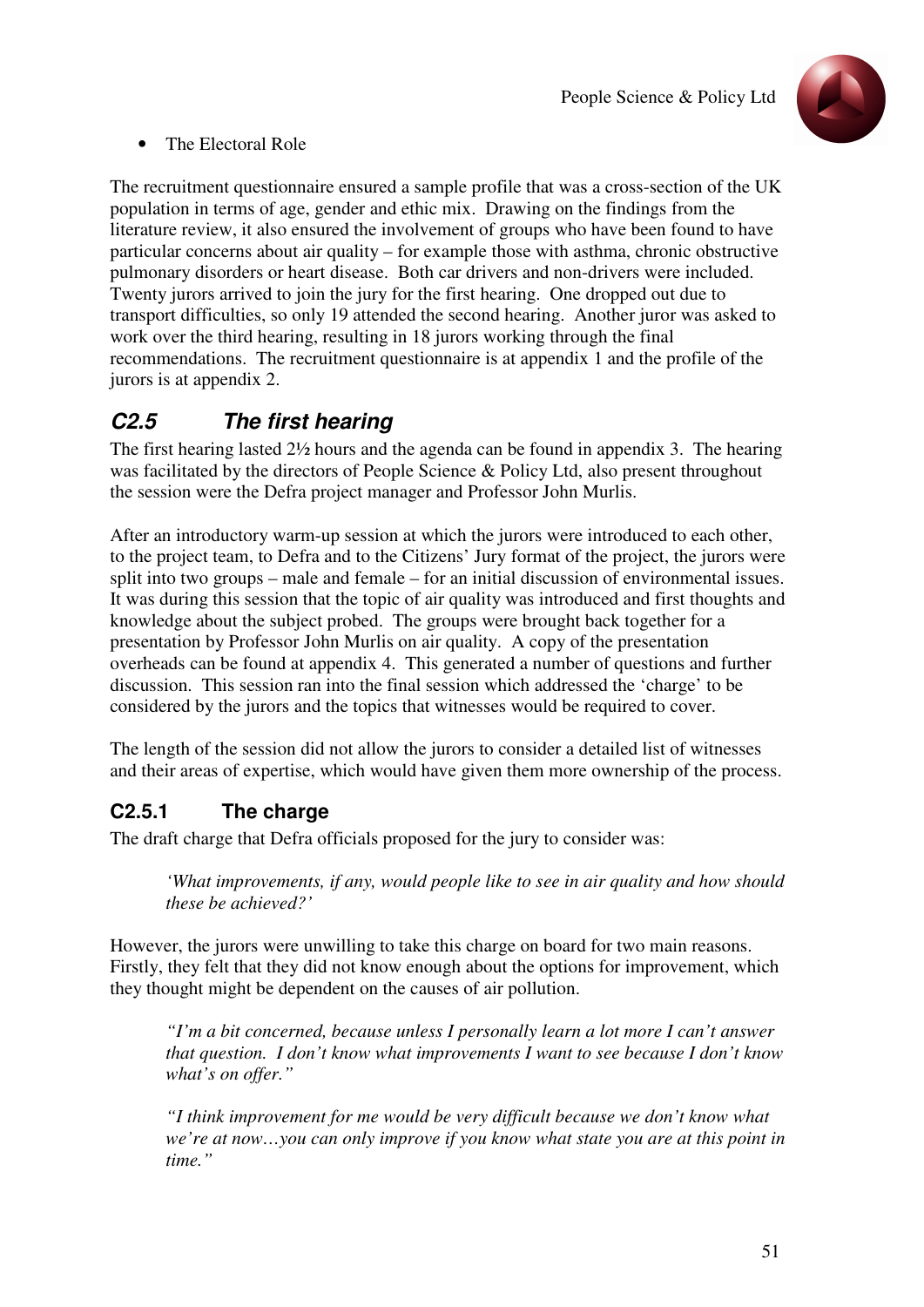

Secondly, they were uncomfortable in being asked to speak on behalf of the wider community.

*"I think it's a bit ambitious for a small group like us to put forward some suggestions for improving air quality."* 

At the end of the session the jury felt that they could more readily address a series of questions:

- 1. Is there a continuing problem with air pollution?
- 2. If so what kind of problem is it?
- 3. What actions would be preferable?
- 4. At which level should decisions on actions be taken?
- 5. At what level should actions be taken?

These questions were taken forward to the second hearing. However, the jury never fully engaged with the concept of having a 'charge' to address. The topic was seen as too complex and the jurors felt that their initial knowledge was at too low a level for them to engage with a single sentence 'charge' early on in the project. In the final session one juror said that she felt able to address the initial charge now that she was much better informed. None of the others responded to this and as a group the jurors found it easier, and perhaps more realistic, to concentrate on making 'recommendations' to Defra around the five questions that had provided the framework for the final day. This framework supported the jurors in drawing conclusions from their own discussions and the information which had been presented to them during the previous hearings.

Both the PSP team and the Defra representative believed that for this project it was far more important that the jurors had control over the agenda and the nature of their outputs than to gain a response to a specific charge.

## **C2.6 The second hearing**

The second hearing took place over the weekend of 21 and 22 January 2006 and the agenda is at appendix 6. The majority of the time was taken-up with the witness hearings. Following a round robin of thoughts and additional questions from the jurors, each witness was allocated a half hour slot and asked to present for 10 minutes, allowing 20 minutes for questions from the jurors. The list of witnesses is at appendix 7 and their presentations are available at appendix 8. The hearing was facilitated by the directors of People Science & Policy Ltd, with additional sub-group facilitation by Professor John Murlis and Dr Rosemary Day. The Defra project manager was also present throughout the hearing.

In order to maximise the opportunities for jurors to reflect on the information being provided and to exchange views with each other, the witnesses' presentations were interspersed with breakout sessions. Two of these breakout sessions were on the Saturday with one on the Sunday. The jurors were divided into four smaller groups, each with a moderator, to provide opportunities for those less comfortable speaking in the larger group to air their views and raise questions. The breakout groups were mixed by gender and background so that within each breakout group there was a range of experiences to stimulate ideas and questions.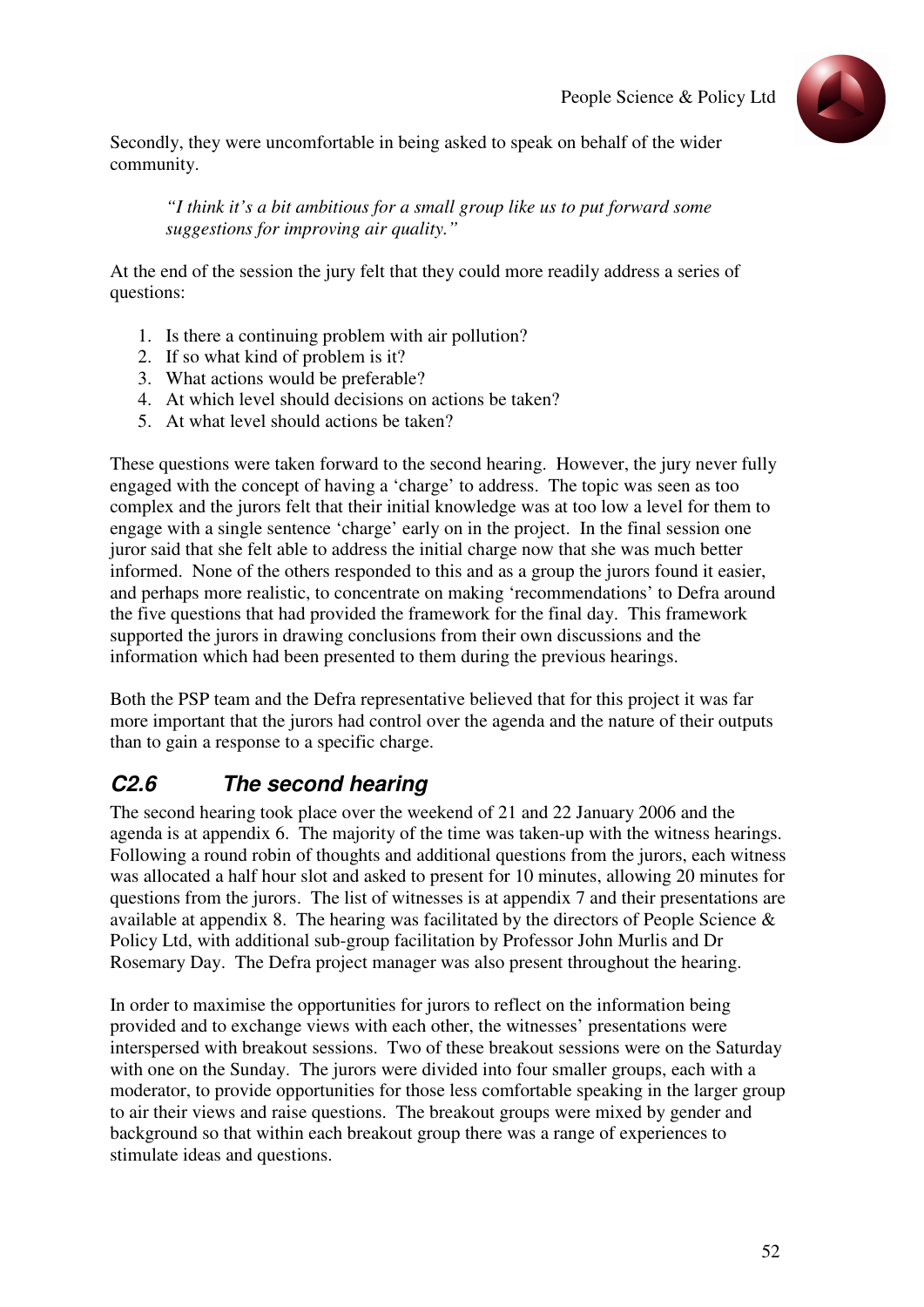

After the final breakout session on the Sunday, a feedback session enabled the four groups to present their thoughts to each other. The purpose of this was to allow a sharing of thoughts in order to stimulate ideas that might lead towards the development of recommendations in the final hearing.

## **C2.7 The third hearing**

The third hearing took place at the same venue on 28 January 2006 and the agenda is at appendix 9. The Defra project manager and Professor John Murlis were present throughout the day but no other experts were present. For part of the time the jurors worked in three breakout groups facilitated by Professor John Murlis and the PSP team. After lunch the three breakout groups presented their ideas to each other and worked together to compile a final list of recommendations for Defra. At the end of the day the jury nominated a representative to present their recommendations and conclusions to the Defra project manager, who briefly responded.

## **C2.8 The report**

In the classic Citizens' Juries® method, the report is drafted by the jurors. This was not the method used in this case for a number of reasons. To give the jurors time to write a report would probably have required another full hearing session on a third weekend, which would have made recruiting and retaining the jurors more difficult. More importantly, Defra required a report that described the research process and findings that emerged during the project as well as final recommendations. The three hearings generated a wealth of material in terms of flipcharts and recordings (both audio and video). Analysing this material and using it to underpin a report that gives a full picture of the project is a specialist task and one that could not be done by the jury in a limited time.

## **C2.8.1 The drafting process**

Defra's objectives included wanting to gain an understanding of public values, which involved understanding initial views before information is imparted and debate and deliberation take place, as well as the jurors' final conclusions. In addition, Defra wanted to gain an understanding of how and why views change. Hence the report included sections that discuss these issues using a qualitative research framework.

PSP staff listened back to recordings of the sessions and produced notes tracking main themes and illustrative quotes that were used to underpin the report. These were augmented by material captured on flipcharts during the sessions.

### **C2.8.2 Seeking jurors' comments**

At the final hearing the jurors were told that they would be sent a draft copy of the report before its formal submission to Defra and that comments would be welcome. When the jurors were sent the draft report a covering letter re-iterated the importance of their comments in finalising the report.

"*It is important to us and Defra that the report is an accurate representation of your views, so we would like you to look at this draft and let us know whether we have reported things accurately. For example are there major things that we have left out or have we put too much emphasis on some things and not enough on others? You can let me have any comments either by phoning or e-mailing using my direct contact details:*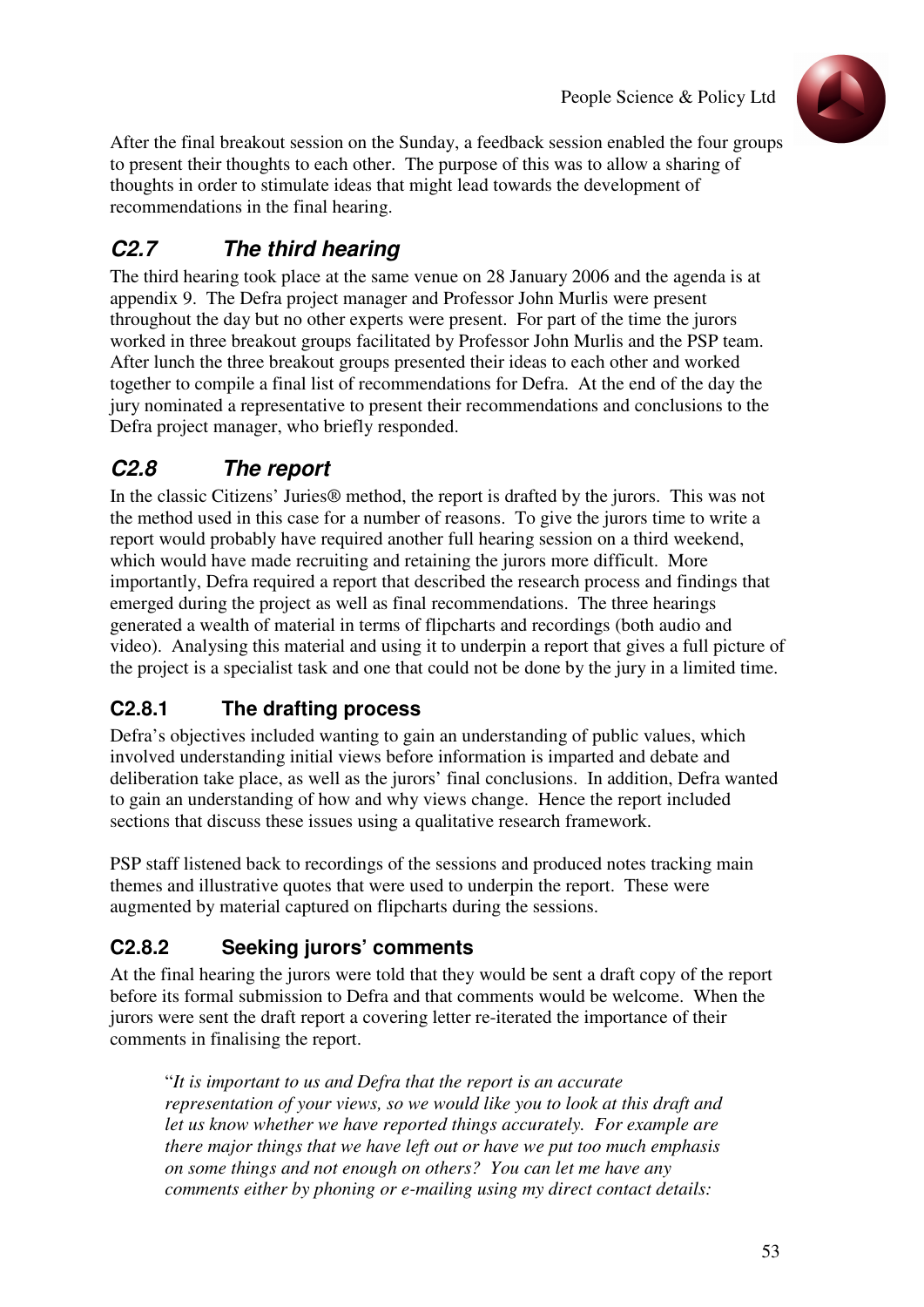

*020 7554 8635 mark.dyball@peoplescienceandpolicy.com* 

*or by dropping me a note at the postal address at the foot of this letter.*"

PSP's previous experience has been that few participants send back comments, so comments were also sought during the telephone follow-ups undertaken as part of the evaluation (see section C.3).

### **C2.8.3 Responses**

Three written response were received by e-mail, 15 jurors fed back comments during the telephone follow-up. There was no response from two jurors, one had provided an incorrect (out of date) telephone number and could not be contacted. We were unable to contact the second at a convenient time for them to provide feedback, although contact was made on two occasions and further messages were left.

On the whole the jurors were satisfied that the report gave an accurate summary of the proceedings of the jury and that the quotes used represented the spectrum of opinions. In particular, all of the jurors thought that the descriptions of the hearings and the conversations that they contained were well summarised.

However, there were some concerns over the recommendations. In the draft report, the recommendations were presented separately from the reflections. Not all of the ideas discussed, some of which had quite strong support, were included in the jurors' final recommendations, which were at a more strategic level than some of the individual actions suggested. Some jurors felt that as a result the recommendations section seemed "*bland*" in comparison to the rest of the report. In this final report we have merged the two sections so that the recommendations sit within the context of the jurors' wider discussions.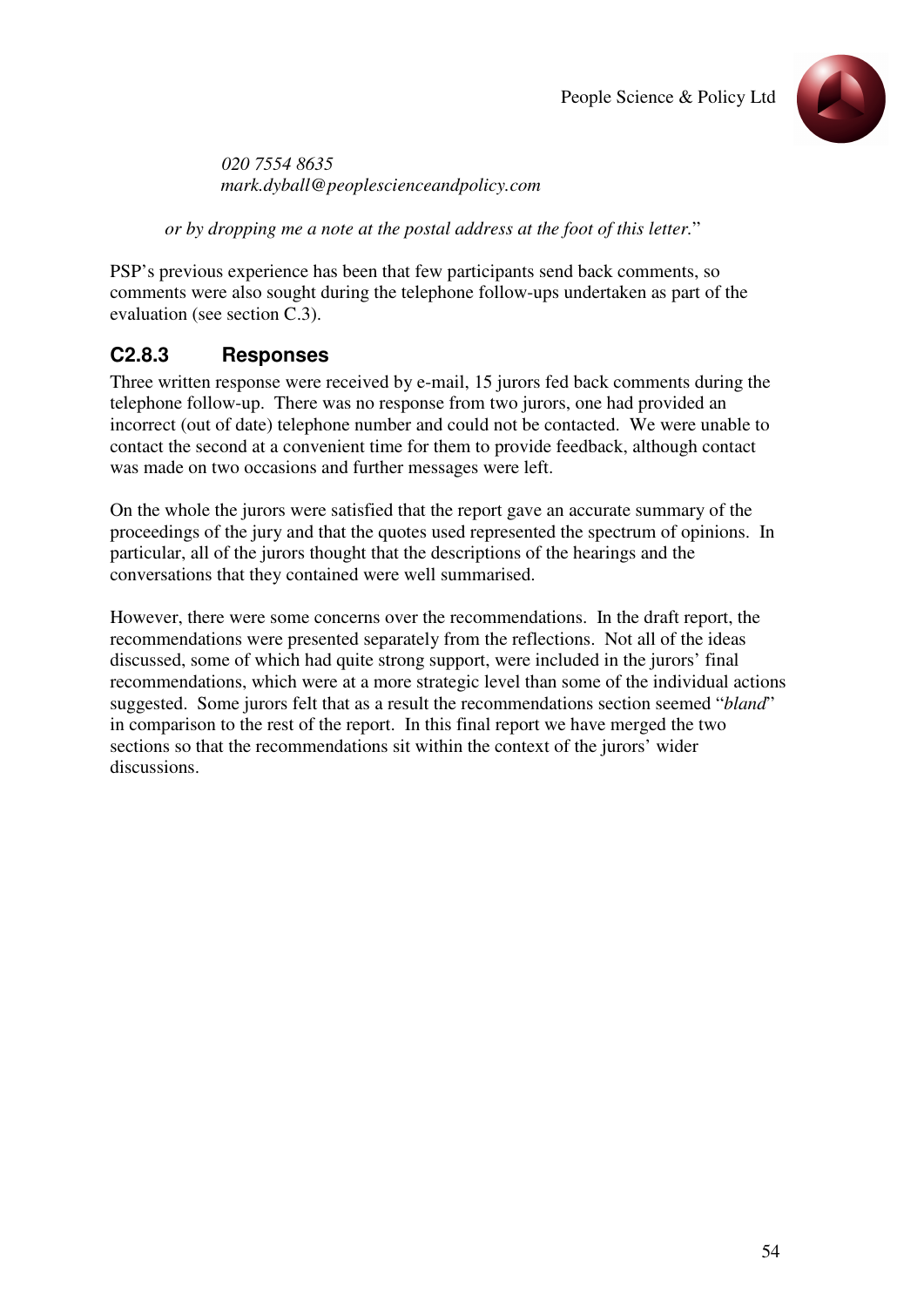

# **C3. Evaluation**

There were three strands to the evaluation:

- immediate written response from the jurors:
- subsequent follow-up with jurors; and
- email feedback from witnesses.

## **C3.1 Immediate response from the jurors**

The 18 jurors who had attended all three sessions were asked to complete a short feedback questionnaire, before leaving, at the conclusion of the final session. A full marked up version of the questionnaire is at appendix 10, with some excerpts below. The questionnaire sought to gain immediate feedback on the following issues:

- Were participants able to express their views freely and openly without feeling intimidated?
- Were the witnesses able to provide sufficient information?
- Feedback on the presentation style of the witnesses
- Were participants able to grasp the science and any other technical issues? How easily?
- Was there sufficient time for debate and discussion with the witnesses?
- Was there sufficient time for debate and discussion with the other jurors?
- Had views on air quality changed?
- Would Defra take the jury's recommendations seriously?
- The way that the event was run.

The jurors were asked not to add their names as the intention was that feedback should be frank and it was felt that anonymous responses would encourage full and open responses. In particular, the jurors were encouraged to emphasise any ways that the event could have been improved in order to help provide good practice feedback to Defra.

Initial feedback was very positive, in particular the jurors felt that they had been able to express their views.

| IQ1<br>Were you able to express your views freely and openly in the main sessions? |    |
|------------------------------------------------------------------------------------|----|
|                                                                                    | 14 |
| Yes but sometimes I felt nervous                                                   |    |
| Not as much as I would have liked                                                  |    |
|                                                                                    |    |
|                                                                                    |    |

#### **Q3 Were you able to express your views freely and openly in the breakout sessions?**

| Yes but sometimes I felt nervous  |  |
|-----------------------------------|--|
| Not as much as I would have liked |  |
|                                   |  |
|                                   |  |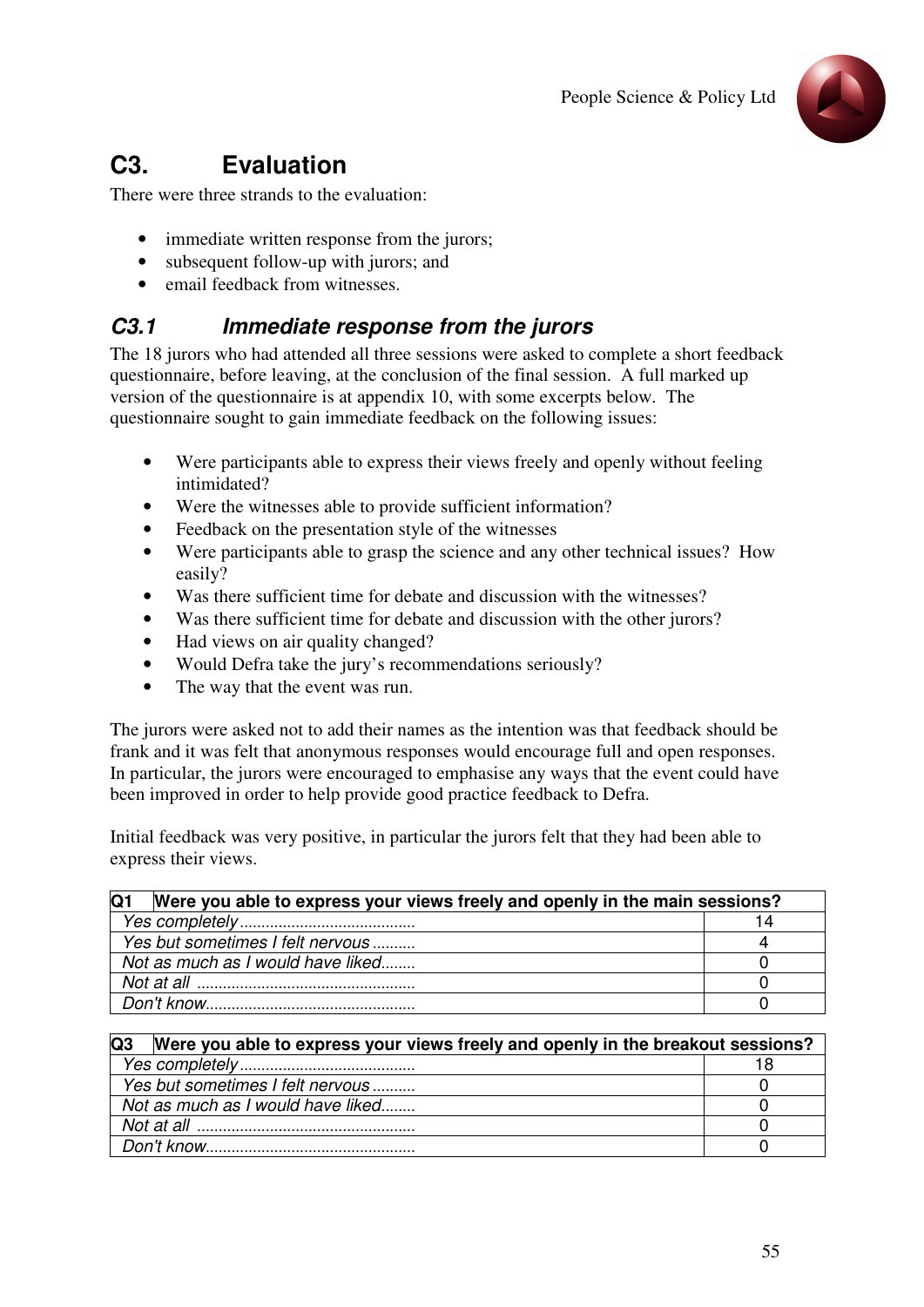

The jurors were also largely content with the information provided during the process (both quantity and accessibility).

| In general were you able to understand the information presented at the second<br>meeting? |  |
|--------------------------------------------------------------------------------------------|--|
|                                                                                            |  |
|                                                                                            |  |
|                                                                                            |  |
|                                                                                            |  |

| Q7<br>Do you feel that there was       |  |
|----------------------------------------|--|
|                                        |  |
| About the right amount of information. |  |
|                                        |  |

There were also very positive views on the witnesses.

| Q <sub>5</sub><br>In general, did you find the presenters |  |
|-----------------------------------------------------------|--|
|                                                           |  |
|                                                           |  |
| Able to answer my questions                               |  |
|                                                           |  |
| Did not want to listen to my opinions                     |  |
| Able to explain themselves clearly                        |  |
| Able to answer the questions                              |  |

The jurors were happy with the way that the event was run.

| Q15 Overall, how well do you feel the event was run by the facilitators? |  |
|--------------------------------------------------------------------------|--|
|                                                                          |  |
|                                                                          |  |
|                                                                          |  |
|                                                                          |  |

However, there were some indications that more time for conversations both with witnesses and amongst the jurors themselves would have been appreciated by a minority of the jurors.

| Q <sub>9</sub> | Do you feel that there has been enough time for debate and discussion with the<br>witnesses? |  |
|----------------|----------------------------------------------------------------------------------------------|--|
| Yes            |                                                                                              |  |
|                |                                                                                              |  |
|                |                                                                                              |  |

#### **Q10 Do you feel that there has been enough time for debate and discussion with the other jurors?**

| ິ  |  |
|----|--|
| VС |  |
|    |  |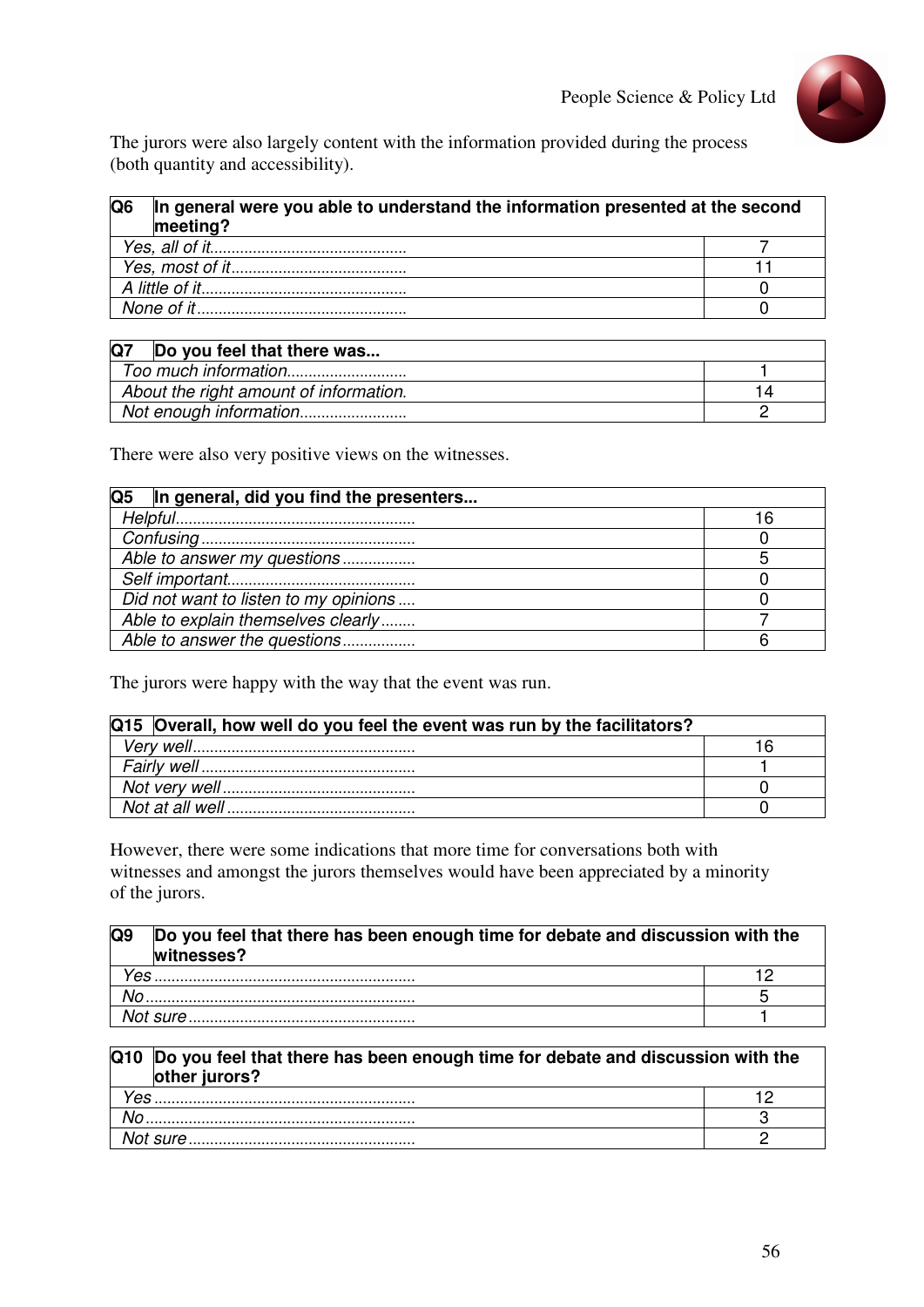

All 17 of the jurors who answered the question stated that they were now "*more concerned about air quality than I was*". Reasons for this included:

"*Concerned previously…now even more aware*."

- "*Impact on:* 
	- *health*
	- *day to day life activity*
	- *transportation*
	- *lack of measurements available.*"

"*So many issues were brought up, things I never thought about.*"

"*I didn't understand the implications, but now I do – on a scale of 1-10 I am now 10 but before I was 1.*"

There was a mixed response over the degree to which the jurors thought that Defra was really listening.

| Q13 How seriously do you feel that Defra will take your views? |  |
|----------------------------------------------------------------|--|
|                                                                |  |
|                                                                |  |
|                                                                |  |
|                                                                |  |

Some jurors thought that the investment in the event and the response of Defra staff showed a commitment.

"*Why should they create a Citizens' Jury if they are not going to act on it*." "*I believe that the feedback from Defra is genuine and that they are interested in our opinions*."

Some who thought that the responses would be taken fairly seriously thought that pragmatism might win out over idealism.

"*Political Departments/Involvements. Will be difficult to bring items to fruition*" "*Obviously not all ideas can be incorporated*."

A couple were more cynical, believing that their views would not be taken seriously because:

"*We are just Joe Public*." "*Those at the top have other agendas*."

## **C3.2 Subsequent follow-up with jurors**

The jury process as implemented by PSP emphasised the importance of allowing the jurors time for reflection. So as well as asking for immediate feedback, the jurors were asked to consent to being telephoned after they had been sent the draft report. This was to give the jurors an opportunity to provide additional feedback on the process after having time to reflect on their experiences.

The jurors were sent the draft report in the week commencing 6 March 2006 and followup telephone calls were made during the week starting 20 March 2006. We made up to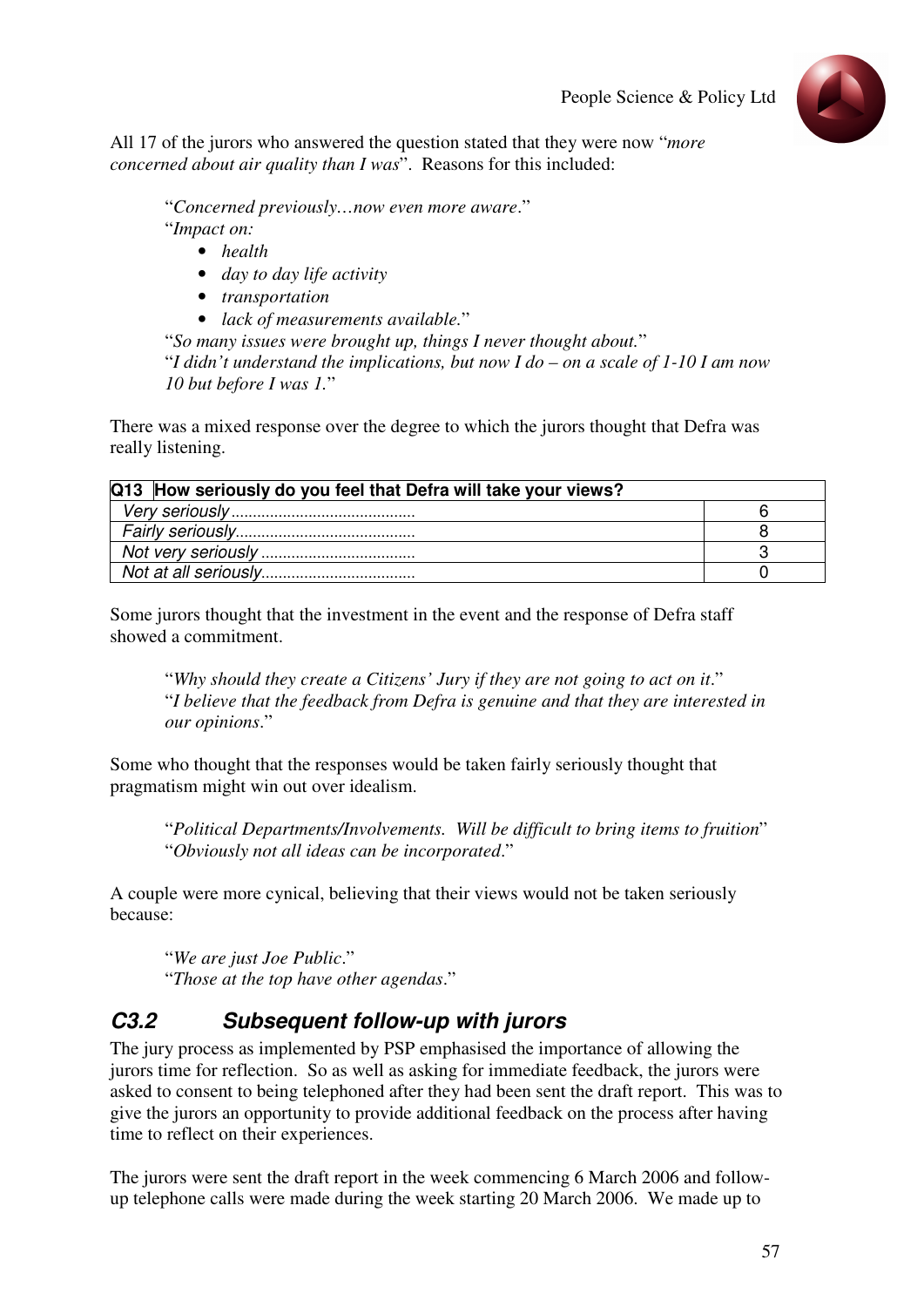

three attempts to contact each juror, at different times of the day. In total we spoke with 16 jurors. The topic guide used for the telephone interviews is at appendix 11.

### **C3.2.1 Opportunities to express views**

The telephone follow-up work confirmed the messages from the immediate feedback. The jurors had found the experience enjoyable and stimulating.

"*I only went for the money, but I really enjoyed it.*" "*I thoroughly enjoyed the whole process.*"

The jurors all still felt that they had been given ample opportunity to make their points. With the benefit of hindsight a number commented on the importance of breaking into smaller groups. It was also acknowledged that this had given them the confidence to speak, which they might not have had in the larger group. Others who had been confident of speaking in the larger group recognised that the small groups had provided extra opportunities for the less confident. Someone also brought up the point that the extra conversation in the small groups allowed more ideas to be brought forward for the whole group to consider.

### **C3.2.2 The witnesses**

Again, the telephone follow-up work confirmed the initial findings. The jurors were impressed with the range of witnesses and their ability to engage with the jury. Some witnesses were felt to have been better than others, with different jurors citing different witnesses as the stronger ones. Overall however, the jurors were impressed that the witnesses treated the jurors and their questions seriously. A couple of jurors said that they had been impressed when some of the witnesses had the honesty to say "I don't know" to some questions.

"*We got the sort of people we wanted*. *They worked hard to answer our questions.*" "[they] *answered questions if they could and said they couldn't if they couldn't.*"

Related to the issue of smaller groups breeding confidence, one juror said that having the witnesses around during breaks and meals had been very helpful as it provided a chance to raise questions in a more informal setting. This again helped those who were less confident about speaking in the larger group.

The information provided by the witnesses was highly valued, this was seen as being central to the whole process.

"*…very effective, enabled me to come forward with a better informed opinion*." "*I didn't know much before they spoke, this drew a lot out of us*." "*You couldn't have bought the education we got*."

### **C3.2.3 Changed perceptions and behaviour**

A lot of the jurors commented on the impact that taking part had had on their views. These are reported in the Epilogue section in Part A.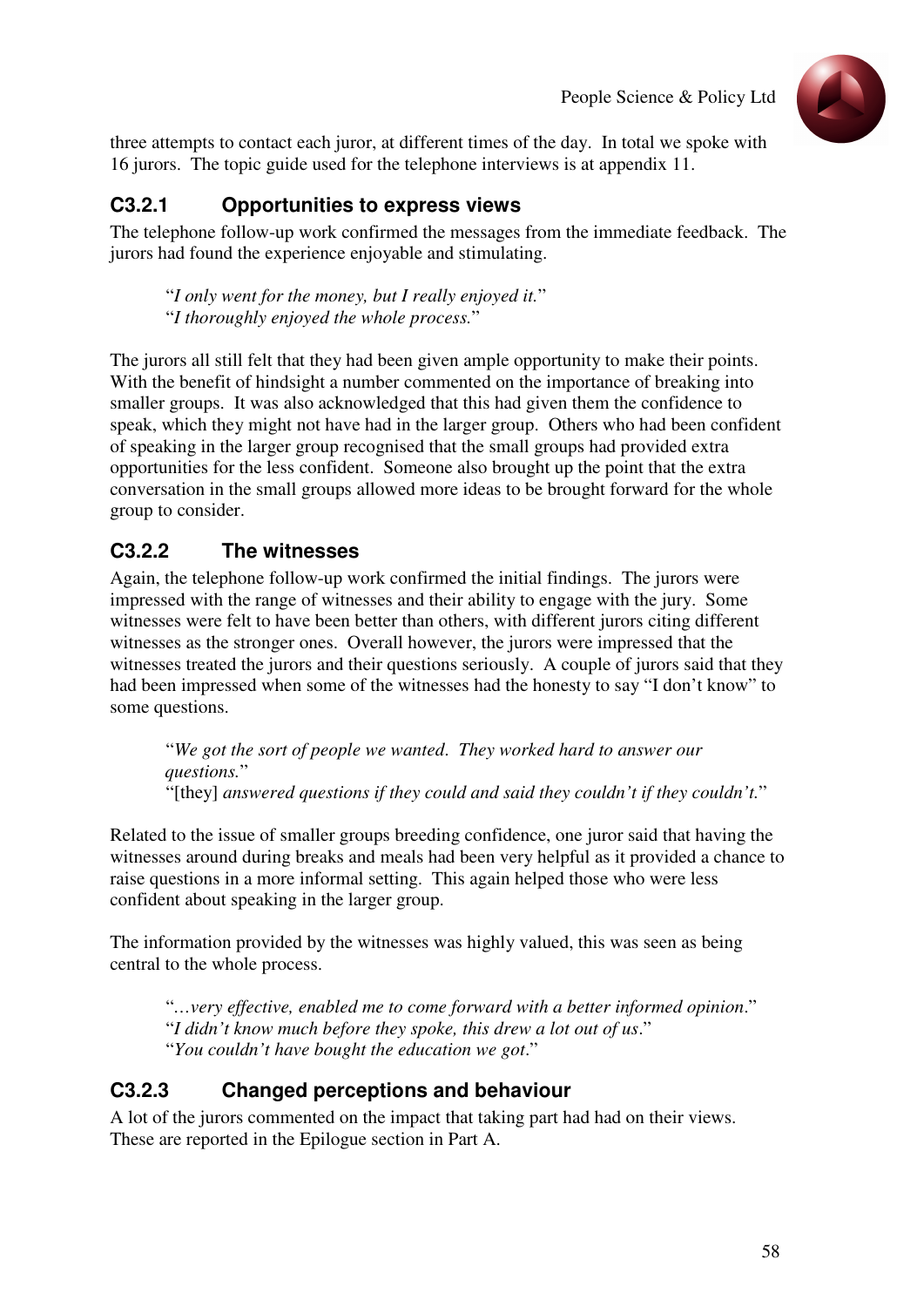

## **C3.2.4 Expectations of Defra**

During the telephone follow-up, the jurors still hoped that Defra would use the outputs of the jury to develop new policies, particularly with regard to communication. A number recognised that Defra as a department had many issues to cover, including the particularly topical "bird flu", but had faith that the air quality team would seek to make best use of the investment that had been made in the Jury.

"*I hope Defra will listen, this was real people talking, once they understood things.*"

"[The] *results should be publicised…brought to the attention of more people.*"

## **C3.3 Feedback from witnesses**

We did not seek formal feedback from the witnesses. However, a number provided unsolicited comments both during the event and during subsequent e-mail conversations. All the written feedback was positive and highlighted that these witnesses had found the event not only enjoyable, but interesting and useful.

"*It was an interesting day, I enjoyed it a lot*." "*I found it interesting to take part in the Citizens' Jury exercise, which is something that* [name of witness's organisation] *is very supportive of*." "*I thought it was a really special occasion and one that I enjoyed very much. I thought it was excellent in all respects*." "*I thought the session yesterday was very enjoyable and useful*." "*… and I enjoyed the day.*" Witnesses unsolicited e-mail comments

It is important to remember that the witnesses were, on the whole, people who were supportive of the process. When they were initially approached, many of the witnesses were happy to "*help*" Defra and a number expressed their "*interest*" in the process. Although the witnesses were all offered an honorarium to take part, the sum offered would not have represented commercial recompense for their time and effort. Despite this positive pre-disposition, the unsolicited feedback shows that they were not disappointed by their experiences.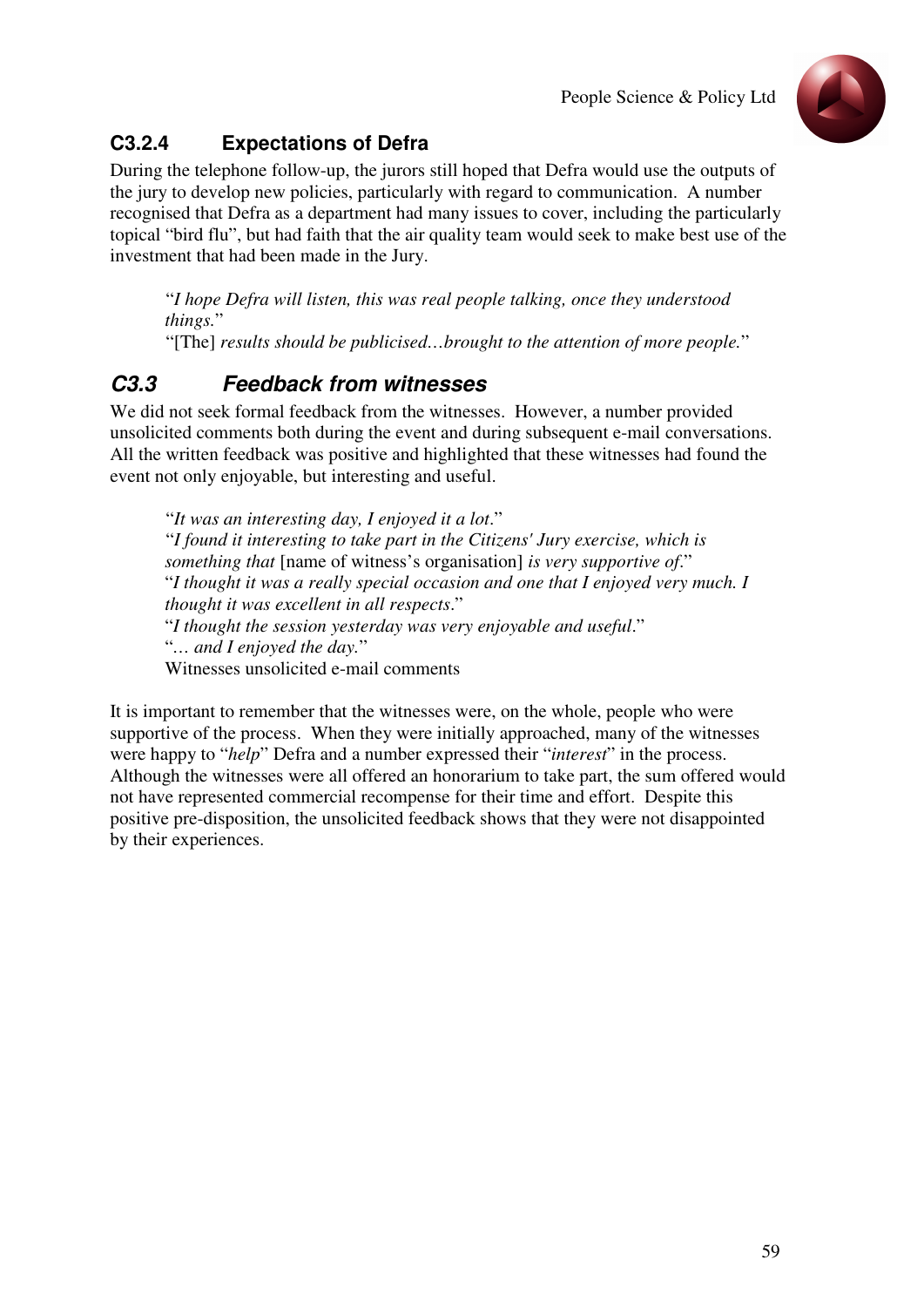

# **Part D – Conclusions**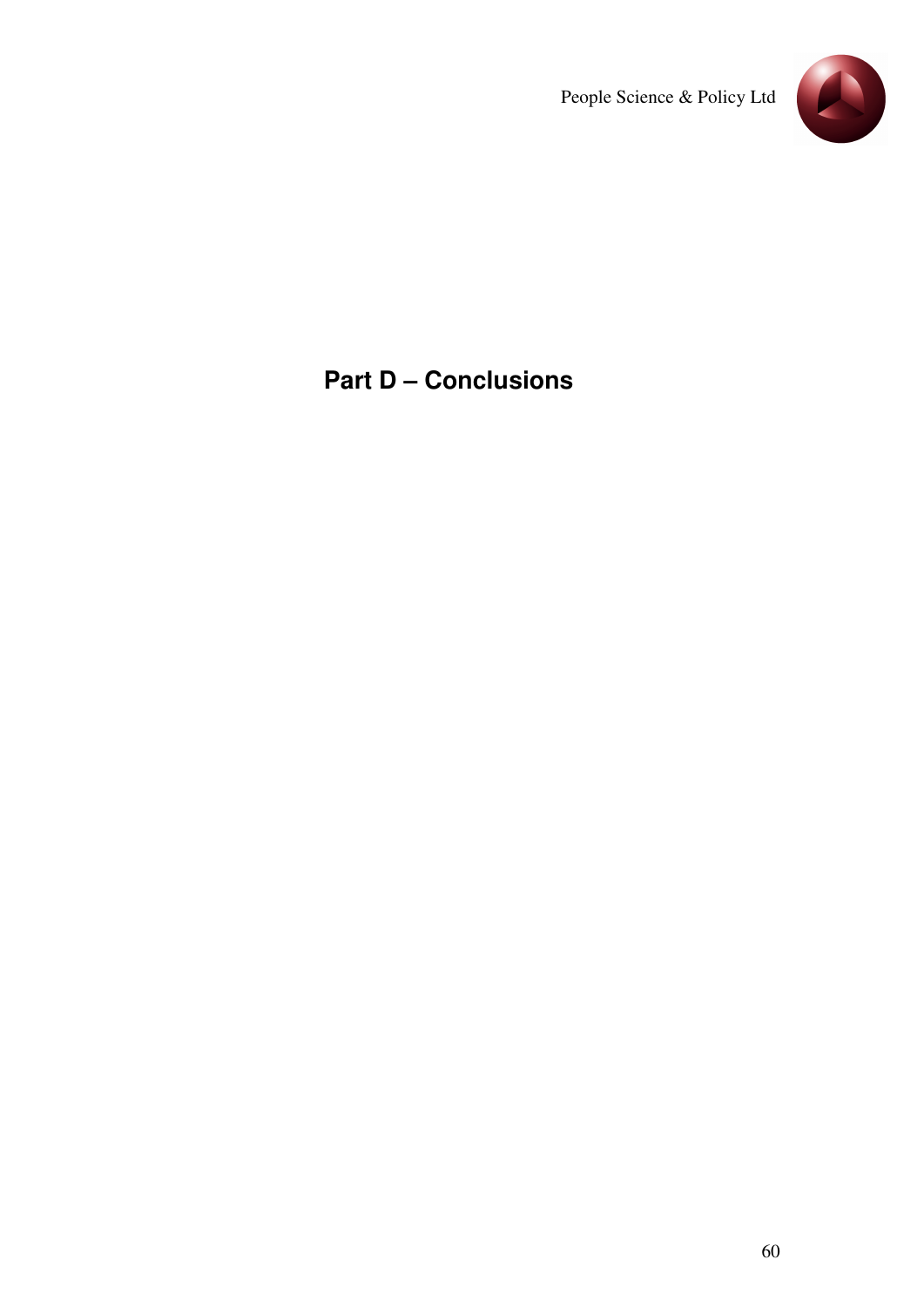

# **D1. Introduction**

This final part of the report draws together the three preceding parts in order to allow an overall assessment of the project against Defra's original objectives. This includes an assessment of the fitness for purpose of the modified Citizens' Jury approach used, and a description of the lessons learned that should inform similar deliberative activities.

The first section of this part of the report ties together the hearings with the literature review to place the findings of this project in a wider context. The next section draws on the evaluation and our own observations to highlight lessons learned during the project. The final section of this part of the report looks at the fitness for purpose of the project as finally delivered and the wider applicability of the modified Citizens' Juryappraoch.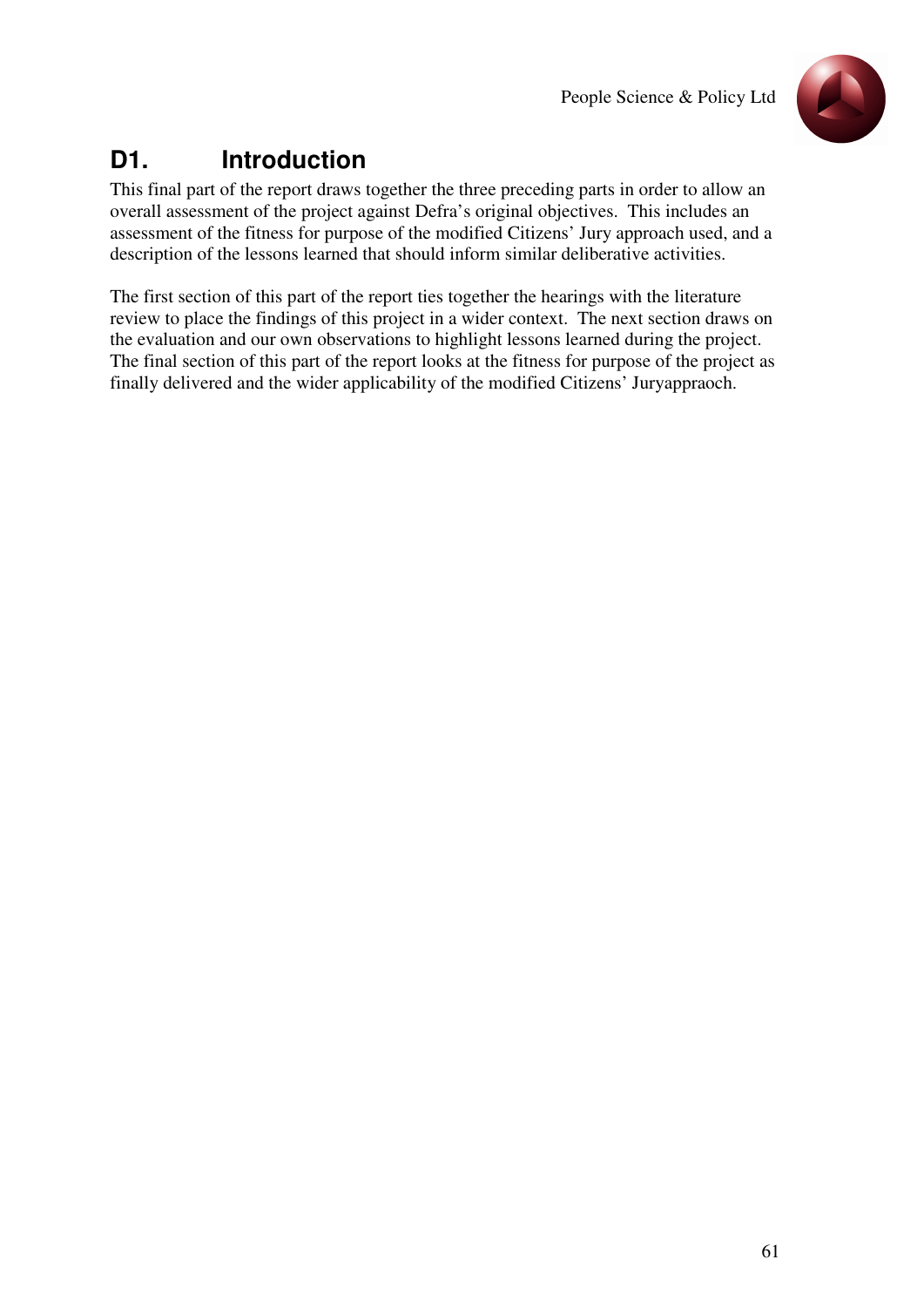

# **D2. Setting the Jury in a Wider Context**

### **D2.1 Consistency with previous work**

Initially the jurors' views reflected much of what was found in the literature. Similarities were found across a range of issues, including:

- individual assessments of air quality;
- causes of poor air quality;
- effects of poor air quality;
- sources of information about air quality; and
- behaviour to combat poor air quality.

#### **D2.1.1 Individual assessments of air quality**

The literature review found that on the whole, sensory methods of perception such as smell were very important. Additionally, direct health impacts were another way in which people were alerted to poor air quality. These assessment methods were reflected to some degree amongst the jurors, with visual indicators such as "*hazes*" being mentioned as well as health-related impacts, particularly amongst children.

The literature review also found that estimations of air quality often involved a comparison with other places. This was certainly the case for the jurors who initially suggested differences between urban, rural and coastal air quality. Whilst many assumed that rural air quality was better, some questioned whether farming practices had adverse impacts on rural air quality. The jurors were surprised to find that rural air quality can be poor, even though the underlying causes of this are different from those associated with poor air quality in urban areas.

### **D2.1.2 Causes of poor air quality**

Transport and industrial emissions were both suggested as causes of poor air quality by the jurors. As in the literature reviewed there was a sense that industrial emissions might be less of an issue than previously.

Weather was also perceived to affect air quality in some of the studies reviewed and this was certainly brought up at an early stage by the jurors.

### **D2.1.3 Effects of poor air quality**

The literature review found that there was a consistent view that health issues were of high, often the highest, concern in terms of perceived impacts, actual or potential, these health concerns generally centred on respiratory disorders. It was apparent that the jurors also regarded impact on human health as the main cause for concern associated with poor air quality.

### **D2.1.4 Information**

There is disagreement in the literature over the degree to which external information sources such as government information and the media have a role in forming knowledge and perceptions. As far as the jurors were concerned they were aware of almost no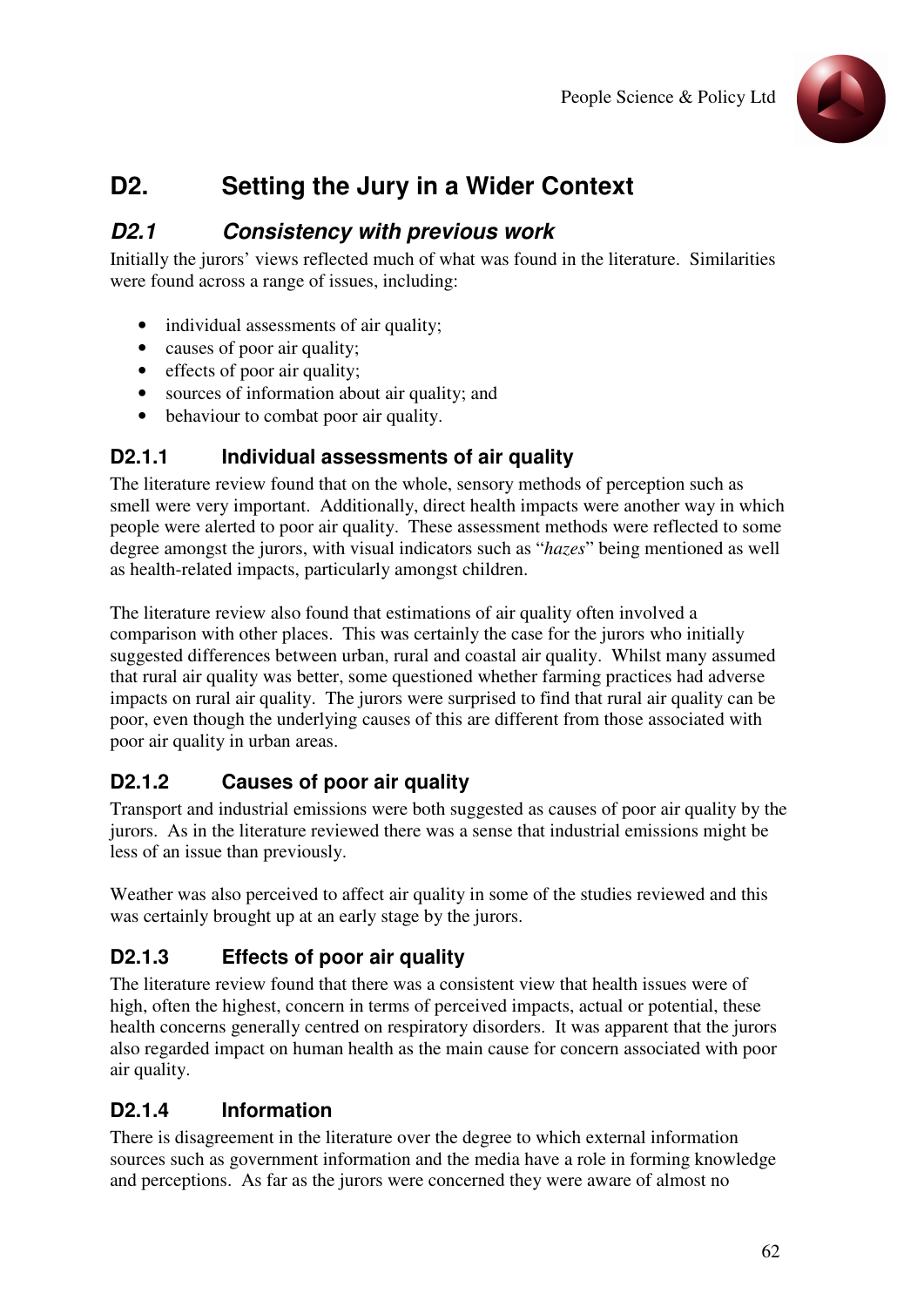

official or Government information, so any perceptions were founded on personal experience and media portrayals.

### **D2.1.5 Global or local?**

The global dimension of air pollution issues emerged in some more recent studies that were reviewed, although some work suggests that air quality is made sense of as a local issue. This resonates strongly with the jurors who saw air pollution as a global issue with local impacts.

### **D2.1.6 Social factors**

Generally, the literature review shows that concerns about air quality appear across the social spectrum. Given the size of the jury it is unwise to draw too many conclusions, but certainly by the end of the process there were shared concerns, and hopes, across the jury, which had been recruited to be a cross-section of the public.

#### **D2.1.7 The need for engagement**

A major conclusion of several studies was the need for engagement between the scientific community and the public in order to develop more relevant information and policy, and also in order to facilitate exchange between different kinds of expertise.

This is something that came through strongly from the jurors although from a subtly different viewpoint. They were keen that policy-makers should be driving engagement and that the scientific community (the witnesses in this instance) should play a role in supporting engagement.

## **D2.2 Departures from previous work**

Although there were a number of similarities between the jurors' attitudes and those found in the literature review, some clear differences emerged. These were most noticeable as the jurors gained knowledge and confidence.

### **D2.2.1 A powerless public?**

Several studies found that individuals felt relatively powerless to change the situation in general, and/or rejected any responsibility on themselves. Some studies found that responsibility was seen to lie with national or international government and to some extent local government.

The jurors initially shared this feeling of powerlessness. Once clear distinctions emerged between global and local impacts and it became clear that local actions could have an impact, the jurors started to believe that they had both responsibilities, and the ability, to effect change.

The jurors' belief that they could, and should, be a force for change is powerfully reflected by the way that they split their recommendations into two categories, those for Government and those for themselves.

### **D2.2.2 Solutions**

Relatively few of the reviewed studies addressed solutions. Some studies found that generally scientists and experts were felt to be the most qualified to find solutions. Public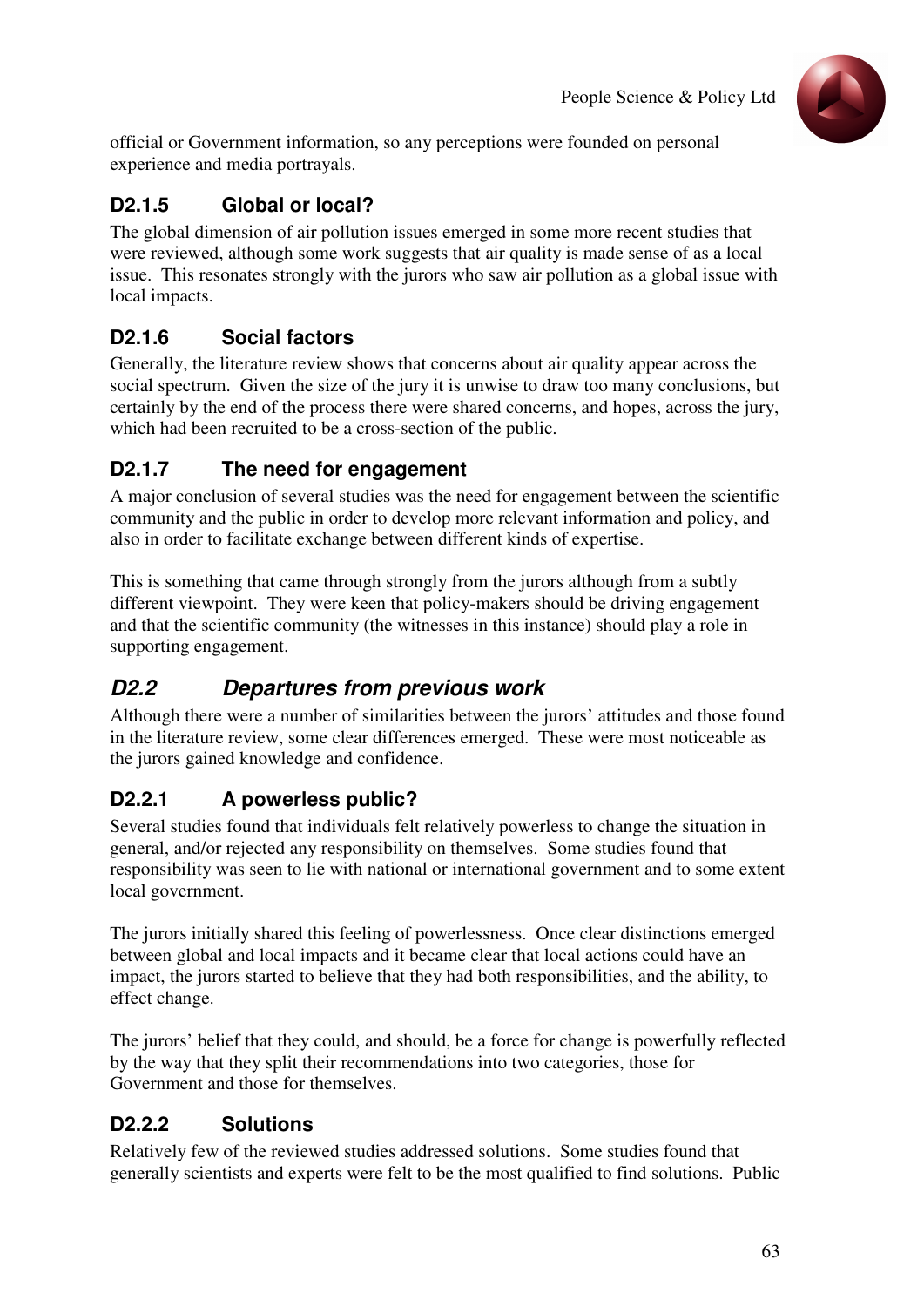

transport appeared a popular (at least partial) solution and provision of more trees and greenery was a recurring theme, as was public education.

The Citizens' Jury was intended to support jurors to make recommendations for action and the jurors spent a significant amount of time discussing potential solutions but it was not just the framing of the study that enabled them to devise recommendations. The witness sessions had given the jurors a greater understanding of the causes and effects of poor air quality and had also stimulated them to think about solutions and actions. Taken together, these factors had provided the jurors with the confidence to identify solutions, some quite radical and to start to build defences against charges of impracticality.

The jurors agreed that public education was important and placed this at the centre of their recommendations for Government action. However, they were not simply recommending education as an abstract concept, but offered thoughts on how campaigns might be structured. They appreciated that it was impractical to give the entire population the same depth of experience that they had been through. Instead they proposed short clear messages about key issues, such as the impact of poor air quality on health, simple actions that individuals can take and the point that air quality is not something that is too big for individuals to influence.

## **D2.3 Conclusions**

There are enough similarities between the views of the jurors, especially those voiced early in the process, and public perspectives found in the literature to be confident that the jurors were a cross-section of the broader public.

However, it is critically important to note the important differences that emerged as the jurors became more confident. The combination of increased knowledge and the belief that they were being taken seriously, led the jurors to be far more willing to propose solutions and accept responsibilities than had been reported in the literature review of studies of the public who had not been through such a process. This confirmation that, given suitable support, 'ordinary people' are perfectly willing and able to engage in science-based policy debates, is an important finding for policy-makers.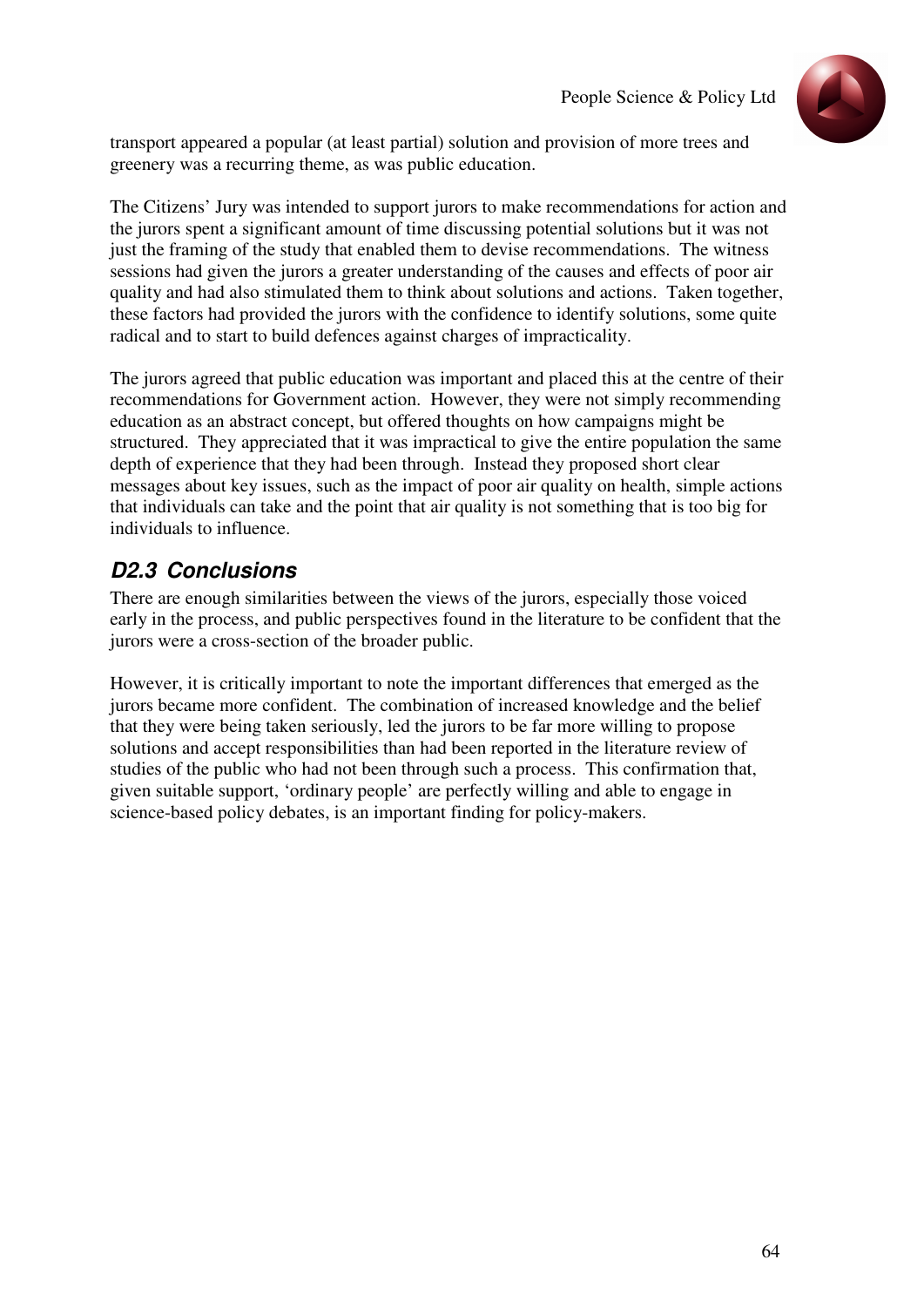

# **D3. Learning and Good Practice**

There have been four areas where we believe that important lessons have been learned, these are:

- the advisory committee;
- recruitment of witnesses:
- maintaining momentum; and
- delivering the project.

### **D3.1 Advisory committee**

Many deliberative or consultative approaches specify a role for an independent advisory or oversight body. The purpose of this body can be two-fold. Firstly it can comment on practice and process and provide independent verification (oversight). Secondly, it can provide added value by actively contributing to the development of practice and process (advisory).

If the purpose is to meet a specific policy need, the need for an advisory group should be questioned. If the contractor has expertise in the process and the broad policy area and the client/policy owner has knowledge of the policy and scientific issues, then an external advisory committee may not add any extra value. An internal steering group of officials will suffice. If there is insufficient expertise in the commissioning organisation to select a contractor, an external advisory group might provide support at this stage.

### **D3.1.1 Timing**

Recruiting an external advisory committee takes time. Based on this project we suggest that **at least 8 weeks** is allowed between initial approaches and a first meeting. It is likely to take 3-4 weeks to confirm the membership and finding a mutually convenient date then requires a further 4-6 weeks. Starting the project with a live meeting is important. A good deal of useful work can be done by telephone and e-mail, but physically getting people together allows a much better sharing of visions and understanding. In particular, the presence of the funder/policy customer on the advisory committee is important to set out any likely constraints that could affect the design and delivery of the project.

A truly advisory committee can add value. The members will provide additional expertise to that available to the funder and the contractor. For example the members may know of other relevant work that has not yet reached the public domain and they may know of, or better still have access to, suitable people to act as expert witnesses. However, an active advisory committee will mean that additional time is required for the process, as it is crucial that members are given time to respond to proposals and calls for advice.

### **D3.1.2 Who to invite**

It is always tempting to think that the "top people" are required. This is especially so if deliberative or proactive consultation activities are relatively novel and thus quite high profile within an organisation. It is true that more senior people are likely to have had the opportunities to develop a broad overview of issues, which can be very helpful. However, more senior personnel have greater calls on their time. It may be useful to trawl more widely and to consider more junior personnel who understand the issues, but who have a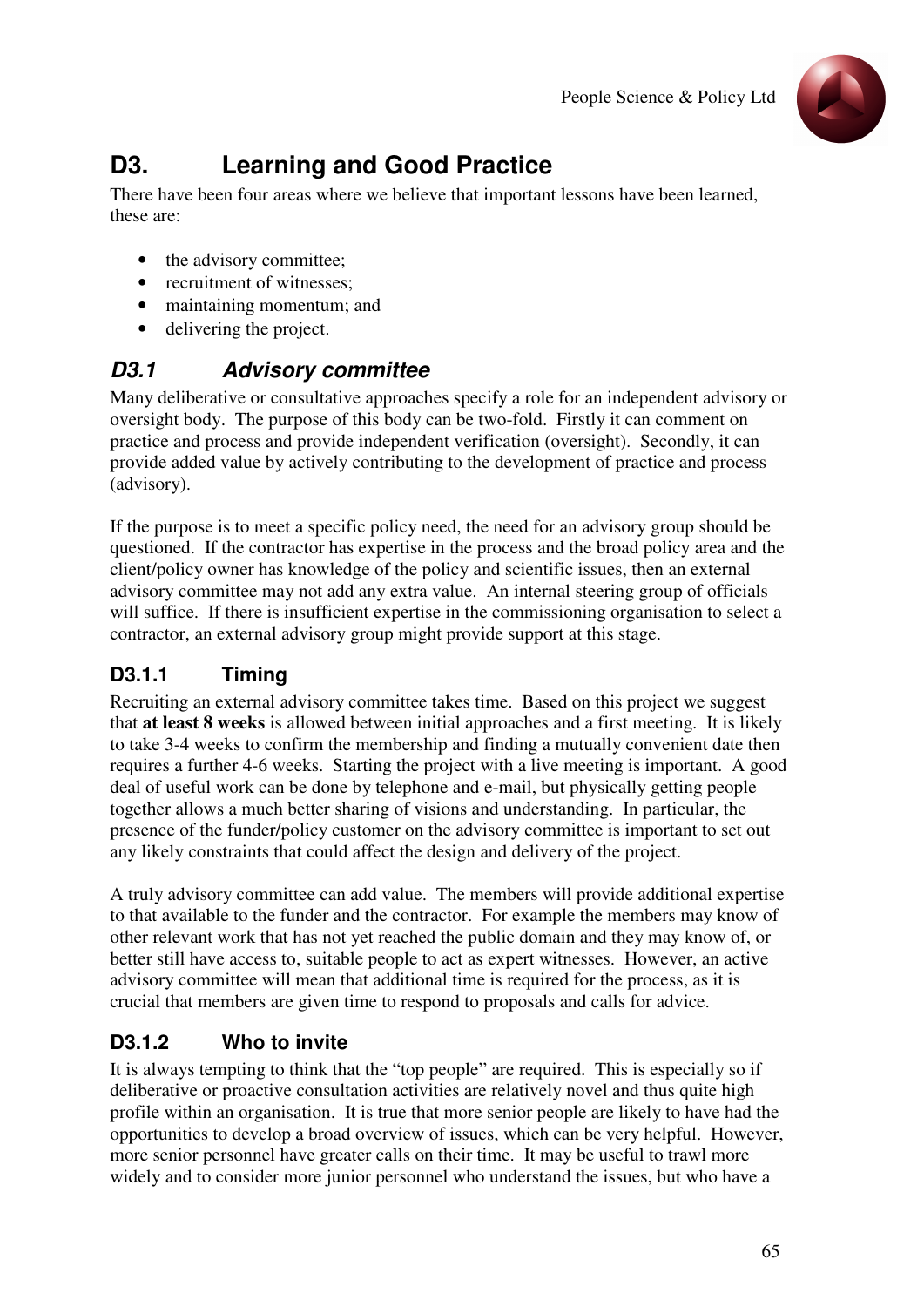

lower profile and may be able to commit more time. The funder/policy customer is likely to be well placed to support the contractor in identifying suitable members.

## **D3.1.3 Advisory or oversight?**

The more that an advisory committee is required to do, the more time it will need. Funders/policy clients need to consider the balance between the need for a project to meet a particular timetable and the value added by an external advisory committee.

If time is short and the most crucial role for an independent body is to provide reassurance regarding transparency and fairness then it is worth thinking about an oversight committee, with fewer responsibilities, for example simply commenting on witnesses rather than proposing them.

## **D3.2 Witnesses**

Most deliberative or consultative approaches strive for "informed debate". If this is to be achieved then it is important that information is introduced during the process. A widely used method is expert contributors (or witnesses in the language of the Citizens' Jury model).

Some processes suggest that participants (jurors) should play a central role in the selection of experts. This approach is particularly relevant when the subject under debate, and the relevant actors, is one with which participants are familiar but this is unlikely to be the case with many science-based issues. An ideal scenario would be to be able to present the jurors with a long list of witnesses from which they could prioritise the people they wish to see and areas they wish to cover, whilst retaining the ability to ask for different specialisms/topics to be included. Failing this, the participants should be given the freedom to set out the topics that they would like to explore further and the types of people with whom they would like to interact. Whatever approach is taken, the final identification of, and approaches to, appropriate individuals are likely to be a matter for the contractor, the client and, perhaps, the advisory committee.

### **D3.2.1 Timing**

Just as for the advisory committee, it takes time to recruit expert contributors or witnesses. This Citizens' Jury was able to run to the timetable it did thanks to immense goodwill on the part of the witnesses. It would be a risk to rely on such goodwill always being present.

If the lay participants are to be a true cross-section of the public then many will be working. This means that sessions will need to be arranged to suit them i.e. evenings and weekends. This places extra demands on experts/witnesses, who are therefore likely to be supporting the project in their own time. Providing an honorarium is a gesture of goodwill, but is unlikely to be a commercial (or academic) reflection of the input provided.

Witnesses are likely to be eminent in their field and therefore to have numerous commitments. It is perhaps more important to have senior individuals as witnesses than as members of the advisory committee, as the witnesses send messages to the jury about the importance of the process that the advisory committee does not. Hence the ideal scenario would see potential witnesses signed up well in advance, **we suggest a minimum of 6-8 weeks**. From that long list a final list can be confirmed taking into account the questions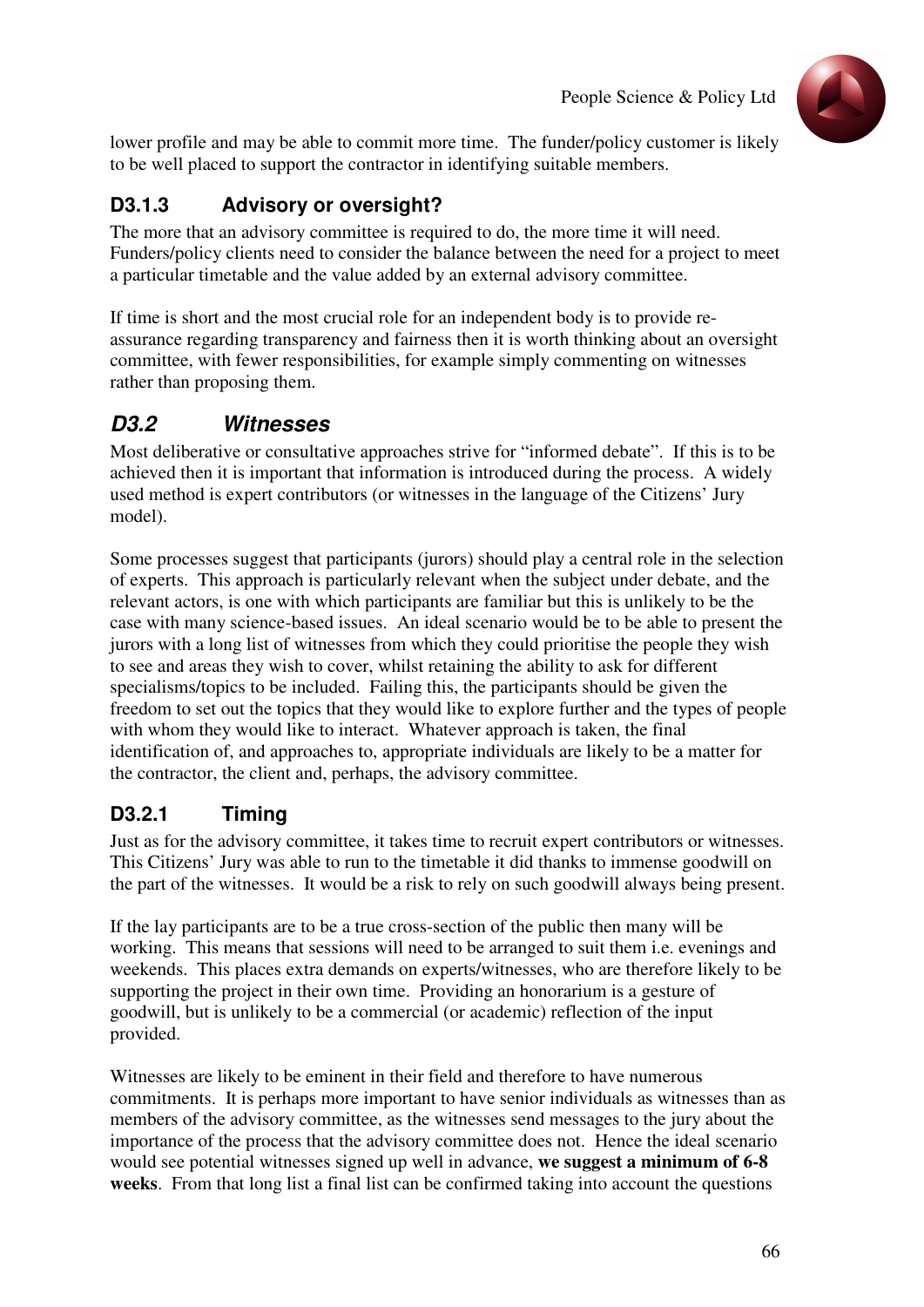

raised by, and preferences of, the lay participants (jurors). However, even with a long list in place, it is not always possible to foresee all of the jurors' requirements, so there needs to be the capacity to recruit additional experts at less notice.

## **D3.2.2 Briefing**

Witnesses may be very eminent in their field, but may not have experienced a similar event before and may be nervous. It is therefore important to brief the witnesses fully, to ensure that they understand the nature of the process, their role and that they are aware of who else is participating. Sending out the agenda will provide an understanding of who else is participating and will help witnesses to focus their contribution.

A certain amount of briefing can be done in writing and by e-mail, but personal contact either by telephone or face-to-face is important and time should be allowed for this.

#### **D3.2.3 Presentations**

It might be thought that using formal presentations could introduce a distance between lay and expert participants. However, the time per expert witness is likely to be limited and presentations will help to provide a focus. It might be that a presentation is prepared as an aid to the witness, but not used as a formal presentation. Having a presentation to review also allows the project manager to offer guidance on its suitability for the event, for example the tone, level and length. This can help to ensure that the lay participants get the most out of the expert witnesses' inputs.

Distributing lists of questions from lay participants and providing guidance on which element specific witnesses might cover, will help to avoid excessive duplication and overlap. This process will allow witnesses to make unique and complementary contributions.

In addition to the formal elements of the programme, it is very helpful if the witnesses can be available during informal sessions such as lunch and other refreshment breaks. This can provide two additional opportunities for the jurors. Firstly, those who may be unwilling to talk in the larger group have an additional opportunity to talk with the witnesses. Secondly, it provides an opportunity for further deeper exploration of issues that have been raised in the formal sessions.

## **D3.3 Momentum**

The standard Citizens' Jury process is run over consecutive days. That model was not adopted on this occasion as the intention was to hold the sessions at times that would be convenient for working people.

This Citizens' Jury was run as three separate sessions and it is likely that most deliberative activities will entail a number of sessions. It is important that momentum is maintained so that the jurors feel that they are using, and building on, the information that they are gathering while it is fresh.

A gap of between two and four weeks between an initial briefing session and the main evidence session(s) is workable and it may be necessary to err towards the longer gap to ensure that witnesses are in place. However, the process should then move relatively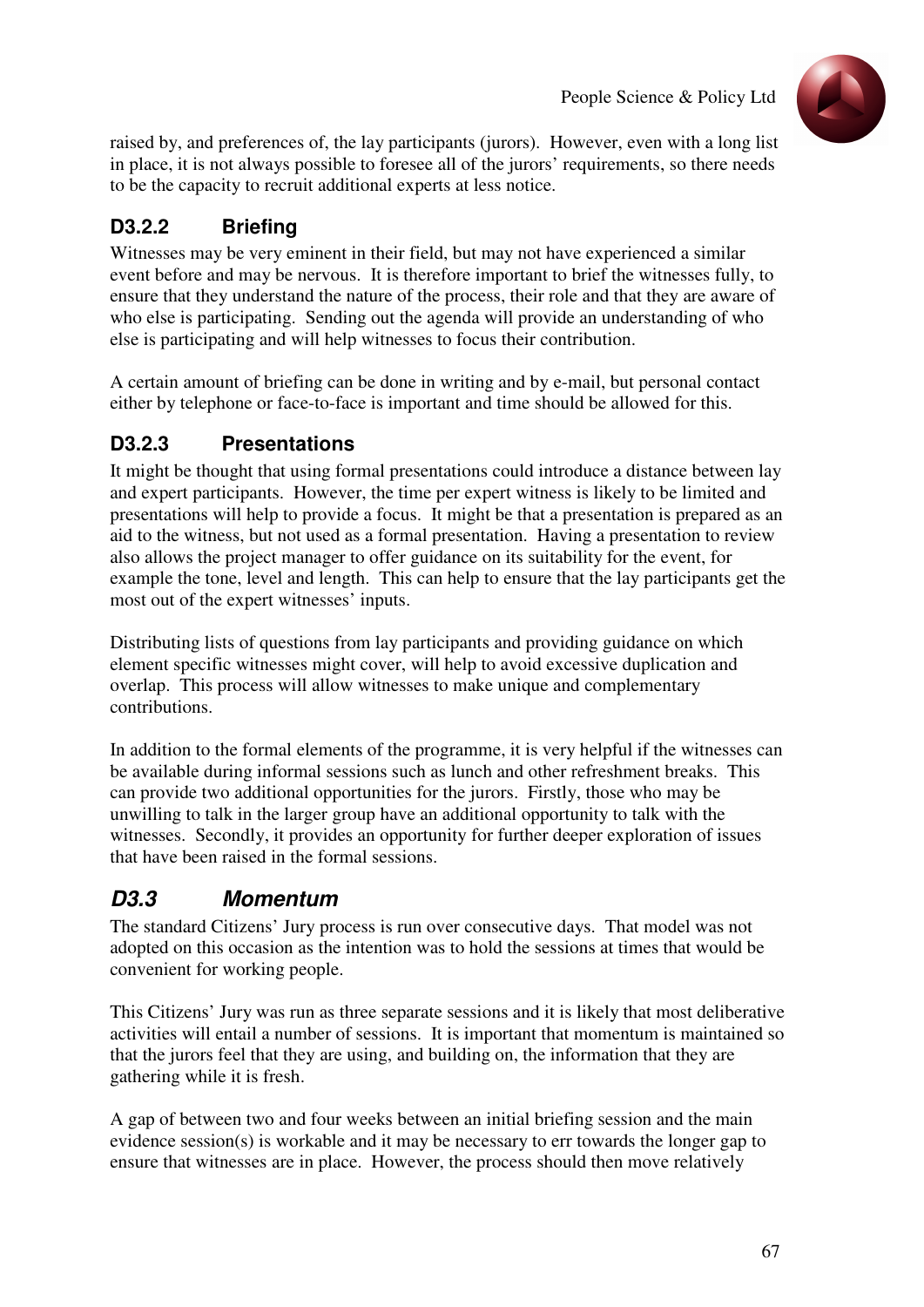

quickly from main evidence session(s) to conclusions (1-2 weeks) while enthusiasm and energy levels are high.

### **D3.4 Delivering the project**

#### **D3.4.1 Venue and facilitation**

It is important to have an appropriate venue that allows both whole jury and small group activities and offers flexibility to the facilitators. It should provide a comfortable environment that is neither so smart that it is intimidating nor so downmarket that it is off putting. Visiting the location and ensuring that its managers will be able to meet the event's needs is an important part of the preparatory process.

Catering is appreciated by participants but in what are likely to be tight schedules it is important that provision of refreshments is managed. For example, if working in a hotel environment it will be more time efficient to have an exclusive buffet made available close to where the group is working than to use the restaurant facilities. This approach will also keep the group together and foster informal conversations that keep the project moving.

It almost goes without saying that the style of facilitation is critical, but it is vital to the success of the process. Taking part in a deliberative consultative event will probably be a novel experience for most of the expert contributors as well as for the lay members. The facilitators need to create an atmosphere that encourages open discussion and mutual questioning, when many participants could be initially quite nervous. Making people feel that they are valued is crucial and part of achieving this is facilitation style, but another factor is the physical environment as described above.

### **D3.4.2 A technical "friend"**

During the Citizens' Jury project, John Murlis adopted a role as the jurors' technical "friend". He was positioned as something of an expert, although the full breadth and depth of his expertise was not detailed, and he introduced the topic to the jurors. Thereafter he concentrated on stimulating questions from the jurors rather than providing them with answers. His approach of responding to questions with comments like "*that's an important question, we need to make sure that we get you a witness who can deal with that*" rather than providing an immediate answer, even though he could often have done so, added to the jurors' confidence.

In the sessions with witnesses, John took a questioning role, supporting the jurors and adding follow-ups where answers may not have been clear to non-experts to ensure that accessible information was being provided. This left the main facilitators free to manage timetables and dynamics.

This role of an expert ally was very useful in terms of supporting the overall group dynamic and should be considered in similar activities in the future.

#### **D3.4.3 Sub-groups**

In an extended activity such as a Citizens' Jury it is often desirable to break the whole group into smaller groups. Sometimes a quick and easy approach can be used for example men and women, the left hand side of the room and the right hand side. Often however the facilitators will want a more planned split.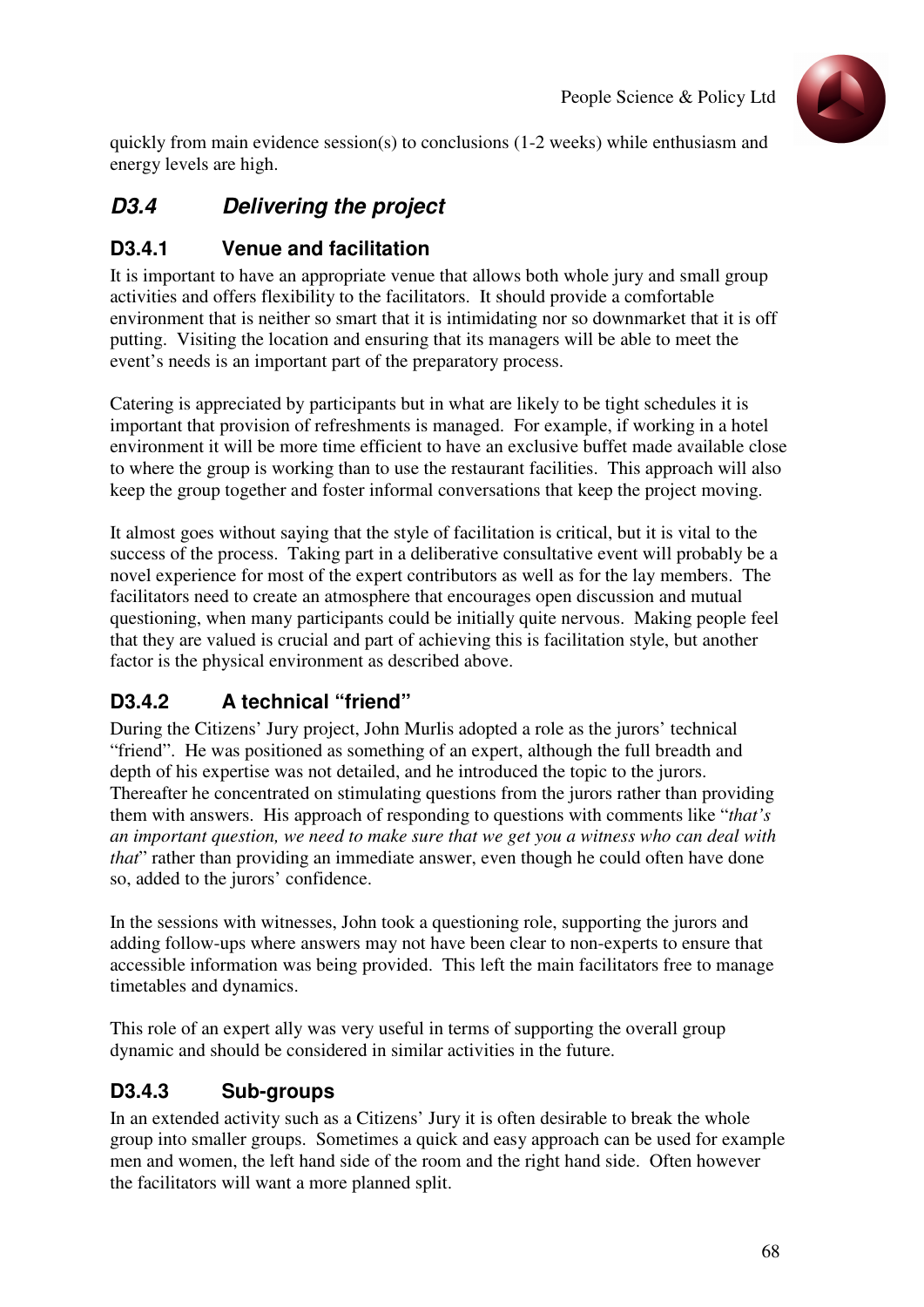

To help with allocating participants to sub-groups, the facilitators should write short pen pictures of the participants immediately after the first session. This will mean that likeminded people can be put together if that is appropriate, equally people who appear to have different perspectives and backgrounds can be given the chance to interact more closely.

#### **D3.4.4 Allow adequate time for the jurors to reach conclusions**

The Citizens' Jury process accelerated as the jurors became more confident and more knowledgeable. By the concluding session the jury was able to develop recommendations largely without facilitation. This is ideal in terms of ensuring ownership of the final feedback, but does mean that the jurors will require time to get to their own conclusions. It is important to allow enough time for participants to pull things together although a deadline will encourage focus at the end of the event. The final hearing was four hours long and five would have been better.

In the concluding session the jurors used the limited time available to come to generic conclusions and recommendations. While useful in themselves, this meant that some of the concrete policy options that had been discussed earlier in the hearings were not included, even though some had gathered a good deal of support amongst the jurors. These options included:

- regulations on traffic;
- "pollution vouchers";
- "pollution police" or equivalent rights for civilians to report polluters; and
- the development of personal pollution monitors.

We cannot judge whether with a little more time the jurors would have worked in some of these options to the final recommendations or whether there was some 'self-censorship' involved. There had previously been discussions about whether or not specific options would be regarded as practical by Defra. However, with a longer final session, the facilitators could have raised the question of why specific options were not included without leaving the jurors worried that they might not be able to complete their main task of agreeing some recommendations.

### **D3.4.5 Cost**

This project was run to a fixed budget and has been delivered on budget. However, this has only been possible due to the goodwill extended by a number of contributors. In particular, members of the project team have reduced normal charges because of their belief in the importance of this pilot and witnesses have given up time and effort, often at short notice, for a modest reward.

On one level such contributions could be regarded as achieving good leverage for a public sector investment. However, if this type of activity is to become a central part of sciencebased policy making then there will be limits to how much can be achieved on goodwill.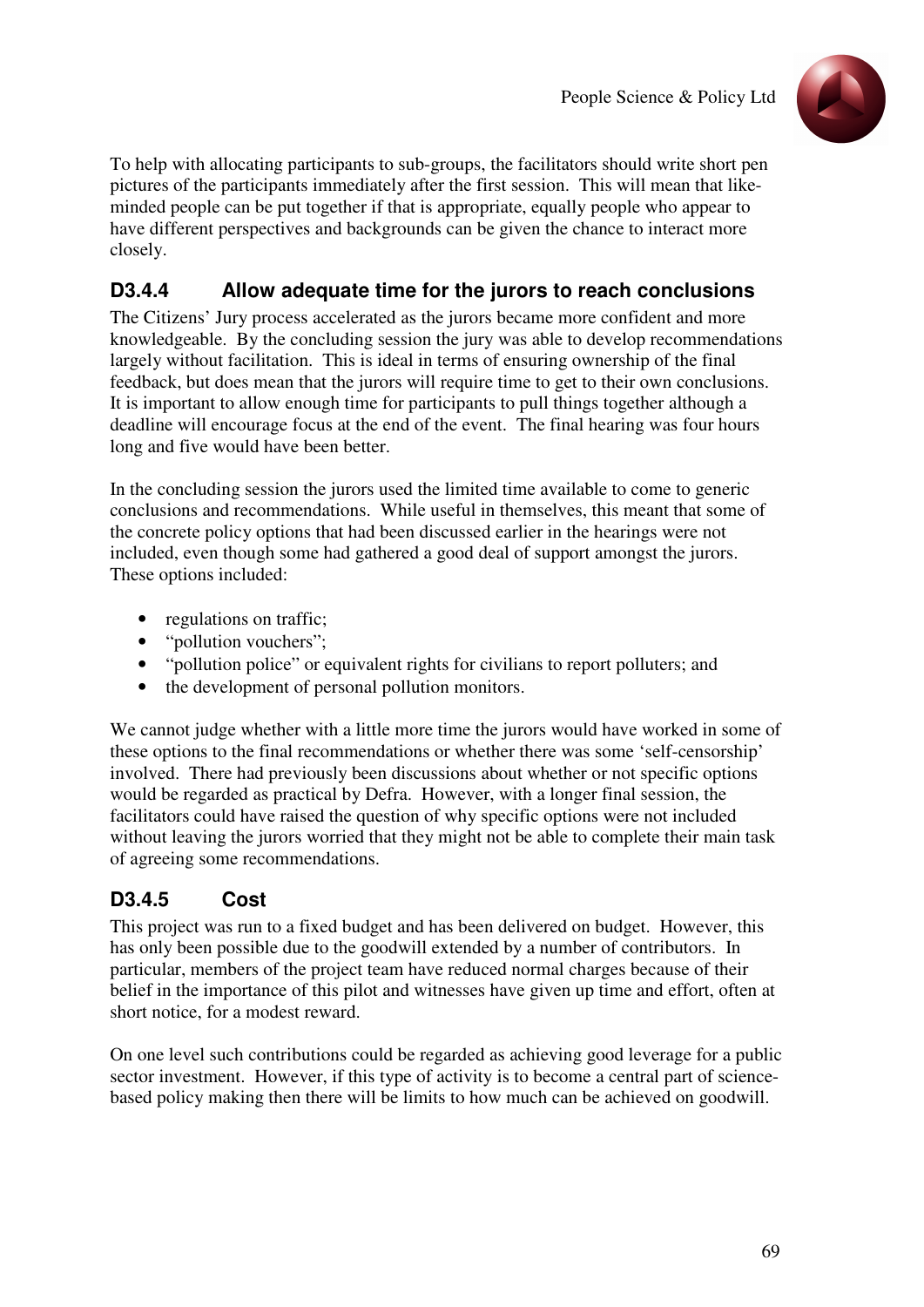

## **D4 Fitness for Purpose**

This project has successfully shown that a deliberative approach can be used to:

- 1. enable members of the public to find out about air quality issues;
- 2. understand the values of the general public whose views are usually absent from policy consultations;
- 3. provide policy-makers with an understanding of the public's expectations in respect of air quality;
- 4. provide policy-makers with an understanding of the policy actions to improve air quality that are acceptable to the public; and
- 5. demonstrate how participatory methods can contribute to policy development in the field of air quality.

Each of these issues is discussed below.

### **D4.1 Informed public**

This Citizens' Jury has shown that members of the general public are quite capable of understanding and questioning information regarding air quality. The jurors stated that they were much better informed at the end of the project than at the beginning, they were also much more confident in the validity of their views.

Information exchange relied on the input of a number of experts and this was a very different scenario from the jurors being left to find things out for themselves. Information was provided in a variety of formats and the jurors showed that they were perfectly capable of assimilating and analysing this data. A mix of formats, spoken presentations, diagrams, graphs, photographs and questioning provided a range of opportunities for all the jurors to engage according to individual preferred ways of working.

Given time to engage with the key issues, easy access to information and perhaps most importantly, the incentive to access it, members of the public were able to identify what was important to them regarding air quality and come to informed conclusions about appropriate actions.

It is important that policy-makers recognise that very few, if any, members of the jury would have pro-actively sought information about air quality prior to taking part in this project. If the jurors are typical of the wider public, and section D2 above suggests that they are, simply making information available, however accessible in terms of either content or media, will not lead to broad swathes of the public taking the opportunity to find out about the topic.

## **D4.2 Public values**

The jurors' values could be summed up as:

- a desire to minimise adverse health effects;
- support for ensuring a competitive UK economy that provides jobs; and
- a belief in the fair treatment of less well-off members of UK society.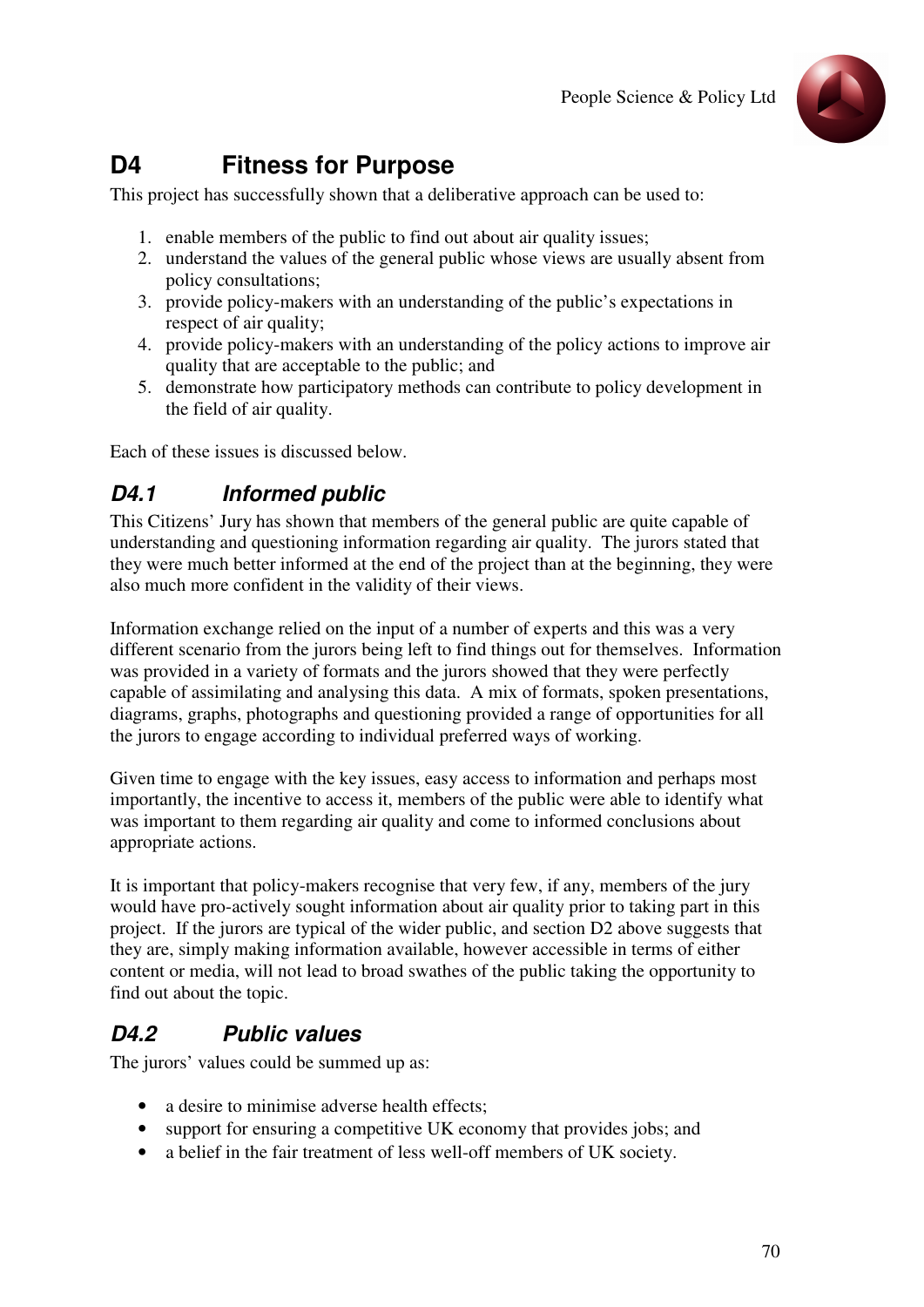

## **D4.3 Public expectations**

The values set out above underpinned the jurors' expectations. They did not expect anyone, whether an individual or a corporate entity, to be allowed the freedom to pollute in such a way that seriously affected the health of others. Some groups were thought to be at greater risk, these included children, the elderly and the less well off. Children and the elderly were both seen as more susceptible to pollutants, while the less well off were seen as having less freedom to move away from a source of pollution.

However, the jurors did not expect that controls over pollutants to be so tight that the competitiveness of UK industry would be adversely affected. There was a relatively consistent UK focus to the discussions and although air quality was seen as a global issue, concern about either pollutants, or steps taken to control them, were largely driven by local impacts.

There was a hope that society as a whole might be able to move towards a philosophy of lower consumption, which would provide knock-on benefits in terms of air quality. There was however, little expectation that this would happen to a degree that would have a profound effect on air quality. The jurors therefore recommended that Government should take the lead with a number of actions that could minimise UK air pollution.

## **D4.4 Acceptable policy actions**

Government was expected to take a number of actions, in particular it should:

- continue to regulate the emission of air pollutants;
- reward good behaviour as well as punishing failure to comply with regulations;
- raise the understanding of the impact of individual behaviour on air quality; and
- support investment in cleaner technologies and promote their uptake.

Although some of these actions would have costs for Government, the jurors were keen that expenditure should be seen as an investment. Actions that would lead to improved air quality and thus improved health across the country were seen as also having economic benefits against a backdrop of ever-increasing demands on the National Health Service.

Information was seen as central to making different actions acceptable. The jurors were keen that there should be carrots available as well as sticks, but many accepted that to change behaviour there was often a need to limit choice and regulate options. If this is necessary then the jurors thought that it was crucial that Government take a proactive role in explaining its actions. They spoke of campaigns to "*pave the way*" for actions.

## **D4.5 Participatory methods**

This project has shown that there is a clear role for participatory methods in developing air quality policy. Such approaches can be used to bring new ideas to the policy mix. Values can be explored more deeply when participants are asked to consider solutions and to make recommendations as they set a baseline for behaviour. However, the impact knowledge has on jurors' perceptions as they go through any participatory process makes them atypical of the wider public and this must be borne in mind when interpreting the findings, as the literature review shows.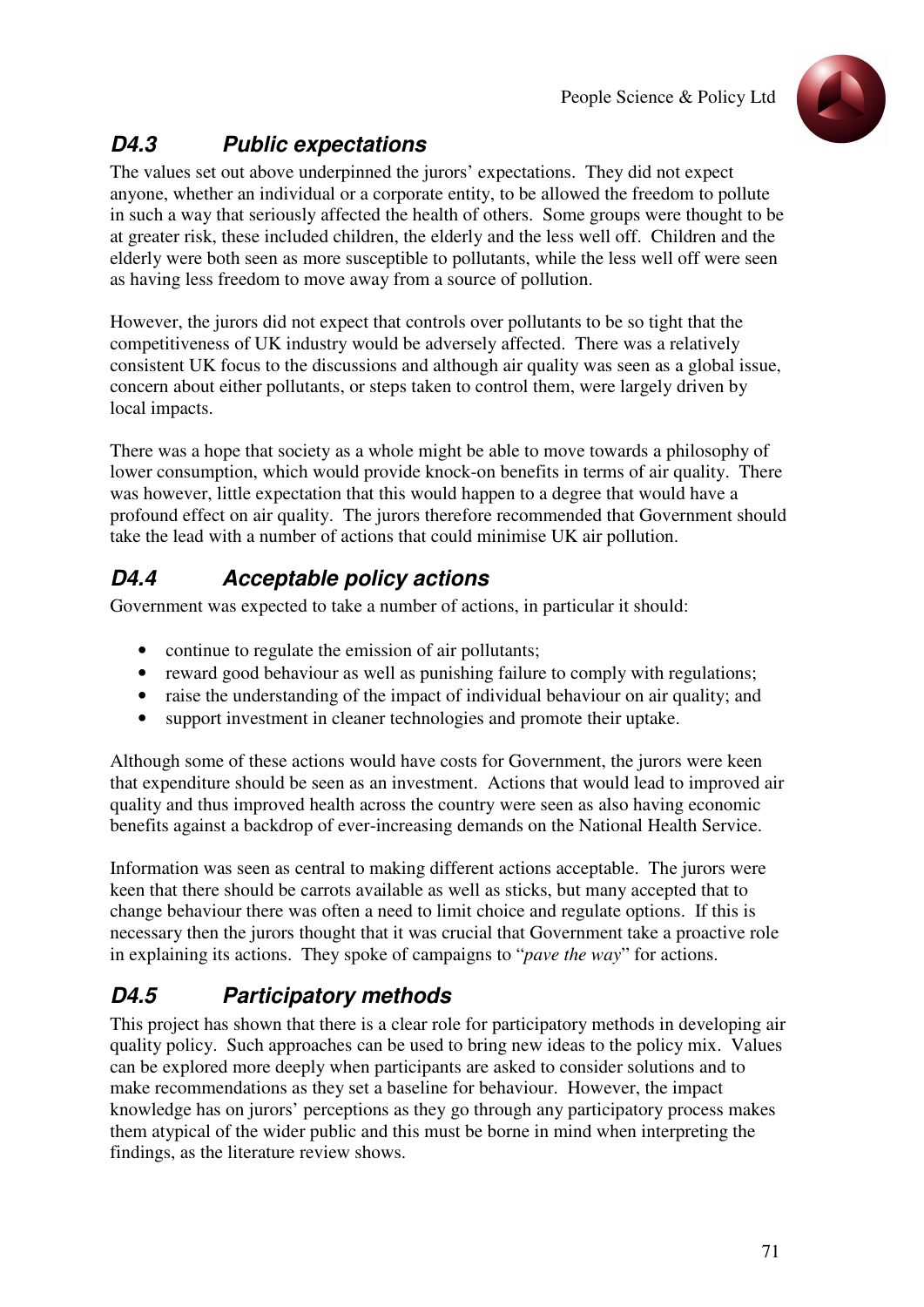

The greater sense of responsibility and empowerment embodied in the jurors by the end of the process is a function of their greater knowledge and confidence. If policies are to be developed that require a confident and empowered public, steps must be taken to ensure that such a public exists. Indeed, the provision of material that would engage the wider public so that they could make more informed decisions about how their lifestyles impact on air quality was one of the critical areas the jurors thought Government should address.

### **D4.5.1 Broader applicability of the Citizens' Jury model**

As we have explained, this project was not a classic Citizens' Jury, although many of the principles were included in the final design. In terms of broader applicability, the project is probably best thought of as an example of a participatory method rather than as a Citizens' Jury.

If participatory methods can be used to access both initial perceptions and informed views about a topic that was not an immediate priority for many of the jurors, then it can be assumed that similar approaches can be effective across a range of policy fields. Indeed, this is our experience at PSP.

It is not useful to think in terms of one model or another being particularly applicable to specific policy areas or issues. The flowchart below offers an alternative way of thinking about choosing between techniques. This relies on an initial assessment of where the public are, rather than what the issue is, as all the broad categories of policy issue all feed into the same initial question:

#### **"Is the public aware of the issue?"**

The answer to this question sets the framework for thinking about the most appropriate techniques. While the flowchart leads to possible options, these are not necessarily exhaustive and it may be best to use the flowchart as a way of ruling out some options rather than trying to identify the perfect methodology. Much as we have done in this project, classic methodologies can provide ideas, principles and good practice, but logistics and practicalities will almost always lead to a bespoke design to meet a particular policy need.